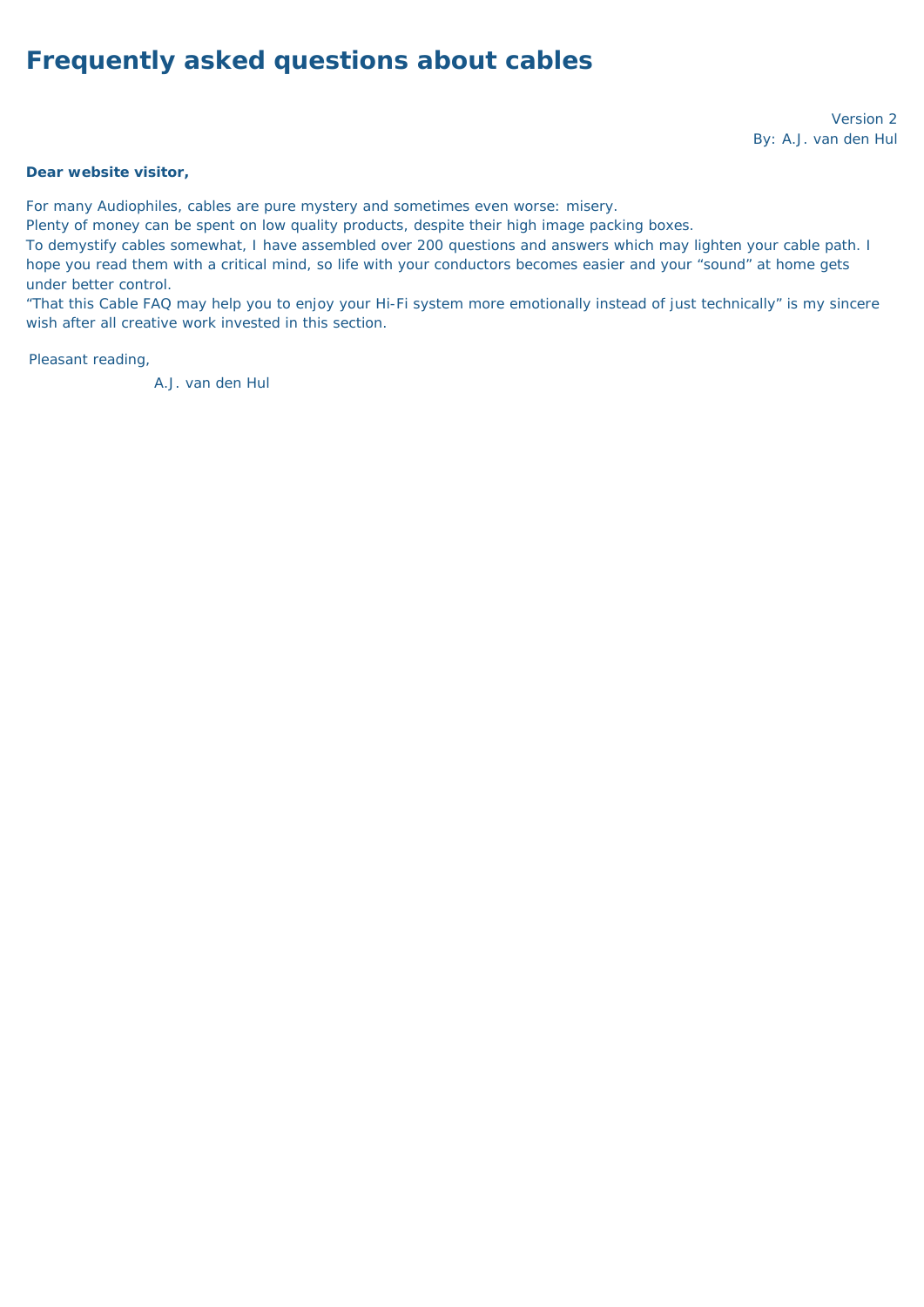# **Subject Index:**

- **Tip:** For easy moving back and forth through this document use your browser's "Back" and "Forward" buttons, or alternatively: the "Alt + Left
	- Arrow" and "Alt + Right Arrow" key combinations.

### **Sections:**

| 1:  | <b>Questions about Van den Hul</b> |                                                                |
|-----|------------------------------------|----------------------------------------------------------------|
| 2:  | <b>Cables:</b>                     | <b>General</b>                                                 |
| 3:  | $\overline{1}$                     | <b>Sound</b>                                                   |
| 4:  | $\mathbf{L}$                       | <b>Use and Function</b>                                        |
| 5:  | $\mathbf{L}$                       | <b>Problems</b>                                                |
| 6:  | $\mathbf{L}$                       | <b>Construction and Conductor Materials</b>                    |
| 7:  | $\mathbf{L}$                       | <b>Insulation Materials</b>                                    |
| 8:  | $\mathbf{L}$                       | <b>Corrosion, Decline, Lifespan and Time Stability Factors</b> |
| 9:  | $\mathbf{L}$                       | <b>Technical Parameters</b>                                    |
| 10: | $\mathbf{I}$                       | <b>Connections and Connectors</b>                              |
| 11: | $\mathbf{L}$                       | <b>Termination and Soldering</b>                               |
| 12: | $\mathbf{I}$                       | <b>Digital Audio</b>                                           |
| 13: | $\mathbf{L}$                       | <b>Buying</b>                                                  |
|     | 14: Speaker Cables: General        |                                                                |
| 15: | $\mathbf{L}$                       | <b>Sound</b>                                                   |
| 16: | $\mathbf{I}$                       | <b>Size</b>                                                    |
|     |                                    |                                                                |

- **17: [AC Power Cables](#page-11-2)**
- → *[Disclaimer](#page-72-0)*

<span id="page-1-0"></span>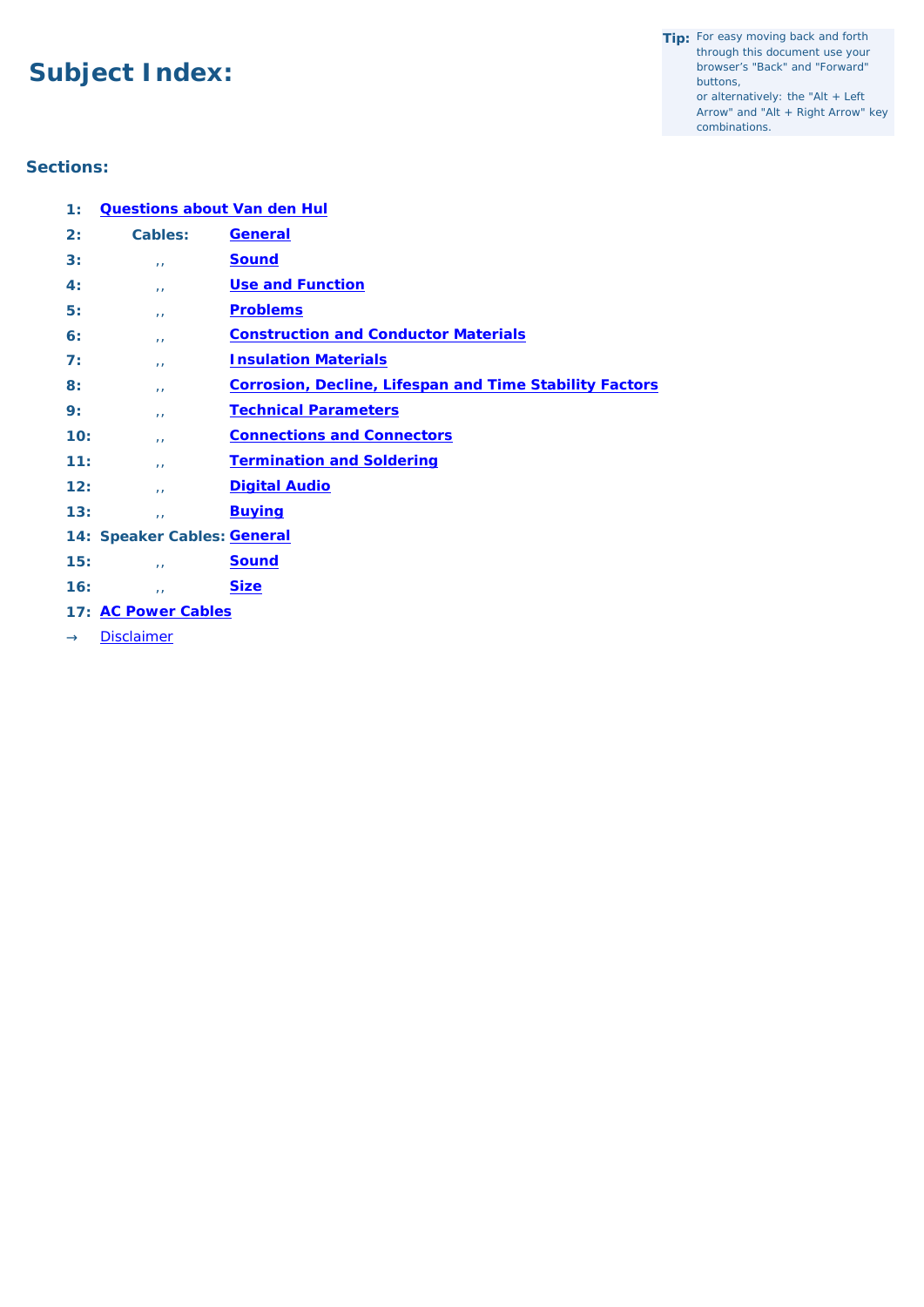### **1: [Questions about Van den Hul](#page-13-0) (and related subjects):**

| What is the reason of Van den Hul's interest in cables and conductors?          | $1 - 1$  |
|---------------------------------------------------------------------------------|----------|
| Why does the Van den Hul company make cables?                                   | $1 - 2$  |
| How does the Van den Hul company design quality products?                       | $1 - 3$  |
| Why Van den Hul pays attention to environmental aspects                         | $1 - 4$  |
| Why does Van den Hul use carbon in and around its cables?                       | $6 - 15$ |
| What does the word "HYBRID" printed on your cables mean?                        | $6 - 16$ |
| Why does your company use so many shields around its interconnect cables?       | $6 - 8$  |
| Why is your "Fusion Technology" doing better than other technology?             | $6 - 10$ |
| Do you have any new technologies coming up?                                     | $1 - 5$  |
| Are all Van den Hul cables company-owned designs?                               | $1 - 6$  |
| Does the Van den Hul company also have industrial buyers?                       | $1 - 7$  |
| Why are there big differences in the pricing of your products around the world? | $2 - 8$  |
| Why did the VDH company make its own recordings?                                | $1 - 8$  |

# <span id="page-2-0"></span>**2: [Cables: General](#page-14-3) (and related subjects):**

| Some tips to improve your hi-fi setup                                                                    | $2 - 1$      |
|----------------------------------------------------------------------------------------------------------|--------------|
| The SOLUTION contact protection fluid: Other useful applications                                         | $2 - 2$      |
| I want to make my own cables. What technical points should I mind?                                       | $2 - 3$      |
| Optimally maintaining spatiality when choosing between cables                                            | $3 - 13$     |
| Do I need to keep my equipment switched on to maintain a good cable transfer quality?                    | $3 - 14$     |
| How do I train my ears to improve my listening ability?                                                  | $3 - 29$     |
| Interconnects involving compensation networks; Necessary?                                                | $2 - 4$      |
| Are thick cables better than thin ones?                                                                  | <u>6-6</u>   |
| Why are some speaker cables so thick? Do they sound better?                                              | $16-1$       |
| Can loudspeaker cables also be used as an interconnect?                                                  | $4 - 15$     |
| Can high-end audio cables also be used for car hi-fi?                                                    | $4 - 11$     |
| Can I use a good antenna cable as an interconnect?                                                       | $3 - 20$     |
| A cable impedance of 75 Ohm; What does this mean?                                                        | $9 - 8$      |
| What is conductivity?                                                                                    | $2 - 5$      |
| On the Van den Hul used term "Cross Crystal Distortion"                                                  | $2 - 6$      |
| Why does your company apply carbon in its "HYBRID" named cable products?                                 | $6 - 17$     |
| Which interconnect cable in your program has the best balance in all quality properties?                 | $2 - 7$      |
| Why are there big differences in the pricing of your products around the world?                          | $2 - 8$      |
| Why don't big cable manufacturers produce any audiophile products?                                       | $2 - 9$      |
| Why do some cable manufacturers use exotic conductor materials?                                          | $6 - 7$      |
| Are cable tests in hi-fi magazines reliable?                                                             | $2 - 10$     |
| Why do reviewers world-wide all have such different opinions about the same cable?                       | $3 - 32$     |
| Some cable brands always getting very positive reviews and the reviewer. Any relation?                   | $3 - 33$     |
| Why are there still manufacturers and reviewers who don't care about cable quality?                      | <u>2-11</u>  |
| Some cable brands appear and disappear. How does this happen?                                            | $2 - 12$     |
| The sales price for an interconnect and its sonic quality, any relation?                                 | <u>13-12</u> |
| Big difference in pricing of cables which are just made of regular copper<br>and simple insulators; Why? | <u>13-11</u> |
| On the increasing amount of AV connection types                                                          | $4 - 25$     |
| What does the future look like concerning cables?                                                        | $2 - 13$     |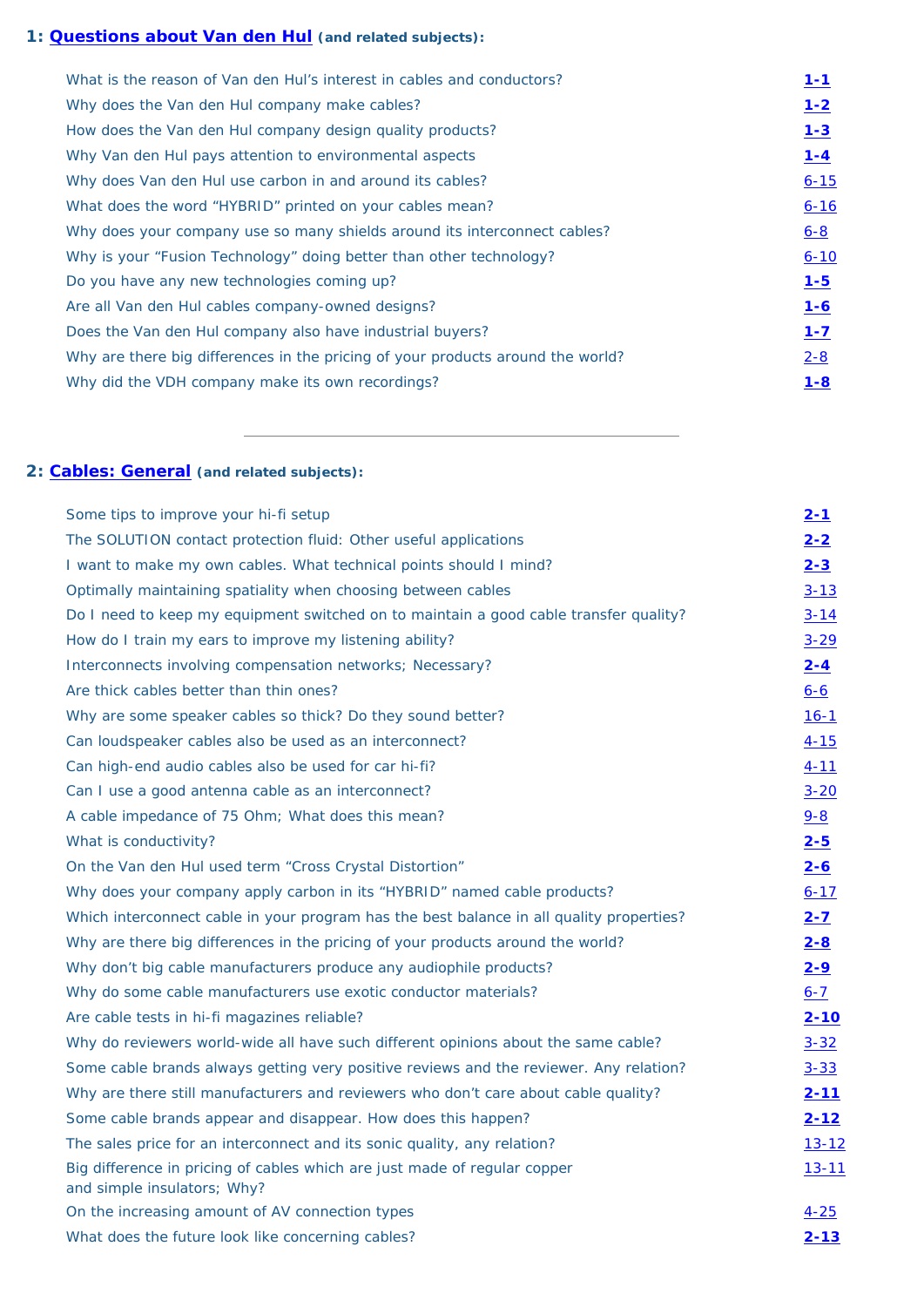| What to do with old cables when taking account of the environment?                   | $2 - 14$ |
|--------------------------------------------------------------------------------------|----------|
| My loud music is a noise nuisance to my neighbours, what to do?                      | $2 - 15$ |
| I intend to start my own cable brand; Any advice?                                    | $2 - 16$ |
| I want to establish a high-end amplifier brand in Russia; Any idea for a brand name? | $2 - 17$ |
| "Terry Bell" speakers?                                                               | $2 - 18$ |

### <span id="page-3-0"></span>**3: [Cables: Sound](#page-18-6) (and related subjects):**

| What is the reason of Van den Hul's interest in cables and conductors?                                                                                         | <u>1-1</u>    |
|----------------------------------------------------------------------------------------------------------------------------------------------------------------|---------------|
| Why do some cables start to sound harsh and even aggressive after a while?                                                                                     | $3 - 1$       |
| Why do many silver coated copper strand cables sound harsh and aggressive?                                                                                     | $6 - 12$      |
| Regularly needing to buy new interconnects due to sound decline; Why?                                                                                          | $13 - 8$      |
| Copper versus silver cables, any sonic difference?                                                                                                             | $6 - 2$       |
| Do cables with low resistance conductors sound better than those with higher values?                                                                           | $3 - 2$       |
| What sounds better: A thick interconnect or a thinner version?                                                                                                 | $3 - 3$       |
| Is there a relation between cable sound quality and mechanical conductor strength?                                                                             | $3 - 4$       |
| How does a cable maintain its sound quality?                                                                                                                   | $8 - 1$       |
| Is any cable able to restore lost audio quality?                                                                                                               | $3 - 5$       |
| On the relation between technical specifications and sonic performance/behaviour                                                                               | $9 - 2$       |
| Does a coaxial interconnect having a wide frequency range therefore also sound good?                                                                           | $9 - 3$       |
| What is the sonic difference between a good interconnect and a bad product?                                                                                    | $3 - 6$       |
| Why are there sonic differences between cables all made of the same metal?                                                                                     | $6 - 3$       |
| The sales price for an interconnect and its sonic quality, any relation?                                                                                       | <u>13-12</u>  |
| On low labour cost country produced audio cables                                                                                                               | $13 - 5$      |
| Lack of imaging and spatial reproduction                                                                                                                       | $5 - 1$       |
| On the Van den Hul used term "Cross Crystal Distortion"                                                                                                        | $2 - 6$       |
| Can I improve the sound quality of my new cables by some technical treatment?                                                                                  | $3 - 7$       |
| What is the so-called "burning-in" of a cable?                                                                                                                 | $3 - 8$       |
| What is a cable enhancer?                                                                                                                                      | $3 - 9$       |
| Sound improvement by freezing treatment?                                                                                                                       | $3 - 10$      |
| What is cable microphony?                                                                                                                                      | $7 - 8$       |
| On time-alignment in audio cables: Are differential time delays present, can they be<br>dealt with, and are time-aligned cables necessary to get better sound? | $3 - 11$      |
| On cable directionality                                                                                                                                        | $3 - 12$      |
| Why having multiple shields in interconnects is positive for your sound                                                                                        | <u>6-8</u>    |
| Optimally maintaining spatiality when choosing between cables                                                                                                  | $3 - 13$      |
| Why do new connectors sound better than often used ones?                                                                                                       | $10-3$        |
| Why are there always big sonic differences with equal looking connectors?                                                                                      | $10-4$        |
| On connector gold plating peeling off and nickel layers having negative sonic influence                                                                        | $10-5$        |
| Do I need to keep my equipment switched on to maintain a good cable transfer quality?                                                                          | $3 - 14$      |
| Every Saturday my hi-fi set takes hours before sounding right again, how come?                                                                                 | $3 - 15$      |
| The same cable sounds different with other equipment. Why?                                                                                                     | $3 - 16$      |
| Do semiconductor and tube equipment require different cables?                                                                                                  | <u>4-12</u>   |
| Is it possible to hear differences in interconnects when the loudspeaker cables are not<br>of the highest standard?                                            | $3 - 17$      |
| Different cables sound different in the same setup. Why?                                                                                                       | <u>3-18</u>   |
| Cables borrowed from dealer sound different from my friends' which have the same ones                                                                          | <u> 13-9 </u> |
| How can a mains power cable influence the sound quality of equipment?                                                                                          | $17 - 1$      |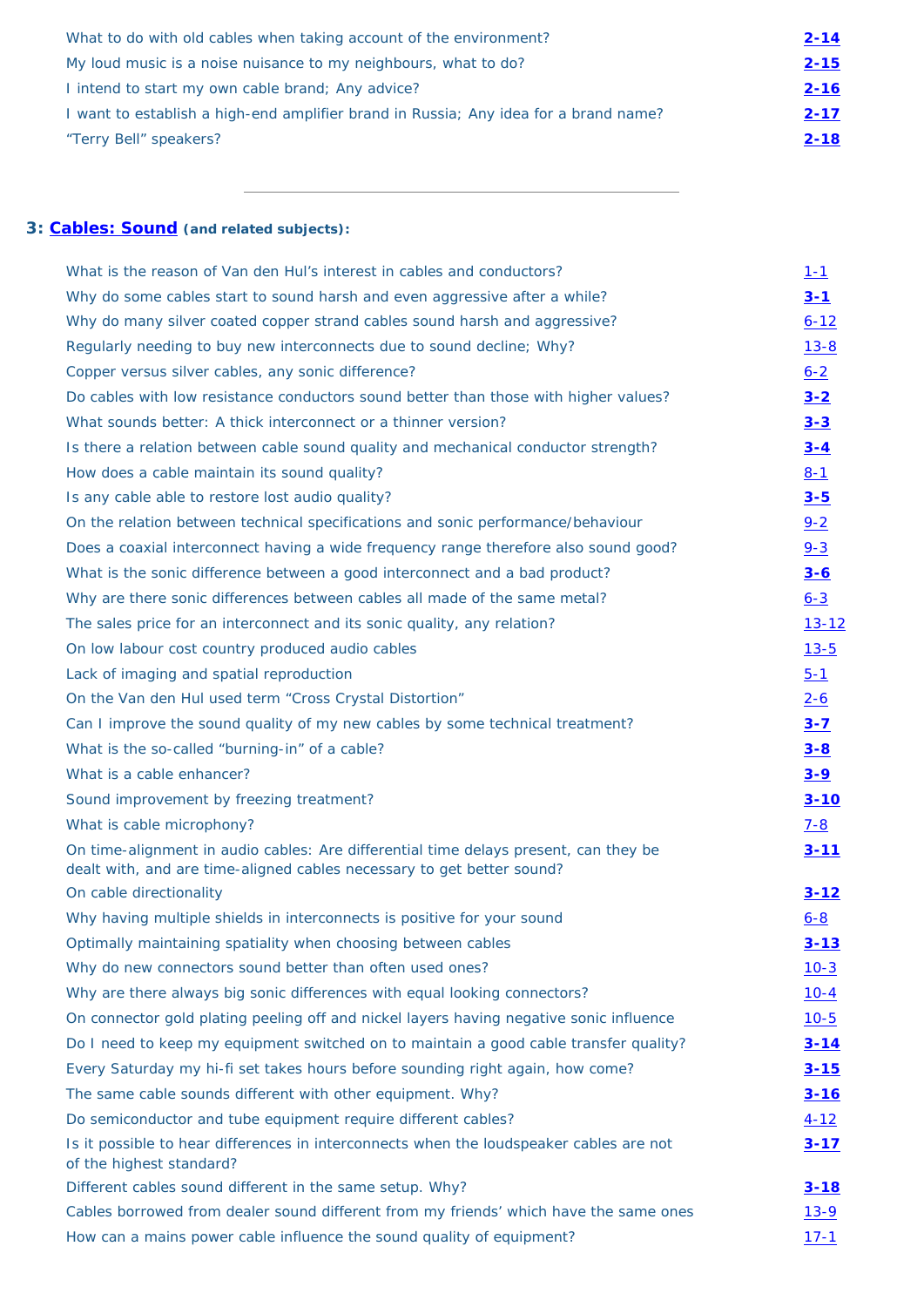| Electrical or fiber optic digital audio interconnects; Which sounds better?                                 | $12 - 2$ |
|-------------------------------------------------------------------------------------------------------------|----------|
| Is there a sonic difference between a 50, 75 or 110 Ohm interconnect?                                       | $3 - 19$ |
| How can your The NAME interconnect cable be suitable for both audio and video connections?                  | $4 - 31$ |
| Can I use a good antenna cable as an interconnect?                                                          | $3 - 20$ |
| Multiple speaker cables in parallel; Will this improve sound quality?                                       | $15 - 1$ |
| Is using microphone cables as interconnects better than using regular interconnects?                        | $4 - 3$  |
| My studio multicables sound aggressive compared to when I use separate cables,<br>how can this be?          | $3 - 21$ |
| Does typical household cable work in a hi-fi system?                                                        | $3 - 22$ |
| On the use of unconventional and peculiar cables like e.g. washing machine power cable                      | $3 - 23$ |
| My vacuum cleaner cable sounds terrific. What about starting my own business selling such?                  | $3 - 24$ |
| Is there a link between colours and sound?                                                                  | $3 - 25$ |
| Is it possible to measure sound differences and to determine the sonic quality<br>of cables by measurement? | $3 - 26$ |
| Are there reliable methods to determine the sound quality of a cable?                                       | $3 - 27$ |
| What source material is the best to compare different cables?                                               | $3 - 28$ |
| How do I train my ears to improve my listening ability?                                                     | $3 - 29$ |
| Sound quality factors to bear in mind with quality evaluations                                              | $3 - 30$ |
| Are there differences in the evaluation of sound quality in different countries?                            | $3 - 31$ |
| Are cable tests in hi-fi magazines reliable?                                                                | $2 - 10$ |
| Why do reviewers world-wide all have such different opinions about the same cable?                          | $3 - 32$ |
| Some cable brands always getting very positive reviews and the reviewer. Any relation?                      | $3 - 33$ |
| Why do some cable manufacturers use exotic conductor materials?                                             | $6 - 7$  |
| Why do some manufacturers use sand or water as an extra filler in their products?                           | $7 - 7$  |
| New technology cables don't always sound better                                                             | $3 - 34$ |
| Do cables sound better when I use Peter Belt stickers on the product?                                       | $3 - 35$ |

### <span id="page-4-0"></span>**4: [Cables: Use and Function](#page-26-3) (and related subjects):**

| Do you have musical instrument/guitar cables in your program?                               | $4 - 1$  |
|---------------------------------------------------------------------------------------------|----------|
| I am building my own mixing console. Which of your cables can I use inside?                 | $4 - 2$  |
| Is using microphone cables as interconnects better than using regular interconnects?        | $4 - 3$  |
| Long distance audio transport requires well shielded, low capacitance cabling               | $4 - 4$  |
| Are flexible cables better?                                                                 | $6 - 5$  |
| Is having different length interconnects or speaker cables ok?                              | $4 - 5$  |
| What's better? Short interconnects and long speaker cables or vice versa?                   | $4 - 6$  |
| Where can I best apply my best interconnects in my hi-fi setup?                             | $4 - 7$  |
| Best positioning of cables behind equipment and speaker cables on the floor                 | $4 - 8$  |
| Should I use my best interconnect between turntable and pre or from pre to power amplifier? | $4 - 9$  |
| (Re) wiring turntables and tone arms: Specially suited Van den Hul cable & wire types       | $4 - 10$ |
| How long can I use my interconnects before I need to replace them?                          | $13 - 7$ |
| How can I extend the lifespan of my expensive interconnects and loudspeaker cables?         | $8 - 3$  |
| Is any cable able to restore lost audio quality?                                            | $3 - 5$  |
| Which interconnect cable in your program has the best balance in all quality properties?    | $2 - 7$  |
| Can high-end audio cables also be used for car hi-fi?                                       | $4 - 11$ |
| Do semiconductor and tube equipment require different cables?                               | $4 - 12$ |
| Does typical household cable work in a hi-fi system?                                        | $3 - 22$ |
| On the use of unconventional and peculiar cables like e.g. washing machine power cable      | $3 - 23$ |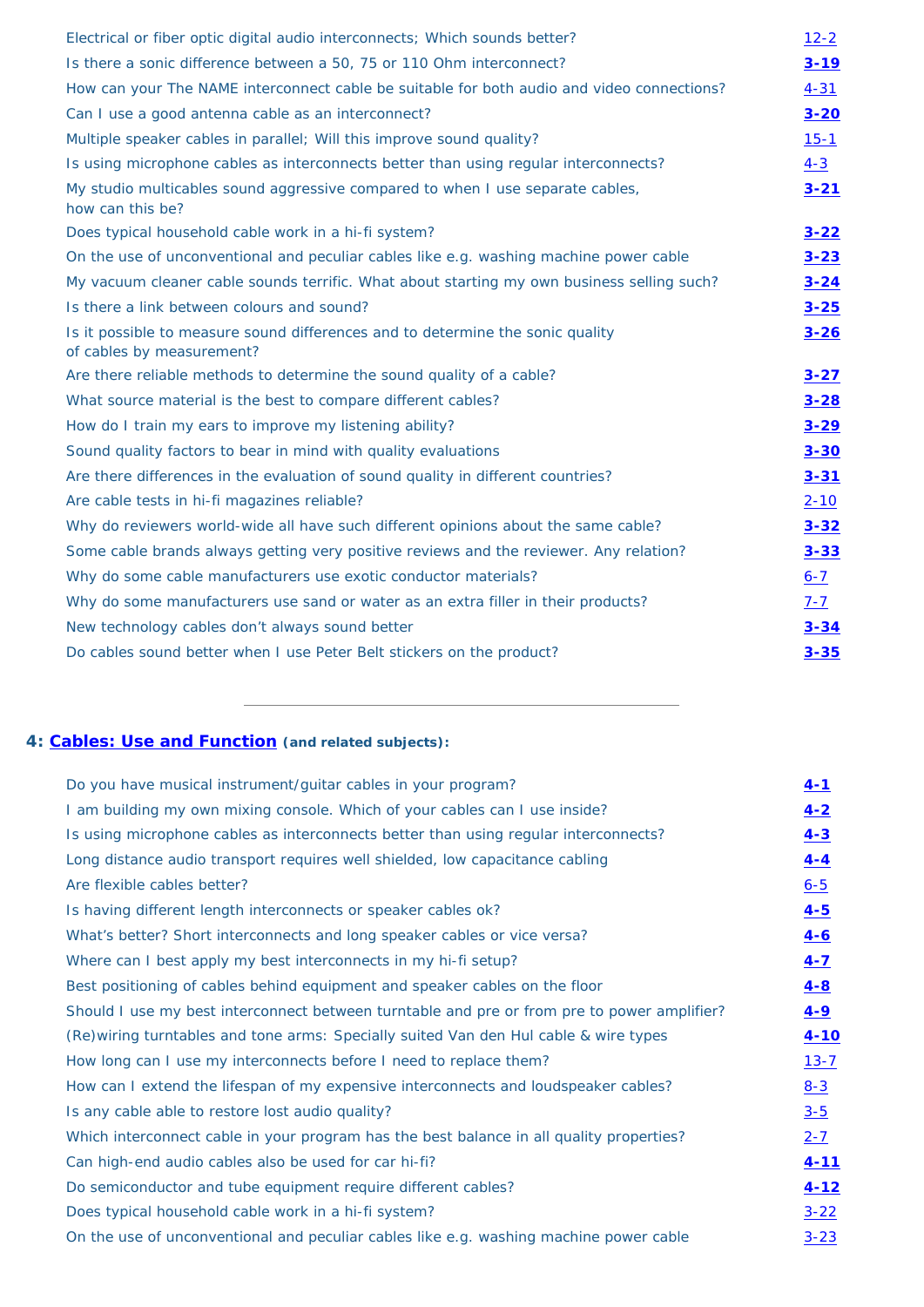| My vacuum cleaner cable sounds terrific. What about starting my own business selling such?                                                  | $3 - 24$    |
|---------------------------------------------------------------------------------------------------------------------------------------------|-------------|
| Your HQ - 1 spark plug / ignition cable; Why does it work so good?                                                                          | $4 - 13$    |
| The universal THX color-coding system for home theatre wiring                                                                               | $4 - 14$    |
| Multiple speaker cables in parallel; Will this improve sound quality?                                                                       | $15 - 1$    |
| What is bi-wiring and how to implement it?                                                                                                  | $14-1$      |
| Is there an advantage in bi-wiring?                                                                                                         | $14 - 2$    |
| What is better: bi-wiring or bi-amping?                                                                                                     | $14 - 3$    |
| Going beyond plain twin-lead speaker wiring to improve sound quality                                                                        | $15 - 2$    |
| Can loudspeaker cables also be used as an interconnect?                                                                                     | $4 - 15$    |
| Can your power cable The MAINSSTREAM HYBRID also be used as a loudspeaker cable?                                                            | $4 - 16$    |
| PA speaker wiring; What loudspeaker cable should I use?                                                                                     | $4 - 17$    |
| Speaker cable supports; A great help?                                                                                                       | $15 - 4$    |
| Optimally maintaining spatiality when choosing between cables                                                                               | $3 - 13$    |
| What are the differences between a coaxial/unbalanced and a balanced cable,<br>and which is better?                                         | $6 - 9$     |
| Can a balanced cable be used for unbalanced/single-ended connections?                                                                       | $4 - 18$    |
| How to connect a balanced interconnect to a so-called XLR connector?                                                                        | $10 - 10$   |
| Cable/Connector wiring between various types of in and outputs; E.g. connecting<br>balanced equipment to unbalanced and the other way round | $10 - 11$   |
| Do you have a balanced and well shielded microphone cable which can be used in seawater?                                                    | <u>4-19</u> |
| How can a mains power cable influence the sound quality of equipment?                                                                       | $17 - 1$    |
| Can I use your THUNDERLINE HYBRID as a low power mains cable?                                                                               | $17 - 8$    |
| Can I use your The THIRD $\mathcal{R}$ all carbon loudspeaker cable as a mains cable?                                                       | $17 - 9$    |
| High current car hi-fi power cables; Do you have any in your program?                                                                       | $4 - 20$    |
| Why do some cables have a specific impedance like 50 Ohm, 75 Ohm or 110 Ohm?                                                                | $4 - 21$    |
| Why are all your AV products 75 Ohm and why do you pay so much attention to this value?                                                     | $4 - 22$    |
| Are balanced cables also 75 Ohm?                                                                                                            | $9 - 9$     |
| Why do coaxial digital cables have a 75 Ohm impedance? Isn't low impedance always the best?                                                 | $12 - 3$    |
| Where does the 110 Ohm impedance value for balanced digital audio connections come from?                                                    | $4 - 23$    |
| Is there a sonic difference between a 50, 75 or 110 Ohm interconnect?                                                                       | $3 - 19$    |
| Large length digital audio cabling: Optical or electric?                                                                                    | $12 - 1$    |
| The FIRST $\mathcal{R}$ Ultimate carbon cable: On its use as a digital interconnect                                                         | $12 - 4$    |
| Can I use a good antenna cable as an interconnect?                                                                                          | $3 - 20$    |

| Which of your cables are good for use as a high quality antenna cable?                     | $4 - 24$ |
|--------------------------------------------------------------------------------------------|----------|
| On antenna to receiver connections: Avoid decline due to bad mounting                      | $5 - 10$ |
| On the increasing amount of AV connection types                                            | $4 - 25$ |
| Can I make a very good component video cable from any of your cables?                      | $4 - 26$ |
| Flat cable type multiple component video lines; Advantages                                 | $4 - 27$ |
| Is a component video cable better than a RGB video cable?                                  | $4 - 28$ |
| Component or HDMI video connections. Which to use and what kind of cabling to choose?      | $4 - 29$ |
| Large length video cable wiring. Some tips                                                 | $4 - 30$ |
| How can your The NAME interconnect cable be suitable for both audio and video connections? | $4 - 31$ |

# <span id="page-5-0"></span>**5: [Cables: Problems](#page-34-1) (and related subjects):**

| Lack of imaging and spatial reproduction | $5 - 1$ |
|------------------------------------------|---------|
| Hum in complicated AV systems            | $5 - 2$ |
| How to avoid hum                         | $5 - 3$ |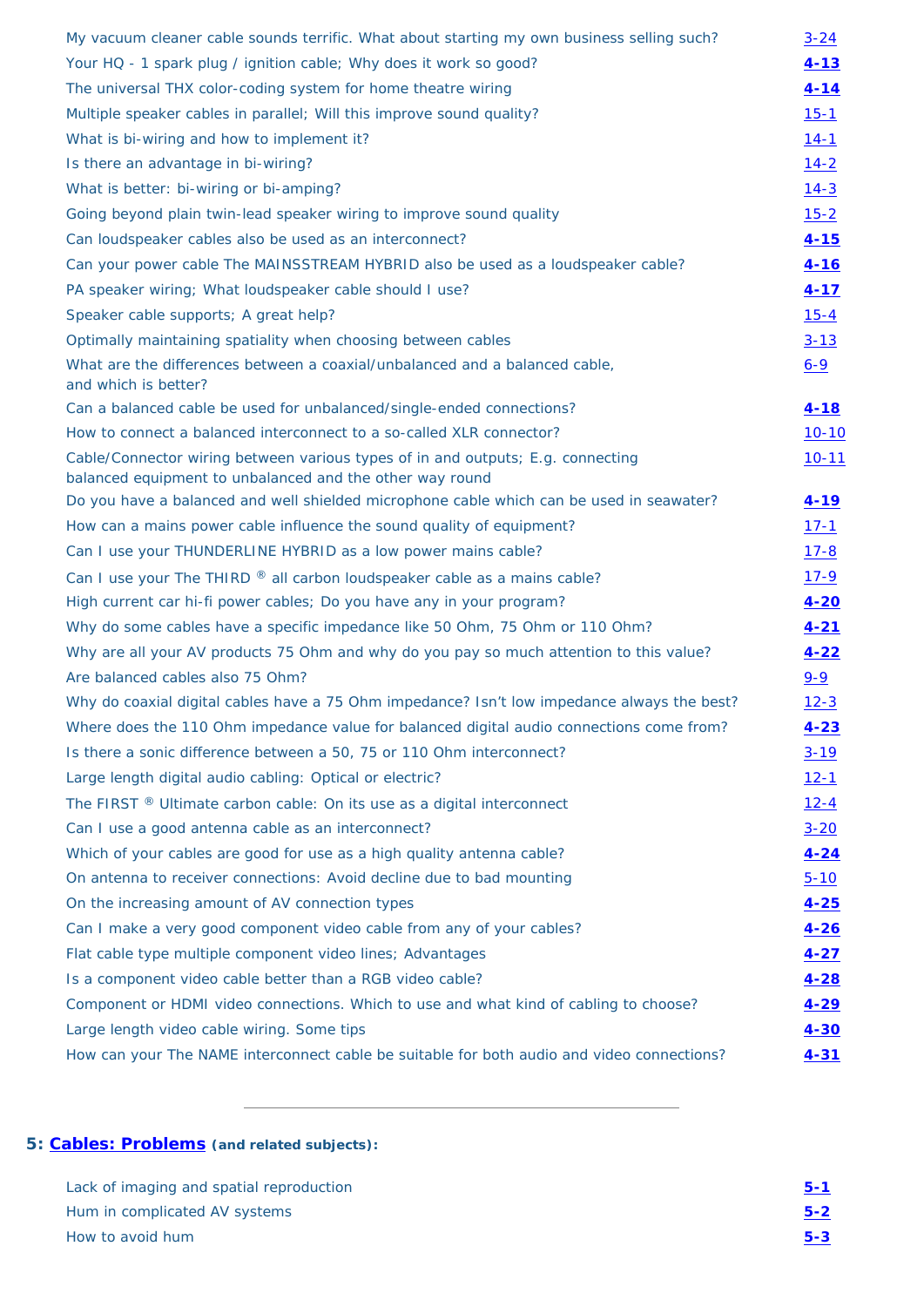| Why does my coaxial microphone cable hum?                                                                                       | $5 - 4$  |
|---------------------------------------------------------------------------------------------------------------------------------|----------|
| How to tackle hum problems with The FIRST $\mathbb{B}$ Ultimate,<br>Linear Structured Carbon <sup>®</sup> interconnect          | $5 - 5$  |
| Noise from loudspeakers when switching electrical devices                                                                       | $5 - 6$  |
| Interference from radio stations and mobile phones                                                                              | $5 - 7$  |
| Wireless equipment experiencing trouble from radio interference                                                                 | $5 - 8$  |
| How do I reduce the HF emission from my digital audio interconnect?                                                             | $5 - 9$  |
| The same cable sounds different with other equipment. Why?                                                                      | $3 - 16$ |
| Different cables sound different in the same setup. Why?                                                                        | $3 - 18$ |
| Cables borrowed from dealer sound different from my friends' which have the same ones                                           | $13 - 9$ |
| Every Saturday my hi-fi set takes hours before sounding right again, how come?                                                  | $3 - 15$ |
| Regularly needing to buy new interconnects due to sound decline; Why?                                                           | $13 - 8$ |
| On connector gold plating peeling off and nickel layers having negative sonic influence                                         | $10 - 5$ |
| What is cable microphony?                                                                                                       | $7 - 8$  |
| My studio multicables sound aggressive compared to when I use separate cables,<br>how can this be?                              | $3 - 21$ |
| On antenna to receiver connections: Avoid decline due to bad mounting                                                           | $5 - 10$ |
| Hum problems caused by antenna, cable TV, set-top box, video recorder, satellite receiver<br>or computer sound card connections | $5 - 11$ |

# <span id="page-6-0"></span>**6: [Cables: Construction and Conductor Materials](#page-39-0) (and related subjects):**

| What is the reason of Van den Hul's interest in cables and conductors?            | $1 - 1$  |
|-----------------------------------------------------------------------------------|----------|
| Conductor quality or insulator quality: Which is most important for a good cable? | $6 - 1$  |
| Copper versus silver cables, any sonic difference?                                | $6 - 2$  |
| Why are there sonic differences between cables all made of the same metal?        | $6 - 3$  |
| On the difference between single-strand and multi-strand conductors               | $6 - 4$  |
| Are flexible cables better?                                                       | $6 - 5$  |
| Are thick cables better than thin ones?                                           | $6 - 6$  |
| Why are some speaker cables so thick? Do they sound better?                       | $16 - 1$ |
| Why do some cable manufacturers use exotic conductor materials?                   | $6 - 7$  |
| Why do some manufacturers use sand or water as an extra filler in their products? | $7 - 7$  |

| On the relation between technical specifications and sonic performance/behaviour                                                                               | $9 - 2$  |
|----------------------------------------------------------------------------------------------------------------------------------------------------------------|----------|
| Frequency bandwidth as a cable quality indicator                                                                                                               | $9 - 4$  |
| Why having multiple shields in interconnects is positive for your sound                                                                                        | $6 - 8$  |
| What are the differences between a coaxial/unbalanced and a balanced cable,<br>and which is better?                                                            | $6 - 9$  |
| Is there a relation between cable sound quality and mechanical conductor strength?                                                                             | $3 - 4$  |
| On Van den Hul's "Fusion Technology" conductor material                                                                                                        | $6 - 10$ |
| Why are all your cables' conductors silver coated?                                                                                                             | $6 - 11$ |
| Why do many silver coated copper strand cables sound harsh and aggressive?                                                                                     | $6 - 12$ |
| On "Skin Effect" in audio cables                                                                                                                               | $9 - 5$  |
| On "Skin Effect" and silver coated conductors                                                                                                                  | $6 - 13$ |
| On time-alignment in audio cables: Are differential time delays present, can they<br>be dealt with, and are time-aligned cables necessary to get better sound? | $3 - 11$ |
| Why does your company use pure carbon as conductor material in some of<br>its cables instead of copper?                                                        | $6 - 14$ |
| Why does Van den Hul use carbon in and around its cables?                                                                                                      | $6 - 15$ |
| What does the word "HYBRID" printed on your cables mean?                                                                                                       | $6 - 16$ |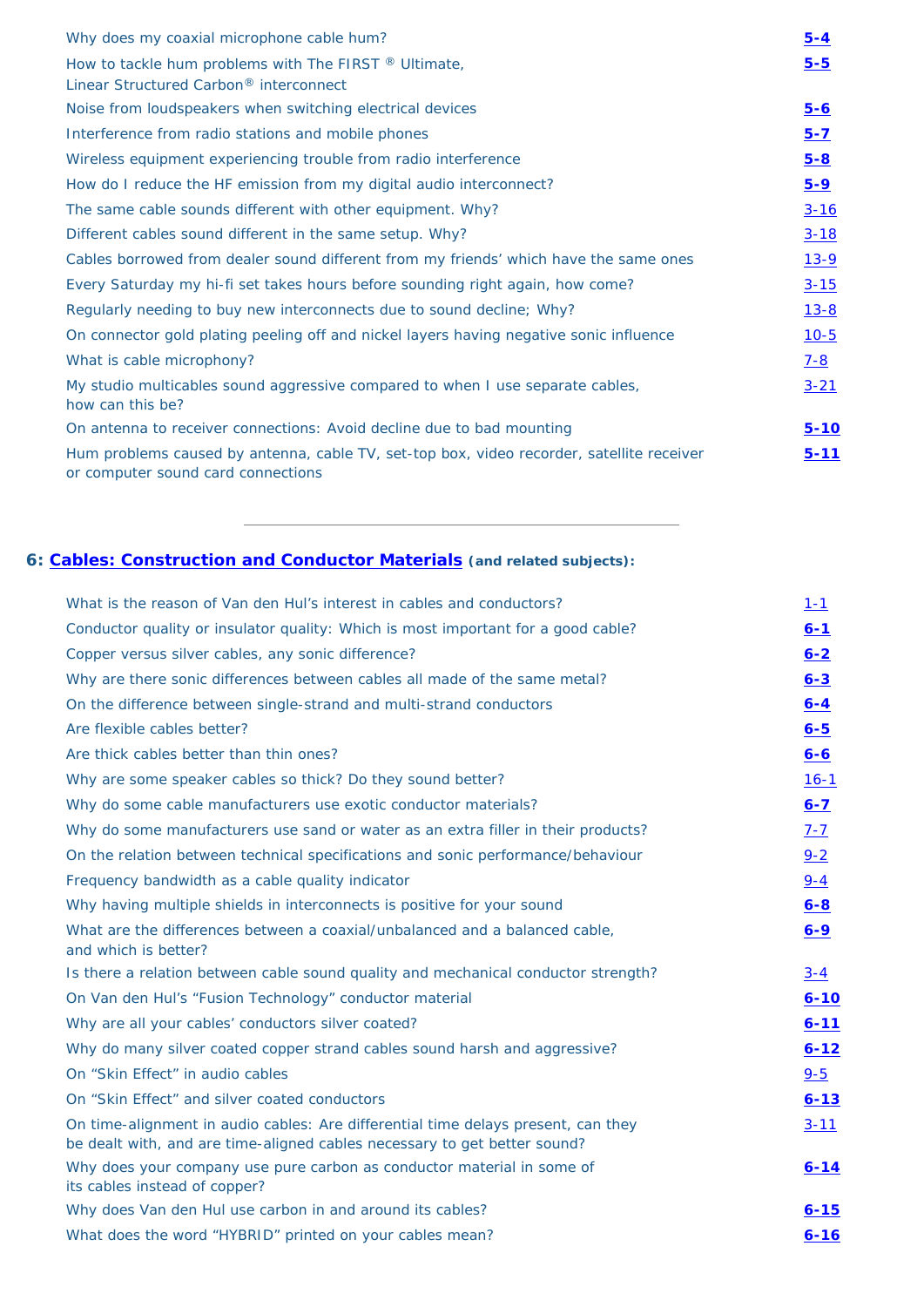| Why does your company apply carbon in its "HYBRID" named cable products?           | $6 - 17$ |
|------------------------------------------------------------------------------------|----------|
| What are the special properties of Linear Structured Carbon ®?                     | $6 - 18$ |
| Why don't you use higher conductivity carbon fibres for your carbon interconnects? | $6 - 19$ |
| What is cable microphony?                                                          | $7 - 8$  |
| Flat cable type multiple component video lines; Advantages                         | $4 - 27$ |

<u> 1980 - Johann Barn, amerikansk politiker (d. 1980)</u>

### <span id="page-7-0"></span>**7: [Cables: Insulation Materials](#page-45-0) (and related subjects):**

| Conductor quality or insulator quality: Which is most important for a good cable?                | $6 - 1$ |
|--------------------------------------------------------------------------------------------------|---------|
| Why Van den Hul pays attention to environmental aspects                                          | $1 - 4$ |
| What is the difference between PVC and your HULLIFLEX ® insulation material?                     | $7 - 1$ |
| Does your HULLIFLEX ® cable jacket material provide enough protection in<br>tropical conditions? | $7 - 2$ |
| PVC insulation induced corrosion                                                                 | $8 - 5$ |
| On the negative effects of PVC insulation; Dioxins                                               | $7 - 3$ |
| Insulation of an interconnect's inside conductors: Solid of foam type. What's better?            | $7 - 4$ |
| What is the advantage of Teflon insulation compared to PVC?                                      | $7 - 5$ |
| What is a dielectric (material/medium)?                                                          | $7 - 6$ |
| Why do some manufacturers use sand or water as an extra filler in their products?                | $7 - 7$ |
| What is cable microphony?                                                                        | $7 - 8$ |

# <span id="page-7-1"></span>**8: [Cables: Corrosion, Decline, Lifespan and Time Stability Factors](#page-48-2) (and related subjects):**

| Conductor quality or insulator quality: Which is most important for a good cable?        | $6 - 1$  |
|------------------------------------------------------------------------------------------|----------|
| How does a cable maintain its sound quality?                                             | $8 - 1$  |
| Which interconnect cable in your program has the best balance in all quality properties? | $2 - 7$  |
| On the Van den Hul used term "Cross Crystal Distortion"                                  | $2 - 6$  |
| Why do some cables start to sound harsh and even aggressive after a while?               | $3 - 1$  |
| How does the ageing effect of cables take place?                                         | $8 - 2$  |
| Regularly needing to buy new interconnects due to sound decline; Why?                    | $13 - 8$ |

the control of the control of the control of the control of the control of

| How long can I use my interconnects before I need to replace them?                               | $13 - 7$    |
|--------------------------------------------------------------------------------------------------|-------------|
| How can I extend the lifespan of my expensive interconnects and loudspeaker cables?              | $8 - 3$     |
| Is frequently moving cables bad?                                                                 | $8 - 4$     |
| Are flexible cables better?                                                                      | $6 - 5$     |
| Can I improve the sound quality of my new cables by some technical treatment?                    | $3 - 7$     |
| What is the so-called "burning-in" of a cable?                                                   | $3 - 8$     |
| What is a cable enhancer?                                                                        | $3 - 9$     |
| PVC insulation induced corrosion                                                                 | $8 - 5$     |
| What is the difference between PVC and your HULLIFLEX $\mathcal{R}$ insulation material?         | $7 - 1$     |
| Does your HULLIFLEX ® cable jacket material provide enough protection in<br>tropical conditions? | $7 - 2$     |
| Cables for use in tropical countries: What to pay attention to                                   | <u>13-6</u> |
| What is better: soldering or clamping?                                                           | $10-6$      |
| Why do new connectors sound better than often used ones?                                         | $10-3$      |
| The SOLUTION contact protection fluid: Other useful applications                                 | $2 - 2$     |
| What is the advantage of Teflon insulation compared to PVC?                                      | $7 - 5$     |
| Why don't you use higher conductivity carbon fibres for your carbon interconnects?               | $6 - 19$    |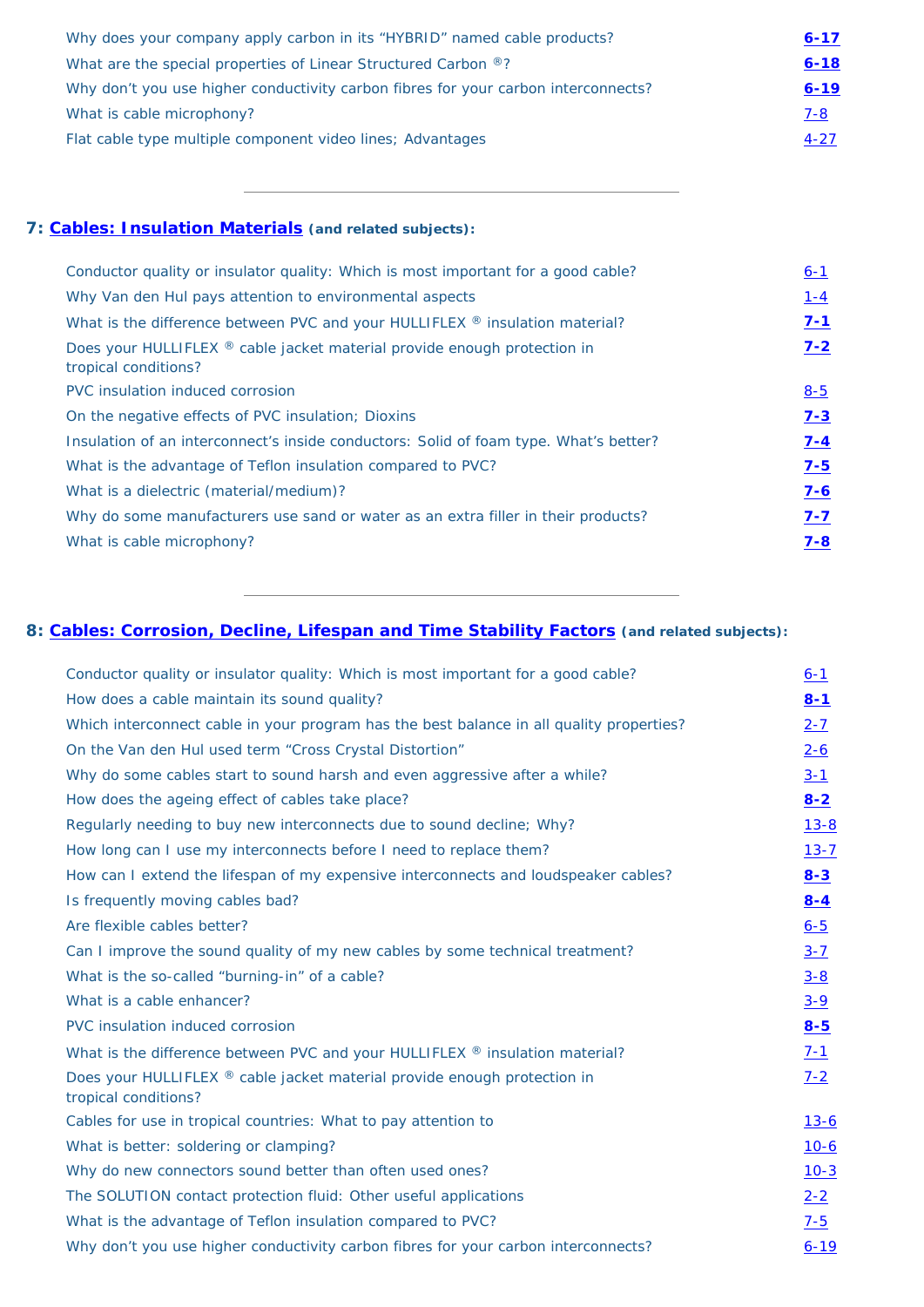| What to do with old cables when taking account of the environment?    | $2 - 14$ |
|-----------------------------------------------------------------------|----------|
| On antenna to receiver connections: Avoid decline due to bad mounting | $5 - 10$ |

| Wire gauges, diameters and resistance; An AWG chart                                                                                                            | $9 - 1$    |
|----------------------------------------------------------------------------------------------------------------------------------------------------------------|------------|
| On the relation between technical specifications and sonic performance/behaviour                                                                               | $9 - 2$    |
| Does a coaxial interconnect having a wide frequency range therefore also sound good?                                                                           | $9 - 3$    |
| Frequency bandwidth as a cable quality indicator                                                                                                               | $9 - 4$    |
| What is conductivity?                                                                                                                                          | $2 - 5$    |
| On "skin effect" in audio cables                                                                                                                               | $9 - 5$    |
| What is a dielectric (material/medium)?                                                                                                                        | <u>7-6</u> |
| Speaker cable capacitance: Important?                                                                                                                          | $14 - 4$   |
| What is cable microphony?                                                                                                                                      | <u>7-8</u> |
| Different cables sound different in the same setup. Why?                                                                                                       | $3 - 18$   |
| Do cables with low resistance conductors sound better than those with higher values?                                                                           | $3 - 2$    |
| Is there a relation between cable sound quality and mechanical conductor strength?                                                                             | $3 - 4$    |
| How can a mains power cable influence the sound quality of equipment?                                                                                          | $17 - 1$   |
| Insulation of an interconnect's inside conductors: Solid of foam type. What's better?                                                                          | $7 - 4$    |
| Is it possible to measure sound differences and to determine the sonic quality of<br>cables by measurement?                                                    | $3 - 26$   |
| Why do many USA cable manufacturers use compensation circuits in their cables?                                                                                 | <u>9-6</u> |
| What is the secret circuit found at the end of several USA made speaker cables?                                                                                | $9 - 7$    |
| On time-alignment in audio cables: Are differential time delays present, can they<br>be dealt with, and are time-aligned cables necessary to get better sound? | $3 - 11$   |
| A cable impedance of 75 Ohm; What does this mean?                                                                                                              | $9 - 8$    |
| Why do some cables have a specific impedance like 50 Ohm, 75 Ohm or 110 Ohm?                                                                                   | $4 - 21$   |
| Why are all your AV products 75 Ohm and why do you pay so much attention to this value?                                                                        | $4 - 22$   |
| Are balanced cables also 75 Ohm?                                                                                                                               | $9 - 9$    |
| Why do coaxial digital cables have a 75 Ohm impedance? Isn't low impedance always the best?                                                                    | $12 - 3$   |
| Where does the 110 Ohm impedance value for balanced digital audio connections come from?                                                                       | $4 - 23$   |
| Is there a sonic difference between a 50, 75 or 110 Ohm interconnect?                                                                                          | $3 - 19$   |
| Electrical or fiber optic digital audio interconnects; Which sounds better?                                                                                    | $12 - 2$   |
| Large length digital audio cabling: Optical or electric?                                                                                                       | $12 - 1$   |
| Large length video cable wiring. Some tips                                                                                                                     | $4 - 30$   |
| How do I reduce the HF emission from my digital audio interconnect?                                                                                            | $5 - 9$    |
|                                                                                                                                                                |            |

# <span id="page-8-0"></span>**9: [Cables: Technical Parameters](#page-49-5) (and related subjects):**

| How to keep all electrical contacts clean                                               | $10 - 1$ |
|-----------------------------------------------------------------------------------------|----------|
| How does contact liquid work?                                                           | $10 - 2$ |
| Why do new connectors sound better than often used ones?                                | $10 - 3$ |
| Why are there always big sonic differences with equal looking connectors?               | $10 - 4$ |
| On connector gold plating peeling off and nickel layers having negative sonic influence | $10 - 5$ |
| What is better: soldering or clamping?                                                  | $10 - 6$ |
| How to de-insulate a cable or wire?                                                     | $11 - 1$ |
| Using silver solder for high quality connections: Necessary? Advantages?                | $11 - 2$ |

### <span id="page-8-1"></span>**10: [Cables: Connections and Connectors](#page-52-1) (and related subjects):**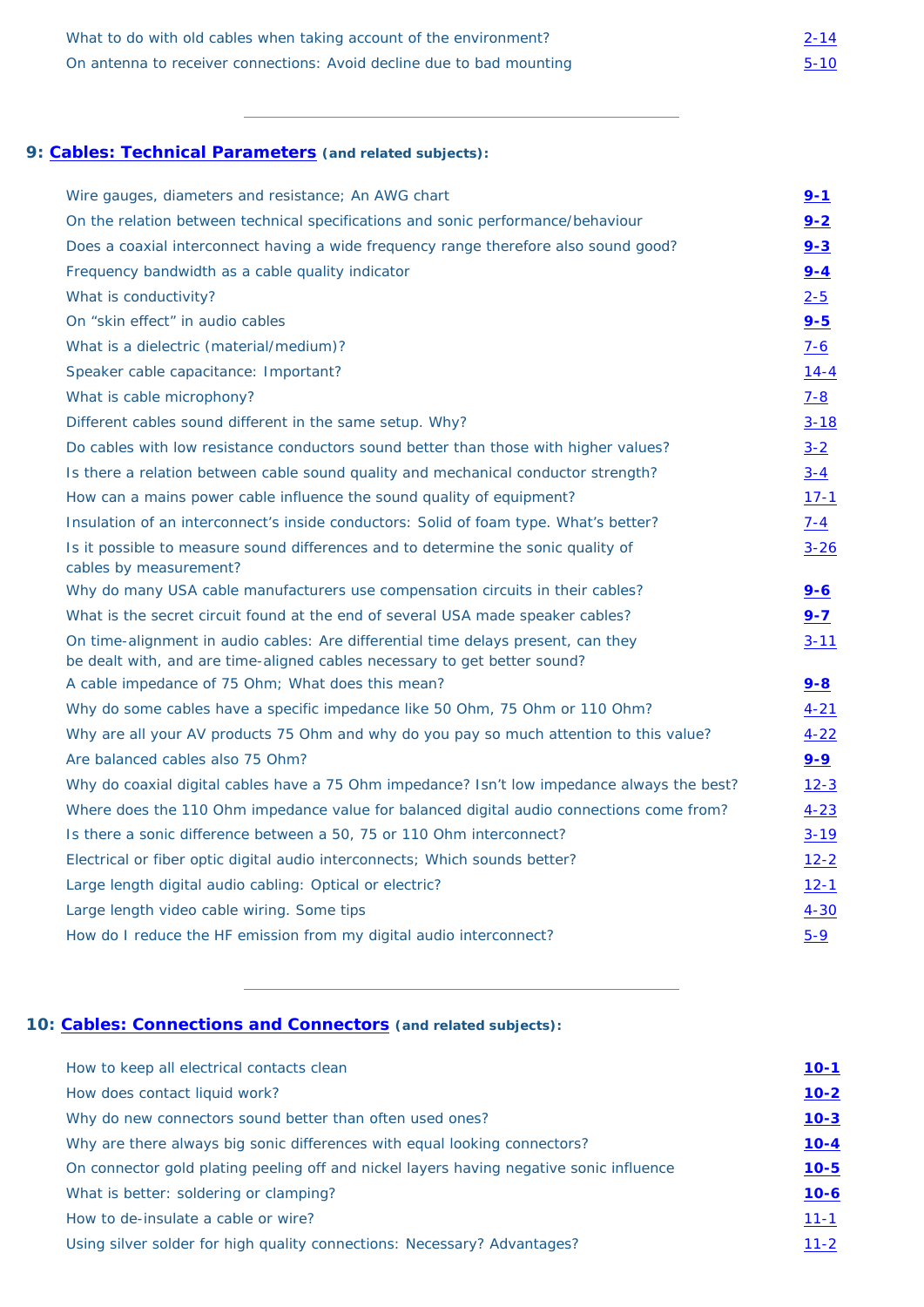| Can I make silver solder myself?                                                                                                            | $11 - 3$     |
|---------------------------------------------------------------------------------------------------------------------------------------------|--------------|
| What is the optimal soldering temperature?                                                                                                  | $11 - 4$     |
| Can I just twist my speaker cable's strands together or do I need connectors?                                                               | $10 - 7$     |
| How do I connect a thick speaker cable to my equipment's binding posts?                                                                     | $10 - 8$     |
| How do I mount connectors to my loudspeaker cables?                                                                                         | $11 - 5$     |
| WBT connector look-alikes: Is the sound quality the same?                                                                                   | <u>10-9</u>  |
| How to connect a balanced interconnect to a so-called XLR connector?                                                                        | $10 - 10$    |
| Cable/Connector wiring between various types of in and outputs; E.g. connecting<br>balanced equipment to unbalanced and the other way round | $10 - 11$    |
| XLR connector wiring: Pin 2 hot and pin 3 cold or the other way around?                                                                     | <u> 11-6</u> |
| Any difference between Phono, RCA, Cinch, Tulip or Coaxial plugs?                                                                           | <u>10-12</u> |
| Can I use regular phono connectors on a 75 Ohm video or digital audio cable?                                                                | $10 - 13$    |
| Why is the 5 pin DIN 180° (DIN41524) connector not used on cables anymore?                                                                  | $10 - 14$    |
| Can I mount my own connectors on a Linear Structured Carbon <sup>®</sup> product?                                                           | $11 - 7$     |
| How does your company mount connectors on The THIRD $\mathcal{R}$ all carbon loudspeaker cable?                                             | $11 - 8$     |
| Why can't your The THIRD $\mathbb{R}$ all carbon loudspeaker cable be terminated more easily?                                               | $11 - 9$     |
| On the increasing amount of AV connection types                                                                                             | $4 - 25$     |
| The universal THX color-coding system for home theatre wiring                                                                               | <u>4-14</u>  |
| On antenna to receiver connections: Avoid decline due to bad mounting                                                                       | $5 - 10$     |
| Large length video cable wiring. Some tips                                                                                                  | $4 - 30$     |
| The Acapella ion tweeter; How to connect?                                                                                                   | $10 - 15$    |

# <span id="page-9-0"></span>**11: [Cables: Termination and Soldering](#page-55-5) (and related subjects):**

| What is better: soldering or clamping?                                                                                                                                                                                            | $10 - 6$      |
|-----------------------------------------------------------------------------------------------------------------------------------------------------------------------------------------------------------------------------------|---------------|
| I want to make my own cables. What technical points should I mind?                                                                                                                                                                | $2 - 3$       |
| How to de-insulate a cable or wire?                                                                                                                                                                                               | $11 - 1$      |
| Using silver solder for high quality connections: Necessary? Advantages?                                                                                                                                                          | $11 - 2$      |
| Can I make silver solder myself?                                                                                                                                                                                                  | $11 - 3$      |
| What is the optimal soldering temperature?                                                                                                                                                                                        | $11 - 4$      |
| Can I just twist my speaker cable's strands together or do I need connectors?                                                                                                                                                     | $10 - 7$      |
| $\mathbf{11}$ , and a set of the set of the set of the set of the set of the set of the set of the set of the set of the set of the set of the set of the set of the set of the set of the set of the set of the set of the set o | $\sim$ $\sim$ |

| How do I connect a thick speaker cable to my equipment's binding posts?                                                                     | $10 - 8$  |
|---------------------------------------------------------------------------------------------------------------------------------------------|-----------|
| How do I mount connectors to my loudspeaker cables?                                                                                         | $11 - 5$  |
| Cable/Connector wiring between various types of in and outputs; E.g. connecting<br>balanced equipment to unbalanced and the other way round | $10 - 11$ |
| XLR connector wiring: Pin 2 hot and pin 3 cold or the other way around?                                                                     | $11 - 6$  |
| Can I mount my own connectors on a Linear Structured Carbon ® product?                                                                      | $11 - 7$  |
| How does your company mount connectors on The THIRD $\mathcal{R}$ all carbon loudspeaker cable?                                             | $11 - 8$  |
| Why can't your The THIRD ® all carbon loudspeaker cable be terminated more easily?                                                          | $11 - 9$  |
|                                                                                                                                             |           |

# <span id="page-9-1"></span>**12: [Cables: Digital Audio](#page-58-0) (and related subjects):**

| Large length digital audio cabling: Optical or electric?                                    | $12 - 1$ |
|---------------------------------------------------------------------------------------------|----------|
| Electrical or fiber optic digital audio interconnects; Which sounds better?                 | $12 - 2$ |
| Why do coaxial digital cables have a 75 Ohm impedance? Isn't low impedance always the best? | $12 - 3$ |
| Why do some cables have a specific impedance like 50 Ohm, 75 Ohm or 110 Ohm?                | $4 - 21$ |
| Why are all your AV products 75 Ohm and why do you pay so much attention to this value?     | $4 - 22$ |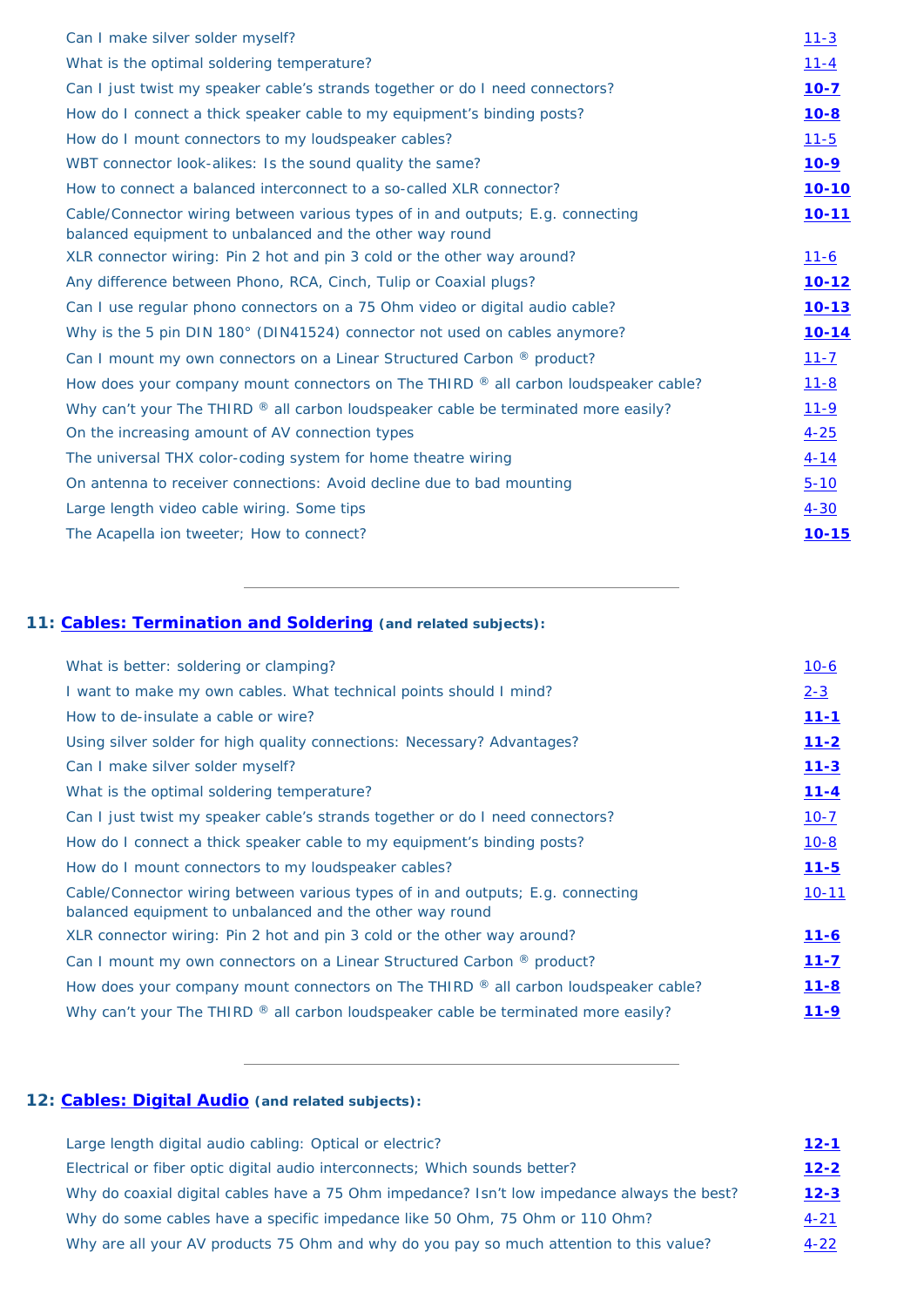| Where does the 110 Ohm impedance value for balanced digital audio connections come from? | $4 - 23$  |
|------------------------------------------------------------------------------------------|-----------|
| Is there a sonic difference between a 50, 75 or 110 Ohm interconnect?                    | $3 - 19$  |
| A cable impedance of 75 Ohm; What does this mean?                                        | $9 - 8$   |
| Can I use regular phono connectors on a 75 Ohm video or digital audio cable?             | $10 - 13$ |
| The FIRST $\mathbb{R}$ Ultimate carbon cable: On its use as a digital interconnect       | $12 - 4$  |
| How do I reduce the HF emission from my digital audio interconnect?                      | $5 - 9$   |

# <span id="page-10-0"></span>**13: [Cables: Buying](#page-60-0) (and related subjects):**

| What is important for me to know when I want to buy a good interconnect cable?                            | <u>13-1</u>  |
|-----------------------------------------------------------------------------------------------------------|--------------|
| Buying speaker cable, what's important to know?                                                           | $13 - 2$     |
| Some hints to keep in mind when wanting to buy better cables                                              | $13 - 3$     |
| Optimally maintaining spatiality when choosing between cables                                             | $3 - 13$     |
| Do I need to buy all cables from the same manufacturer?                                                   | $13 - 4$     |
| On low labour cost country produced audio cables                                                          | $13 - 5$     |
| Why do some cable manufacturers use exotic conductor materials?                                           | $6 - 7$      |
| Cables for use in tropical countries: What to pay attention to                                            | <u>13-6</u>  |
| How long can I use my interconnects before I need to replace them?                                        | $13 - 7$     |
| Regularly needing to buy new interconnects due to sound decline; Why?                                     | $13 - 8$     |
| Cables borrowed from dealer sound different from my friends' which have the same ones                     | <u>13-9</u>  |
| Why do I regularly have pay to so much for cheap looking cables?                                          | <u>13-10</u> |
| Big difference in pricing of cables which are just made of regular copper and<br>simple insulators; Why?  | <u>13-11</u> |
| The sales price for an interconnect and its sonic quality, any relation?                                  | <u>13-12</u> |
| New technology cables don't always sound better                                                           | $3 - 34$     |
| Some cable brands appear and disappear. How does this happen?                                             | $2 - 12$     |
| Why are there big differences in the pricing of your products around the world?                           | $2 - 8$      |
| Which interconnect cable in your program has the best balance in all quality properties?<br>$2 - 7$       |              |
| What technology comes close when I can not afford your<br>Linear Structured Carbon <sup>®</sup> products? | <u>13-13</u> |

# <span id="page-10-1"></span>**14: [Speaker Cables: General](#page-63-2) (and related subjects):**

| Some tips to improve your hi-fi setup                                            | $2 - 1$    |
|----------------------------------------------------------------------------------|------------|
| Best positioning of cables behind equipment and speaker cables on the floor      | <u>4-8</u> |
| What is bi-wiring and how to implement it?                                       | $14 - 1$   |
| Is there an advantage in bi-wiring?                                              | $14 - 2$   |
| What is better: bi-wiring or bi-amping?                                          | $14 - 3$   |
| How do I mount connectors to my loudspeaker cables?                              | $11 - 5$   |
| Are thick cables better than thin ones?                                          | $6 - 6$    |
| Are flexible cables better?                                                      | $6 - 5$    |
| Can high-end audio cables also be used for car hi-fi?                            | $4 - 11$   |
| Can loudspeaker cables also be used as an interconnect?                          | $4 - 15$   |
| Can your power cable The MAINSSTREAM HYBRID also be used as a loudspeaker cable? | $4 - 16$   |
| PA speaker wiring; What loudspeaker cable should I use?                          | $4 - 17$   |
| What is the secret circuit found at the end of several USA made speaker cables?  | $9 - 7$    |
| Does typical household cable work in a hi-fi system?                             | $3 - 22$   |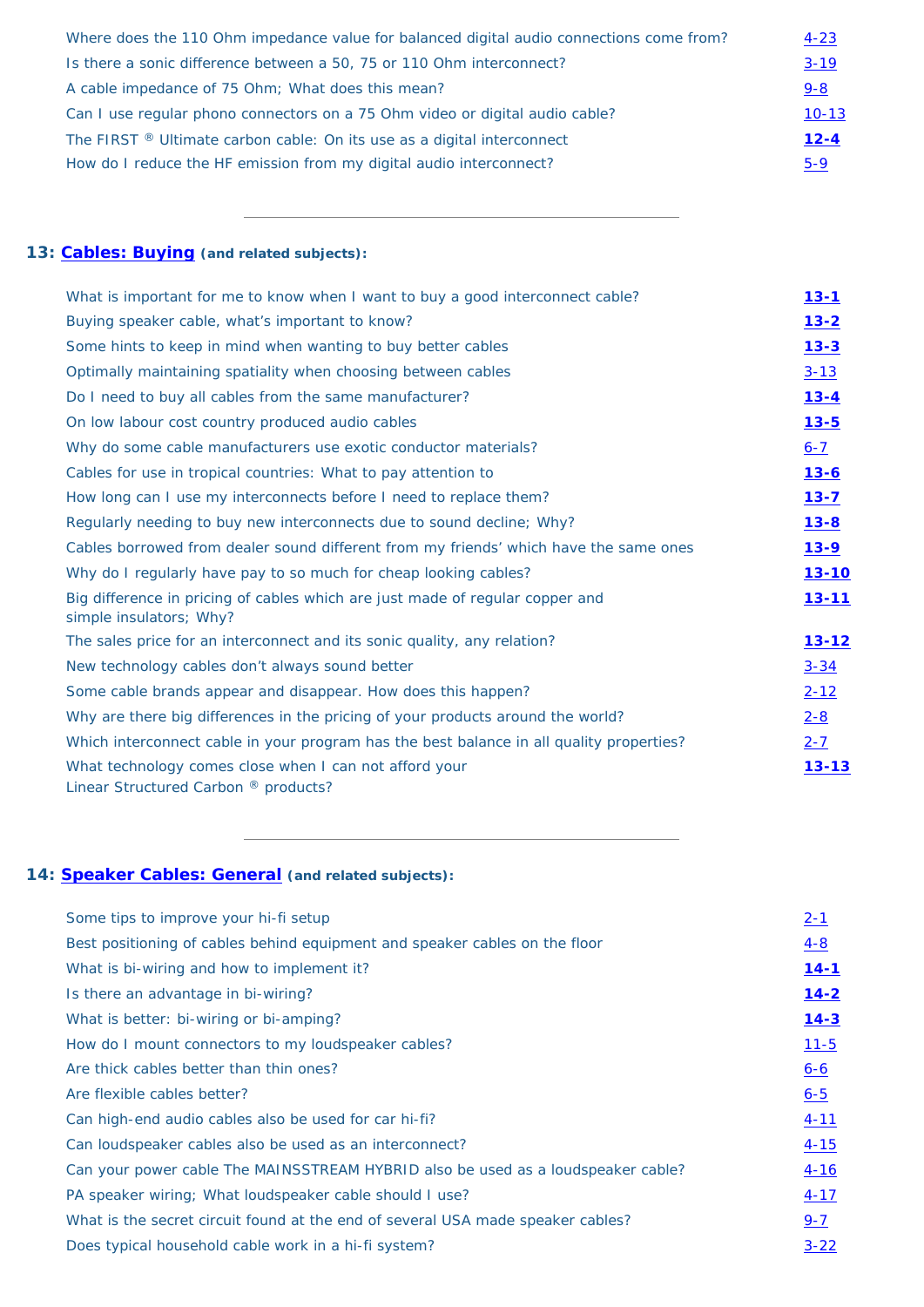| On the use of unconventional and peculiar cables like e.g. washing machine power cable     | $3 - 23$ |
|--------------------------------------------------------------------------------------------|----------|
| My vacuum cleaner cable sounds terrific. What about starting my own business selling such? | $3 - 24$ |
| Speaker cable capacitance: Important?                                                      | $14 - 4$ |
| Two conductors parallel and close together; Mutual support or the opposite?                | $14 - 5$ |

### <span id="page-11-0"></span>**15: [Speaker Cables: Sound](#page-65-1) (and related subjects):**

| What's better? Short interconnects and long speaker cables or vice versa?                                           | $4-6$       |
|---------------------------------------------------------------------------------------------------------------------|-------------|
| Is it possible to hear differences in interconnects when the loudspeaker cables<br>are not of the highest standard? | $3 - 17$    |
| On the relation between technical specifications and sonic performance/behaviour                                    | $9 - 2$     |
| Why do some cables start to sound harsh and even aggressive after a while?                                          | $3 - 1$     |
| Multiple speaker cables in parallel; Will this improve sound quality?                                               | <u>15-1</u> |
| Going beyond plain twin-lead speaker wiring to improve sound quality                                                | $15 - 2$    |
| Speaker internal wiring and other internals; Quality improvements often possible                                    | $16 - 4$    |
| How do I improve my loudspeakers?                                                                                   | $15 - 3$    |
| Can I improve the sound quality of my new cables by some technical treatment?                                       | $3 - 7$     |
| What is the so-called "burning-in" of a cable?                                                                      | $3 - 8$     |
| What is a cable enhancer?                                                                                           | $3 - 9$     |
| Sound improvement by freezing treatment?                                                                            | $3 - 10$    |
| Why are some speaker cables so thick? Do they sound better?                                                         | $16-1$      |
| Needing thick speaker cable while speaker voice coil wire is so thin; Why?                                          | $16 - 3$    |
| Why do so many expensive speaker cables contain lots of filler fibers? Do they sound better?                        | $16 - 2$    |
| Why do some manufacturers use sand or water as an extra filler in their products?                                   | <u>7-7</u>  |
| On low labour cost country produced audio cables                                                                    | $13 - 5$    |
| On the use of unconventional and peculiar cables like e.g. washing machine power cable                              | $3 - 23$    |
| Speaker cable supports; A great help?                                                                               | $15 - 4$    |
| Do cables sound better when I use Peter Belt stickers on the product?                                               | $3 - 35$    |
|                                                                                                                     |             |

# <span id="page-11-1"></span>**16: [Speaker Cables: Size](#page-67-2) (and related subjects):**

| Is having different length interconnects or speaker cables ok?                               | $4 - 5$  |
|----------------------------------------------------------------------------------------------|----------|
| Why are some speaker cables so thick? Do they sound better?                                  | $16 - 1$ |
| Why do so many expensive speaker cables contain lots of filler fibers? Do they sound better? | $16 - 2$ |
| Needing thick speaker cable while speaker voice coil wire is so thin; Why?                   | $16 - 3$ |
| Why do loudspeaker manufacturers very often apply thinner than necessary internal wiring?    | $16 - 4$ |
| Are flexible cables better?                                                                  | $6 - 5$  |
| How do I connect a thick speaker cable to my equipment's binding posts?                      | $10 - 8$ |
| On the American Wire Gauge (AWG)                                                             | $16 - 5$ |
| Wire gauges, diameters and resistance; An AWG chart                                          | $9 - 1$  |
|                                                                                              |          |

# <span id="page-11-2"></span>**17: [AC Power Cables](#page-69-0) (and related subjects):**

| How can a mains power cable influence the sound quality of equipment? | $17 - 1$    |
|-----------------------------------------------------------------------|-------------|
| What makes your The MAINSSTREAM HYBRID AC power cable so unique to    | <u>17-2</u> |
| other products and how does it filter all mains noise so well?        |             |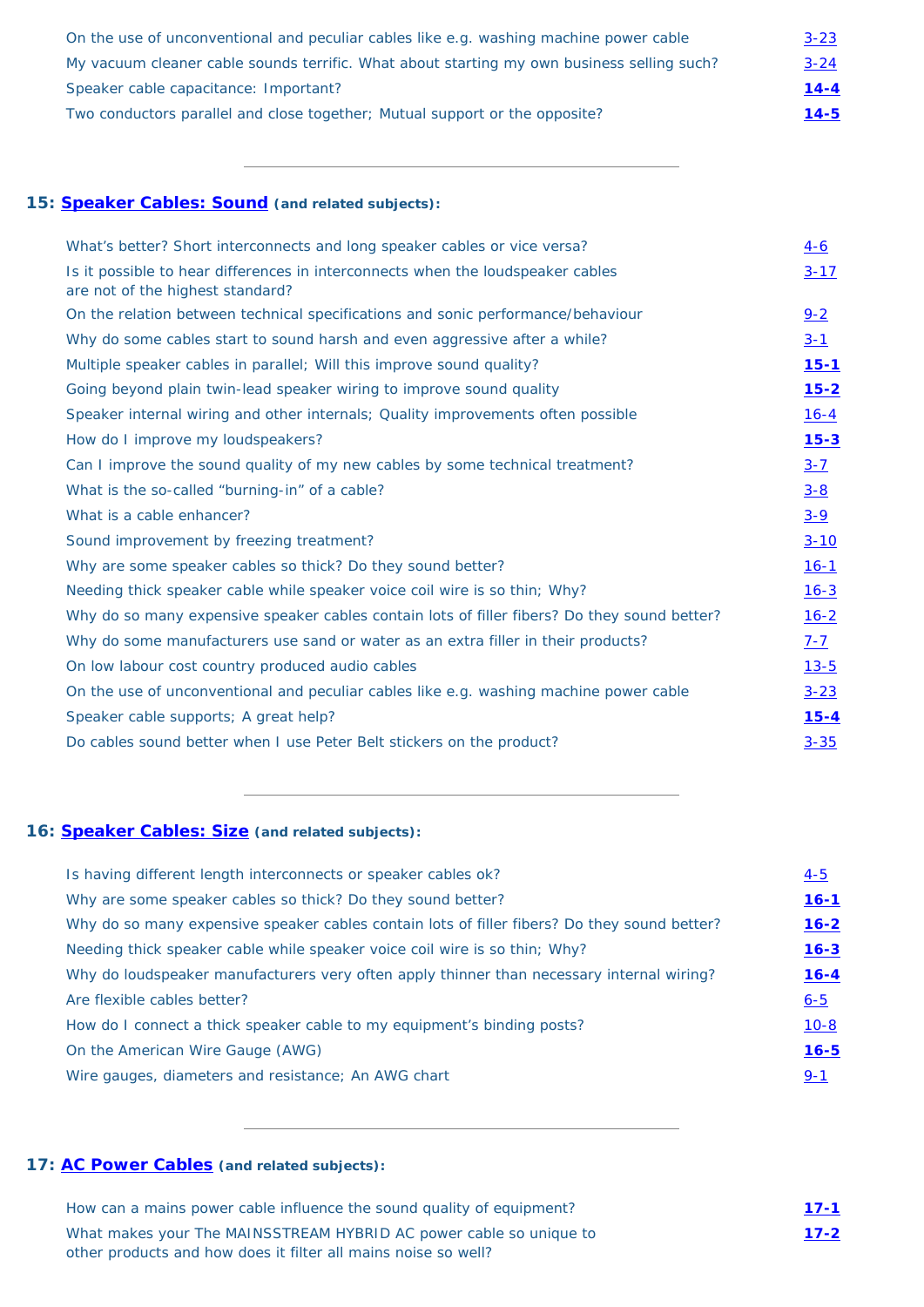| Is your power cable The MAINSSTREAM HYBRID a save product?                                | $17 - 3$ |
|-------------------------------------------------------------------------------------------|----------|
| Can I use your The MAINSSTREAM HYBRID also as a three phase power cable?                  | $17 - 4$ |
| Why is your MAINSSTREAM BS power cable thinner than the regular MAINSSTREAM?              | $17 - 5$ |
| What is the difference between your The MAINSSTREAM HYBRID and<br>The MAINSSERVER HYBRID? | $17 - 6$ |
| On the use of the AC power cables from our program with tube and semiconductor equipment  | $17 - 7$ |
| Can I use your THUNDERLINE HYBRID as a low power mains cable?                             | $17 - 8$ |
| Can I use your The THIRD ® all carbon loudspeaker cable as a mains cable?                 | $17 - 9$ |
| Hum in complicated AV systems                                                             | $5 - 2$  |
| Some tips to improve your hi-fi setup                                                     | $2 - 1$  |
| Two conductors parallel and close together; Mutual support or the opposite?               | $14 - 5$ |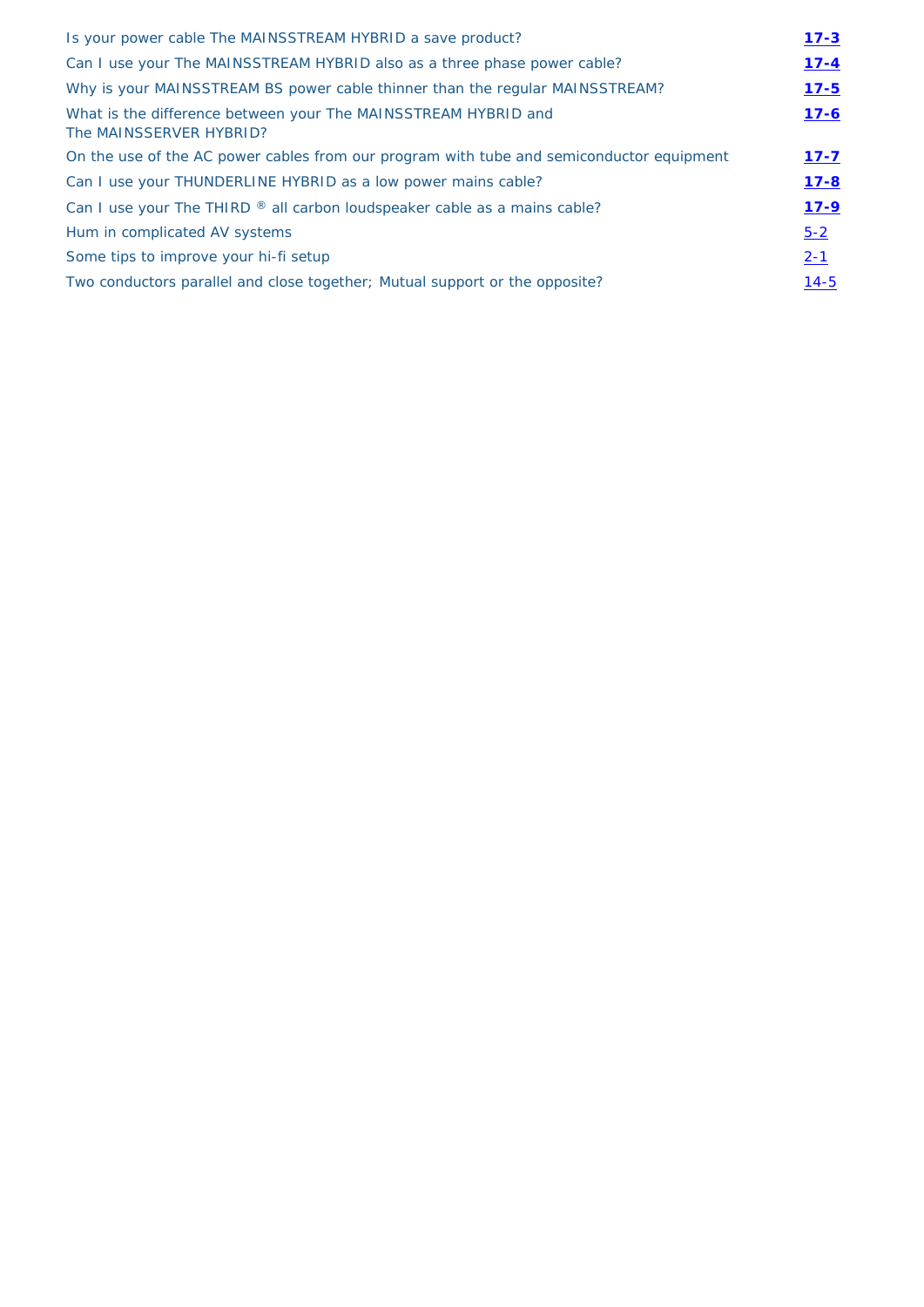# **Cable FAQ:**

# <span id="page-13-0"></span>**Section 1: Questions about Van den Hul:**

<span id="page-13-1"></span>**1-1 Q:** What is the reason for the great interest of your company in cables and conductors?

**A:** This interest originates from around 1975 when I was repairing phono cartridges. Rewinding the coils with 20 micron wire taught me that wires were not all equal, despite the fact that the specific resistance was the same. So my interest was triggered to find out where the sonic differences came from. It proofed afterwards that the sonic differences are the result of the quality (purity) of the conductor and the manufacturing methods.

Especially the manufacturing can damage a good basic material. And with this basic understanding, plenty of new production technologies have been worked out in the meantime.

Al this knowledge is now combined in the full range of Van den Hul products sold world-wide.

<span id="page-13-2"></span>**1-2 Q:** Why does the Van den Hul company make cables ?

**A:** Because with good cables there are great possibilities to improve the rest of the audio system. My first cable (fundamentally wire) experiment happened with very thin wires used for coil repairs in Moving Coil cartridges. And from a single centimetre at that time, we now supply many kilometres per year. When someone would have told me this, I would never have believed him. So don't stop dreaming, sooner or later you are in the mattress business, believe me.

<span id="page-13-3"></span>**1-3 Q:** How does the Van den Hul company design quality products ?

A: Cables are always a combination of conductors and insulators. Both materials involve environmental effects during manufacturing. And also at your home there are emission effects when the materials are not right. But the worst is the disposal of the cables. They are often burned to retrieve the copper. Especially when the insulation is made of the commonly used PVC, side effects such as HCl (hydrochloric acid) and toxic Dioxin production are actual problems. In 1990 our company has taken the drastic (and expensive) step to completely switch from PVC to halogen-free insulation materials. This not only to avoid HCl but also HF, HBr and HI (the other halogen acids), beside of course the different types of Dioxin. It also helps to keep your world cleaner.

**A:** Based on many years of critical listening, we know what works and what doesn't. In 1948 my first piece of electronics was a single tube receiver, where I used the DF 91 for high frequency and for audio at the same time. And once you are infected by this audio disease, it never stops again. It is a matter of time, and soon you are running a whole operation because you want other people to hear the same things as you did. And with a creative mind, products show up in your mind like styli, cartridges, thin wires and thick cables. It is mostly a matter of knowing what good sound should sound like and what to do to achieve the same in reproduction. Cooks are not so different with food.

<span id="page-13-4"></span>**1-4 Q:** Why does the Van den Hul company pay so much attention to the environmental aspects of its products ?

<span id="page-13-5"></span>**1-5 Q:** What new technologies and/or products do you have in the pipeline or in your mind to improve the sound quality in a hi-fi set ?

**A:** At the moment (2004) I am putting extra research time in metal technology to achieve the same sonic result as obtained with our carbon products' Linear Structured Carbon ® Technology.

The first and very successful step in this direction was our Fusion Technology. The idea behind this technology is, what can be described as, Fixed Atomic Position (FAP).

FAP in principle means that - to maintain the sonic quality - external forces (within reasonable margins) can not inflict dramatic changes in the atomic structure. Of course there is always a change, but the less the better. So, more electrons must be used for atomic coupling/bonding (an older idea about atomic structure by the way) and thus less free electrons are available for conductivity. The higher the "coupling factor", the stiffer the material and the more stable it is in the long run, this despite the external mistreatment of your cables.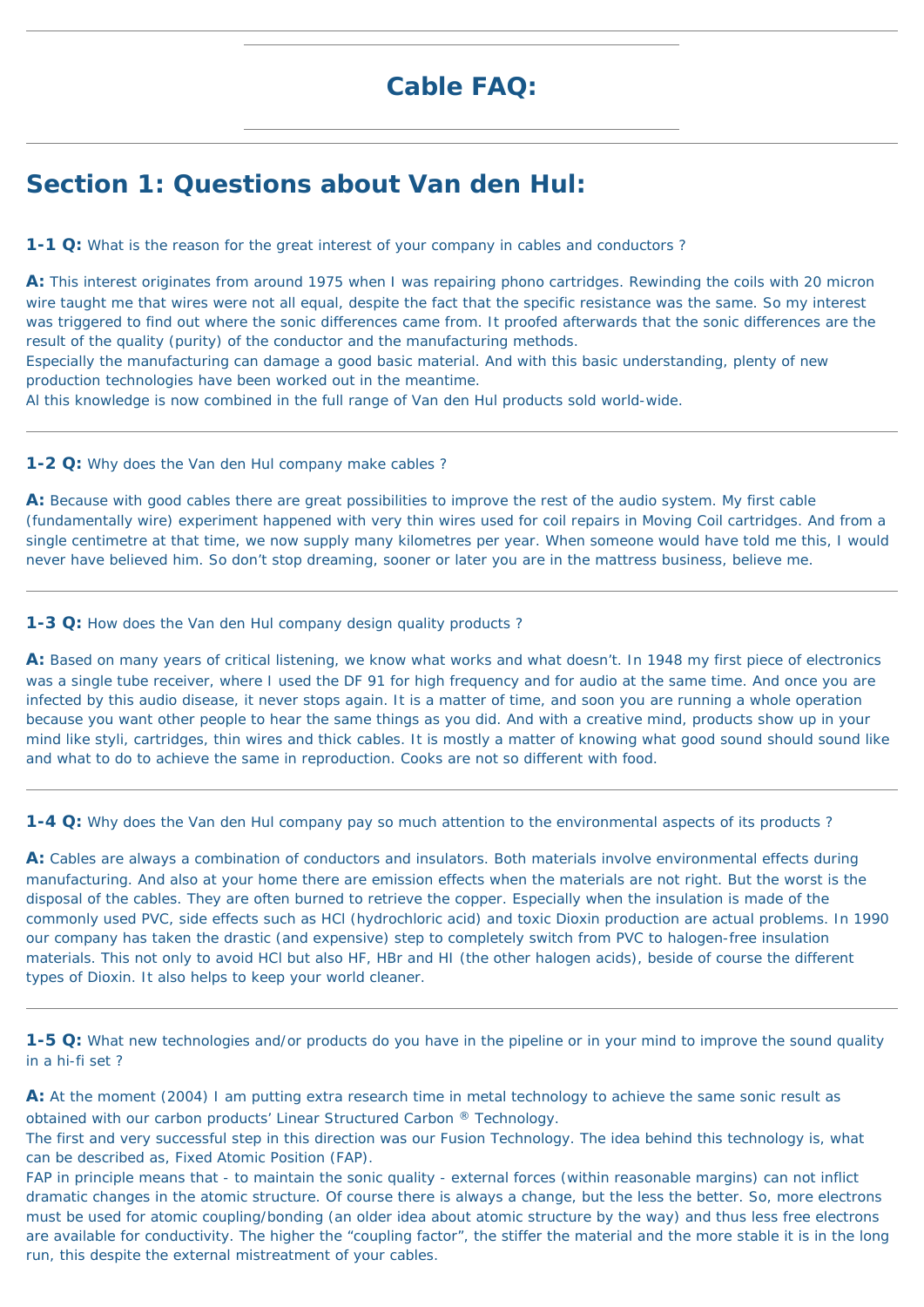Actual I have another process to obtain the same or an even better result compared to what we do with our Fusion Technology. The first prototype has been made and it is really a delight or even more than that. The new technology is called: Tunnel Technology and our first product employing this is our The ORCHID, a highest quality level audio interconnect suitable for both balanced and unbalanced use.

#### <span id="page-14-0"></span>**1-6 Q:** Are all Van den Hul cables company-owned designs ?

**A:** Yes. None of our products are also produced under other brand names. But our company does produce several products which are sold to other companies under their brand name. This may have caused your misunderstanding.

<span id="page-14-1"></span>**1-7 Q:** Does the Van den Hul company also have industrial buyers ?

**A:** Yes we have a big group of industrial buyers. But there is a rule: Don't tell which manufacturer buys what. Among our clients are mixing console manufacturers, many well known and even famous loudspeaker manufacturers all over the world, big recording studios and studio equipment installers. We also supply typical tone arm products and signal lead-out cables to turntable manufacturers.

#### <span id="page-14-2"></span>**1-8 Q:** Why did the VDH company make its own recordings ?

**A:** Many of the currently available recordings are very interesting at first listening, but after a short while there are so many audible defects that a proper evaluation of audio equipment is hardly possible. Especially the quantity of mono information makes listening tests focusing on harshness impossible. Also the lack of natural acoustics and the addition of digital delay without respect for the original acoustics makes listening not easy. So reasons enough to produce our own CDs using a very natural and minimal recording approach, without "black boxes" or artificial effects. We even used just two omnidirectional microphones.

As a result, with these CDs one is able to do product quality evaluations within 2 seconds. And that helps when comparing to the many years of uncertain feelings many audiophiles have about their own equipment. More information about our CDs can be found on our website.

<span id="page-14-3"></span>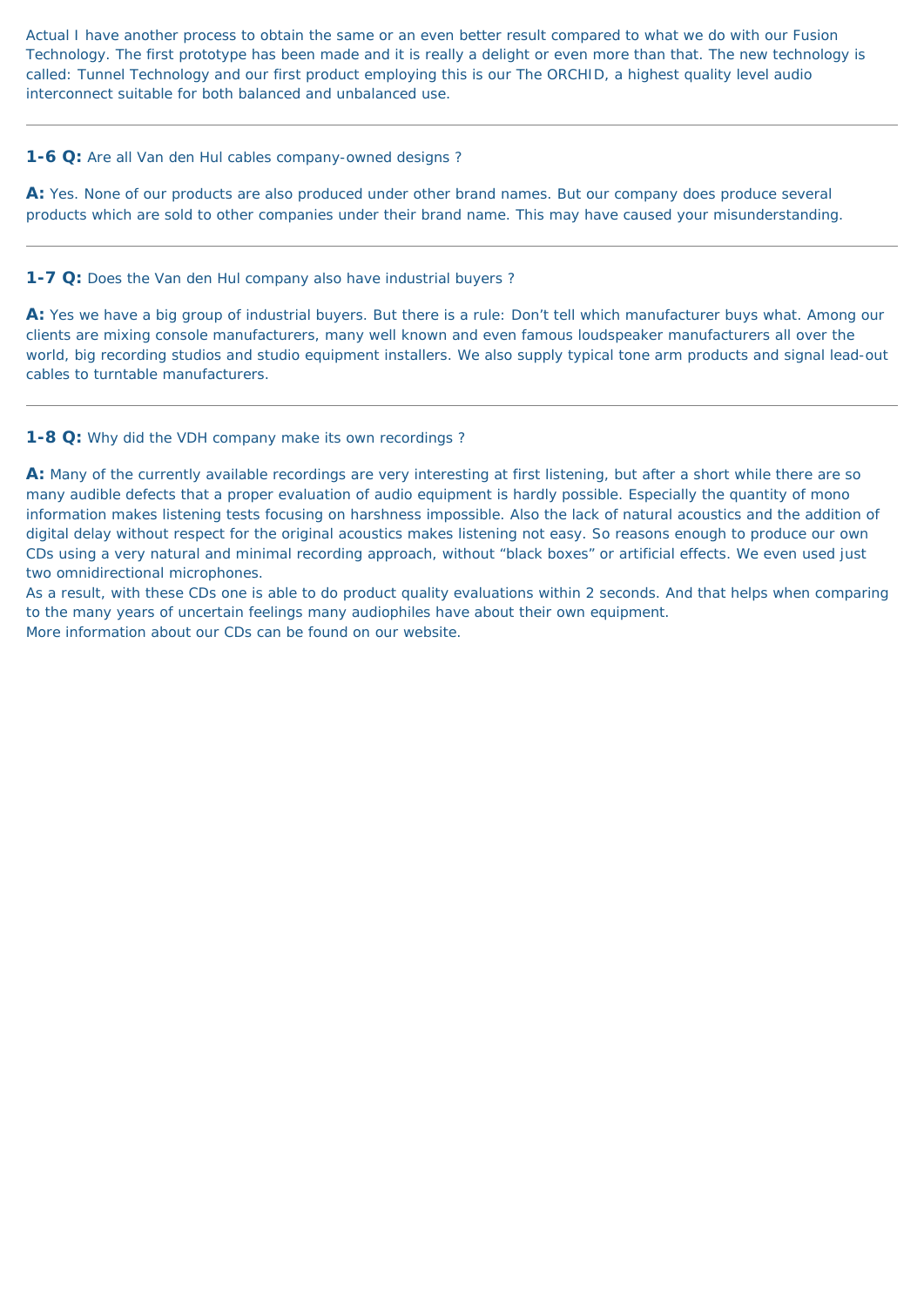# **Section 2: Cables: General:**

<span id="page-15-0"></span>**2-1 Q:** Can you give me some tips to improve my hi-fi setup ?

**A:**

- Take the loudspeaker cables as short as possible. The interconnects must be somewhat longer when you work with a separate pre-amplifier and power amplifier(s).
- The sound quality gets better when you install two mono power amplifiers instead of one stereo power amplifier. Connect both monoblocks to the same mains outlet.
- Keep the interconnects and AC power cables as far as possible apart. And when they are together, let them cross perpendicular. This also applies to your speaker cables.
- Do not loop cables which have excessive length. Loops form a pick-up coil; An effective way for interference to find its way into your system.
- Always use one wall outlet to power all equipment by means of a multiple socket mains distribution board. This avoids large ground loops along the interconnects and the power cables. The power amplifiers must be connected as close as possible to the mains input of this connector block. The lower power consumption equipment can be connected more to the other end of your mains connector block.
- Don't stack all equipment on top of each other. This causes extra hum due to magnetic (stray) field emission from poor quality transformers. Even the better types of transformers can produce extra hum in other equipment.
- Make position experiments and move your phono amplifier around (even rotation can help) to have the lowest hum. Measuring the hum level with a digital volt meter (DVM) at the output of your power amplifier produces objective results.
- When possible, create your own dedicated ground connection, independent from the ground lead in your mains outlet. A so-called "ground bar" made of copper, where all equipment is attached to, can be the right solution with many hum problems. Connect this ground bar directly to your own installed ground wire (best and safest is to have all done by a professional  $\rightarrow$  [please read our disclaimer](#page-72-0)). The end of this ground wire is dug in to groundwater level and must be made of stainless steel, because copper will disappear or gets oxidised after a while. Especially in Madras - India because the groundwater there is very salty...
- Use very well shielded cables to avoid penetration of high frequency interference.
- Keep all contacts clean to avoid harsh sound. Our "The SOLUTION" contact treatment and protection fluid works well here.
- Use our POLARITY CHECKER to reduce unnecessary ground currents.
- Have a professionally installed separate power group from your fuse box to supply your audio components. This minimizes mains pollution and interference from other appliances.
- When possible, try our The MAINSSTREAM HYBRID AC power cable to improve the sound quality. You will be amazed again.
- Many more related tips and hints can be found in our separate paper "Hi-Fi Tips and Hints".

#### <span id="page-15-1"></span>**2-2 Q:** What other applications are there for your The SOLUTION in my hi-fi system ?

**A:** The SOLUTION is in principle a perfect contact protection fluid. It does not oxidize or run away and has no chemical activity at all. Also it will not evaporate. Just reliable stuff.

But besides contact protection there are more applications: I have used The SOLUTION as a strand coating in multiple strand loudspeaker cables: Hang your loudspeaker cables vertically and with a syringe you can inject the oil at the top. Apply again after a while, so that the internal strands are smoothly coated with The SOLUTION. Produces a superb internal chemically protective coating (also see [8-3\)](#page-49-1).

Also application on internal amplifier contacts, like switches, will work very well. Especially older tuners feel fine again with The SOLUTION on oxidized contacts of the rotating multiple section capacitor (mind not to wet the capacitor plates themselves or your tuning will be off).

And what goes extremely well: Apply The SOLUTION to the valves' pins and sockets in tube amplifiers. Most tubes, especially the 6C33 with The SOLUTION applied on the pins at the glass pearls of its socket end, will have a much longer life: Any micro cracks developing in the glass at the pins due to thermal expansion effects become filled and sealed. Inward diffusion of gas is effectively restrained.

Regarding The SOLUTION's lubrication properties, also all kinds of rotating wheels in recorders will benefit from a drop of The SOLUTION in the bearings (\*).

Don't forget the spindle of your turntable and the bearings of your turntable motor (\*).

Personally I also have applied The SOLUTION as an extra dope to the motor oil in my car (\*).

\*: Although our The SOLUTION is excellently suitable for these purposes, we also have more specialized lubrication fluids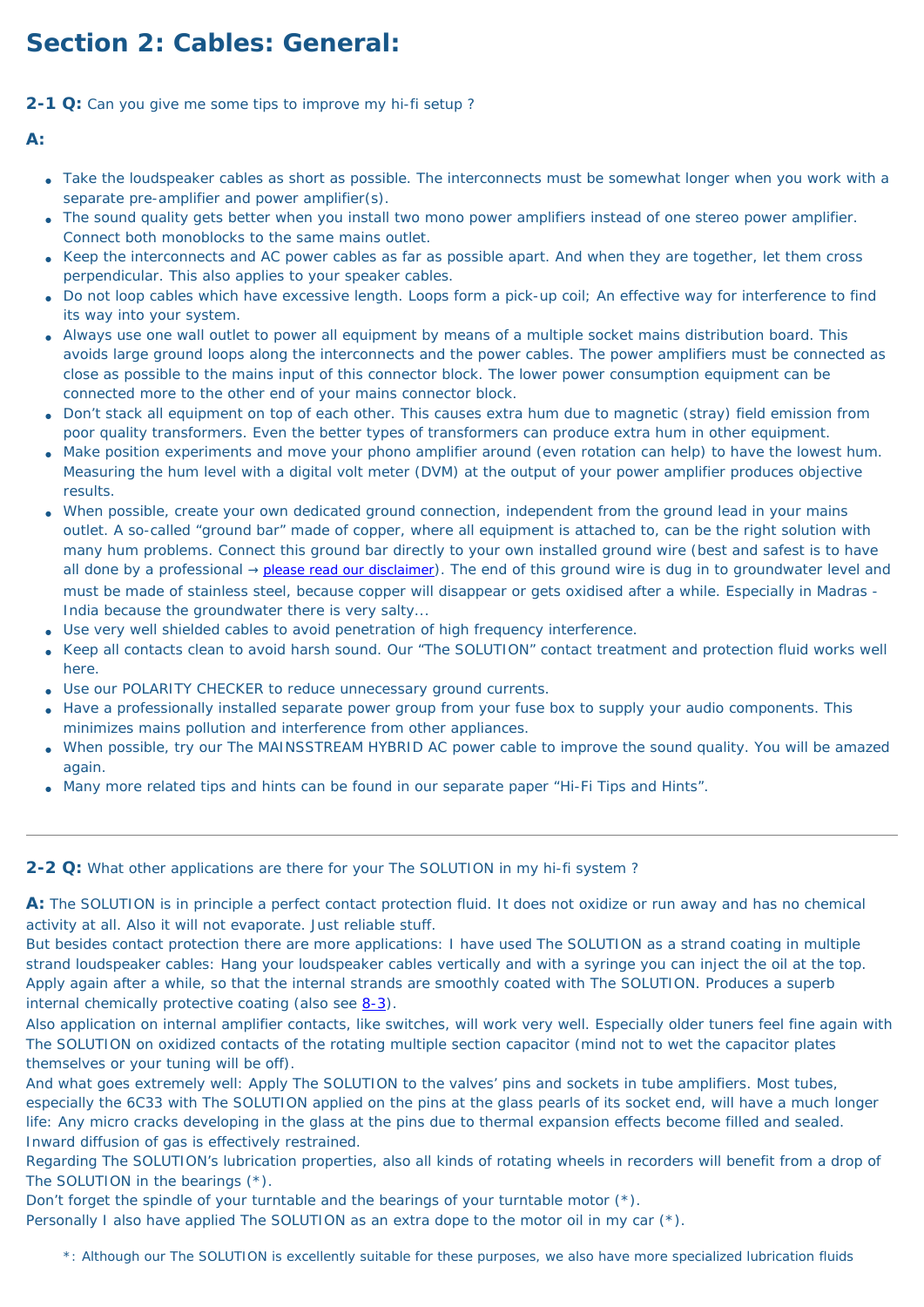in our program, like our TLF Oil I and II and our Turntable Spindle Oil.

The SOLUTION furthermore provides an excellent metal coating on moving parts. The number of applications is equal to the quality and quantity of your own imagination.

#### <span id="page-16-0"></span>**2-3 Q:** I want to make my own cables. What technical points should I mind ?

**A:** Take all cables a bit longer than you intended. In case of problems there is some spare length. De-insulate very careful to avoid broken conductors. First make a kind of test to see how things work. A hot soldering tip is a better tool to de-insulate compared to a sharp Stanley knife (also see [11-1](#page-56-0)). Avoid all possible cable shorts and measure first before you start to solder. The cable must fit in the connector. When not, take a bigger one. This is a better solution than seriously damaging the cable by applying too much force. Also don't bend or twist the cable. All extra applied force creates conductor structure damage. Solder with a clean soldering tool at a temperature of 275 degrees Celsius (527 °F). Soldering time must be very short to avoid structural damage and/or molten insulator. Also be very careful not to move your cable and/or connector for minimally 10 seconds after the solder tool's tip has been removed. If you consider using silver solder, read [11-2](#page-56-1). Pay special attention to the mechanically made electrical connections, e.g. between the cable shield and the body of RCA type connectors. In many cases this is a mechanical pressure solution and not a soldered connection. So, when you can, apply some of our "The SOLUTION" contact treatment and protection fluid where the cable shield is clamped and don't forget the connector's mating contacts. Don't use brute force to close the connector. Fixed is fixed. Furthermore, keep in mind that also connectors need their "burn-in" time.

#### <span id="page-16-1"></span>**2-4 Q:** Do I really need compensation networks in my interconnects ?

**A:** No, you don't need them for any audio connection. And if good high frequency cables are used, there is also no need for networks in digital or antenna connections.

#### <span id="page-16-2"></span>**2-5 Q:** What is conductivity ?

**A:** The question is simple, the answer a bit more complex. Conductivity is based on the assumption that electrons are the moving electrically charged particles in a metal conductor. Electrons are the outer particles in an atom and (in metallic conductors) are able to transfer from atom to atom. The higher the number of electrons available to change atom partner, the lower the resistance of the conductor. So a good conductor (from the conductivity point of view) has plenty of free electrons. In an insulator the situation is just the opposite: No or very few free electrons. With a DC current in a conductor, all free electrons move from the minus end to the plus end of the conductor. By the way, the speed is very low even when the current is high: There are plenty of free electrons in a good conductor like e.g. copper, so a stiff current means electron movement of some micrometers per second. With AC currents like e.g. with music, electrons move to and fro.

Where conductors are a large collection of crystals of all kinds of shapes and sizes, electrons pass many crystal borders

during their musical life. These crystal borders and also the impurities play an essential part, not only in conductivity but also in other properties like strength. Iron can be e.g. 1000 times stronger when there would be no impurities and crystals. This is the result of tests made in space. Also your copper loudspeaker cable is blessed with many impurities and crystals.

The movement of electrons from atom to atom is not as simple as it looks like. Atoms have a big distance among each other. Think about how our solar system is similar to the structure of an atom. To have Yuri Gagarin in space was really excellent, but he never reached the moon. The USA managed to make the jump from earth to moon. To move electrons from atom to atom however is like moving from the one solar system to the next. But in your loudspeaker cable all these problems are solved by nature. But still the question remains: How?

The answer is rather simple: Electrons are at the same time mass (a particle) and an energy packet (a wave). So at or around the atom, I think that we can think about particles, and in between atoms I think we have to do with energy packets. Something like with Star Trek: You travel between two positions in an energy state and not in a material state. Knowing this makes the design of conductors more easy, because it is now possible to focus especially on material properties and not just on another nine-nines purity. One of the results of this different way of thinking is e.g. our Linear Structured Carbon ® cable line. But also our "Fusion Series" is based on these assumptions. And the next generation of products - based on an even more progressive technology: "Tunnel Technology" - even has a more futuristic approach. Actually I will not go into more detail to avoid text and/or idea copying, which I have already seen too many times in the world.

<span id="page-16-3"></span>**2-6 Q:** Why did you introduce the term Cross Crystal Distortion? No other company refers to this terminology.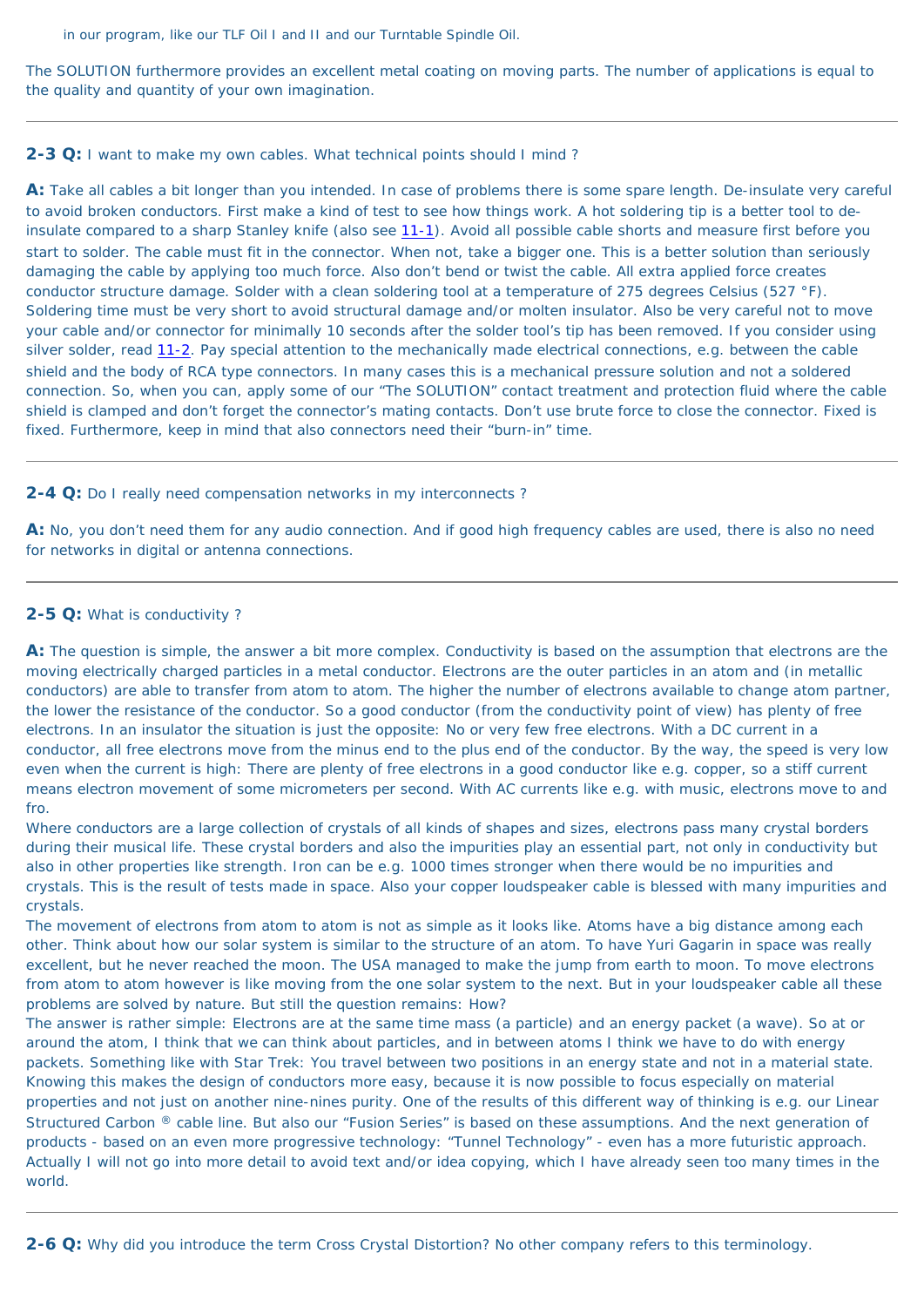**A:** Cross Crystal Distortion (CCD) is a phenomenon I discovered in 1982. It made clear that continuation of conductivity was not so obvious as regarded up till then. It explains several audible effects based on mechanical and chemical properties. As a result, also differences between products can be explained by CCD, again based on mechanical and chemical causes (see [3-1](#page-19-0)). And especially different production methods avoiding CCD effects have proven to be better after very careful listening sessions. It is one of the production technology criteria of our company to maintain a high technical product quality, also for the future. For the consumer, this means that he is assured of a better return after investment in our products. All our cable production is based on the same rules to avoid CCD. This helps when you want to buy your next cable.

<span id="page-17-1"></span>**2-7 Q:** What interconnect cable in your program has the best balance in conductor technology, screen damping, mechanical and chemical stability ?

**A:** Without any doubt: Our The SECOND ®. The conductors are made from ever lasting Linear Structured Carbon ®. With its four shields, the screen damping is very high. With its carbon technology and its halogen-free HULLIFLEX ® cable jacket, the mechanical stability is also very high. Furthermore, because our carbon is a very inert material, the chemical stability is practically everlasting. This as long as your cat does not think that our The SECOND ® is the tail of another animal species.

<span id="page-17-0"></span>**2-8 Q:** Why are there big differences in the pricing of your products in all kinds of countries around the world ?

**A:** In many countries outside the European Community (EC) there are all kinds of import duties to protect the own industry. This is not the case in the EC (anymore). And in some countries there are state import duties, territory state import duties and even local import duties. And don't talk about the prepaid VAT. Also the shipping costs are quite different to many countries. A shipment from the Netherlands going to Greece is much cheaper than going to e.g. the Federation of Russian States. And don't even think about the transport costs to e.g. Australia where our products cost more than double compared to e.g. Germany or Spain. And Brazil has its own typical import duties, which also doubles the price.

<span id="page-17-2"></span>**2-9 Q:** Why don't big cable manufacturers produce any audiophile products ?

**A:** Big cable manufacturers think big, so they don't care so much or not at all about the audiophile market. Their machines are not made for audiophile productions, so why should they go for this small corner of the big cable market? Cable production with audiophile understanding is a specific job, and already many different suppliers (with even more products coming from not so many factories) are active in this market. Also, each day someone around the world has the bright idea to "be" in cables. Not that many which are active today will be there tomorrow. Just a few will continue because they have the material and product experience. Cable business is not so different from what you see in the car business.

#### <span id="page-17-3"></span>**2-10 Q:** Are cable tests in hi-fi magazines reliable ?

**A:** In many cases yes. But the final ranking also depends on the equipment used. So, a test is more reliable when the cables under test were connected to e.g. different sets and the sonic result is still in the same order. Many tests are not done this way, so the result is that the final ranking is related to only one situation, and for sure that is not your situation.

<span id="page-17-4"></span>**2-11 Q:** Why are there still manufacturers and reviewers who don't care about cable quality ?

**A:** Because the fact that they are in the audio profession does not mean that they are experts. Many loudspeaker manufacturers still think that wire is wire. The cheaper, the better. I have seen very expensive loudspeakers costing really a fortune with flimsy AWG 18 (0.82 mm<sup>2</sup> Ø) wiring inside. So don't be surprised. It directly shows how serious they are with sound quality or their bank account.

<span id="page-17-5"></span>**2-12 Q:** I regularly see new established cable manufacturers and brands which already have been operating in the market for a longer time just disappear. How does this happen ?

**A:** Without innovations, it is hard to stay on the market and sell the same copper technology year after year. So you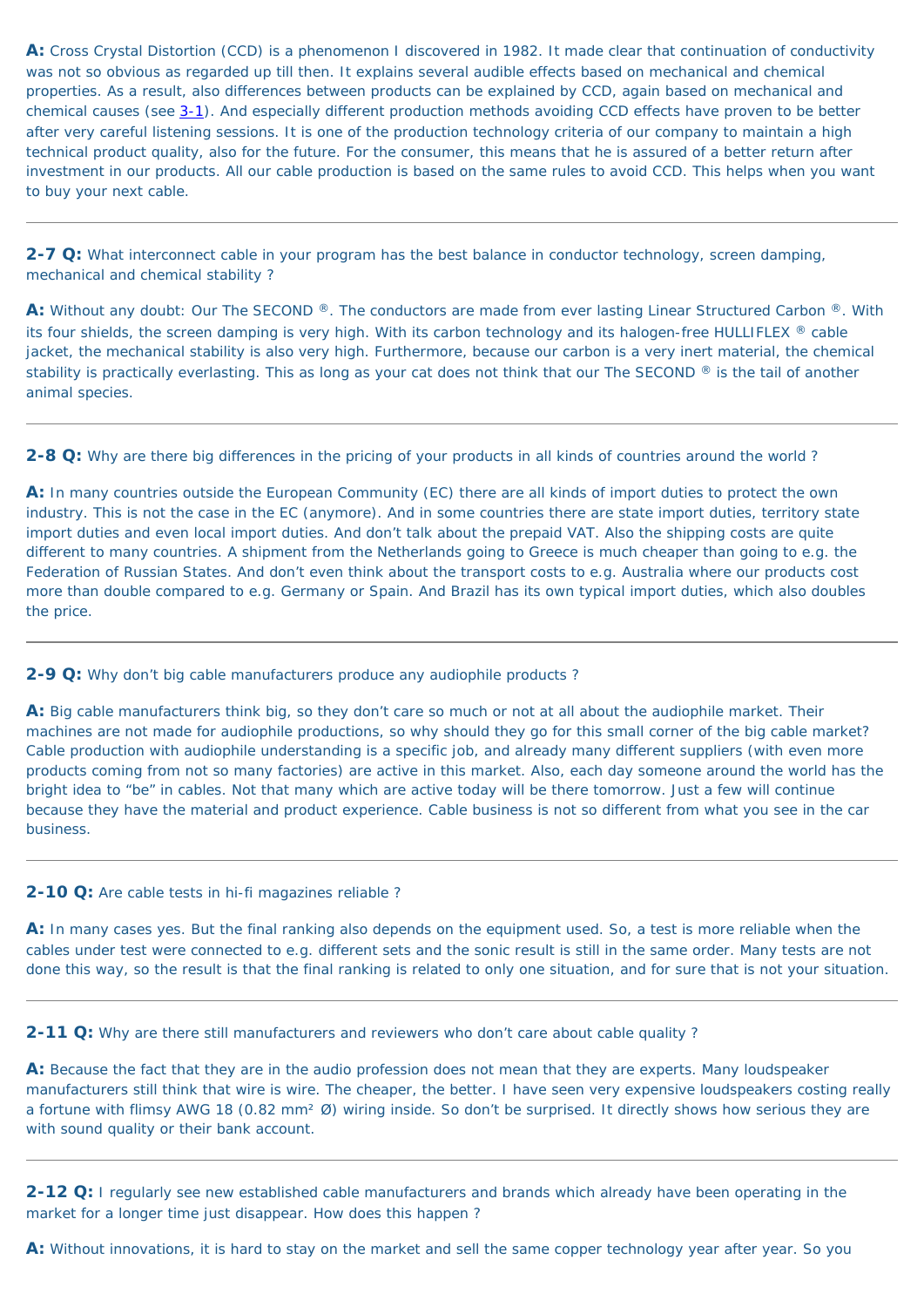regularly see fantastic hilarious stories with all kind of claims in the press. That is in many situations also the end of the company, because not all customers are crazy. They even have ears. So that company dies and another takes the same position, with this time sand and water in the cable. Or an existing cheap cable is sold as a very expensive product: When you have paid plenty of money for a cable, you afterwards of course can't tell your wife that you bought rubbish.

#### <span id="page-18-0"></span>**2-13 Q:** What does the future look like concerning cables ?

**A:** The number of linked equipment will grow dramatically, but the number of visible cables will reduce. A lot of the connections will be made by wireless. When the rules to sort out this type of communication are not set well, I am afraid that in the end everything is hard wired again - also to reduce all kinds of interference in the house. Because with too much interference, equipment needs to be bandwidth limited which reduces the audio quality again. The question is really: Is the human body made to be exposed to all this high frequency (HF) energy? And how does this work out in the long run? Because in the end, everywhere there will be a substantial level of HF around (and in) us. Not for the business but just for all the other reasons, I think that working with cables saves us a lot of trouble and also saves us all kind of industry manipulations by new standards and new types of transmitters and receivers. It's not so much different as we saw in the past with e.g. Scart and currently with DVI and HDMI.

#### <span id="page-18-1"></span>**2-14 Q:** When I take account of the environment, what to do with my old cables?

**A:** Give them away to someone who will use them again. When you are the last person in the chain, it is better not to put them in the waste, because you don't know the temperature of the incinerator (most cables contain PVC insulation, which, when burned, produces toxic dioxins, also see  $7-3$  and  $1-4$ ). And don't burn them yourself, because you also will create dioxins. This dioxin problem I can't solve for you. Just hand them to the household chemical collection passing your house every 14 days. The next best thing is to put them in the attic till you know what will happen with your beloved friends. You can anyhow re-use the connectors, because in many cases they last longer than the cables.

<span id="page-18-2"></span>**2-15 Q:** My neighbours always complain that I play my Bose 901 speakers too loud, but I personally think that I am not playing loud enough to enjoy The Stones, my favourite group. What to do ?

**A:** Maybe you have lost ear sensitivity over the years. Buy a sound level meter with calibrated input sensitivity and try to play your music around the 75 - 80 dB level. When you pass the 90 dB, there is a serious reason for your neighbours to complain. Regular walls between apartments have a damping of 45 - 50 dB for middle frequencies. But for bass the damping is much less. So all your extra bass will shake the neighbours up to the highest level of emotion. When you really like to damage your ears, as it looks like, buy a good pair of headphones and give the lady next door flowers and a warm kiss. Suddenly she will like you again.

#### <span id="page-18-3"></span>**2-16 Q:** I intend to start my own cable manufacture under the brand name: Dragon Cable. What are the best

conductors I can use and which established brand can I copy to have immediate success with my business ?

**A:** I assume that the dragon is a part of your cultural background. Dragons are symbols of power and wisdom. So, behave like a proud dragon and don't immediately copy the hard work of others in your profession. In the end it doesn't contribute to a better world. Creativity in life is a higher level of self discipline than inaccurate thinking. And regarding your question about the conductors: Please study first before you start. It makes you happier when you achieve positive results at the end of the day. It's not only money that counts in life.

<span id="page-18-4"></span>**2-17 Q:** I want to establish a high-end amplifier brand in the Federation of Russian States. Do you have a good brand name in mind, because finding a good sounding brand name is always very difficult ?

**A:** Marx Leninson will certainly work well.

<span id="page-18-5"></span>**2-18 Q:** I bought cheap loudspeakers from the brand: Terry Bell. Do you know Mr. Bell and what can I sonically expect from these loudspeakers ?

<span id="page-18-6"></span>**A:** It is better to fall in love with his daughter Deci instead of falling in love with her father's experiments.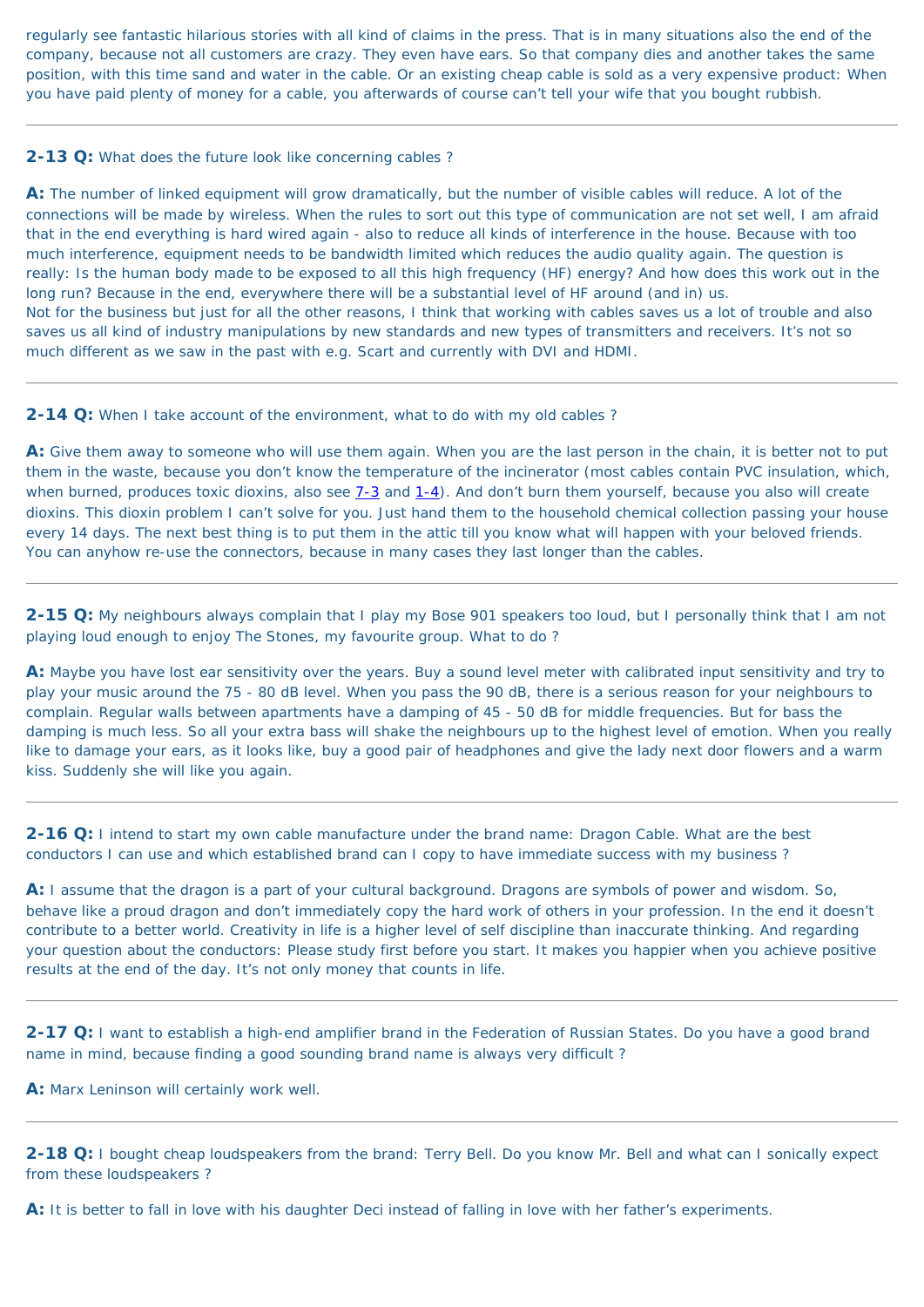# **Section 3: Cables: Sound:**

<span id="page-19-0"></span>**3-1 Q:** Why do some cables start to sound harsh and even aggressive after a while?

**A:** Metals like copper or silver are sensitive to chemical activity caused by the presence of humidity and impurities. Impurities will act as trigger points for chemical changes (i.e. corrosion) of the original metal. The manufacturer of your cables therefore should avoid impurities, and you as an owner should avoid the humidity. An additional hint is to keep your cables cool: The lower the temperature, the less chemical activity.

All chemical activity induced changes in a metallic electrical conductor will create difficulties in the movement of electrons between the one group of metal atoms and the next. These groups, containing large numbers of structurally arranged metal atoms, are named crystals. Especially the boundaries of metal crystals are vulnerable to chemical activities since the structure is weaker there. The enemy always attacks at the weakest side of a structure.

After the crystal borders have been subject to chemical activity for a while, electrons with a low speed seeking to pass them will not have enough energy to bridge the chemical gap. I have called this effect: Cross Crystal Distortion (CCD). The sonic effect is about the same as with a power amplifier which exhibits CrossOver Distortion (COD).

The difference with the amplifier is that this crossover distortion is already there at the moment you buy your amplifier from your dealer. With bad manufactured cables however, it usually takes a while before this type of distortion becomes noticeable. You can't be having to change your interconnects every half a year after they have started to sound really harsh.

A: This is mainly true for loudspeaker cables, (also see [16-3](#page-68-2)). But even here there are exceptions; For instance our The THIRD ® has a DC impedance of 0.07 Ohm/meter. This is a relatively high value, but sound-wise it is such an excellent product that, despite all loudspeaker cables we have in our program, The THIRD ® is my favourite. And the next is The INSPIRATION HYBRID.

For interconnects the answer is somewhat different: Interconnects are always used in higher impedance circuits. The input impedance of a regular power amplifier for instance is between 20 kOhm and 100 kOhm. In such circuits an Ohm extra or less series impedance introduced by an interconnect is not important. What counts here is the chemical and mechanical stability of the conductor beside other electrical parameters, (also see  $9-2$ ).

A serious manufacturer will pay a lot of attention to avoid these chemical effects: his products still sound the same after a year and on. Cheap and low profile products, like the many nameless ones on the market, are different and are basically not designed for long durability. So, a low quality interconnect will already have a harsh sound before you bought it. Once chemical activities and their induced Cross Crystal Distortion (CCD) have set foot in your cable, they will persist and sound harshness will worsen over time. Even when you don't listen to your music, the chemical activities will continue. For instance after a long holiday, during which the temperatures at home were high, your sound system will sound more aggressive. So, next time buy an interconnect with a high durability - this due to the extra care your manufacturer has paid to his products.

<span id="page-19-1"></span>**3-2 Q:** Does a conductor with the lowest measured impedance sound better compared to a product with a higher value ?

And don't forget: When you measure the impedances of your expensive loudspeaker cables, you never read lower than

say 0.6 Ohm. This is because the two very thin leads connected to your Ohmmeter together are 0.6 Ohm. So, any measurements with your expensive meter and cheap instrument cables are useless.

<span id="page-19-2"></span>**3-3 Q:** What sounds better: A thick interconnect or a thinner version ?

**A:** This is a question in the category: What tastes better: a thick pizza or a thin one?

A thick interconnect may contain a lot of extra metal and/or have more space between the conductor(s) and the shield. The latter provides a lower parasitic electrical capacitance. Thin interconnects always have a higher capacitance which is not a great advantage (see [3-18](#page-22-4), [4-5](#page-27-4) and [4-12\)](#page-29-1). The best solution I can give you is: Try both designs in your hi-fi system and take some time for serious listening. Your ears must tell you the truth. When there is no difference, buy the cheapest interconnect and use the rest of the money for a fine thick pizza.

<span id="page-19-3"></span>**3-4 Q:** Is there a relation between cable sound quality and mechanical conductor strength ?

A: These two properties are not directly linked together. However, I found that interconnects made of soft metals may sound well, but give up after a while as a result of just that property. So our company came up with stronger metal compositions to overcome this problem. Fusion Technology, like used with The INTEGRATION HYBRID and The INSPIRATION HYBRID is a typical example of this approach. And more is coming, (also see [1-5\)](#page-13-5).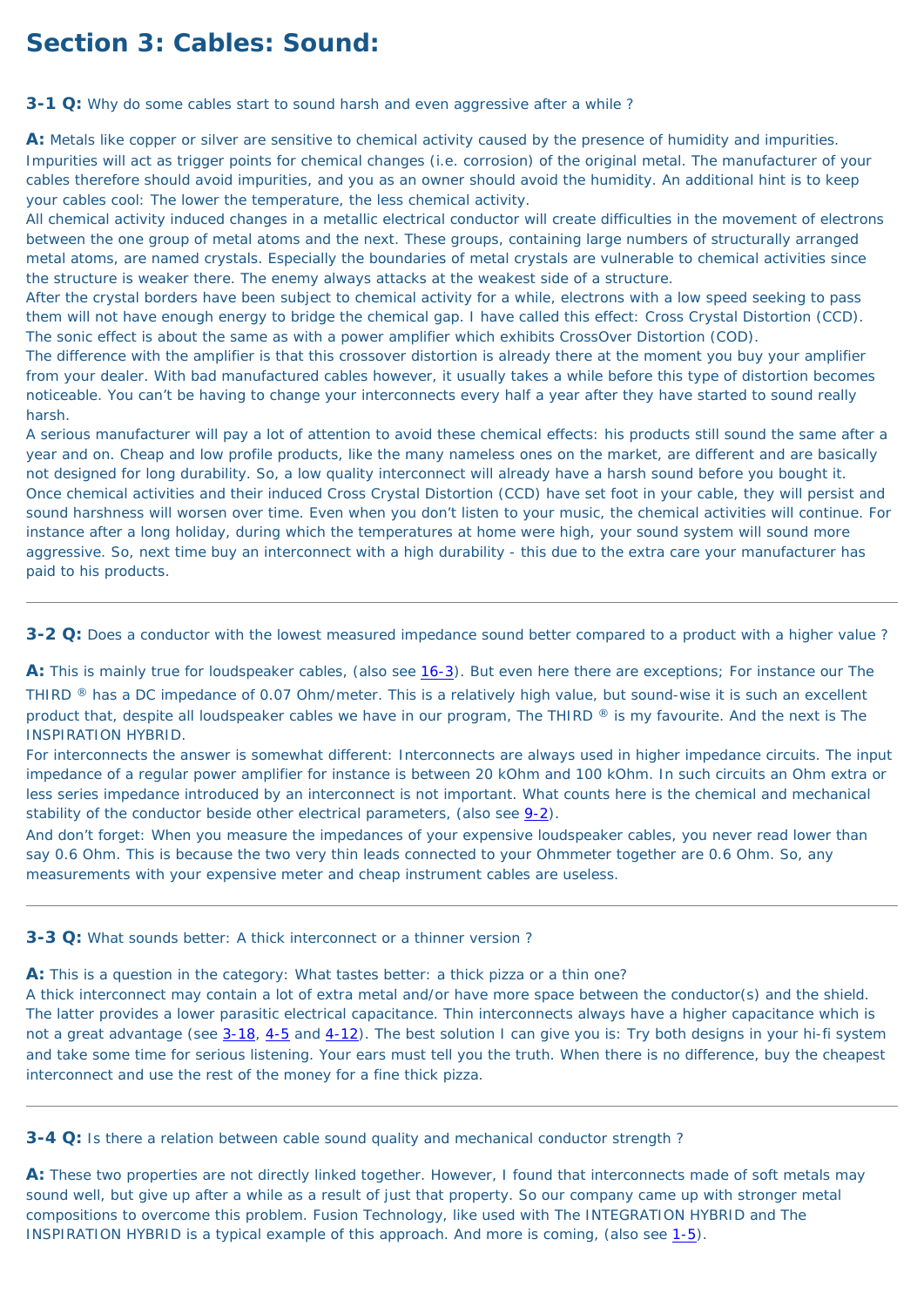#### <span id="page-20-0"></span>**3-5 Q:** Is any cable able to restore lost quality by e.g. low quality equipment ?

**A:** The simple answer is: No. But based on experience, our carbon product line can for a part. Especially introduced harshness, reduced spatiality (also see [3-13](#page-21-0) and [5-1\)](#page-35-0) and reduced resolution all three are treated well in the positive direction. This has to do with the structuring effect carbon has on electrical signals.

<span id="page-20-1"></span>**3-6 Q:** What is the sonic difference between a good interconnect and a bad product?

**A:** A good interconnect protects the audio signal against hum and high frequency signals. It also maintains the sonic quality of the input signal. So, plenty of space, acoustics and delicate strings and voices. A bad product does just the opposite.

<span id="page-20-2"></span>**3-7 Q:** Can I improve the sound quality of my new cables by some technical treatment?

**A:** Yes, you can. Generally cables start to sound better after a while. We call this "burning-in" (which is not the same as a burning inn). Burning-in is a simple process where after a while the sound gets better as a result of several hours of AC current passing through the cable (also see [3-8](#page-20-3) and [3-9\)](#page-20-4). It sounds like more resolution and reduced distortion and is caused by creation of electron bridges between the conductors' crystals. The disadvantage of this whole phenomenon is that any movement of the cable will bring you back to start. So be careful.

A: Any cable's conductors consist of many groups of atoms, clustered in crystals or atom clusters. The borders between these crystals or clusters are critical zones where electron movements are hindered when the condition of these boundaries is getting worse. This worsening takes place e.g. when your loudspeaker cable is moved every day and/or chemical activity is around - latter amplified by higher humidity levels, elevated temperatures and air pollution. Also imperfections in the cable insulation can trigger conductivity changes.

Another method to maintain the quality is to inject our The SOLUTION protection fluid in the cable by a syringe (also see [8-3\)](#page-49-1). The SOLUTION protects the electrical conductors against aging.

You may wonder why (especially) on Sunday evening the music sounds so good again, this after a week with plenty of sound problems. Your cables finally are burned-in. But as soon as the killing Hoover (vacuum cleaning) hour on Monday morning comes and the over-active cleaning lady messes about with your cables, the problem returns: your cables are "burned-out" again, remaining that way until the following Sunday...

When the cable uses cheap connectors, you can make an improvement by replacing them by a better type. At the same time you can also improve the solder work (also see  $2-3$ ). And when in the end you doubt the quality of the cable, change to a better type and at the same time mount your new connectors.

A: A cable enhancer is a signal source connected to a power amplifier. The enhancer generates special signals which are intended to link a connected cable's metal crystals together. The enhancing signal can come from a CD or from a noise generator. Any pink noise generator will do well here.

When you think about enhancing a set of interconnects, just connect the two cables between your CD player or noise generator and a pre-amplifier.

#### <span id="page-20-3"></span>**3-8 Q:** What is the so-called "burning-in" of a cable ?

Burning-in is the effect that, despite any affected crystal borders, the sound quality improves again thanks to electron movement through conducting zones like so-called electron tunnels. But... when you move a cable again, those tunnels are "broken" and you then have to start again by playing your music.

#### <span id="page-20-4"></span>**3-9 Q:** What is a cable enhancer ?

When you want to enhance your loudspeaker cables, connect them between your power amplifier and an 8 Ohm resistor. When you think of enhancing your interconnects, loudspeaker cables and your loudspeakers at one time, just connect everything together and start playing. It can take 1 to 24 hours.

When you think you are ready, don't move the cables anymore, otherwise you're back at the start again: By enhancing you create electron bridges between crystals or atom clusters. These tunnels easily break again when you move your cable.

<span id="page-20-5"></span>**3-10 Q:** A friend made some experiments by putting his cables in the refrigerator for a while. His claim was that, after this, the sound quality was substantially improved. Is there a serious reason to believe him ?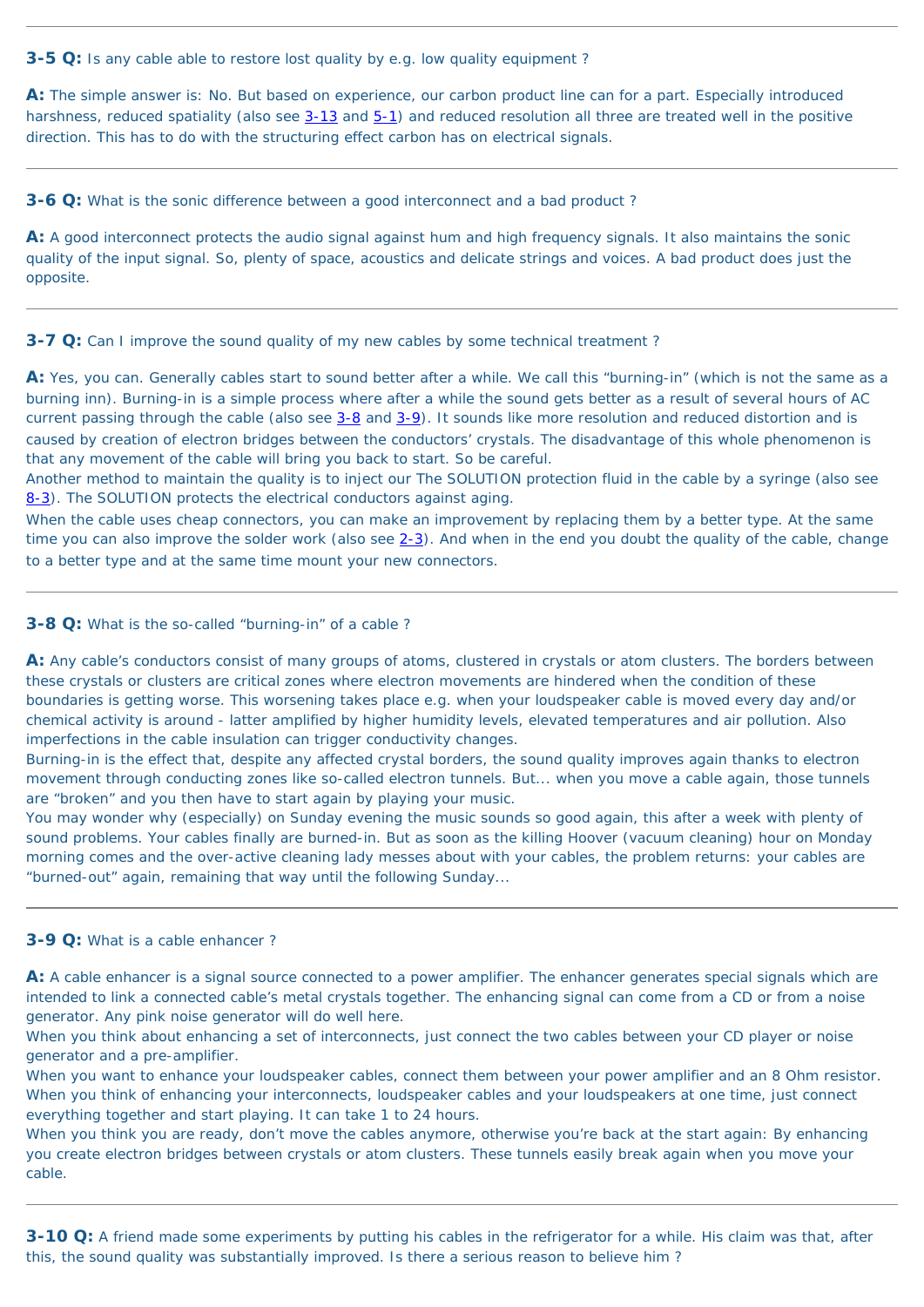**A:** Well, your friend's deep freezer must get extremely cold before he will notice any serious and positive effects. The clue is that in metals, when held long enough at real low temperatures, a reorientation of groups of atoms takes place, a kind of slow recrystallization. For this to take place, the cool down time to reach, say -200 degrees Celsius (-328 °F)), must minimally be 4 hours. The metal then needs to be kept at low temperature for at least 24 hours. After all groups of atoms have settled, the warming up to room temperature also should take place slowly (another 4 hours). Handle the cables with respect during and after this cryogenic treatment. Avoid all twisting and bending, other mechanical stresses or sudden temperature shocks like exposure to direct sunlight. The sonic result is an improved spatiality of reproduction and more detail. But don't expect serious results with the -15 to -20 degrees Celsius (5 to -4 °F) temperatures of your friend's deep freezer, even after 5 days.

<span id="page-21-1"></span>**3-11 Q:** Are there differential time delays in an audio cable? Is it possible to get a perfect signal time alignment in audio cables by the application of more conductor layers with each a different length? And is electrical time-alignment in cables necessary to get better sound ?

**A:** Yes there are differential time delays in audio cables (different frequencies can undergo different delays) and in pure theory it is possible to get a perfect signal time alignment in audio cables by the application of more conductor layers with each a different length. But the real question is whether perfect time-alignment in cables is necessary to get better sound: Electrical time-alignment only works well when you would be able to hear frequencies up to around 1 - 10 MHz, since only within such high frequency bandwidths the usual cable induced differential time delays would become large enough to be noticeable. With common audio cables and within the audio frequency range you have to think of differential time delays which are in the order of parts of nanoseconds. (During one nanosecond, in air sound travels a distance of about 0.33 micrometer). The much larger differential time delays caused by various components at other points along the total recording-reproduction chain generally render your cable's nanosecond figures quite negligible. The difference in distance between your speakers' drivers and your ears, for instance, is a multiple multitude of mentioned 0.33 micrometer. Also other shortcomings of speakers, like defects in timing of your big speaker cones and crossover filter issues, are so much more a problem, that it is most valuable to start solving them first.

The frequency dependent time delays introduced by all analog filters along the recording-reproduction chain, like your speakers crossovers, possible tone controls and many others are much stronger than the timing effect of your cables. But, there are very dedicated listeners who don't care about this, because they are able to hear the remarkable timing corrections from their cables, and in the meantime ignore all other (much stronger) defects of their hi-fi set. The world of hi-fi is still an excellent collection of special and for certain non-logical effect lovers.

Time-alignment is just one parameter in the whole process of sound quality. Regarding audio cables, to my opinion, the quality of the conductor material is more important.

<span id="page-21-2"></span>**3-12 Q:** Do cables have a "direction" when connected between equipment ?

**A:** The term "cable directionality" is often used when experiencing differences in sound between connecting an audio interconnect cable in one direction and the other way around.

When differences are audible, it's mostly a spatial effect caused by electrical differences in the contact crossings made by the connectors (this of course includes the mating parts at the equipment itself): The contact surfaces can be polluted/ corroded (cleaning: see [10-1](#page-53-2)) but also the quality and age of the connectors can make a difference (also see [10-5](#page-54-0) and [10-](#page-53-0) [3\)](#page-53-0).

Another possibility are flaws in the production process which can cause the cable to have non-constant electrical properties from end to end.

A further "directionality" issue is that, with balanced cabling, the immunity to external noise/interference and the sound can depend on at which equipment side the cable's shield is ground connected; Instead of coaxial cables which have only one internal conductor, balanced cable designs use two internal conductors for respectively signal + and signal –. The high frequency (HF) pick-up by the covering and separate shield therefore can much less easily interfere with the audio signal: The HF signals are directly drained to the ground end of the cable. The equipment side at which this happens can make a sound difference. With our balanced cables which are wired for unbalanced/asymmetric signal transport (i.e. are fit with RCA type connectors), we always mark this grounded end by a special sticker. In creating a link between, it is up to you to connect this grounded end either at your pre-amplifier or at the power amplifier. In case you are not certain, we advice to connect at your pre-amplifier (i.e. grounded end at the signal source).

<span id="page-21-0"></span>**3-13 Q:** What keeps the spatial effect in music reproduction most alive when I have the choice between several types of cables ?

**A:** Always use balanced connections (with XLR type connectors) or balanced cables wired for unbalanced applications (see [4-18](#page-30-4)). Take cables which have more than one screen or even more than two screens. Use cables which have very stable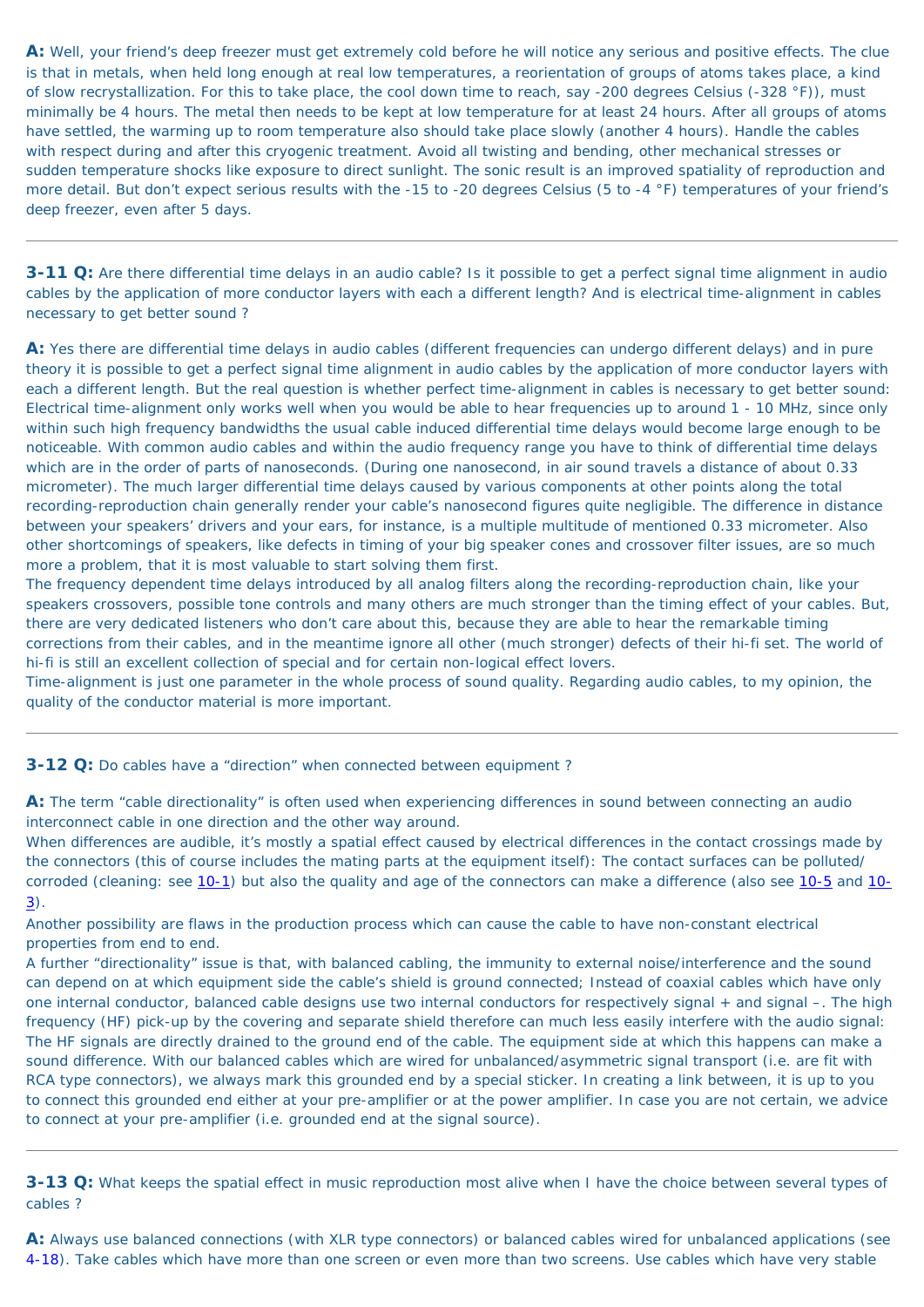conductors, like our Linear Structured Carbon ® or Fusion Technology types. Avoid ground loops and minimize residual ground currents by means of our POLARITY CHECKER. Use very time coherent loudspeakers without any funny peaks in the frequency response. And pay a LOT of attention to the acoustics of your listening room. In many cases plenty of products are changed to get better spatial reproduction, though with some simple but smart changes in the room acoustics a dramatic improvement of the reproduction is often the result. So get to work.

<span id="page-22-0"></span>**3-14 Q:** Do I need to keep all my equipment switched on for ever to maintain a good cable transfer quality ?

**A:** No, not at all. But to maintain a good equipment quality, you may do so. Especially low signal level equipment, like preamplifiers or CD players, benefits from being kept switched on.

Keep in mind that with an average power consumption of 25 watt, the total energy use per year can easily run up to 219 kilowatt-hours. And that is only your pre-amplifier. With your class A power amplifier's quiescent power consumption of, say, 250 watt, it easily runs up to 2190 kilowatt-hours a year for that amplifier alone. And that costs a pretty penny. So, for quality and thermal stability reasons: Yes. For the environment: No.

<span id="page-22-1"></span>**3-15 Q:** Every Saturday when I start listening to my hi-fi set, I have to listen for an hour or two before the sound is right again. How come ?

**A:** When your room was cleaned during the week, all your cables may have been moved and some of them may require some anewed burning-in before sounding right again (also see [3-8\)](#page-20-3). Your equipment furthermore may have been cold. It takes some amplifiers days before they sound well, but also I know equipment where the sound is on spot after just 5 minutes. And there is the human factor as well: Your ears also need some time to adjust to the sound quality (mostly colourations of your room and loudspeakers). The combination of all three mentioned factors is most probably the case.

<span id="page-22-2"></span>**3-16 Q:** Why does the same cable sound quite different in combination with different equipment?

Regarding use as an analog audio interconnect: As long as the output impedance of your pre-amplifier is low enough (something like 300 Ohm or less), there will hardly be a sonic difference between the various impedance types. With higher output impedances and large length cables on the other hand, there is risk that the cable's parasitic capacitance induced high frequency roll-off point will become audible (also see  $7-6$ ). Worth knowing here is that, by design, the

**A:** Because with a good cable you listen to the equipment and not to the cable. And as it is with cables, also equipment has specific sound properties. Partly thanks to internal power conditions and partly due to circuitry and components.

<span id="page-22-3"></span>**3-17 Q:** Is it possible to hear differences in interconnects when the loudspeaker cables are not of the highest standard ?

**A:** The answer is yes, even where you think it can not be possible. After a while of listening, the brain is able to filter out or to recognize the sound patterns of the loudspeaker cables. It is like with sunglasses: After you wear them for a while, your eyes are able to recognize colour differences despite the tinted lenses. It works the same way with low quality loudspeaker cables. Your ears focus on differences above the stable level of imperfections of the loudspeaker cables.

<span id="page-22-4"></span>**3-18 Q:** With the same CD player/amplifier combination, some cables sound well and others less good. How can this happen ?

**A:** The main reason is that some cables are, in principle, good and others are worse. This is independent from any CD player/amplifier combination.

But sometimes there is the effect that interconnects with a high cable capacitance (also see [9-2\)](#page-50-0) demand extra current to run. The high capacitive load takes this higher current, especially at high frequencies. When the integrated circuit responsible for the signal output cannot deliver the required currents without becoming overloaded or even clipping, you'll hear plenty of distortion.

Also older cables with already a long (shop) life behind them can suffer from funny effects you are not looking for.

#### <span id="page-22-5"></span>**3-19 Q:** Is there a sonic difference between a 50, 75 or 110 Ohm interconnect ?

**A:** First of all it depends on whether the 50, 75 or 110 Ohm interconnect is to be used for analog audio or digital audio signal transmission.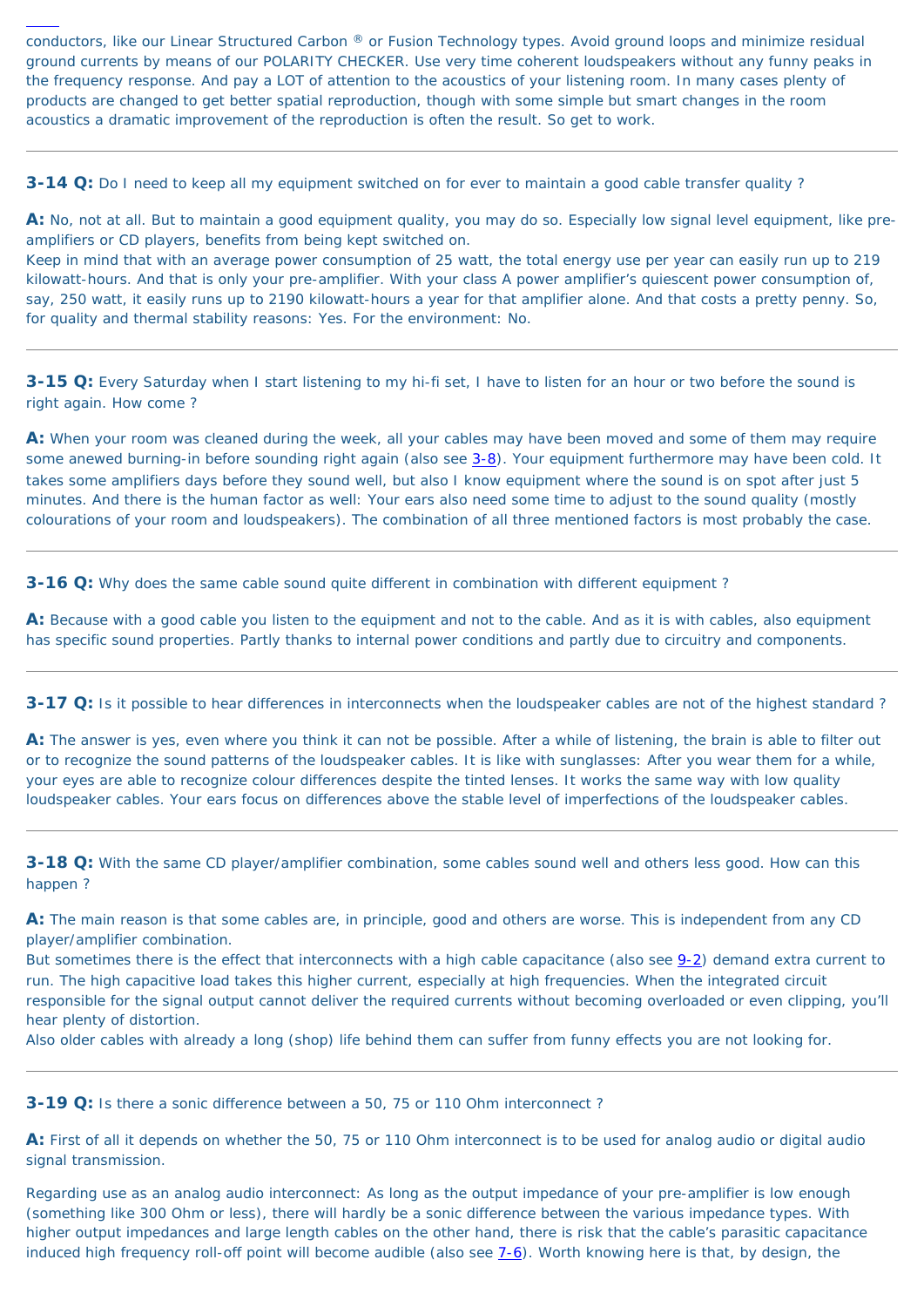parasitic capacitance per meter decreases with cable impedance, 110 Ohm cables having the least. The remaining main parameters exerting influence on the sonic quality are the quality of the cable screen and the manufacturing quality of the conductors in general. The better the shielding, the cleaner the sound. The better (more careful) the conductor manufacturing, the lower the harshness in sound reproduction and the greater the spatial impression. Mind that 50, 75 or 110 impedance cables specifically have been optimised for high frequency signal transmission. They are applicable, but usually are less suitable for use as a high-end audio interconnect (also see [3-20\)](#page-23-0).

When used as a digital audio interconnect, the sonic differences between the various impedance cable types are large. The two prevailing digital audio signal transmission standards - SPDIF (Sony/Philips Digital Interface) for consumer equipment and AES/EBU for professional use - each employ their own characteristic cable impedance of respectively 75 and 110 Ohm. Applying different impedance cabling here will yield signal reflections between the cable ends and as such will give rise to so-called jitter distortion, (also see [12-4](#page-59-3)).

#### <span id="page-23-0"></span>**3-20 Q:** Can I use a good antenna cable as an interconnect?

A: Yes you can, but don't expect real high-end quality. The product is not made for this job.

<span id="page-23-1"></span>**3-21 Q:** I work in a recording studio where I experienced that single cables don't sound aggressive, but a number of complex multicables do. How can this happen ?

A: Are you thinking about using the power cord of the vacuum cleaner or the metal clothesline (your mother used when she was hanging your washed nappies drying outside to re-use them again) as speaker cable? The power cord generally connected to vacuum cleaners is AWG 16 to AWG 18 (1.3 to 0.82 mm² Ø). Not a real contribution to conductor diameter or size. Beside that, the self-winding power cable connected to a vacuum cleaner has been rolled so many times that it can hardly be expected to be a genius product in the world of hi-fi. Also lamp cord is often used for loudspeakers. With a cheap audio set, the included cables are equal or even less in quality. So improvements can be expected. For serious hi-fi setups however, you have to consider more valid products to meet the quality of the equipment you just bought. Otherwise you did not need to spend all that money your wife was not aware of.

**A:** With single cables there is much less mutual crosstalk compared to in a multicable where all lines are closely bundled together. Crosstalk in a multicable especially will be high when the individual audio lines' screens are very open and their internal conductors therefore easily can "see" the neighbours. (I.e. a mutual capacitance with the neighbouring audio groups due to inadequate shielding). This means that, especially at higher frequencies, signals can leak from one group to another. It is those higher frequencies which create the impression of harsh sound. So what do we learn here? A multicable must have more-than-perfect screens to avoid this effect. Our The BIG MIC is just such an example.

#### <span id="page-23-2"></span>**3-22 Q:** Does typical household cable work in a hi-fi system ?

<span id="page-23-3"></span>**3-23 Q:** I'm using the heavy mains cable from our very old washing machine between my power amplifier and my loudspeakers. The sound is great now. What can I do further to improve the sound quality ?

**A:** When you like the sound, also use the same cable inside your loudspeakers.

Washing machine power cables however are not the top in audio. When they sound great, it's quite likely that something else in your hi-fi set needs improvement. Or it could be that the cables you previously used between your power amplifier and loudspeakers were of a very moderate quality. Then any change always yields a better sound.

<span id="page-23-4"></span>**3-24 Q:** The old power cord from our Swedish vacuum cleaner sounds terrific in my sound system. So I have the plan to collect many old vacuum cleaners and start my own cable business. What do you think about this super idea ?

**A:** Success !!

<span id="page-23-5"></span>**3-25 Q:** Is there a link between colours and sound ?

**A:** People often describe sound as dark brown when the top frequency end is missing. Turntables should sound black when there is no background noise from e.g. rotating motors and spindle bearing noise. Amplifiers are less frameable, but loudspeakers even more.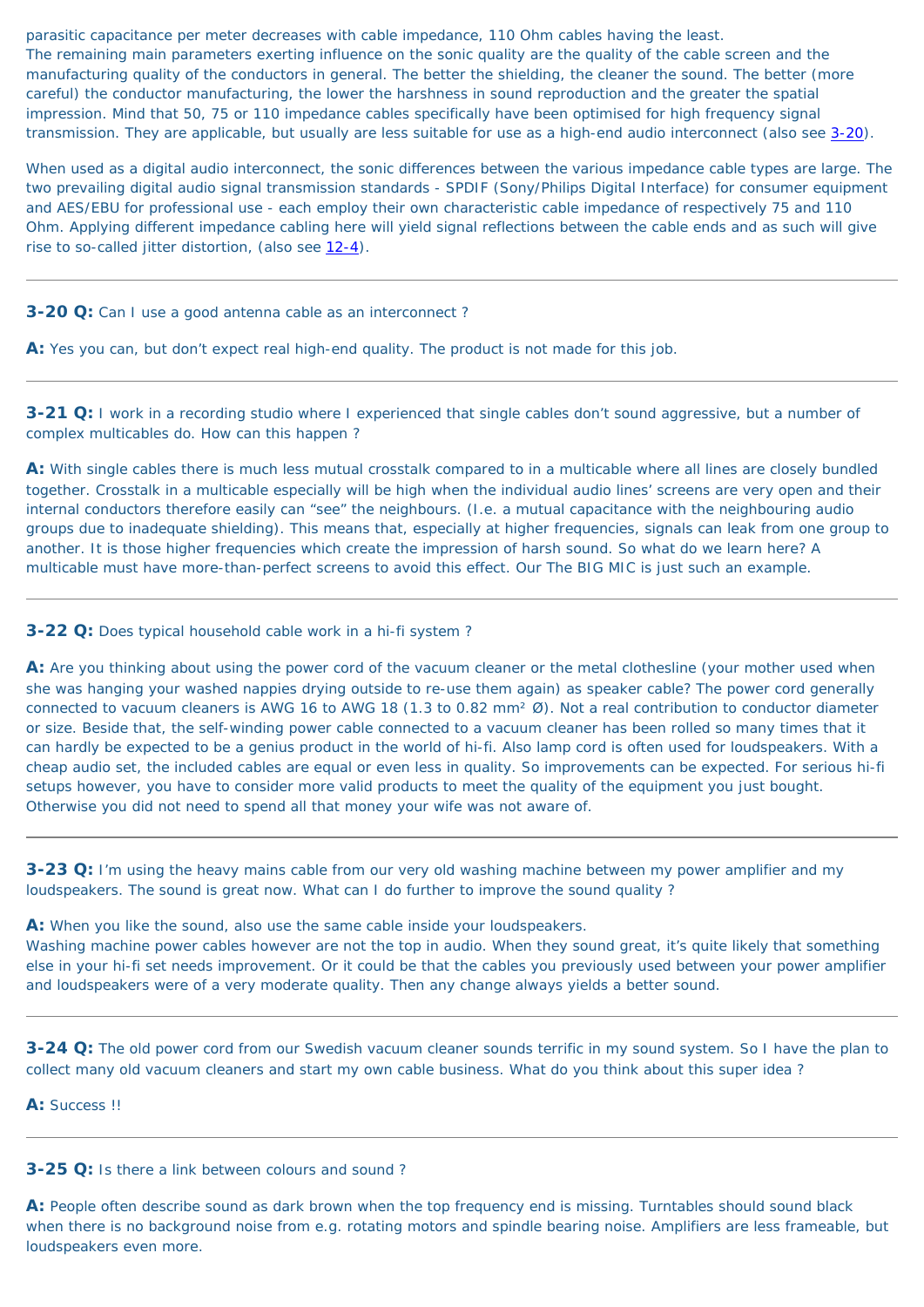Both colours and sound have a spectrum. And we have organs to detect their spectrum's components: I.e. their contained frequencies and intensities. White noise e.g. contains all frequencies, like white light contains all colours. The ear is more sensitive for a single frequency, despite the fact that we are able to hear 10 octaves. The visual spectrum is just about one octave. With the ear we can easily hear single tones in a complex signal. With the eye it is more difficult to see one specific colour. But all is a matter of training as all audiophiles will know.

<span id="page-24-1"></span>**3-26 Q:** Is it possible to measure sound differences and are there measuring methods to determine the sonic quality of cables ?

A: With a very good spectrum analyzer you can measure sound differences. But still I have my doubt if it's really possible to measure what we are able to hear. But just the simple technical parameters, like resistance, capacitance and inductance as well as other things like spectral balance and time are easy to measure. Other methods working with nonrelated frequencies and tracing the intermodulation so far failed to establish predictable results. Minor audible differences between cables are hard to measure. Partly because the circuitry of the analyzer is not made of the same audiophile quality as your cables are. What always works is the critical ear, but in many cases this produces rather subjective results. The complex ear is much more sensitive for sound quality compared to today's electronic analysers...

A: Not with regular electronic equipment, (also see [3-26\)](#page-24-1). Only with the ears. But it requires to start with a very good recording without any distortion. Many recordings however are blessed with distortion. For the freak this distortion sounds like resolution or detail. The typical recording & replay distortion focuses the sonic attention at the loudspeakers, whereas honest resolution and detail creates a spacious and especially in-depth reproduction of the original soundstage. To hear the difference is a matter of training. A very well working method is to rotate the speakers sidewards. With a distortion free recording, the sound image stays intact. The soundstage is not changed, despite the fact that the first (direct) sound from your speakers is fired sidewards and not in your listening direction anymore. On the other hand, with a recording having so-called resolution and detail but in practice just distortion, the centre of the sound image is empty and the two sound sources (your loudspeakers) can easily be found, even with the eyes closed. With the distortion free recording, a good cable maintains the imaging between the two speakers. With a low quality product, the imaging in the centre between the two speakers disappears completely and you hear two different sound sources: one on the left and one on the right.

#### <span id="page-24-3"></span>**3-28 Q:** What source material is the best to compare different cables?

<span id="page-24-2"></span>**3-27 Q:** Are there reliable methods to determine the sound quality of a cable, regardless of it concerning an interconnect or a loudspeaker cable ?

A: Something you can try is your own made (analog) recordings. For certain there is a good quality tape recorder around in the family or in the attic. Clean the machine, put fresh oil in the bearings and get hold of a test tape (if you can find or buy one) to adjust the heads. Take two omnidirectional microphones and start the experiment in your garden with the

birds, the wind, the traffic and the neighbours as sound sources. If you have a power stabilizer available, everything will be better. Also in a forest close to a pond with frogs or at the seashore you can make perfect recordings. And airports when you really like dramatic effects - are also very interesting as a sound source. I found swimming pools, football fields (with a game of course), the beach and horse racing perfect locations for recording - beside of course organ performances in big churches and concert halls with a very good orchestra.

Especially regarding music, take non-complex compositions with a good harmonic structure. Experimental music with now and then a bang and bong on something is good for the tape company but not well for sound quality evaluations.

Everydays sounds are known best by the ear, so record what is around the house. Also pleasant for later when your children leave the nest. Their voices are still around. You know them best.

When the tape recorder is already at the waste dump, take a DAT recorder or a good PCM recorder like the Sony PCM F-1 from many years ago. There are still some around. Keep in mind that many recordings were made with the F-1, so it must really be good quality.

What also helps is using a collection of pre-recorded tapes. Around 1953 - 1968 such tapes were available from many companies, especially in the USA. Without having to make all recordings yourself, such tapes in many cases are excellent material for use with listening tests.

Last but not least, if you simply want to use CDs for comparative listening, we can recommend our "Carbon Recordings" CD range (also see [1-8\)](#page-14-2) which has been recorded bearing comparative listening in mind.

<span id="page-24-0"></span>**3-29 Q:** How do I train my ears to improve my listening ability ?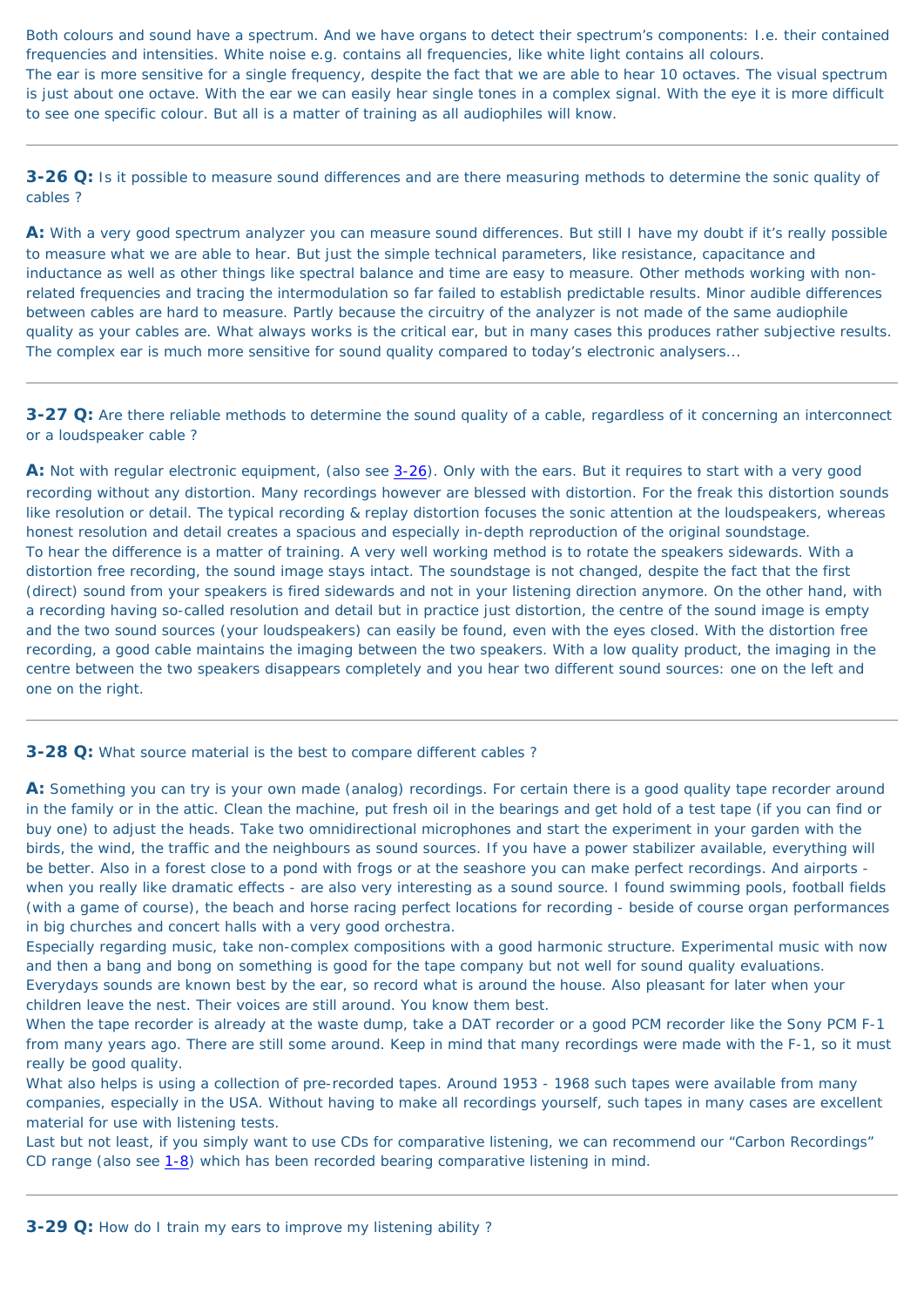A: Start with a good recording on LP or CD (\*). A good recording is characterized by a perfect equilibrium between detail, frequency balance and spatial information like depth, width and height of the soundstage. Also care for very low distortion and mind not to make the mistake to confuse distortion with extra detail.

Start listening to only one aspect, like detail. Take a track which you like most and replay it several times. Then start again and listen for instance to spatial information. When you are able to recognize this very well, combine both properties and try to capture both during your next replays. After you are able to enjoy both aspects, add another property like e.g. frequency balance. This style of listening teaches you all aspects of the LP or CD you chose within an evening. The next day take another music sample and start again. You will find that the learning is faster and that you need less time to find out all listening aspects. The final result of course depends on the quality of your system, but even with limited equipment there are good possibilities to train your listening ability. Anyhow, be critical and don't accept everything as perfect. Many recording are not, despite their high price.

- the **B**alance in tonal character,
- the lack of **C**ompression,
- the reproduction of the stage **D**imensions,
- the reality of **D**ynamics,
- the structure of the **F**eel,
- the reality of **P**resence,
- the definition of the **P**itch,
- the **S**ignal **S**trength,
- the **S**tylistic **R**ange,
- the **T**ransient **R**esponse and
- the total **T**ransparency.

Do the whole experiment over again at your friend's house. He will also learn from your experience and you can do the same experiments with the same LPs and/or CDs on different equipment. The latter is another aspect of listening: Try to hear trough the equipment. In the end you are able to evaluate sound quality within 2 seconds in any situation and in any place.

\*: We have produced several CDs which excellently serve product quality evaluation and listening training purposes (also see [1-8](#page-14-2)). You can find the information about these CDs when you search for "Van den Hul Carbon Recordings " on our website.

<span id="page-25-1"></span>**3-30 Q:** I'm a reasonably experienced listener. Reproduced sound doesn't have a lot of secrets for me. Despite this I would like to know some sound quality factors I have to pay attention to for my quality evaluations. Can you give me some you use yourself when you test new products ?

**A:** The following alphabetic list of properties are more or less standard in my sound quality evaluations:

The words with the capitals are the properties I evaluate during listening.

#### <span id="page-25-2"></span>**3-31 Q:** Are there differences in the evaluation of sound quality in different countries?

A: Yes there are plenty of differences.

What I found is that listening in e.g. Taiwan and Korea is mostly based on plenty of detail and less on space.

In Japan, beside a high focus on detail, there is also attention for spatial reproduction.

In Hong Kong there is a growing interest in spatial reproduction with high resolution, and the over-focused attention for detail is moving away. In many situations "detail" means a higher output of the system at 20 kHz, mainly caused by some component distortion. Owners of equipment do not agree with this statement, but this is what I personally experienced. In Thailand I found a good balance with sometimes also over-attention for detail.

The situation is not so different in Europe. Also here, in many countries listeners focus on detail where cables serve as the pepper and salt in the system. But too much attention for detail is unnatural. When you regularly visit life performances you hear quite different aspects in sound, like position of instruments, distance of the instruments, positioning in the total sound image and height and width of the soundstage. In many listening situations I missed all these aspects. So there is still a lot of work to do. All our audio cable products seriously contribute to imaging aspects and not specifically to detail only.

<span id="page-25-0"></span>**3-32 Q:** Why do reviewers world-wide all have such different opinions about the same cable ?

**A:** Reviewers often forget that they are also human beings. But the most important factor is that reviewers perform their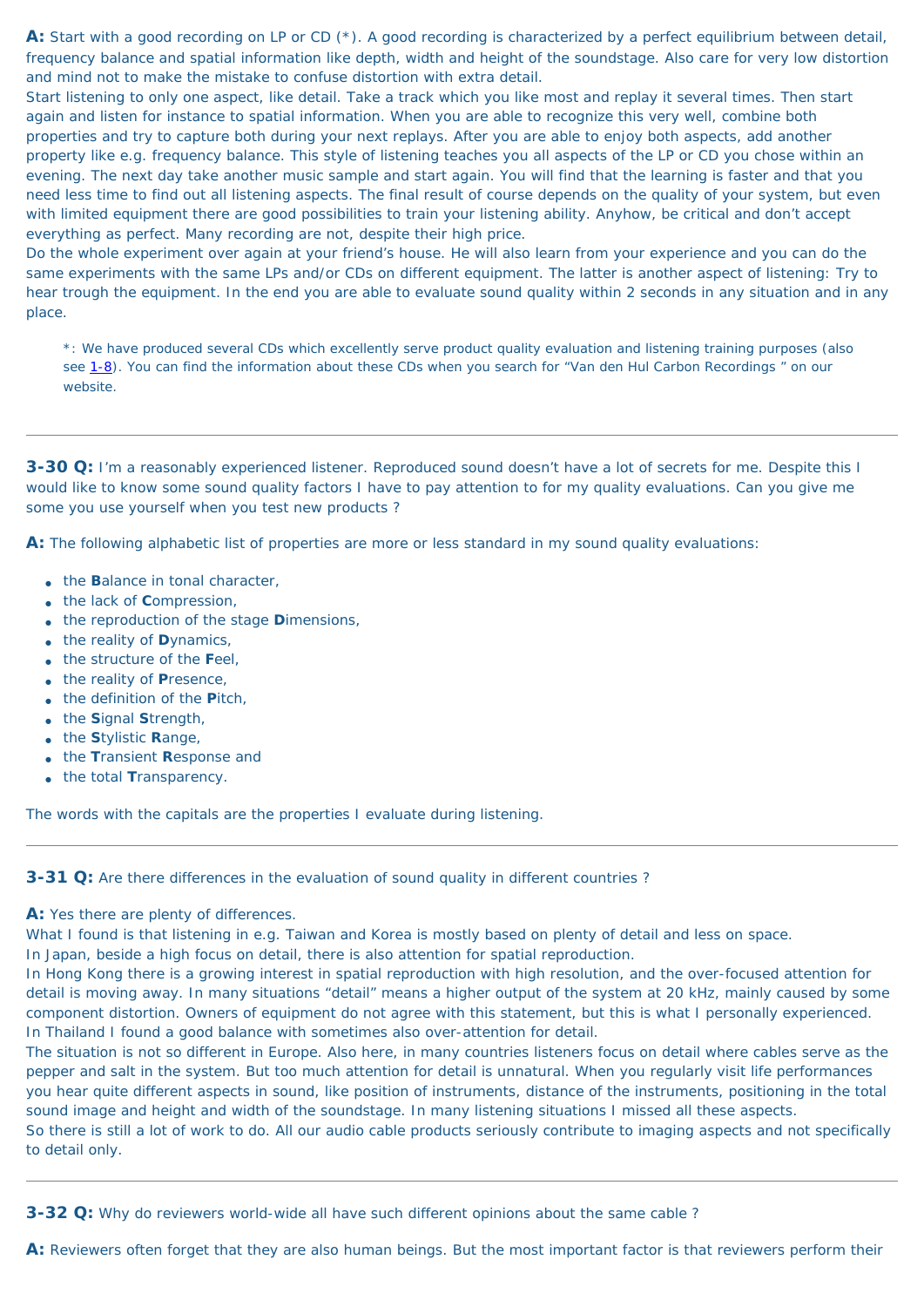comparisons using all kinds of different equipment at both ends of the cable. However, what works well in combination with one selection of equipment doesn't always work in a quite different setup.

Like a smooth sounding cable that works fine with rather harsh sounding transistor equipment, whereas the same cable is too smooth with tube equipment.

A harsh sounding cable on the other hand can be the best match with mild sounding tube equipment and too much in combination with semiconductor stuff.

A perfect cable reveals all defects of the equipment itself. But some reviewers do not like this effect because they regard electronics superb compared to simple cables.

It would be better to think just the other way around.

<span id="page-26-1"></span>**3-34 Q:** My friends try to convince me about the sound qualities of their just bought new interconnects. Though I come to the conclusion that my older The SECOND ® sounds better. How can this happen. Isn't new technology always better ?

**A:** New technology is just new technology and not always better...

And keep in mind that, after having married to a reviewer, many ladies discovered what very special hobby or - even worse - profession her husband had. This "family effect" has an even stronger influence on the outcome of all kinds of sonic product evaluations...

<span id="page-26-0"></span>**3-33 Q:** Is there a relation between the very positive reviews some cable brands receive and the reviewer involved? It is too often that a reviewer talks positive about just one or two brands and seems to ignore others.

The advantages of The SECOND ® are in its materials as well as in its individually insulated multiple carbon fibre construction. Especially the application of Linear Structured Carbon ® contributes to its very highly appreciated sound quality and lack of aging thereof. The high shielding factor brought about by its four layered screen furthermore keeps the signal very clean. But I don't need to tell you all this. It's more for your friends to know that you are happy with your products.

**A:** I have also made the same observations. And having been an audio journalist for 13 years myself, I am very aware of this phenomenon. So don't get sleepless nights when your favourite cable is not mentioned. It is not always the cable but the policy. Policy can make a lot of noise but not always good sound.

<span id="page-26-2"></span>**3-35 Q:** Do cables sound better when I use Peter Belt stickers on the product ?

**A:** For the very young readers among us: Successful Mr. Peter Belt among other things invented a special aluminum sticker which fixed to any audiophile product improved the sound. (Sometimes I hear his daughter, Ms. Deci Bel(t) but not very often. Sound today is also more deciBel oriented).

During the mid 1980's, the Belt stickers were very popular, so for plenty of careful listeners they must have been a sonic upgrade. Why not try for yourself?

<span id="page-26-3"></span>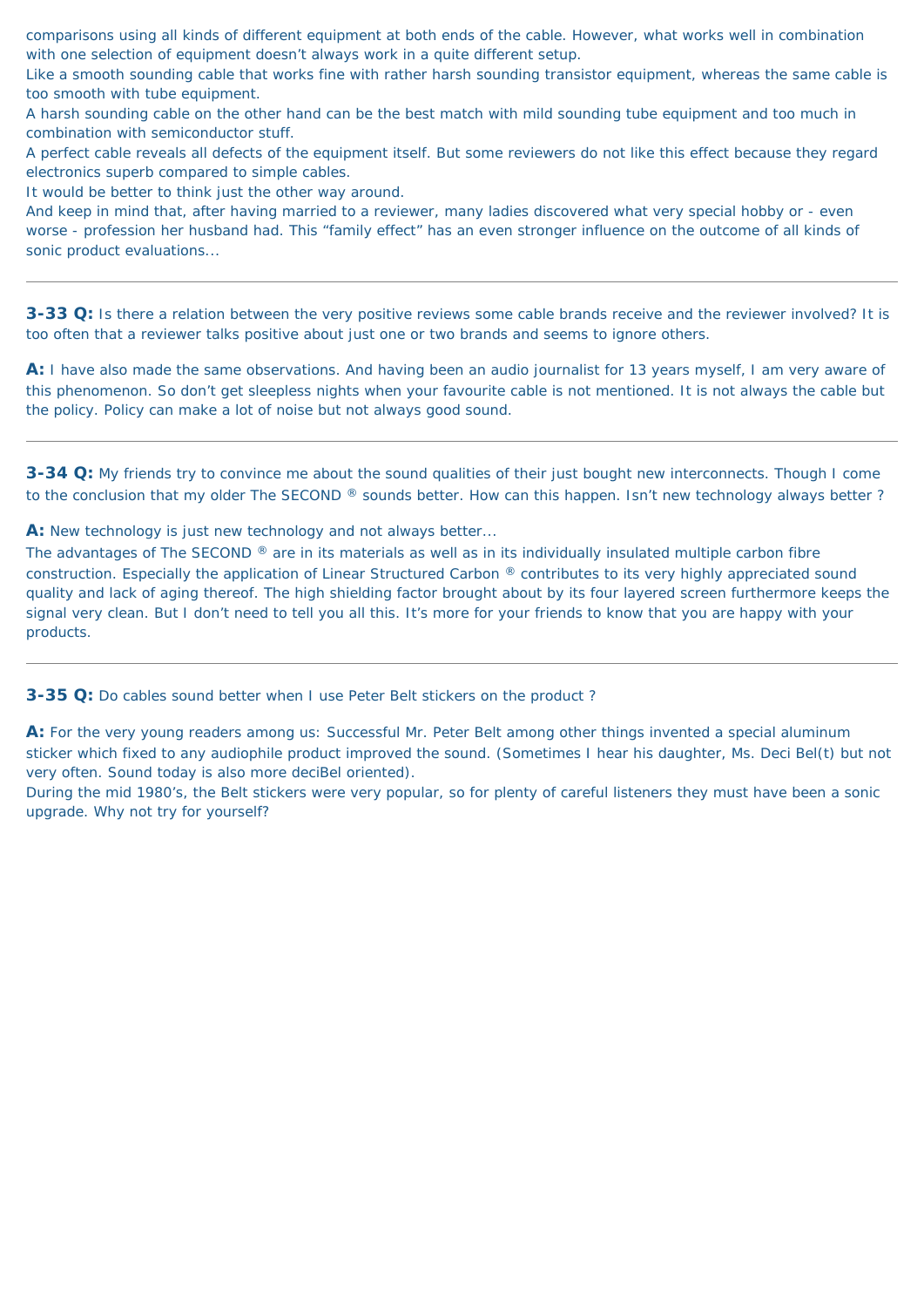# **Section 4: Cables: Use and Function:**

<span id="page-27-1"></span>**4-1 Q:** I am a fanatic guitar player. Do you have any products in your program that can help me to perform better with my instrument ?

**A:** A regular hit is our The SECOND ® Linear Structured Carbon ® cable. Provides a very natural and mellow sound. Brings pleasure and delight in play. Also highly recommended comes our The INTEGRATION HYBRID. In a recent test in a leading USA guitar magazine The INTEGRATION HYBRID got the highest score; Quoting:

In addition, a much loved item by many professional guitarists for wiring their effect racks/equipment (i.e. where no excessive cable movements are involved) is our D - 102 III HYBRID. By the way, much can also be gained in sound when you revise your speaker wiring, see [16-4](#page-68-1).

We can produce the required lengths for you, including highest quality Neutrik brand jack or XLR connectors. General advice: Always use a balanced cable (shielded twin core cable) even were the connections are unbalanced (see the "Male Unbalanced Jack to Male Unbalanced Jack" page in "Audio and Video Cable/Connector WIRING DIAGRAMS for DIY purposes" available on our website). Our The SECOND ®, The INTEGRATION HYBRID and D - 102 III HYBRID are all balanced, very well screened and apply Linear Structured Carbon ® to reduce microphony. (Microphony: see [7-8](#page-48-0)).

*"Van den Hul seems to have designed first for balance, achieving as much clarity as possible within that tenuous framework. Its tone is absolutely addictive, with a remarkably involving midrange, amazing feel and lifelike attack. This is probably the most exciting cable for high-gain, with near perfect balance and astounding harmonics. Played clean...simply exceptional".*

If you want to read more, the full text is available on our website (search for "Cable Summit").

<span id="page-27-2"></span>**4-2 Q:** I am building my own mixing console. Which of your cables can I use inside ?

**A:** Always use very well shielded cable for the signal wiring. This to avoid crosstalk and signal pick-up from other sources. With high frequency leakage from other channels, the audible effect will be a harsh sound (also see [3-21\)](#page-23-1). Our FLEXICON B4 and our The PATCHBAY B5 are especially made for audio mixer inside wiring. The latter being better shielded and involving our hybrid technology. Both products have a very small diameter, so no problems with space. Internal space is always a problem with mixing desks.

<span id="page-27-0"></span>**4-3 Q:** Is using microphone cables to interconnect my audio equipment better than using regular interconnects of a good quality? Microphone cables are at least used for making recordings and there should not be any better product around.

**A:** Fact of life: Many microphone cables are much worse compared to what is sold on the high end market. This is related

to the fact that many studios regard these cables as the last post on the budget. All other components involved are often the latest of the latest, the cutting edge of technology. Despite this fact, there are studios run by audio freaks who really care about the cable quality. The sonic results are amazingly good, even where the rest of the equipment is not the top of the top. In this case it is also valuable to mention the application of Neutrik silver plated contact XLR connectors and preservation/protection of the silver contacts.

<span id="page-27-3"></span>**4-4 Q:** I work in the restaurant of my mother and my hobby is audio. So, I like to make a 75 meter connection from my recorder in my sleeping room to the amplifier in the restaurant. The reason to do this is that, due to all served fried sausages and barbecued beef, but also because of the loud singing of the local beer and shooting clubs, I am afraid that my delicate recorder will give up soon. But how to connect ?

**A:** Use the cable with the lowest capacitive load you can find. (The cable should of course also be very well shielded to avoid pickup of hum and other interference on the way). The lowest capacitance cable in our program is this the D - 403 with around 27 pF/meter. Anyhow use a low output impedance pre-amplifier between your recorder and the cable. The lower the output impedance, the higher the high frequency roll-off point will be (see  $7-6$ ). And this is typically what you have to take care of when you replay your tapes with favourite beer and shooting songs.

<span id="page-27-4"></span>**4-5 Q:** Is it correct when my interconnects have a different length? I use two mono power amplifiers and they are situated very close to the loudspeakers. One interconnect is 5 meter and the other is 8 meter.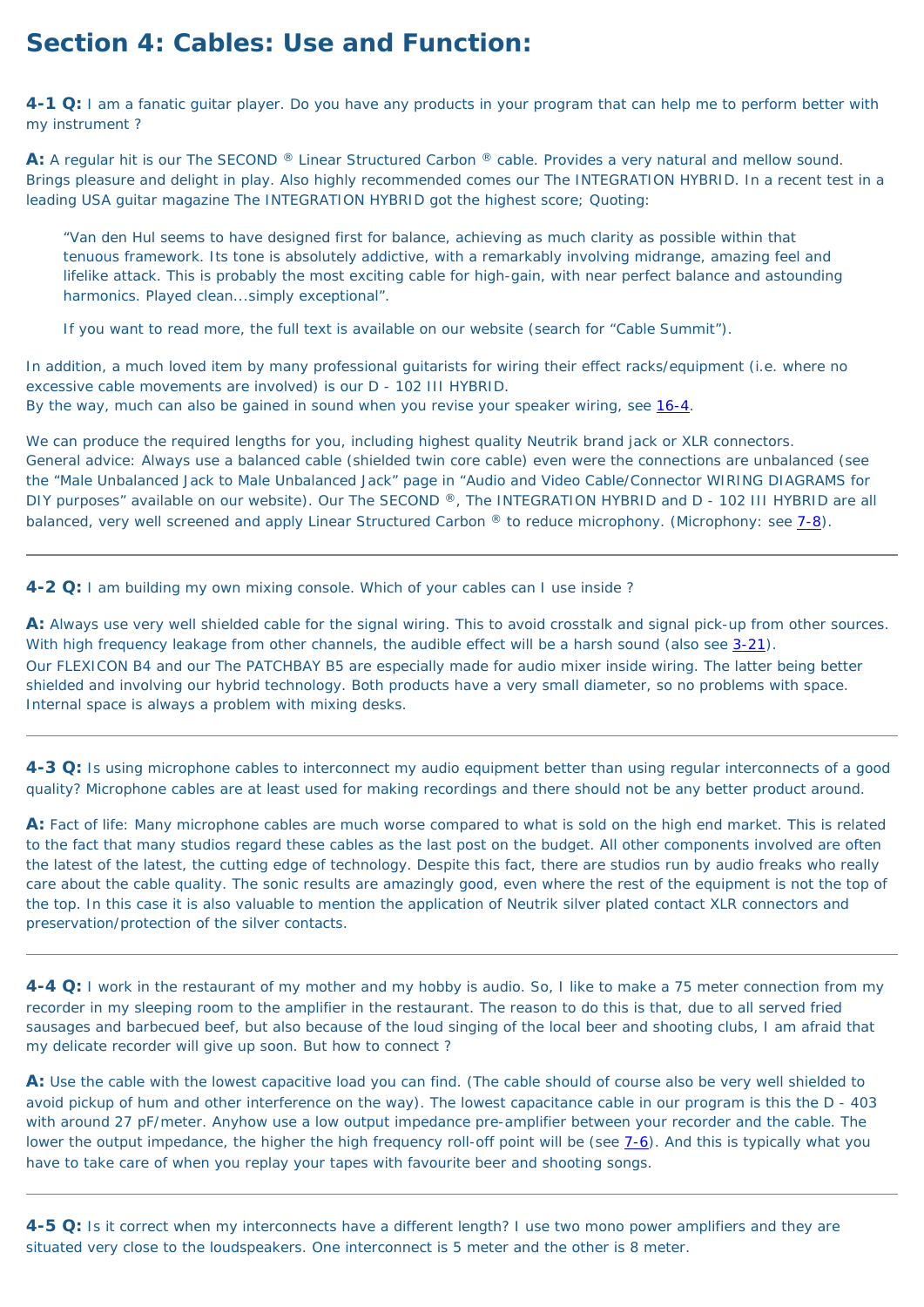**A:** When the source impedance of your pre-amplifier is low enough (something like 300 Ohm or less) then there is no problem. The effect of long interconnects in combination with a high signal source impedance is an audible roll off at the top end of the frequency range. Here, big differences in the length of interconnects will always produce a milder sounding channel at the longer interconnect's side. In such a situation - when able - buy interconnects with the lowest capacitance between signal and ground. Any remaining reduction in quality then will be minimal or not noticeable.

With speaker cables this is a somewhat different story. All our products are American Wire Gauge (AWG) related. In case you have a more than 20% difference in cable length, my advice is to take a heavier speaker cable (i.e. with a lower AWG number) for the largest distance. With help of our AWG to METRIC conversion chart (available on our website) an AWG number indication can be found to choose the heavier speaker cable; This, as to approximately equalize the series resistance in both speaker channels.

E.g.: Let's say that your standard is our The ROYAL JADE HYBRID loudspeaker cable for the right channel. The left channel speaker is at a 20% larger distance from your stereo power amplifier. For the left channel then take our CS - 122 HYBRID instead of The ROYAL JADE HYBRID. This compensates for the larger length. The internal strands are of the same make, so don't bother too much about differences in performance quality.

<span id="page-28-0"></span>**4-6 Q:** What sounds better: Short interconnects between my pre-amplifier and power amplifier and long loudspeaker cables or the other way around, because my power amplifiers are in that case very close to my speakers ?

**A:** When the quality of your interconnects is average or less, keep them as short as possible. This because the prevalent low signal levels/currents in interconnects are more susceptible to sonic degradation, mainly due to average or low cable production quality. Any centimeter extra will then change the sound quality in a negative way. As a result of this decision you will then have to use longer speaker cables. The current in speaker cables however is higher, so the material and metal induced effects on the sound are less.

By the way, with interconnects and speaker cables these effects disappear to some extent by "burning-in" (also see [3-8](#page-20-3) and  $3-9$ .

As a result of choosing for longer speaker cables, their series resistance will be somewhat higher. As a consequence, the damping effect of the power amplifier on your speakers will be less and your speakers can sound somewhat more "boomy". Long speaker cables therefore need to be thicker than short ones.

<span id="page-28-1"></span>**4-7 Q:** I bought a very good interconnect. What is the best place to use this product in my hi-fi setup ?

**A:** Always at the connection with the lowest signal levels. Your worst product should be used for the connection with the highest signal levels.

<span id="page-28-2"></span>**4-8 Q:** Are there some rules I have to keep in mind when I have a mix of interconnects and loudspeaker cables on the floor of my room behind my equipment ?

**A:** Keep your speaker cables and interconnects away from each other as far as possible. And when you can not avoid close distance, let them cross perpendicular. Also stay away from transformers and power cables. Again, when you can not avoid such, let the power cables cross at right angles. Better is to use shielded power cables like our The MAINSSTREAM HYBRID and The MAINSSERVER HYBRID.

Furthermore, always keep your speaker and interconnect cables as short as possible. Longer cables never sound better compared to a short ones (also see  $4-6$ ). Cables which have excessive length should not be looped. Loops form a pick-up coil; An effective way for interference to find its way into your system. You can also run experiments to support the loudspeaker cables by extra dampers. I have never experienced a big improvement by these devices, but some audio friends positively informed me about their experiences. So, worth trying.

<span id="page-28-3"></span>**4-9 Q:** I have only one very superb interconnect cable: Your MC - SILVER IT. Where should I use this cable? From tone arm to phono pre-amplifier or from pre-amplifier to power amplifier ?

**A:** With the last option all your music reproduction enjoys high quality. But, the MC - SILVER (\*) works really best when connected to a tone arm. So, if you play records, you'll play even more when connecting MC - SILVER between your tone arm and phono section.

\*: I.e. the MC - SILVER IT Mk III Balanced or the MC - SILVER IT Mk II Balanced.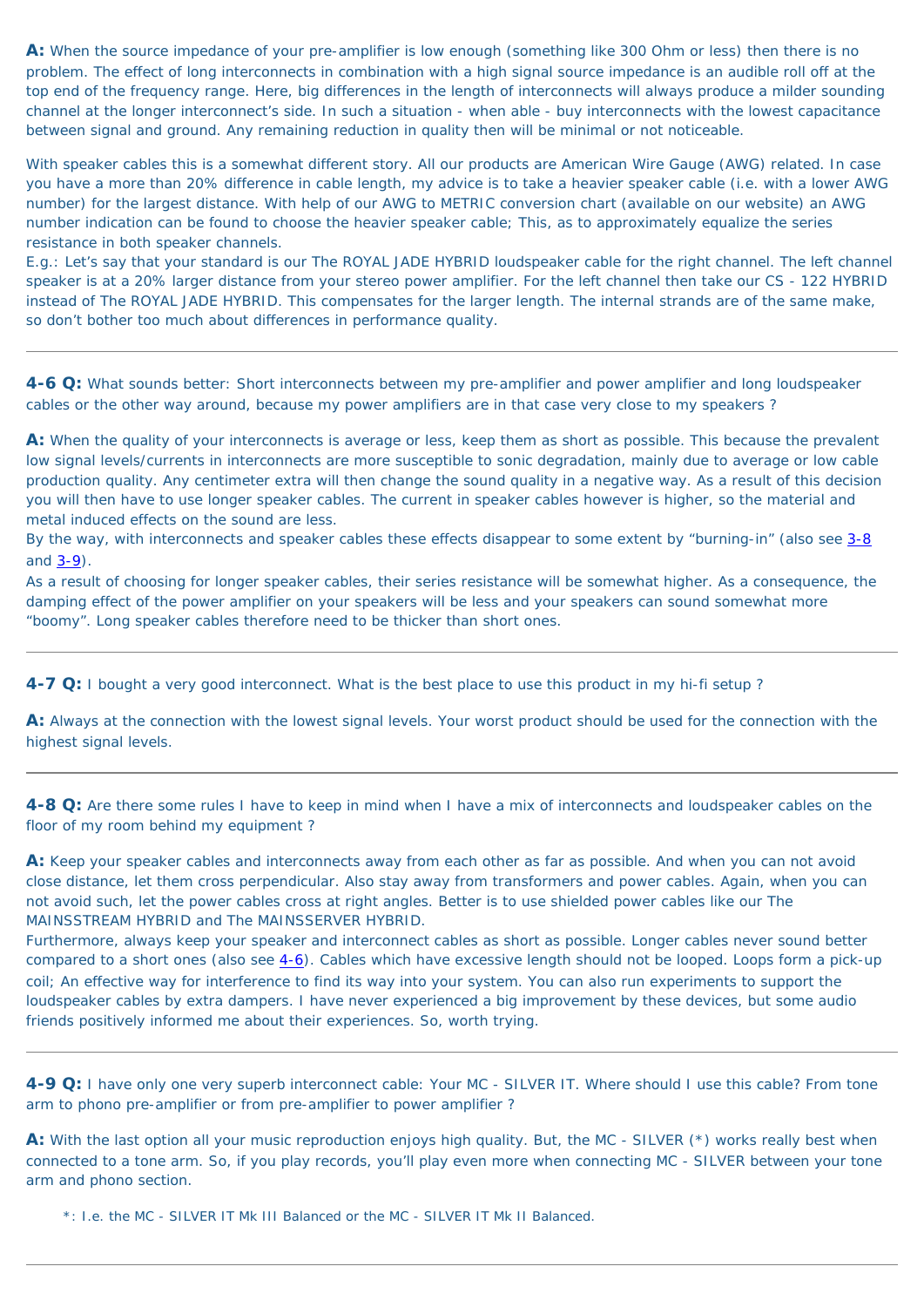<span id="page-29-2"></span>**4-10 Q:** I want to rewire my turntable to improve its sound. Do you have special cables and wire in your program that I can use ?

A: Yes, we have, because I am very committed to analog reproduction.

Since the prevailing signal levels are very low, the quality requirements for turntable wiring are very high. The inside wiring must have a very high signal resolution and also be very flexible. The cable to the pre-amplifier in addition requires a very high screening factor and must be balanced.

Inside the tone arm I advice our MCS - 150 M; A very flexible multi-strand wire made of 7 x 80 micron diameter thin pure silver conductors, available in four colours: transparent, blue, red and green. The wire is direct solderable; The insulation works as a solder flux. We even have the small 1.0 and 1.2 mm headshell wire connecting clips and ready-made headshell connection wire sets in our program.

From the arm to your phono input we advice our D - 501 HYBRID or D - 501 SILVER HYBRID (the best) or our D - 502 HYBRID (a twin line D - 501 HYBRID with an extra ground lead in the centre). The D - 501 SILVER HYBRID is my personal favourite. We have been regularly supplying these products to SME in the UK (for more than 20 years). Mr. Robertson Aikman so far has had no complaints. Also happy and pleased are the regular buyers of thousands of the SME 3009, SME 3012, SME 309, SME IV and SME V series tone arms. So, join a big group of 501 & 502 cable owners world-wide. The above mentioned 500 series tone arm to pre-amplifier cable types are available ready made. For the do-it-yourselfer we however also have the required 5 pin 270 degree angle configuration tone arm connector: our The TAC and RCA type connectors separately available. Just ask your dealer to supply you with these products.

A: In case the equipment has an outspoken sound character, you can cure these effects by a fine-tuned choice of cables. Semiconductor equipment generally sounds better with interconnects having a higher capacitance per meter and tube equipment works very fine with cables which have a low electrical parallel capacitance. This is just a part of the story, but

Much more phono replay related questions and answers can be found in our PHONO FAQ by the way.

#### <span id="page-29-0"></span>**4-11 Q:** Can high-end audio cables also be used for car hi-fi ?

**A:** Yes, of course. But put your best high-end cables only in the cool places of the car. Risen temperatures will shorten the high quality-lifespan of your best friends.

When it's unavoidable for your cables to run through locations with high running temperatures, provide them with an extra thermal screen to extend their life.

And keep in mind that vibrations do have their side effect on the sonic quality. Additional secure fastening and mechanical damping will help you to enjoy your music for the years to come.

When you wish to maximize the lifespan, use e.g. our SCS - 6 or SCS - 4 loudspeaker cables. These very thick (AWG 6 and AWG 4) Teflon insulated conductors are ideal for car hi-fi because their ability to vibrate is practically zero. Besides this, their resistance against temperature effects is also very high. Maybe an idea to try.

<span id="page-29-1"></span>**4-12 Q:** Do I need other types of cable between tube equipment than between semiconductor equipment ?

generally speaking it's an effective and always working rule. Keep in mind that the best sounding semiconductor equipment is equal in quality as fine tube equipment. Here only counts: The best is just good enough.

<span id="page-29-3"></span>**4-13 Q:** After a lot of work, I have installed your HQ - 1 spark plug cable. It works fabulous, but why is still a mystery to me. Can you give me some more information ?

**A:** Using our HQ - 1 ignition cable has the following benefits:

- 1. The engine runs stationary with a very stable number of revolutions per minute. This avoids extra petrol consumption and reduces vibrations of the engine.
- 2. Saving the environment, the exhaust gasses are cleaner and have a much lower  $CO<sub>2</sub>$ , CO and  $N<sub>x</sub>O<sub>y</sub>$  reading.
- 3. Due to a more complete combustion, the fuel efficiency is higher. Power production is 1% 2% higher for the same petrol consumption.
- 4. At higher rpm's the higher efficiency is maintained instead of reduced.
- 5. Your motor oil needs to be changed less frequently because it blackens less over the time.
- 6. Expensive modifications to meet environmental requirements can be reduced to lower cost modifications because the exhaust is already cleaner.
- 7. Once you use the HQ 1, you never need to change to another ignition cable. The HQ 1 lasts for ever. Just some cleaning of the exterior is enough.
- 8. The rated working voltage is 40 kiloVolt. Tests have been made up to 80 kV.
- 9. The dielectric absorption (i.e. pulse smear due to energy absorption by the cable insulation) is extremely low. The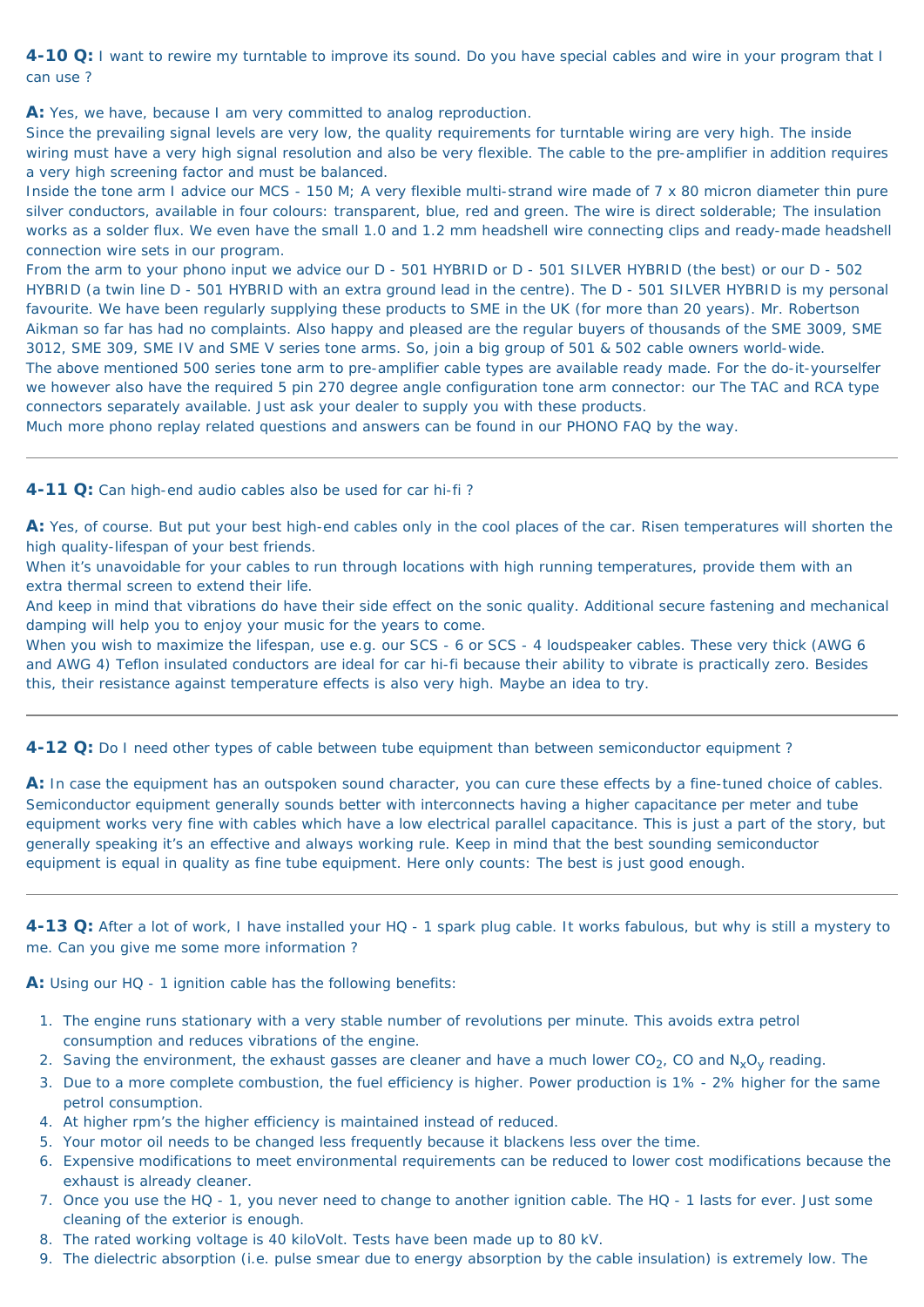ignition pulse energy is thus immediately and fully available, meaning a sharp ignition pulse timing and a high instantaneous ignition pulse power delivered at the spark plug. No delayed effects or afterburning.

10. And especially regarding tropical environments with a high humidity: Your car starts immediately without all the hassle of getting the thing ever working or even never.

As you see, an impressive list of properties making it worth to spend a Saturday afternoon in removing your old stuff and replacing it with our HQ - 1. Keep in mind that the best connections are soldered and not crimped. Avoid the suppressors and also apply the Bosch Platinum +4 spark plugs with four electrodes.

A: Front left is blue, front center is green and front right is red. Surround (= rear) left is blue-white. Surround (= rear) right is red-white and your subwoofer connection is color-coded brown. Care for enough metal cross-section area in your speaker cables. AWG 12 (3.3 mm<sup>2</sup> Ø) is a good start for all of them, despite the fact that your wife may consider you as ready for a psychiatric treatment with so many cables around.

<span id="page-30-1"></span>**4-14 Q:** I am lost with all the different cable colours in my multi-channel system based on THX. Can you help me ?

<span id="page-30-0"></span>**4-15 Q:** Can loudspeaker cables also be used as an interconnect ?

**A:** Yes, indeed. A few can. But it is important that the cable is shielded.

**A:** When it is a 100 Volt system, the wire diameter is somewhat less important. The minimum AWG wire diameter number is 14 but I would prefer using AWG 12. Our CS - 122 HYBRID is for more than one reason the perfect choice. In case the CS - 122 HYBRID is too massive, consider The GOLDWATER or The ROYAL JADE HYBRID. All products are insulated with HULLIFLEX ® which provides an excellent protection against all environmental evil. After mounting the cables, close all (open air) ends with nail varnish to avoid the penetration of water or chemicals in outdoor use. (With indoor use see [8-3](#page-49-1)).

An example from our own cable program is e.g. The INSPIRATION HYBRID. This cable is designed as a loudspeaker cable, but after a brainwave, we tried it and it did also work very well as an interconnect. It's not easy to mount RCA type connectors (we have special connectors for this rainy Saturday afternoon job), but after all the work it's a real sonic delight. You will never forget the emotional shock you got after switching on your equipment connected with The INSPIRATION HYBRID!

(Similar exotic possibilities from our program are The REVELATION HYBRID and its thinner sister The REVOLUTION HYBRID).

<span id="page-30-2"></span>**4-16 Q:** Is it a bad idea to use The MAINSSTREAM HYBRID as a loudspeaker cable?

**A:** No, I think it is a very good idea. Just make very clear that these pieces of The MAINSSTREAM HYBRID are the loudspeaker cables and not your mains cables, otherwise your speaker replacement costs run out of control... The main advantage of The MAINSSTREAM HYBRID as a loudspeaker cable is its extra shielding. This shield avoids high frequency interference from entering the leads and reaching back to the amplifier's input stage (also see  $5-7$ ). It therefore provides a cleaner sound. Also the cable's internal multiple conductor construction is advantageous to the sound quality. The conductor materials furthermore are not merely cheap copper because it just being a mains cable: Even in this case we have applied the best materials, also adding to this cable's excellent sound quality. (Regarding shielded speaker cables we also carry The SUPER NOVA and The INSPIRATION HYBRID).

<span id="page-30-3"></span>**4-17 Q:** I am the local electronic supply shop owner and the football team has asked me to mount a public address system around the play field. What loudspeaker cable should I use ?

#### <span id="page-30-4"></span>**4-18 Q:** Can a balanced cable be used for unbalanced/single-ended connections ?

#### **A:** Yes very well. And it is very simple too:

Use one internal conductor of your balanced cable (like e.g. our D - 102 III HYBRID) in a signal up connection. Solder the ends of this conductor (say the cream colour insulated conductor) to the centre pin of each phono connector. The other internal conductor (say the one with the brown insulation) must connect between the shells (= grounds) of both phono connectors. And last but not least, the cable shield must be connected only at ONE side to the ground of a phono connector, this at the same point where the brown insulated conductor makes contact. The other end of the shield must be kept electrically insulated at the other phono connector.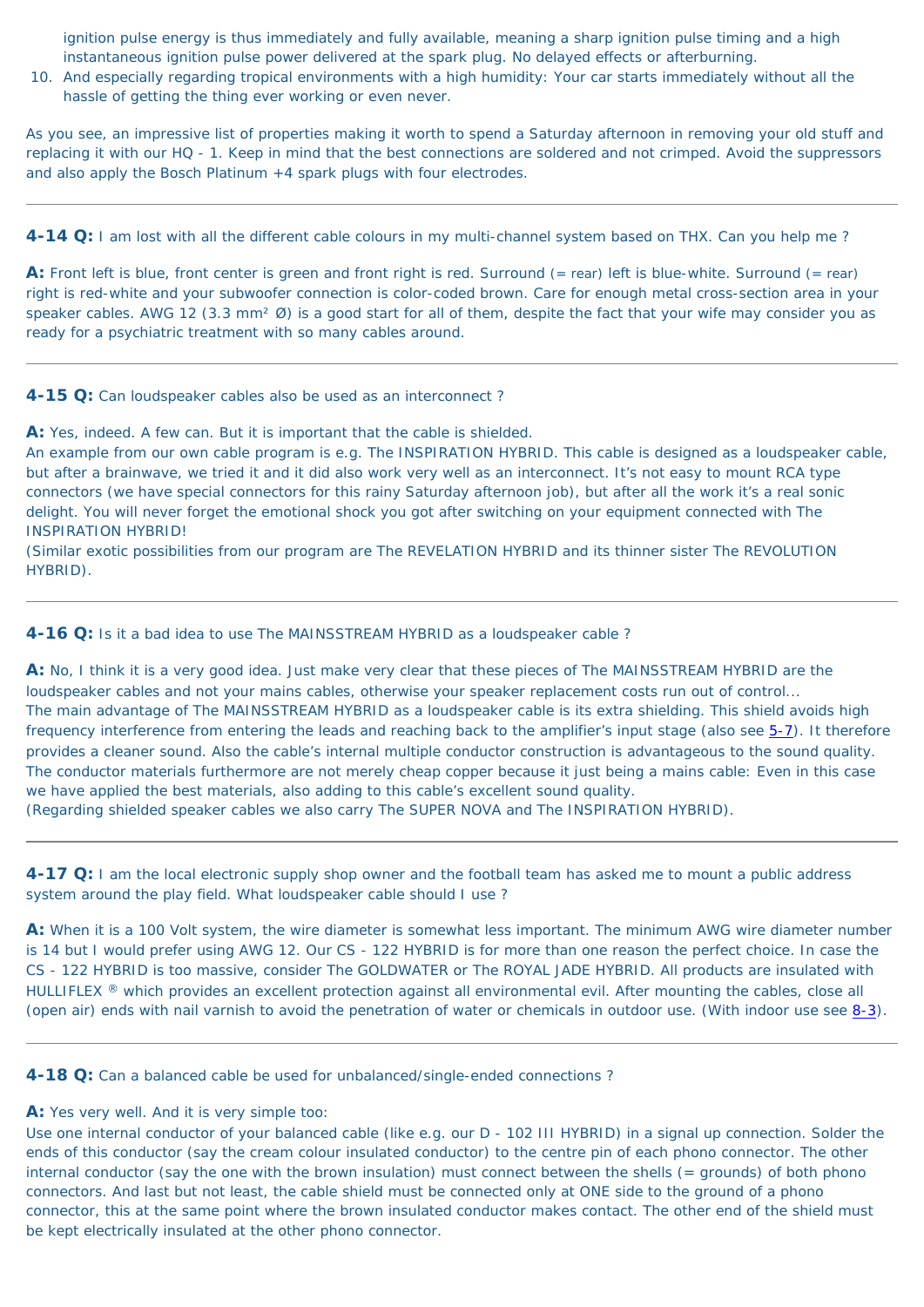

C Copyright 2001 A.J. van den Hul B.V. All rights reserved.

The one phono connector that has the shield connected is called the "Ground-End" connector and should be marked as such. When making connections between equipment, this "Ground-End" side connector is advised to be always plugged into the signal sending side. This balanced lay out of mounting keeps audio and pollution separate: The internal conductors are exclusively dedicated to audio signal

transfer between signal source and receiver. And, in connecting the shield to ground only at one side of the cable and lifting it at the other side, it functions as a true screen: It does not carry any audio signal; It screens the inner conductors and drains away unwanted noise to one location.

An unbalanced (usually cheaper) cable also could have done the same job, but with risk of high frequency interference. So, always look for a balanced cable even where your equipment is unbalanced.

<span id="page-31-0"></span>**4-19 Q:** Do you have a balanced and well shielded microphone cable which can be used in seawater ?

**A:** Especially for this purpose our THUNDERLINE was produced. In an improved version it is still in our program. And in the meantime it also has been converted to a Hybrid product by adding carbon layers. Especially with longer cable runs this helps to reduce microphony as well as providing an improved transmission quality.

<span id="page-31-1"></span>**4-20 Q:** My car hi-fi installation uses 725 Amperes. Do you have a power cable in your program that fits this requirement ?

**A:** With a 12 Volt battery, 725 Amperes means a power consumption of 8700 Watt. Such heavy amplifiers must produce a hefty sound level in your Fiat 500; A creative way to demolish a decent car. But to answer your question: Yes, our SCS - 2 manages to transport even more than 725 Amperes without any mentionable losses. So, enjoy your trips again.

<span id="page-31-2"></span>**4-21 Q:** Why do some cables have a specific impedance like 50 Ohm, 75 Ohm or 110 Ohm? When I measure with my Ohm meter, they are all around 2.3 Ohm.

**A:** The 2.3 Ohm you measure mainly consists of the DC impedance of your Ohm meter's two probes including the leads and their connectors.

At high frequencies, on the other hand, each cable has a specific impedance which is based on its electrical capacitance and inductance and also partially on the real resistance of the conductors. Above, say, 1 MHz, this value is more or less stable and is called the characteristic impedance of the cable. The higher the cable's capacitance, the lower its characteristic impedance. So, when used as an audio interconnect (also see [3-20](#page-23-0)), a 110 Ohm cable forms a lower capacitive load (per meter) to your pre-amplifier compared to a 75 Ohm cable. Both values, 75 Ohm and 110 Ohm are accepted as standards for digital audio signal transmission. The 75 Ohm cable is always coaxial in layout and the 110 Ohm is always balanced.

<span id="page-31-3"></span>**4-22 Q:** Why are all your AV products 75 Ohm and why do you pay so much attention to this value ?

**A:** Because the standard is 75 Ohm. And the better the cable impedance matches the 75 Ohm standard, the better it fits between all other equipment which has also been built with the 75 Ohm standard in mind. Especially with video and digital audio the results are negatively influenced by impedance mismatches.

<span id="page-31-4"></span>**4-23 Q:** Who established that funny value of 110 Ohm for balanced digital connections? Is it by happy coincidence half the value of Europe's past mains voltage ?

**A:** No it is not funny and also isn't half of the mains voltage. The value comes from some calculations based on the established value of 75 Ohm for unbalanced connections.

75 Ohm multiplied by the square root of 2 equals 106.066 Ohm and this value was upgraded to 110 Ohm. By precise calculations of the balanced cable configurations, it also worked out that 110 Ohm technically was a good value to work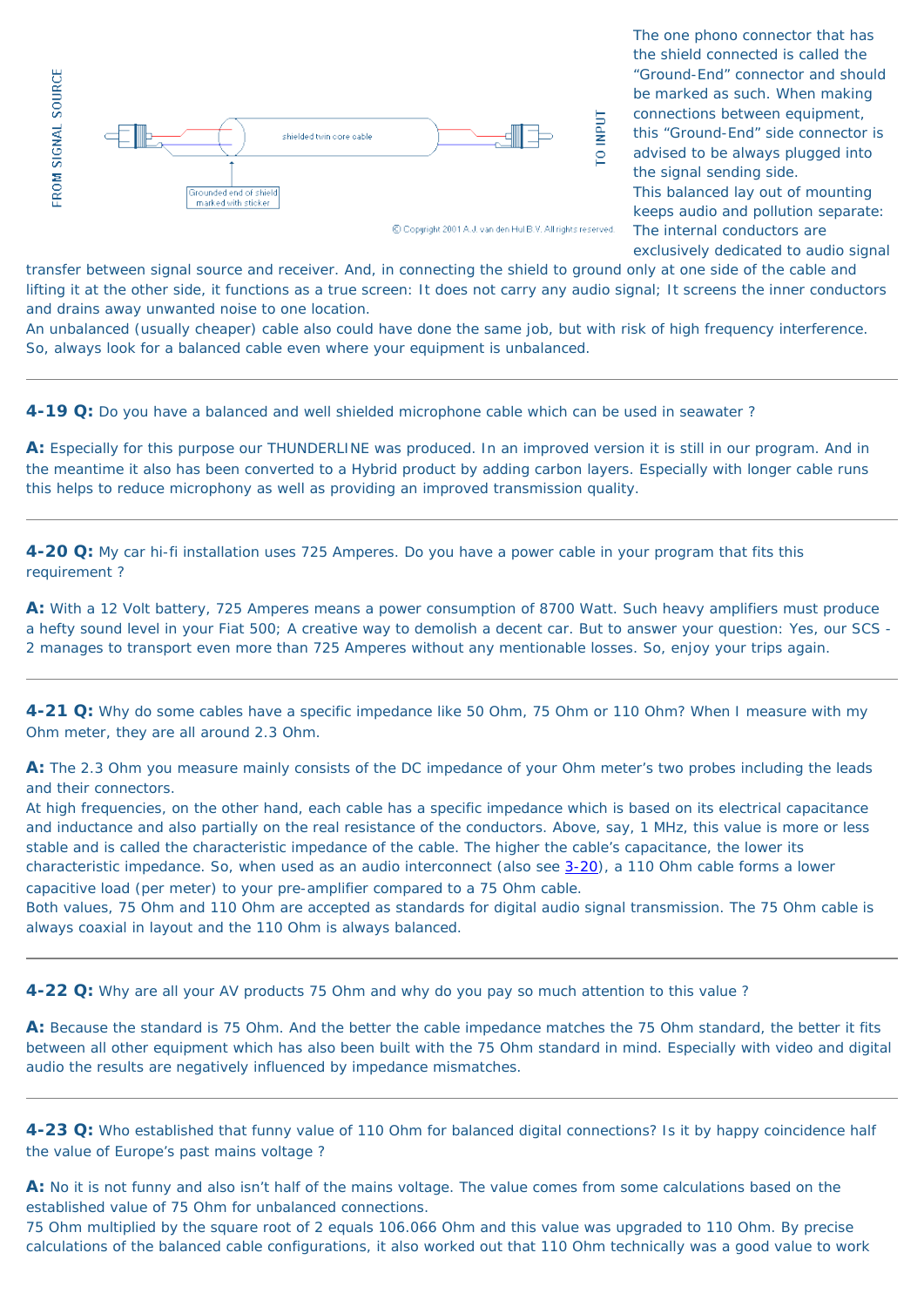with.

<span id="page-32-1"></span>**4-24 Q:** Which of your cables are good for use as a high quality antenna cable ?

**A:** In principle all our coaxial 75 Ohm cables, though, the longer the distance to be bridged the higher the requirements are. The standard choice for short to medium distances are our VIDEOLINK 75, The NAME and our thin VIDEOLINE 75. Better is The TRIAXIAL Professional 75 Ohm, and if you really want to use something superb, think about our The DIGI-COUPLER 75 Ohm. Due to their higher number of screens, latter two, in order of increasing performance, especially work very well in high frequency interference polluted environments with strong nearby noise sources and/or where large distances are to be covered.

<span id="page-32-0"></span>**4-25 Q:** I see ever more different sorts of AV interconnects with all kinds of difficult connectors in the shops. Is a simple phono connector at the end not good enough ?

A: AV is getting more and more complex. This mainly because the quality requirements are getting higher and higher. So the market is developing in the direction of steady quality improvement. Especially the frequency bandwidth and frequency dependent time/group delay parameters are very important to get the best visual results. By reason of technical developments, this means that constantly a new range of products will be designed and sold. And to connect all components together, you need more complex connections. To keep it simple for the consumer, the required higher number of connections is made with more complex connectors like e.g. the 21 pole SCART connector. But there is hope: A 3 component video format connection just requires three 75 Ohm coaxial cables in parallel, having not more than 2 times 3 connectors. Our The COMPOLINK 75 & The COMPOLINE 75 are typical examples. The connectors can either be RCA type (phono) or BNC. Preferable are 75 Ohm RCA type connectors.

In some situations you may need 4 x 75 Ohm coax. We'll soon have a product with this configuration in our program. Currently also DVI and HDMI cables are getting very popular. Both use another type of connector as you are used to. So your old Scarty can go in the trash and you need to get a proper DVI or HDMI cable, like our The VDH HDMI and The VDH HDMI HQ HYBRID.

A: A flat cable's elements are mechanically tight and neatly arranged along the entire length. They much less squeeze each other when the available space is tight. This is important, since pressure exerted at any spot causes a local change in the cable's characteristic impedance and with it a lower transfer quality. Also the general crosstalk between the 3 coaxial cable elements is lower. This again helps to keep the picture clean. So there was a serious reason to produce our The COMPOLINK 75 and The COMPOLINE 75. Especially at longer distances between source (e.g. your AV receiver) and recipient (e.g. your plasma screen) it is very important to keep the impedance and other electrical properties of all three lines exactly the same. Time delay differences automatically produce blurred images on your expensive screen.

<span id="page-32-2"></span>**4-26 Q:** Can I put a very good component video cable together from your cable program ?

**A:** Of course. Besides the two 3 component video cable types (The COMPOLINK 75 & The COMPOLINE 75), which we have ready made from our program, the utmost quality option is to use 3 x MC - SILVER IT Mk II 75 Ohm in parallel, with all 3 cables of the same length to avoid mutual signal timing differences. Using 3 x The DIGI-COUPLER 75 Ohm or 3 x The TRIAXIAL Professional 75 Ohm (ground their outer shield only at one side of the cable and their separate inner shield at both sides) also produces fabulous results (also see  $4-29$ ). Again, all three the same length. Also with 3 x VIDEOLINK 75 very fine results are obtained.

Some experiments can certainly be made; Start with the cheapest product and when not happy go one step up in price. In our product program the prices are related to the technical quality and performance, not to the cosmetics. Our The

COMPOLINE 75 consists of 3 times VIDEOLINE 75 in parallel. The same with The COMPOLINK 75: 3 x VIDEOLINK 75 in parallel.

<span id="page-32-3"></span>**4-27 Q:** When I install video connections for my job, I always twist the 3 video cables together. But your company introduced a flat version of the same. Why ?

<span id="page-32-4"></span>**4-28 Q:** Is a component video cable better compared to a RGB video cable ?

**A:** A RGBHV video cable (short named RGB cable) consists of five 75 Ohm coaxial lines and a component video cable only of three. It depends on the bandwidth, internal losses, inter-signal timing and the precise 75 Ohm match of both products which type of cable performs best. And even the way the connectors are mounted already makes a difference. It is not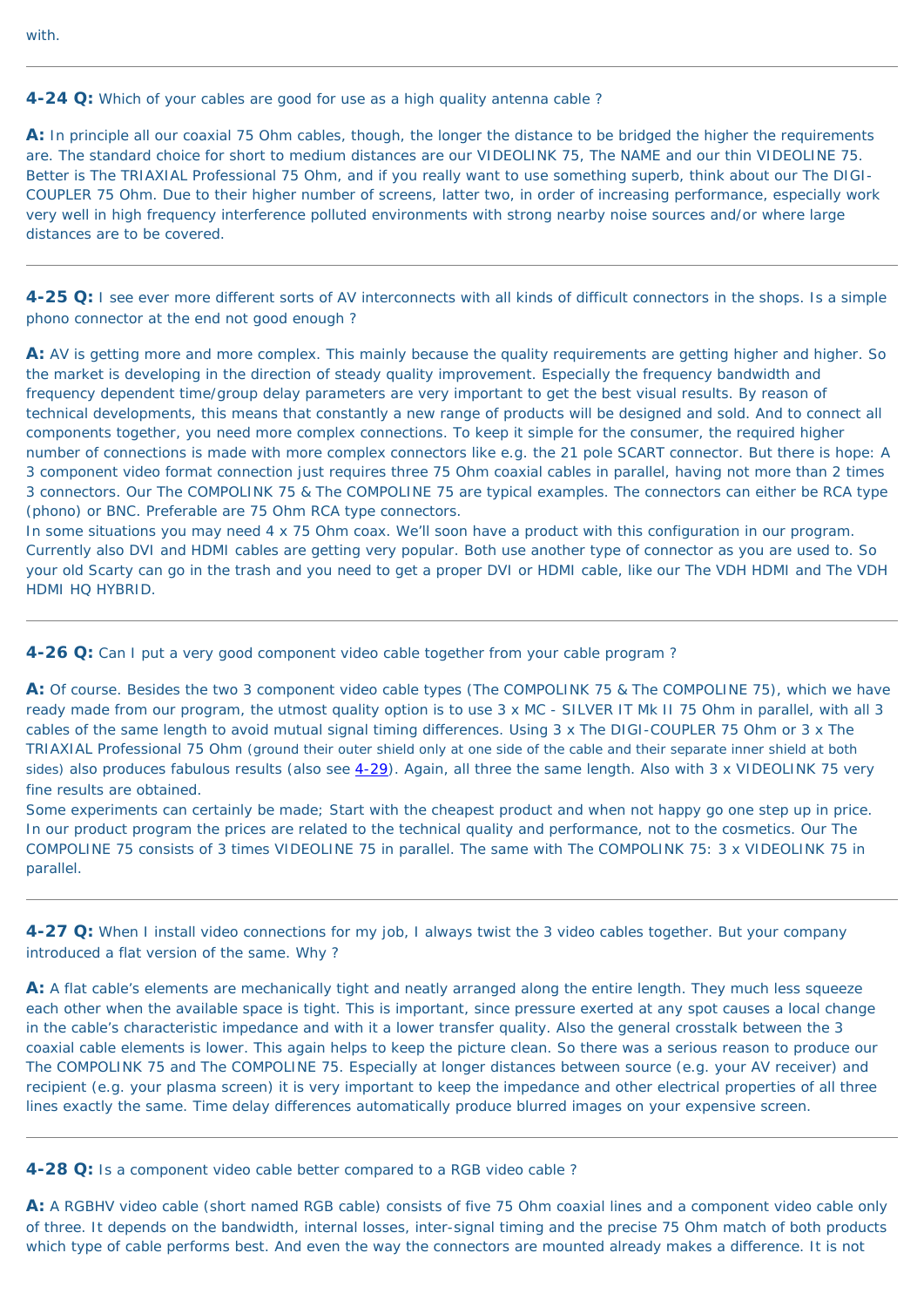just the cable itself...

Generally spoken and provided good cable is used, the more an analog video signal's partial information components are transported separately, the better the resolving performance possible in display. Having all video information contained in one signal which is transferred by a single cable (e.g. composite video) involves video signal bandwidth limitations and requires more signal processing to encode and decode. With it unavoidably comes more performance degradation in display.

<span id="page-33-0"></span>**4-29 Q:** I have just bought a new video screen with two types of video input connections: Component and HDMI. Which of the two do you advise me to use ?

**A:** Simple, always use three-wire component video or five-wire RGBHV (usually referred to as just RGB) such as our 3 component video cable types The COMPOLINK 75 and The COMPOLINE 75, or our RGBHV cable type RGB-5-75. For optimum picture quality make sure that all coaxial signal lines are equal in length, always keep the contacts clean (see [10-](#page-53-2) [1\)](#page-53-2) and don't squeeze the cables. Pressure exerted at any spot causes a local change in the cable's characteristic impedance and with it a lower transfer quality.

When extra noise immunity is required (e.g. when needing to bridge larger distances, say larger than 7.5 meter) it is better to use triaxial signal lines instead of coaxial ones. Compared to coaxial ones, triaxial signal lines are surrounded by an extra shield which strongly reduces any possible crosstalk between the signal lines as well as external interference. Our high quality triaxial cable types The DIGI-COUPLER 75 Ohm and The TRIAXIAL Professional 75 Ohm are excellently suited for this purpose. Their outer shield should be grounded (i.e. connected to the connector's shell) only at one side of the cable (preferably at the signal source's side). Their inner shield of course connects between the connector shells at both sides of the cable.

<span id="page-33-1"></span>**4-30 Q:** It is my intention to wire my whole house with video cable so we can look at our own video recordings in all rooms. Presently I don't like the TV programs anymore with all those Hollywood disasters. Can you give me some tips and hints ?

**A:** First of all, there are two possible internal insulation methods in video cables: The softer polyethylene (PE) foam and the harder solid PE. Both types of video cable have a standard characteristic impedance of 75 Ohm.

Video cables with solid PE internal insulation and in-wall tubing:

If you intend to run all video cables inside large length in-wall tubing with bends, always use the solid PE internal insulation types. With the foamed PE cable types the mechanical stresses involved in drawing the cable(s) would more easily change the diameter of the internal foam than with solid PE. The resulting local cable impedance deviations would have a direct impact on the picture quality, so after all the hard work done the result would still not be as desired. Although solid PE internal insulation cable types are less susceptible to mechanical stresses than the foamed PE types, care should still be taken. So, when drawing the cable(s) through the in-wall tubing for instance first apply a suitable lubricant, don't use too much force and avoid sharply bending the cable (also read the second next section).

Video cables with foamed PE internal insulation:

When not running the cables through large length in-wall tubing the soft insulated (foamed PE) type can be used, but all means of mechanically distorting the cable should be avoided. The softness of the cable's internal foamed PE insulation makes it more susceptible to force induced cable impedance deviations which result into loss of picture quality. So, if you apply cable clips or clamps when mounting and guiding the cable, they shouldn't be too small and press the cable out of shape. There is also a higher risk of doing such when hammering the clips in place and/or when using metal ones. When soldering inside the connectors at the cable ends, mind to keep the soldering time very short, else the foam insulation will melt and result into another local cable impedance deviation. Likewise, avoid sharp bends (read below).

On bending, connectors, attenuation and shielding (concerns all video cable types):

- Bending: Regarding bending any video cable to get around corners, a good rule of thumb is to never let the video cable's radius of curvature be less than ten times its diameter. I.e. a bent section of 7 mm coax cable should fit against a circle with a radius of 7 cm. The fitting circle should not be smaller.
- Connectors: Regarding the video cable's connectors it's very important to use good quality types having a characteristic impedance of 75 Ohm (also see [10-13\)](#page-55-2), else another local cable impedance deviation is introduced having a negative influence on the picture quality. It's also very important to keep the connectors' contacts at both ends as clean as possible. So, apply some of our The SOLUTION contact protection fluid.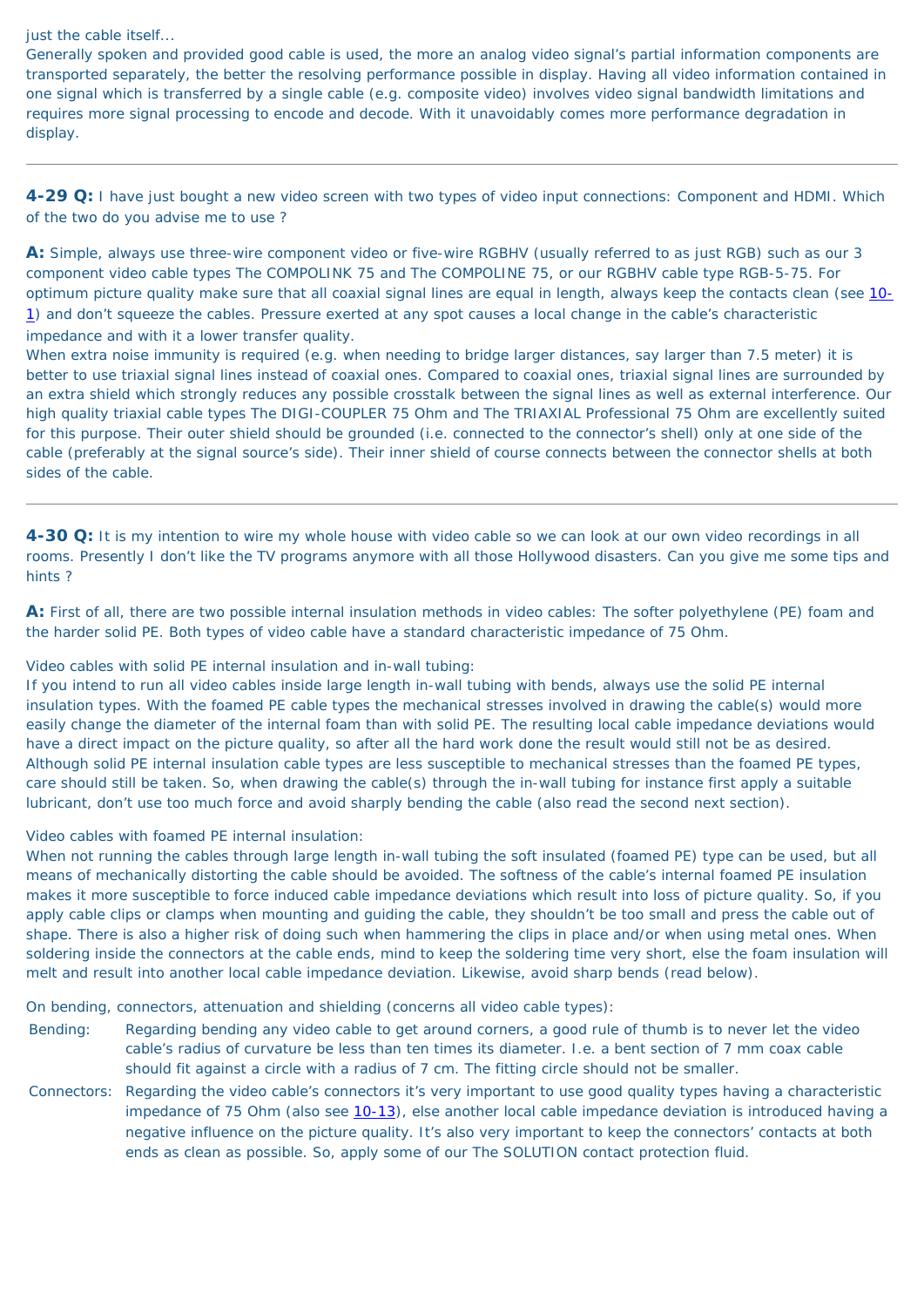- Attenuation: The attenuation is a figure which indicates a high frequency cable's natural amount of signal loss per unit length, usually given in deciBel (dB) per meter or per 100 meter. The attenuation figure becomes especially important when large distances need to be bridged. Cheap (and thin) video cables generally have a higher attenuation figure and with large cable lengths the risk exists to loose enough signal along the cable to end up with a noisy picture. So compare the attenuation figures between available video cable types and when in doubt get advice from a professional. Useful to mention here that for instance our The NAME has a very low attenuation figure and is very well shielded.
- Shielding: The quality of the cable shield is always important but especially starts to count when large lengths are used and/or multiple cabling is run in parallel and/or in environments with lots of high frequency interference. External interference can enter a cable and disturb the transported signal, but also the other way around: The transported signal can radiate from a cable and interfere with the cable running next to it. When needing to bridge distances in excess of a few meters, having a single braided shield with less than 100% coverage is just not good enough. So, cable types with both a braided shield and a closed metal foil layer or another braided shield below are nearly always advisable, and if absolutely the best shielding is required consider using so-called "triaxial" cable. A triaxial cable is in fact a coaxial (video) cable contained inside (and insulated from) an extra outer shield. Our high quality triaxial cable types The DIGI-COUPLER 75 Ohm and The TRIAXIAL Professional 75 Ohm are excellently suited for this purpose. Their outer shield should be grounded (i.e. connected to the connector's shell) only at one side of the cable (preferably at the signal source's side). Their inner shield of course connects between the connector shells at both sides of the cable.

Another point worth mentioning regarding shielding is that when metal in-wall tubing or metal ducts would be used to run the video cables through, their sensitivity to external interference would be largely reduced. Their shield(s) however would still need to be good to avoid mutual interference (crosstalk) amongst themselves and with other cabling running in parallel.

When comparing the shielding factor and -performance of various high frequency cable types their so-called "(surface) transfer impedance" figures or graph are the criterion to use. The transfer impedance is a measure for the amount of protection a cable's shield offers against incoming interference as well as the amount of reduction of its own signal emission. The lower a cable's transfer impedance the better. To remember this: You want low transfer through the shield, therefore a low transfer impedance. To give a rough indication: Well shielded cables have a transfer impedance of around or below 10 milliOhm per meter in the frequency range of interest and so-called "superscreened" cables have a value below 50 micro Ohm per meter.

Regarding three-wire component video or five-wire RGBHV cabling:

In case you intend to use the video cables for a three-wire component video or five-wire RGBHV link, always make sure that their length is equal. This to avoid mutual signal timing differences. Also see [4-26](#page-32-2).

<span id="page-34-0"></span>**4-31 Q:** Your The NAME is used both for audio and video connections. I thought that the design of an audio cable is really an art ?

**A:** That is correct, but the design of a good video cable is also an art. And sometimes both arts can match, as is the case with our The NAME. The fact that The NAME is a 75 Ohm video cable (see [9-8](#page-51-0)) does not mean that The NAME - in its use as an audio cable - is also 75 Ohm in the audio frequency range.

<span id="page-34-1"></span>The NAME's electrical impedance at audio frequencies is very much higher, so there is absolutely no risk of any mismatch occurring between signal source (e.g. your pre-amplifier) and load (e.g. your power amplifier) and the cable in between. The general condition for having a high electrical impedance at audio frequencies is that the parasitic capacitance between a cable's conductors is low enough (The NAME is just 59 pF/meter). A much lower value than commonly seen with audio cables. A low parallel capacitance of the pre-amplifier to power amplifier connection helps to maintain a fine spacious image.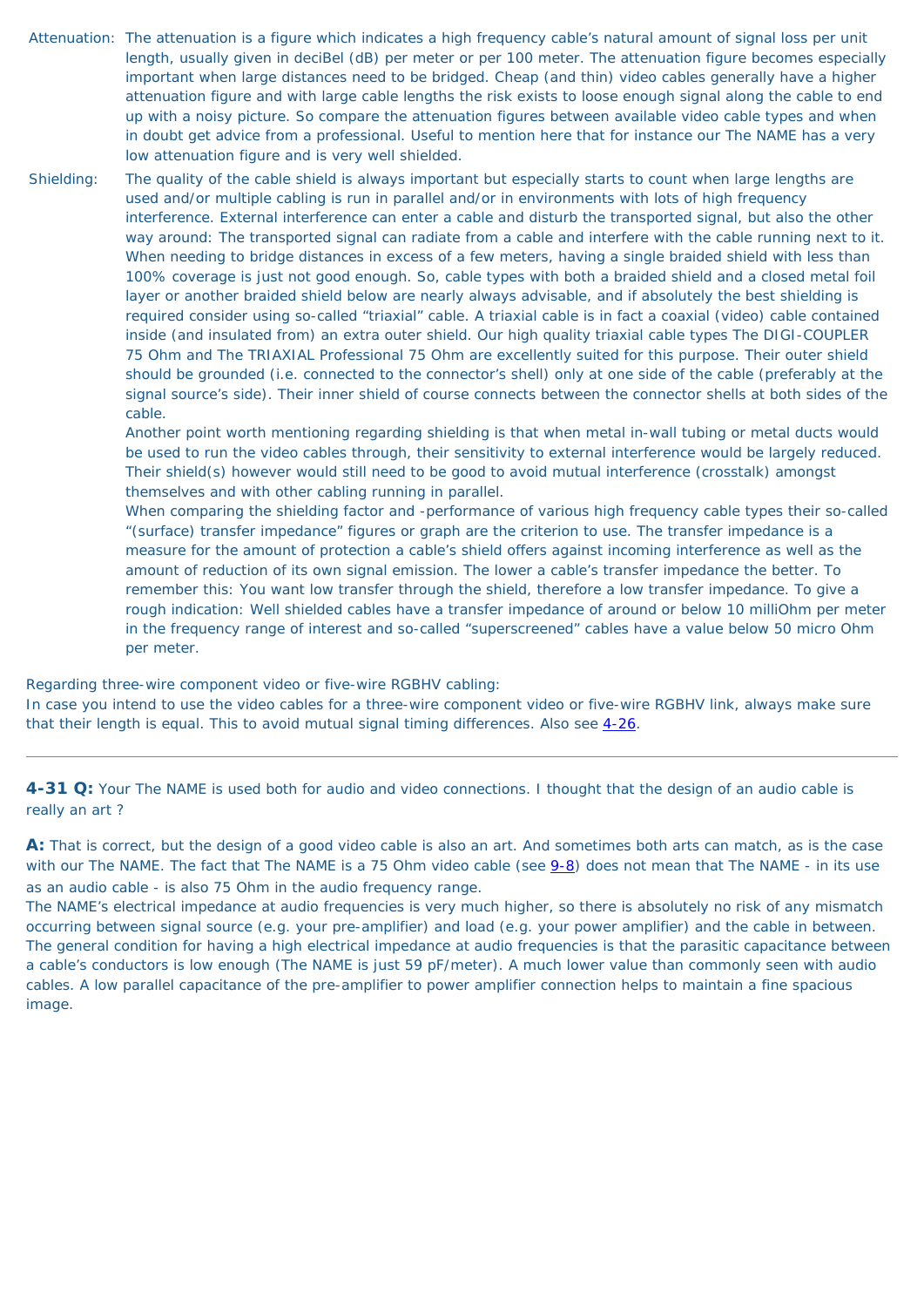# **Section 5: Cables: Problems:**

<span id="page-35-0"></span>**5-1 Q:** When I listen to my hi-fi set, I hear everything, but there is no depth and imaging in the sound picture. What to do ?

**A:** I am afraid that you are not enjoying the full sonic possibilities of your system. In many cases this effect is created by defects in the signal transmission in cables and amplifiers.

**A:** A complicated AV set involves a lot of equipment. All devices are connected to the mains as well as being interconnected by means of AV cabling. It is therefore quite possible that ground loops are present, which are quite prone to induce hum. In many cases the equipment is also stacked on top of each other and/or at close distance. Here, the devices' internal power transformers can make up an extra source of hum due to their magnetic (stray) field emission. For some tips to improve your hi-fi setup on these points see [2-1,](#page-15-0) [5-3](#page-35-2) and [5-11](#page-38-0).

These defects originate from what I have called: Cross Crystal Distortion (CCD), (also see [3-1](#page-19-0) and [2-6\)](#page-16-3). High CCD generates higher harmonics in the musical pattern and reduces the authenticity of the instruments and the replay quality. The higher harmonics are a kind of extra harmonic distortion with the side effect that the imaging is reduced and the spatial reproduction is blocked. Music with a harsh accent, but without the acoustics is the result. You can solve this problem by changing the cables for a better type. First get them on loan from a good friend who is a local authority in spatial sound reproduction. Clean all contacts of your hi-fi set and treat them with our The SOLUTION contact fluid. Plenty of spatiality should be your reward, this assuming that your hi-fi set is not suffering from the same defect: Older amplifiers with plenty of electrolytic capacitors have the same problem. This can be cured by replacing all electrolytic capacitors. Also don't forget to clean and apply some contact fluid to all internal contacts and switches while you're at it. It may take more than a rainy weekend, but your hobby is not just spending money but also requires an active involvement.

<span id="page-35-1"></span>**5-2 Q:** Why do very complicated AV systems almost always have some hum present ?

#### <span id="page-35-2"></span>**5-3 Q:** How do I avoid hum in my audio set ?

**A:** First minimize the residual ground currents flowing along your interconnects. For this purpose we have a special POLARITY CHECKER in our program. (When all equipment is already connected to the extra ground connection pin (the third pin) at your mains socket, skip the next paragraph which gives a short description of how to minimize hum using The POLARITY CHECKER). For a more detailed version see its manual available on our website.

Disconnect all equipment from each other, and then, with each separate audio device in your installation: First connect to mains. Then, with our The POLARITY CHECKER, measure the voltage at audio ground somewhere at the rear panel. Then reverse the 2 mains leads by rotating the mains plug. When this is not possible, like in the UK, then open the mains plug (unplugged!) and reverse the mains wires  $\rightarrow$  [please read our disclaimer](#page-72-0). Close the mains connector and measure again. The mains plug position which gives the lowest reading on the scale of our The POLARITY CHECKER is the best. This means that after you have gone through this procedure with all equipment involved, the ground leakage currents running along the interconnects' shields or ground leads are at the lowest level. This action takes about 5 minutes and reduces the hum level markedly.

Another source of hum are transformers, especially unbalanced constant voltage transformers/power stabilisers. So avoid the latter whenever possible.

Keep in mind that transformers work by building up an internal magnetic field. But... these wonderful fields tend to also radiate from (non-toroidal) transformers. They can penetrate the circuitry of the next amplifier and induce hum. So don't pile up equipment, but reserve space with enough distance between your devices. Also try to keep your interconnect cables well away from transformers and (unshielded) mains cables.

A special source of hum can be the environment of a phono cartridge: Serious attention must be given to ground loops built along the ground lead of the phono cartridge. And make a separate grounding for the arm and the rest of the turntable, thus again avoiding another ground loop. So, keep the tone arm electrically isolated from the rest of the (metal) turntable. (Also see our Phono FAQ's points 48, 126 and 130).

Take care of the proper ground connections at the rear of your amplifier(s). Keep them clean and when necessary use "The SOLUTION" (also see [10-1\)](#page-53-2), our contact fluid.

There must always be a good signal ground connection between all equipment to ensure a correct signal return. When something is wrong there, you have hum!!! Try finding the culprit by swapping interconnects and using logic. Measure suspect candidates with an Ohm meter, checking for (intermittent) shorts between and interruptions in the signal and ground lines. Also verify that the cable is correctly wired; See the "Audio and Video Cable/Connector WIRING DIAGRAMS for DIY purposes" available on our website.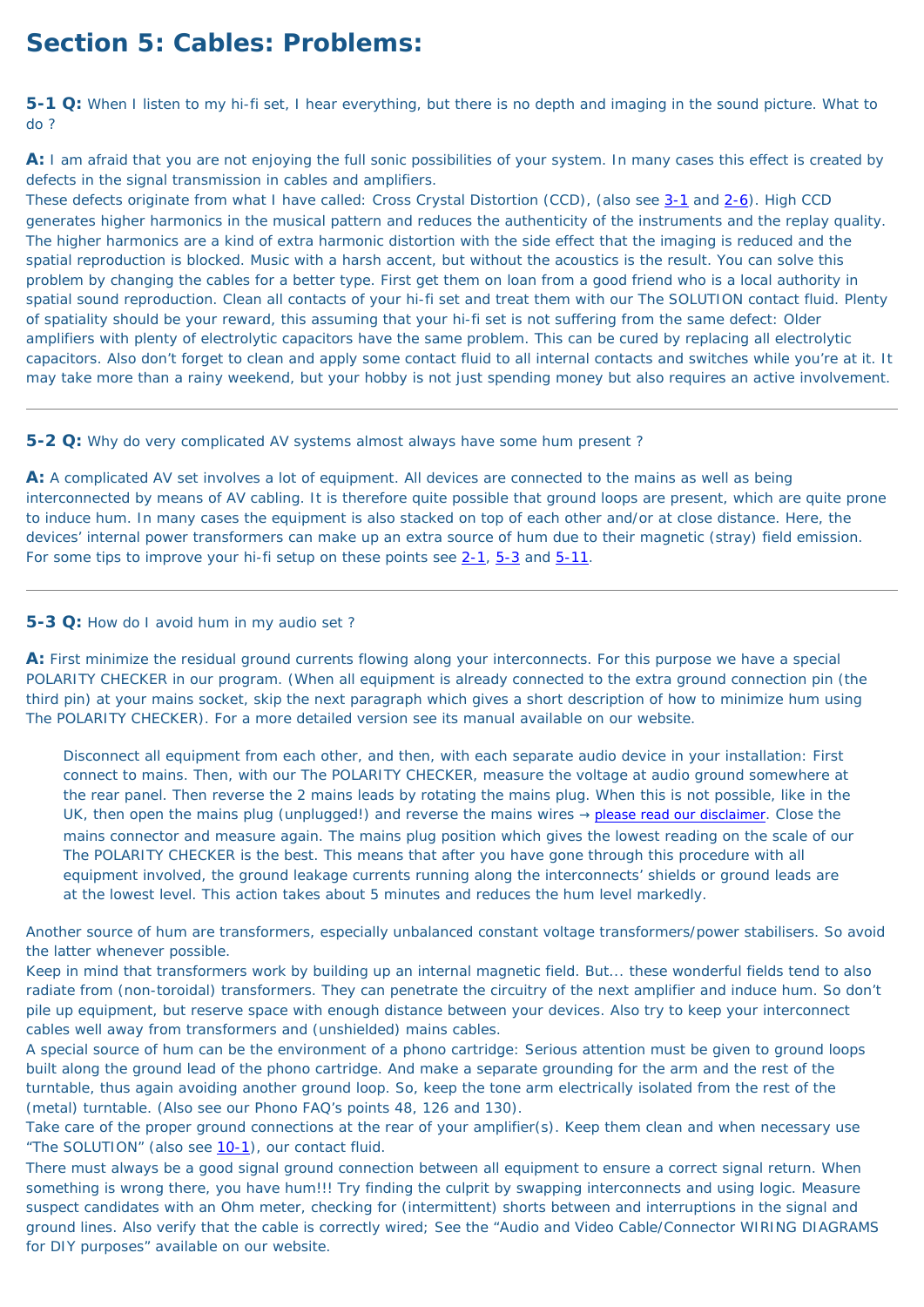It is furthermore very important that all equipment receives its power from the same mains socket, this to ensure that all equipment is connected to the same ground point (also see  $5-11$ ). By feeding all equipment from one socket, you avoid another huge ground loop in your listening room and with it another potential source of hum.

### **5-4 Q:** Why does my coaxial microphone cable hum ?

**A:** Hum mostly originates from strong inductive fields, like from transformers or from ground loops in the system. Furthermore, non-dense cable shields can cause problems. And another serious cause can be having connectors with oxidised joints, which produce a too high impedance in the ground to shield connections. So go for a well shielded (i.e. multiple shielded) coaxial cable with proper soldering (also in the amplifier). Best however is to use balanced cables with XLR connectors. This is the standard professional solution used all over the world.

**5-5 Q:** I noticed some hum when I use your The FIRST ® Ultimate. What can I do to reduce this effect?

A: The shield of The FIRST ® Ultimate is slightly resistive. Here, excessive ground loop currents flowing through the shields of your interconnects or magnetic stray fields (e.g. from power supply transformers) may induce some hum. Both effects generally are stronger with tube equipment than with semiconductor designs. What can be done?

- Keep your interconnects well away from transformers and power supply wiring.
- With our POLARITY CHECKER, you can simply fine-tune your audio system to eliminate, or at least strongly reduce residual ground currents and thus improve your system's performance.
- You can bypass the shield of The FIRST  $\mathbb{R}$  Ultimate with a metal wire, or ask your dealer to replace The FIRST  $\mathbb{R}$ Ultimate for The FIRST ® Metal Screen. Problem solved.

**A:** Sparks in of your electrical system (like a sparking starter with fluorescent lamps) emit a wide frequency range electromagnetic field. And as long as there are connections between your equipment which are not well protected against high frequency interference you'll hear big "bangs", crackling sounds etc. The cables act as an antenna and the equipment acts as a receiver. The advice is to take care of better shielding and especially of better cable shield grounding, see  $5-7$ .

**5-6 Q:** When I switch on the light in my listening room, I regularly hear very big "bangs" from my speaker system. What is wrong in my hi-fi set ?

After checking the cable shields also clean all metal-metal contacts (see [10-1](#page-53-0)). Afterwards, further clean and preserve them with our "The SOLUTION".

<span id="page-36-0"></span>**5-7 Q:** I hear all kinds of interfering foreign radio stations when I listen to my hi-fi set, this especially in the evenings. How is this possible? I always have my tuner switched off and the frequency range of my audio equipment stops at 100 kHz. I also regularly hear the mobile of my neighbour coming through. What to do to stop this ?

**A:** Your neighbour's mobile antenna signal is close by and thus relatively stronger than most of the other signals in the "air". But much more than just your neighbour must be audible.

The interference you experience can originate from the high frequency (HF) radio signals entering your interconnects, but also (in particular longer) loudspeaker cables can act as an antenna.

With interconnects, especially when not having a proper connected screen, the internal wires can act as an antenna and the HF signals are "detected" (i.e. electrically rectified and thereby turned into audio) by thin layers of oxidised metal(s) inside the cables, at their connectors and/or in the input circuitry of your amplifier(s) (mainly the pre-amplifier). With speaker cables the HF radio signals reach the amplifier's input (where they are detected) through the feedback circuit.

As indicated, with interconnects the shield is the first place for HF interference to enter. So, start by checking all the shields of your interconnects for proper ground connection at the connectors (also see the "Audio and Video Cable/ Connector WIRING DIAGRAMS for DIY purposes" available on our website).

When the above doesn't solve the problem, try mounting ferrite rings or clips (RF suppression hinged ferrite clamp cores) around your loudspeaker cables and position them as close as possible to the binding posts of the amplifier. If possible, also twist your loudspeaker cables (per loudspeaker of course) with 3 to 5 turns per meter.

You can also do the same with all your interconnects: Twist each link's left and right channel lines together with 3 to 5 turns per meter.

When you still enjoy the BBC World Service, The Voice of America (VOA), Radio Vatican, Deutsche Welle and what else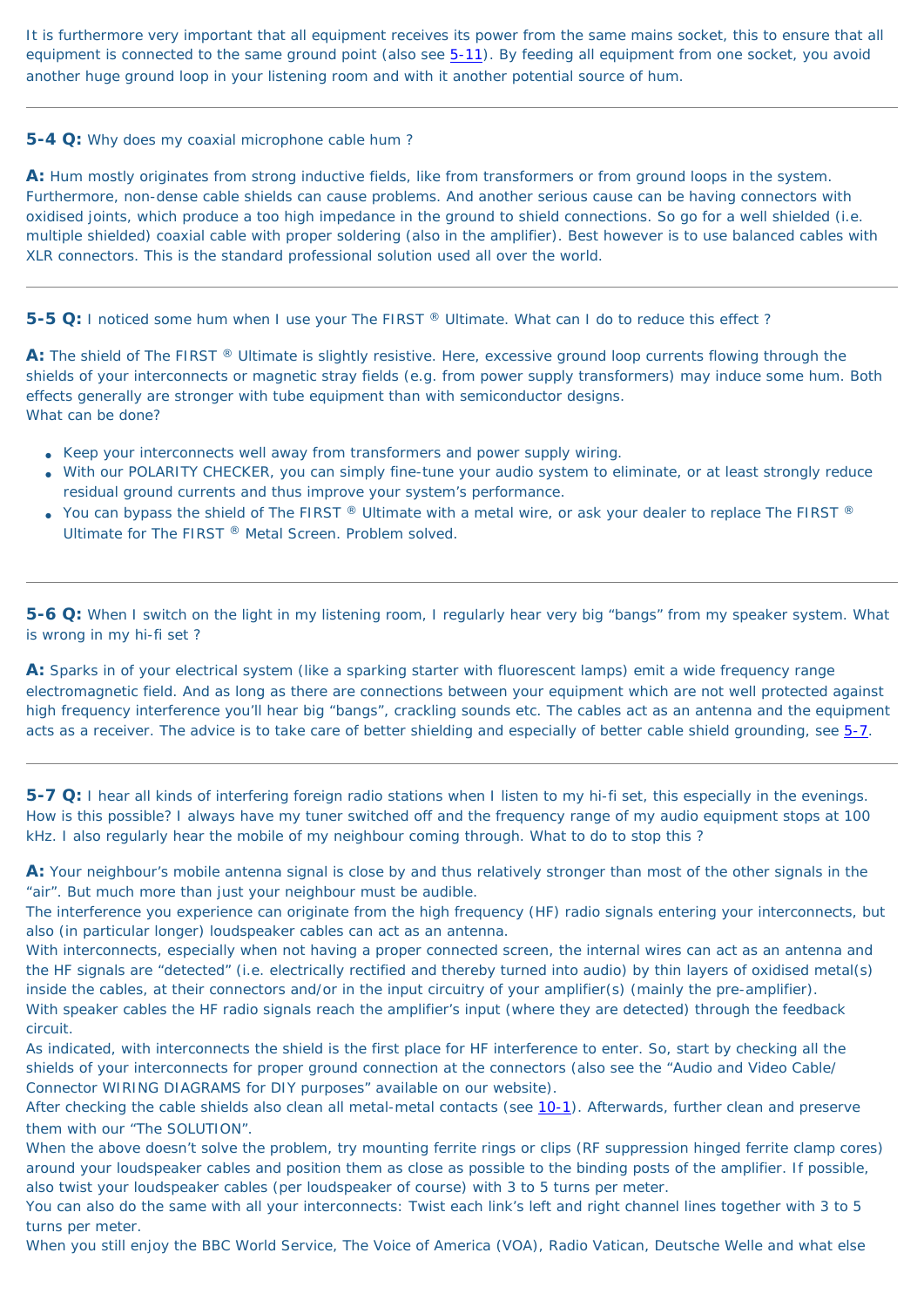there is in the air, a further drastic solution would be to mount high frequency filters (\*1) in your pre-amplifier, but more advisable is to try better interconnects with a high shielding factor and/or shielded speaker cables (\*2). Regarding interconnects, our D - 102 III HYBRID for instance has three shields and only the two inner conductors are carrying the audio signal. The three shields are grounded at one connector only, thus keeping audio and HF separate. Coaxial cables, on the other hand, have just one internal conductor and are more sensitive to HF pick-up because the shield also acts as the audio signal return. HF interference entering the audio signal is easier in this case. So change your unbalanced coaxial interconnects for unbalanced wired balanced cables like e.g. our D - 102 III HYBRID.

\*1: Regarding mounting high frequency filters in your pre-amplifier: It concerns input capacitors of 1000 pF soldered in parallel with all audio inputs. This is really a high frequency interference killer, but it can also reduce the sound quality if you have music signal sources' which output impedance exceeds 1 kOhm, (also see  $7-6$ ). The best capacitors for this purpose are Styroflex (=Polystyrene) types.

\*2: Regarding shielded speaker cables: In our program we carry The SUPER NOVA and The INSPIRATION HYBRID.

**5-8 Q:** A while ago, suddenly all wireless equipment in and around our house started reacting funny and not as expected. Even our neighbours and also theirs suffer from strange effects, like not working remote controls, a weather forecast station predicting hot sunshine while it actually freezes, and last but not least, our car only wants to start at a distance of more than 200 meters from our house. What is the spooky thing in and/or around our family's house ?

**A:** There are two possibilities: Maybe a new mobile antenna has been installed in your direct environment. The frequencies used in mobile communications however are not the same as those which are common with your other equipment experiencing trouble. So, I expect that there is a strong consumer transmitter communicating at the same frequency (or frequencies) as the equipment in trouble. Have a check in and around your house. Can the transmitter of your wireless headphone set be the problem? Or the same in the house of one of your neighbours? Or some wireless video system in someone's house?

A: Wet weather conditions can create a problem. You probably have corrosion and/or water has entered the cable, most probably at the antenna end, but there may also be some punctures in the outer insulation of the cable. The penetrated water speeds up the oxidising of the conductors, locally changes cable impedance and attenuates the signal. And once water has entered the cable, it can take very long for it to fully evaporate away. So, seal your new cable's outside end with weather resistant grease - e.g. silicone grease (don't use silicone adhesive/sealant, because such products contain a corrosive acid).

We must be aware that in the near future all the new wireless systems in and around our house will create a lot of technical problems (also see [5-7](#page-36-0) and [2-13\)](#page-18-0), where up till then simple wire connected equipment always worked very safe. Sometimes one step forward at the same time is two steps back. In the future with all kind of wireless communications, this will be a very common problem. So think twice before you really switch to wireless.

**5-9 Q:** How do I reduce the HF emission from the 75 Ohm cable between my CD player and DA converter ?

**A:** High frequency (HF) emission is a matter of design of the cable. The closer its impedance remains to 75 Ohm over the entire frequency range and the higher its number of screens, the lower the emission. Also, the more stable (constant) the output impedance of the player and the input impedance of the converter are, the better. Keep in mind that an SPDIF digital audio signal contains frequencies that extend far beyond (up to 500 MHz) the usually specified minimum required bandwidth (~6 MHz); The digital interconnect must really be of superior quality.

Our MC - SILVER IT Mk II 75 Ohm, The DIGI-COUPLER 75 Ohm and The FIRST ® Ultimate are excellent digital cables.

Especially The DIGI-COUPLER 75 Ohm, which even has seven screens. Its emission damping (screening attenuation) at 100 MHz is 128 dB: an amazing factor of 2,500,000. When you want to continue with your actual coaxial cable: wrap aluminum foil around the entire cable length (several turns) and connect it to ground.

**5-10 Q:** I bought a very good quality coaxial antenna cable and all worked well. But after a while the reception quality became so bad that I had to replace the product. What happened ?

Other points that can be wrong have to do with the way the cable is led to the receiver: In guiding the cable from antenna to receiver, all ways of mechanically distorting it should be avoided, since local changes in the cable shape - e.g. through pressure exerted by clamps or sharp bends - cause local changes in the cable's impedance. At such points the antenna signal will be partially reflected back (leading to signal loss at the receiving end). With TV reception, these reflections inside the cable also cause picture blurring or even so-called "ghost images" if the cable is very long. Regarding bending the cable to get around corners: A good rule of thumb is to never let the radius of curvature be less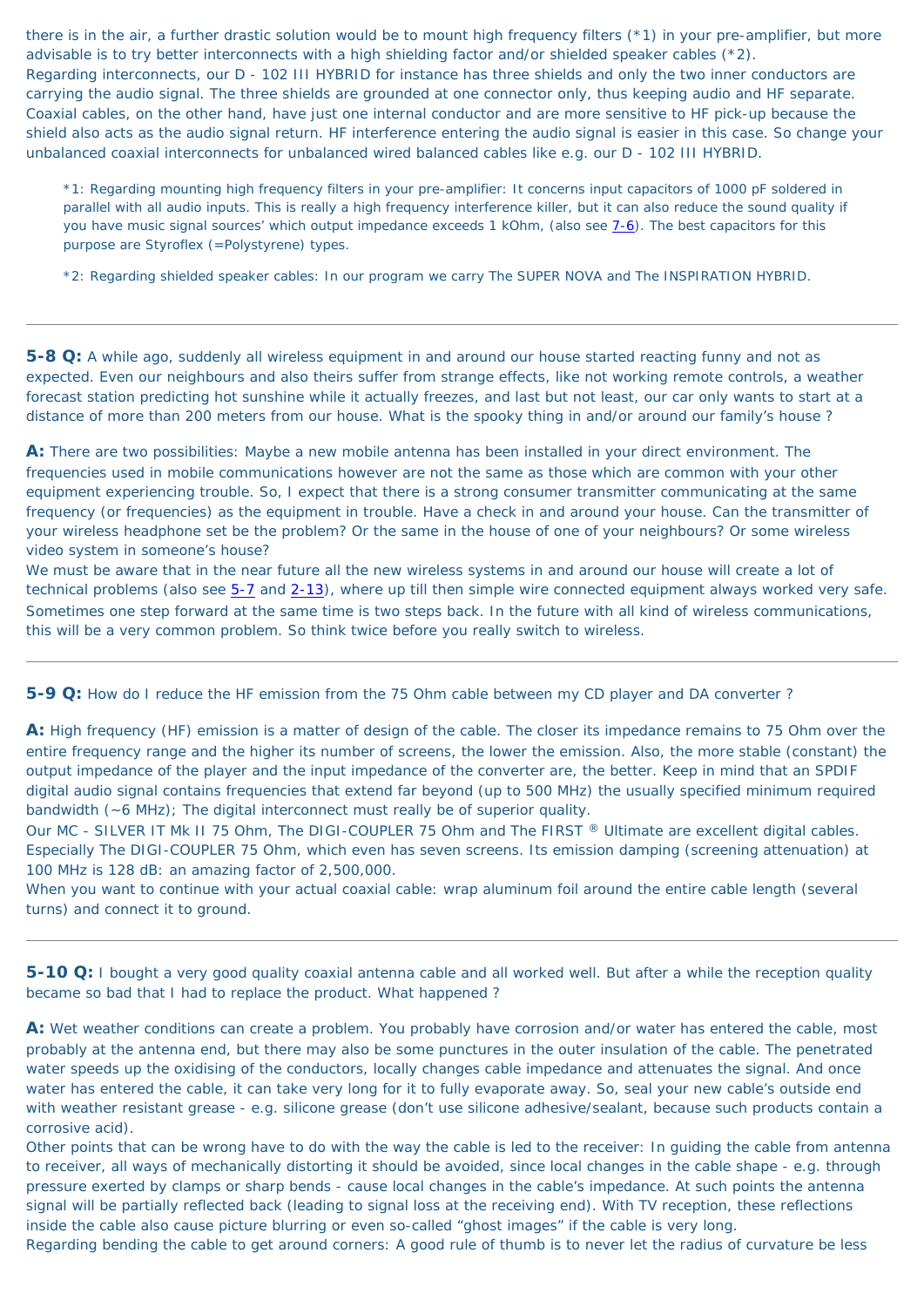than ten times the diameter of the cable. I.e. a bent section of 7 mm coax cable should fit against a circle with a radius of 7 cm. The fitting circle should not be smaller.

Regarding mounting and guiding the cable: The clips or clamps should not be too small and press the cable out of shape. Too large and the cable jacket will wear due to wind induced cable movement. Here add some soft padding or weather resistant glue. Clamp distance should be sufficiently small to avoid wind induced motion, causing metal fatigue and breakage of the cable's conductors.

Treat the antenna cable with respect and the product will serve you many years.

<span id="page-38-0"></span>**5-11 Q:** I'm experiencing hum in my audio system after connecting the TV, radio/tuner, set-top box, video recorder, satellite receiver or computer sound card to my audio set. What can I do to avoid such problems ?

**A:** Tuners, TVs, set-top boxes, video recorders and satellite receivers get their input signal either from an antenna, cable (TV) network or satellite dish connection. The hum you experience almost always originates from a so-called ground loop: Your hi-fi system most probably has a connection to ground at some mains outlet (which for safety reasons you should not interrupt). Your hi-fi system however is also getting connected to ground along the antenna cable (which system is not grounded at the same point as your hi-fi system is), thus causing a ground loop. The differently located ground points are never at the same voltage and their trying to balance out causes hum currents to flow along the shields of your audio cables.

To solve the hum problem, four situations need to be distinguished between:

A. Cable (TV) network connections:

When you are connected to a cable (TV) network and unplugging the antenna cable(s) removes the hum, the problem can be solved by interrupting the ground loop(s) at the point(s) where the antenna cable(s) enters your radio/tuner, TV, video recorder or set-top box. This by means of a device called an "antenna isolator" (sometimes also called "antenna ground isolator" or "ground loop isolator"). These are readily available from specialized shops but you also can make a simple one yourself: At the antenna cable's plug entering your radio/tuner, TV, video recorder or set-top box interrupt/disconnect the cable shield and insert a small ceramic capacitor (valued between 1 and 10 nF) in series (i.e. connecting between the plug's shell and the cable's shield). If that doesn't remove the hum, also interrupt/disconnect the cable core and insert another identical capacitor between the plug's centre pin and the cable's centre conductor. The capacitors let the high frequency antenna signal pass unhindered but block the low frequency ground loop (hum) current.

Specifically regarding set-top boxes, video recorders or other reception devices that are equipped with an optical digital audio output (SPDIF, Toslink) and hi-fi systems equipped with an optical digital audio input there is another more elegant option to break the ground loop: Make sure that digital audio input to your hi-fi system is taken from the set-top box or video recorder's optical digital audio output and ascertain that the TV or video display device has no further connections to your hi-fi system (i.e. the TV or video display device is only connected to the set-top box or video recorder).

B. Antenna amplifier connections:

When you have a radio and/or TV antenna amplifier for your own antenna and unplugging the antenna connection from your radio, TV or other reception device removes the hum, the antenna amplifier is the culprit, either by having a ground connection along its mains connected power supply or by some accidental contact to ground in the antenna part of the system. To solve the hum problem you can first try to reduce the ground loop by feeding the antenna amplifier from the same mains outlet as your hi-fi set is using. If this doesn't work, the "antenna isolator" solution mentioned at point A above (inserted where the antenna cable's plug enters your radio, TV or other reception device) should help.

#### C. Satellite receiver connections:

When you have a satellite receiver for your own satellite dish and unplugging its connections to your TV and/or hi-fi set removes the hum, the satellite receiver is the culprit, either by having a ground connection along its mains connected power supply or by some accidental contact to ground in the satellite dish part of the system. To solve the hum problem you can try to reduce the ground loop by feeding the satellite receiver from the same mains outlet as your hi-fi set is using. If this doesn't work, inserting an antenna isolator (as described at A) is not an option since the receiving end inside the satellite dish (the LNB) gets its power along the antenna cable and the antenna isolator would block this DC power. Inserting the antenna isolator after the point where the power supply feeds the antenna cable and before the receiver's high frequency input generally requires modification of the receiver's inside circuitry and therefore is not an option.

Specifically regarding satellite receivers that are equipped with an optical digital audio output (SPDIF, Toslink) and hifi systems equipped with an optical digital audio input there is the elegant option to break the ground loop: Make sure that the digital audio input to your hi-fi system is taken from the satellite receiver's optical digital audio output and ascertain that the TV or video display device has no further connections to your hi-fi system (i.e. the TV or video display device is only connected to the satellite receiver).

When you don't have optical digital audio in- and outputs another option is to insert audio isolation transformers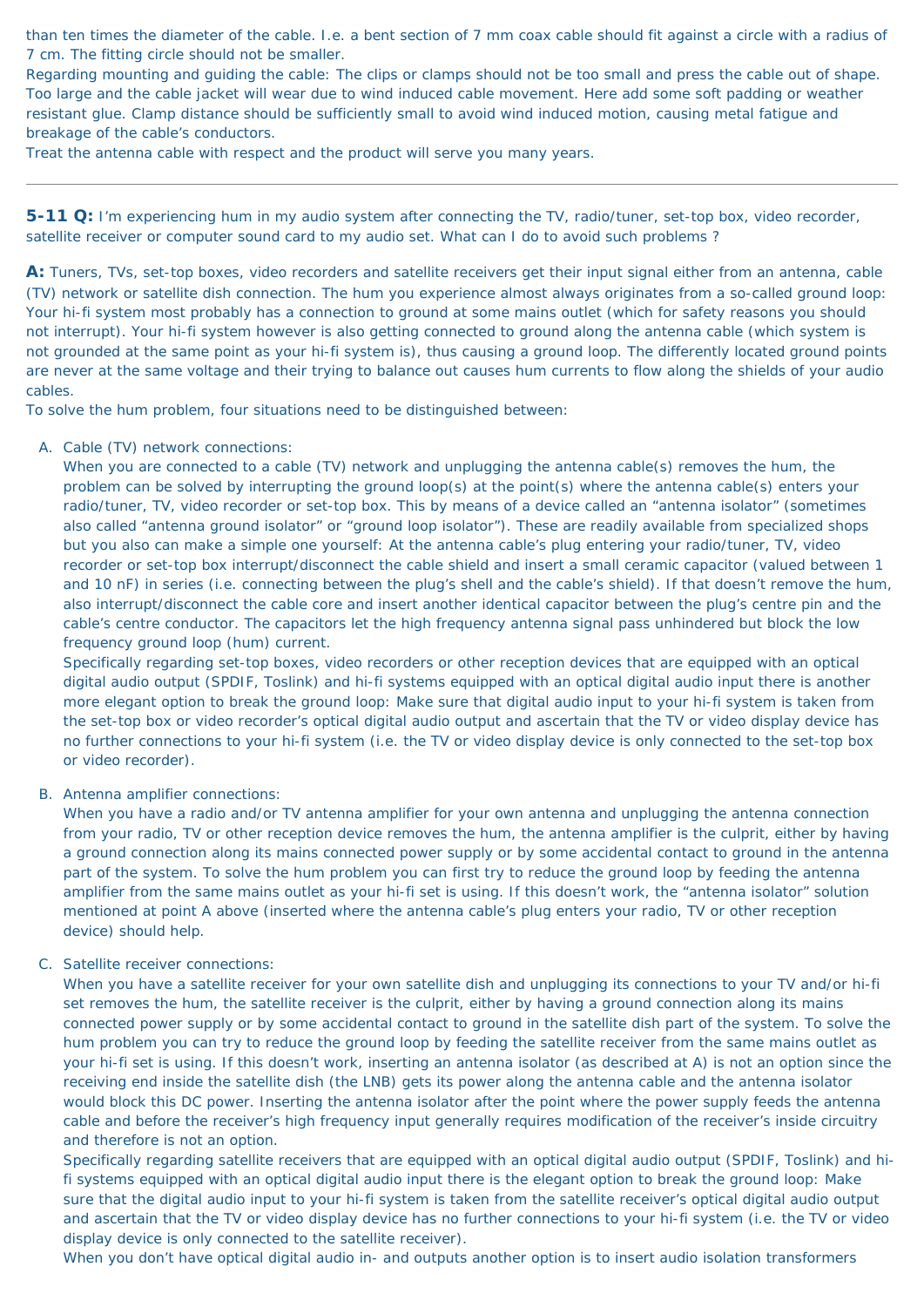(one for each audio channel) between your satellite receiver's audio outputs and the hi-fi system's audio inputs while ascertaining that the TV or video display device has no further connections to your hi-fi system (i.e. the TV or video display device is only connected to the satellite receiver).

### D. Computer sound card connections:

If you have a computer sound card connected to your hi-fi system and disconnecting it removes the hum (this while not having any TV, radio or other antenna cable connected reception device hooked up to your hi-fi system) the computer is the culprit. First of all it is important to note that almost all computers do need a mains ground connection for safety reasons. So trying to break the earlier explained ground loop by interrupting the computer's wall outlet ground connection is not an option. You can try to feed your computer from the same mains outlet as your hi-fi set is using, but for reasons of the computer's generated mains interference this is generally not desirable. A better solution is to insert audio isolation transformers (one for each audio channel) between your sound card's audio outputs and the hi-fi system's audio inputs. The most elegant solution however works with modern hi-fi devices and computers that are equipped with optical digital audio in- and outputs (SPDIF, Toslink): Make an optical fiber digital audio connection from your computer soundcard's optical output to e.g. your audio system's Digital to Analog converter's optical input. This certainly will solve the hum problem.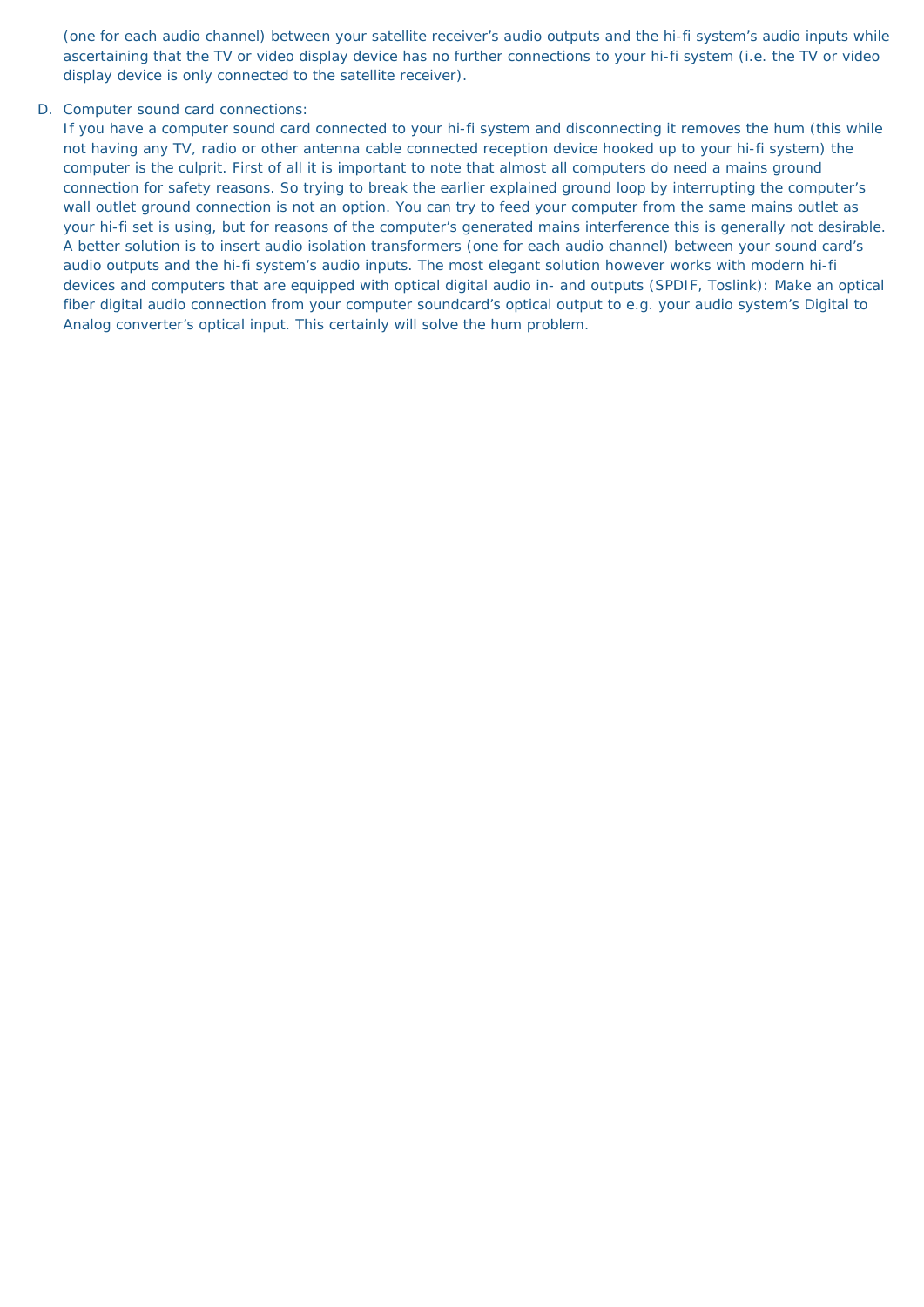# **Section 6: Cables: Construction and Conductor Materials:**

<span id="page-40-1"></span>**6-1 Q:** What is most important for a good cable: The conductor quality or the insulator quality ?

A: The conductor quality always comes in first place. A low conductor quality will show up after a while due to negative side effects like corrosive chemical activities (from contained impurities) which degenerate the metal structure of the conductor. So, regarding sound, in the first week just the conductor quality counts. After a year the insulator quality for sure also starts to pay off: The insulation should provide permanent and good protection against conductor quality decline by also effectively blocking external/environmental corrosive chemicals from reaching the conductors. A good insulator does not contain any plasticizers and halogens (unlike the commonly used PVC). Our halogen and plasticizer free HULLIFLEX ® insulation material is a good example. It is used throughout our entire cable program. HULLIFLEX ® is chemically extremely stable, also long-term. So, with our products all comes down to the conductor quality.

A: As long as the type and extent of purity as well as the production method are the same, there is no sonic difference. But... silver costs much more than regular copper. There is a lot of copper around in the world, so the prices are relatively low and it is mass produced. As a direct result, for copper the production speed (the wire drawing speed for example) is much higher, therefore the material integrity is less compared to the slow speed drawn silver. This effect by itself is already reason enough to prefer the silver cable over the same product in copper. But also all handling of the silver as a metal is more careful: Like avoidance of storage in the open air, better machines involving less conductor vibrations, better strand support, better polished wire drawing dies and more of such qualitative conditions which will result in a better conductor anyhow.

**6-2 Q:** Is there a sonic difference between cables made of pure copper and cables made of pure silver ?

When during manufacture your copper cable has been treated the same way as silver then you're a lucky product owner. Our company puts a lot of extra effort in the same conditions for both metals.

**6-3 Q:** Why are there big sonic differences between cables all made of the same metal like copper ?

**A:** The final quality of your cable's copper conductors does not so much lie in the type of metal itself, but rather is the result of many different processes: It starts at a specific copper mine which automatically determines the purity of (and impurities found in) the product. Also the subsequent refining and thermal treatment processes have a big influence. After that also the storage of the raw product and all further mechanical and chemical treatments involved in producing the final conductor are very important.

It is like with coffee. What you drink is called coffee, but for sure you have your own favourites. With copper cables it's not different. Listening to different manufacturers' copper cables is listening to a great variation in production parameters and their final resulting effects on the sound. So the honesty of the manufacturer is essential for a good result. All our cables are manufactured based on a large and stringent set of production specifications, so the good sound at the end is the result of many extra efforts.

<span id="page-40-0"></span>**6-4 Q:** What is the difference between single-strand and multi-strand conductors ?

**A:** A while ago, especially in the UK press, there was the single strand / solid core hype. As long as the electrical conductor was made from a single strand, it would in principle be a better sounding product. But what all the reviewers forgot was that with the bending and twisting of the single conductor during use, it is damaged faster and more rigorously in comparison to a multi-strand conductor with the same metal cross-section area.

Any bending induces an extra pulling force on the metal at the outside of the bending curve and at the same time an extra pushing force on the inside. This causes a direct degradation of the metal structure. And keep in mind that even before you have bought your single-strand (say loudspeaker) cable, your product has already undergone a lot of bending and twisting during manufacturing. Also your dealer never nails your 7 meter single-strand loudspeaker cable on a straight piece of wood when shipping or packing it up for you. Furthermore, at home during unpacking and mounting there are equivalent bending effects.

With a multi-strand loudspeaker cable like e.g. our The MAGNUM HYBRID which has 483 thin strands per conductor, the effect of bending and twisting can be completely neglected. The thinner a strand namely is, the smaller the bending radius (i.e. the sharper the bend) can be before causing any serious structural harm.

With strands of 150 micron (0.15 mm) diameter each, the bending radius can be 600 micron. This never happens,

because The MAGNUM HYBRID's outer insulation of HULLIFLEX ® does not allow you to do this experiment.

So, always go for multi-strand: The more strands per conductor, the lower the sensitivity to twisting and bending. This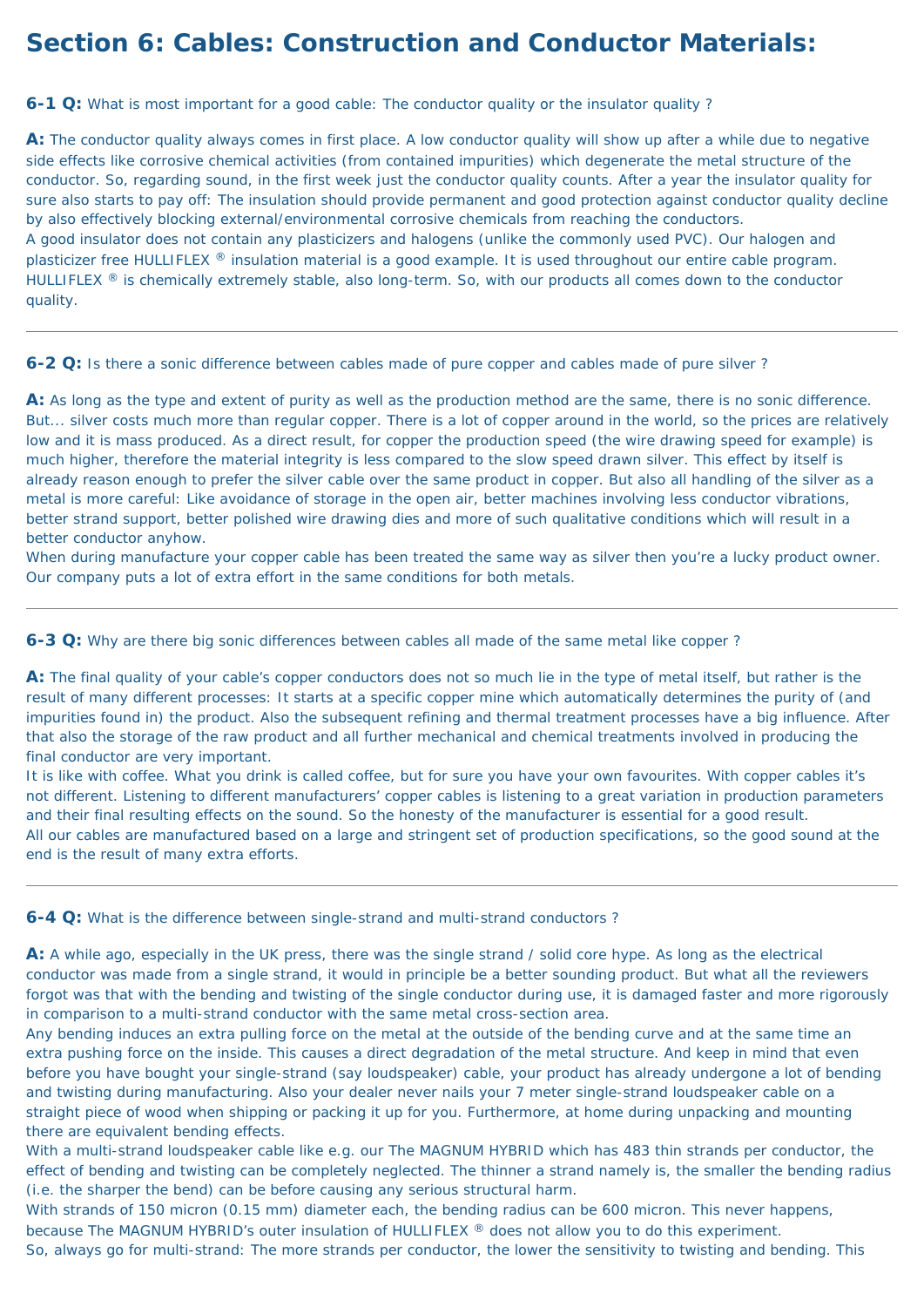helps to extend the life span of your speaker cables and of course also your interconnects. For the same reason, also all our interconnects are multi-stranded and especially the loudspeaker cables are equipped with a thick HULLIFLEX ® jacket for extra protection against material damage.

**6-5 Q:** Are flexible cables better compared to the same configuration with a stiffer and/or thicker insulation ?

**A:** A flexible cable is e.g. a multiple strand loudspeaker cable. The flexibility mainly comes from the high number of strands. In the long run this cable better "survives" frequent movements compared to a stiffer version with a lower number of strands. When the stiffer/thicker cable however is kept in a stable position, there is hardly any difference. So, thicker loudspeaker cables have a higher durability when you nail them straight on your wooden floor.

So, when loudspeaker cables are concerned, thick is better than thin, assuming we talk about a multi-strand configuration and assuming that the conductor is made of a very pure metal. A thicker speaker cable's generally lower electrical resistance is also advantageous regarding the amount of control the amplifier has over the speaker drivers motions, (see  $16-3)$  $16-3)$ .

#### **6-6 Q:** Are thick cables better than thin cables ?

**A:** First of all, it is the conductor material and its quality that counts more than the diameter of the cable, but generally spoken a thick cable is better than a thin one, since:

When interconnects are concerned, for the same reasons mentioned above, thick being better than thin also holds. Also, thin interconnects always have a higher capacitance, which is not a great advantage, (see  $7-6$ ).

The related question whether thick cables also sound better than thin cables is treated further elsewhere in this document: For speaker cables see [16-1,](#page-68-1) for interconnects see [3-3.](#page-19-0)

Due to its diameter, a thicker cable is better protected against mechanical mistreatments. And in the long run this pays off in stability of the sound. (Though, if the strands of a thicker cable are not chosen to be sufficiently thin and only run straight {i.e. bunch stranded}, the cable's outer strands undergo more stress when bent and the cable will earlier go down in transmission quality as a result of bending induced mechanical defects, (also see [6-4](#page-40-0))). A thicker cable furthermore has more advanced technical design options because there is more inner space.

A: With the continuously increasing amount of wireless equipment around, the level of electromagnetic interference is growing every day. This also means that the interference with audio signals is getting stronger. Remember the strange signals you hear when you have your mobile telephone switched on in your listening room. There are many mobile signals around. Also the number of mobile network transmitters on houses, flats, buildings and masts is growing. The number of radio and television transmitters is expanding. More and more channels are opened. Think about the wireless Bluetooth links and the many other sources of high frequency signals.

**6-7 Q:** Why do some cable manufacturers use exotic metals like aluminium or even pure silver mixed with pure gold as conductor material? Am I missing a part of the story ?

**A:** Not all Italians consume pasta. They also happily eat anti-pasta. This means that not all conductors must be made of copper. As long as the product has stable properties, it is worth trying. And when it works up to an expected quality level, it is a product ready for the market. Each product has a certain quality and price justification. You as a consumer have the right to make your own decision on how much you like to pay for these products related to the expected quality. Keep in mind that long-time established manufacturers know their profession. A plunge in the pond with exotic metals is not always a sign of stability but sometimes more a cry for attention.

**6-8 Q:** Why does your company use so many shields around interconnect cables? Is a multiple screen really necessary ?

To avoid such interference finding its way into your precious audio signals, the interconnects you use must be better screened. Here, multiple shields form a much more solid protection against interference of HF signals with your audio. Specifically from the point of view of HF interference, "open" (i.e. non full shield covered) cable constructions are nonsense and are reason enough to doubt the concerned manufacturers' awareness of all the problems their customers are going to suffer from. Just to stick to a once created design does not mean that this is the right decision for the technical future.

Cosmetics are nice, but a cable is mainly a technical design and not an object of art.

Our company puts a lot of effort in achieving a high shielding factor. In other words, in the practical damping created by our cables' screening against HF signal penetration into your audio signals. The higher the shielding factor, the cleaner your audio. And that is what you expect from an interconnect. Not just some piece of art behind your pre-amplifier... As an example take our The DIGI-COUPLER 75 Ohm: Its screening attenuation is an impressive 120 dB at 1 GHz and 78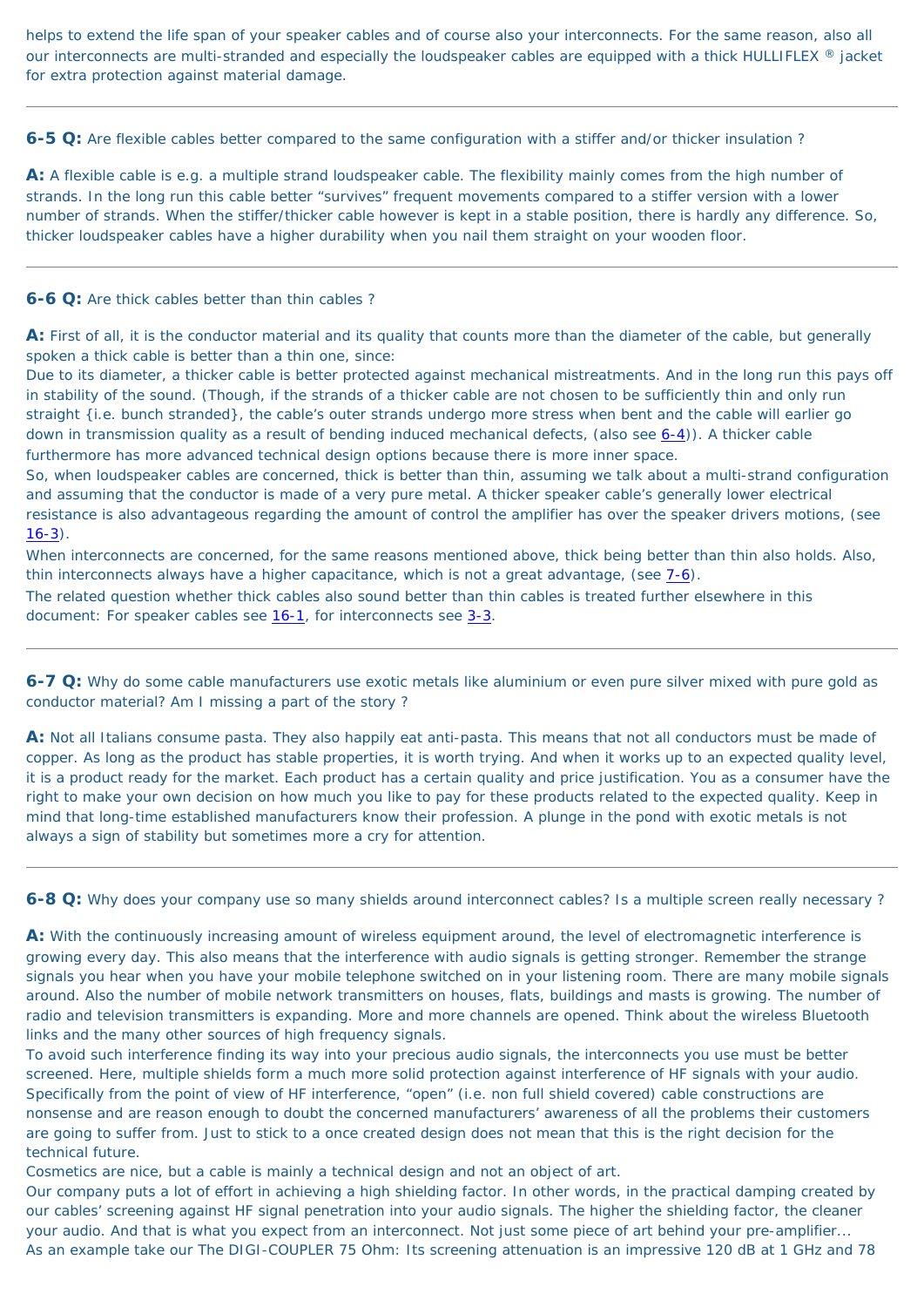dB at 3 GHz. Figures that we are very proud of and also the figures that our competition can only dream of. Even loudspeaker cables sound better when they are also shielded. We have some designs in our program with a perfect screen around the conductors, like our The SUPER NOVA and The INSPIRATION HYBRID.

**6-9 Q:** What are the differences between a coaxial/unbalanced cable and a balanced cable, and which is better ?

**A:** There are two basic designs in interconnects (the cable used e.g. between your CD player and your pre-amplifier). The first design consists of a total of two conductors: One internal conductor embedded in an insulator and surrounded by the second conductor, being a braided screen consisting of one or (being better) more layers. Such a design is called a coaxial cable. (Often also named: single-ended, unbalanced or asymmetric). Practically all interconnects are of this coaxial type.

The second design, the balanced/symmetric cable, on the other hand has two (instead of one) internal conductors which are generally twisted. And of course, there is also the braided screen just under the cable's outer insulation jacket. In the coaxial cable, the centre conductor is used as a signal up to the receiving equipment. The signal return is made by the braiding, which also serves as a shield to keep hum and high frequency (HF) interference fields away from the centre signal conductor. The shield thus has more than one function, and that is just the problem: The shield also acts as a kind of antenna, so the shield's conducted signal is a mix of audio and high frequency signals. In many cases the shield is also made of lower technology/quality material because it is just the shield. And this is a mistake of the first order: With a poor shield quality, there is always interference between the shield's returning audio signal and the shield's picked up noise signals. The final result then is that some of the shield's picked up environmental noise (hum and HF interference) ends up in the audio signal. Especially in busy cities with a lot of mobile telephone traffic, transmitters and other electrical activity, this effect causes degradation of the audio quality.

The better solution is the balanced cable design: Here the signal up and return are running along two internal conductors of equal construction and material. A big advantage of this is that the signal current does not face differences between the signal-up and signal-return conductors (as with coaxial cables). Even more important with balanced cables is that the outer shield just acts as a screen and nothing more: I.e. there is a complete separation between the shielding and electrical signal transport functions. In addition to the shield screening the internal conductor pair from external interference, with balanced cables the internal conductors are also twisted which adds to the cable's insensitivity to noise. If there's still any interference left, this takes place on an extremely low level without any harm to your music replay quality.

Note: Most of the interconnect cable types Van den Hul has in its program are balanced. When they are supplied fit with RCA type connectors, wired for unbalanced use, the above mentioned benefits of balanced cabling remain, (also see [4-18](#page-30-0)). To gain full benefit of balanced cabling, the layout of all your equipment however also needs to be balanced, and that is not a common concept. In balanced equipment the internal signal path is twofold, this to handle the balanced audio signal's in-phase and out-of-phase part. So it roughly doubles all electrical components. But once having switched to balanced equipment, the advantage is a sound quality that you will hardly find in the unbalanced world. With some extra effort, even your phono cartridge can be connected in balanced mode.

So, there are several serious reasons to focus on balanced connections when you buy new audio equipment. "Go, in the long run, for balanced" is my advice.

**6-10 Q:** Why is your "Fusion Technology" doing better than other technology ?

**A:** Our "Fusion Technology" is based on several innovative ideas:

By observing the change in electrical and sonic properties of standard conductors over a long period of time, it became clear that "softer" metals were more critical in treatment. It also became very clear that this directly had to do with the structure of the metals involved. The weaker the metal (like copper or silver) the more critical the mechanical treatment influences the electrical and (even more) the sonic quality. After several very well controlled experiments, these effects were reconfirmed and effects could even be scaled.

> *With its severely controlled manufacturing conditions, our Fusion Technology produces a much more stable metal conductor than any other technology.*

It became very obvious that stronger structured metals and/or compositions were an answer to the question: "How to improve conductor structures to positively contribute to an extended lifespan"?

The results of all theoretical work and practical experiments - combined with our experiences with Linear Structured Carbon ® - resulted in the composition of a metal mixture of silver, copper and zinc.

The next question was how to optimise the properties of this composition to produce

the best stable sonic result. The resulting final conclusion was that combining individual metal evaporation and central deposition in a vacuum of silver, copper and zinc in a special fusion process, together with a thermal treatment afterwards was the solution. Thus was realized and the directly afterwards auditioned final result was a big surprise. After the first completed experiments, all steps were optimised, resulting in our cable named "The INTEGRATION HYBRID". Sony Benelux was the first company world-wide to introduce our The INTEGRATION HYBRID together with the introduction of Super Audio CDs in The Netherlands. All Dutch dealers who got their first SACD players from Sony, also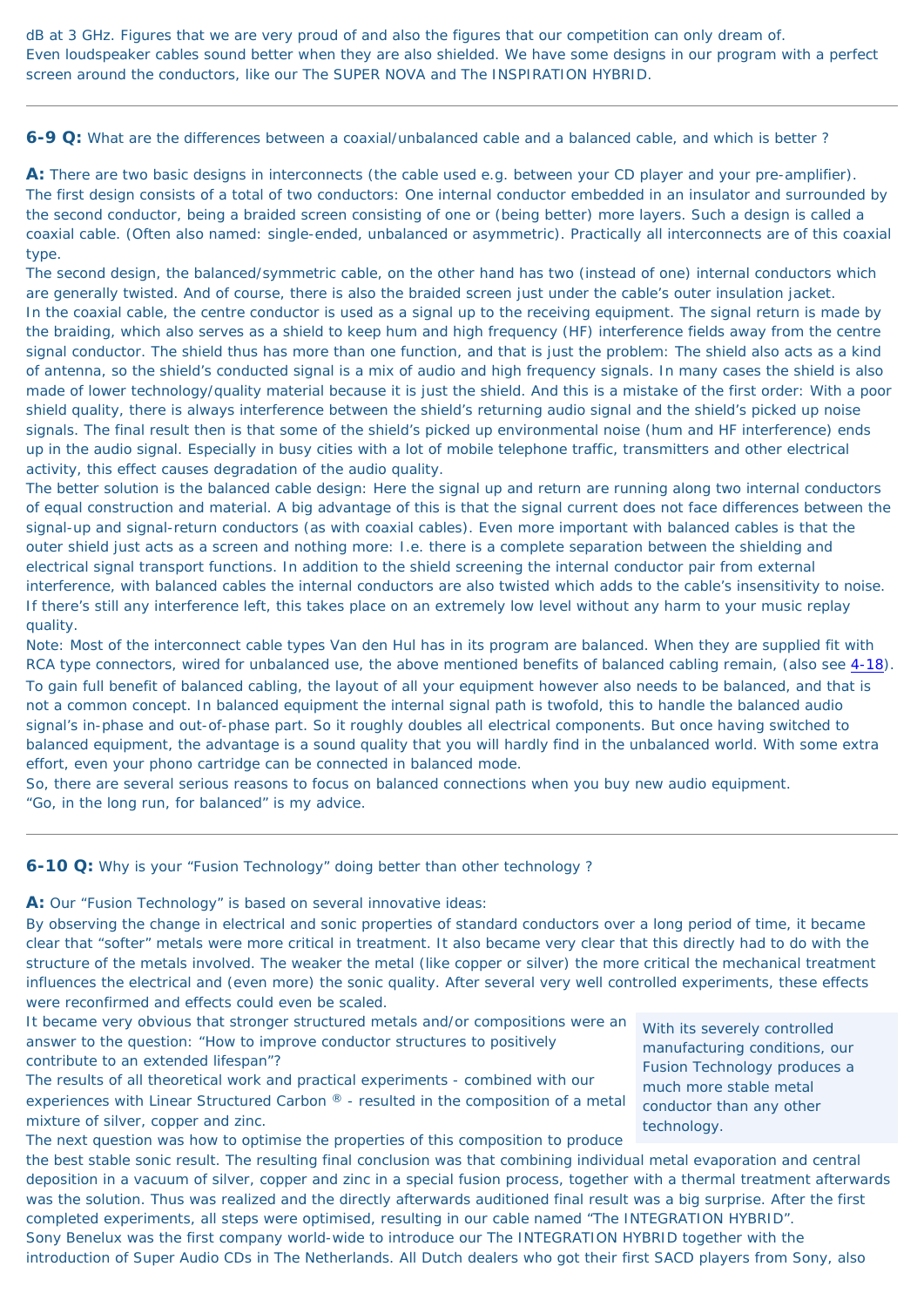received a set of The INTEGRATION HYBRID to demonstrate the potential quality of Super Audio. A remarkable and very positive regarded initiative of Sony.

**6-11 Q:** Why are all your cables' conductors silver coated ?

**A:** The electrical conductivity of silver and copper is about equal. Silver is from this point of view just a bit better, but above all it's a more noble metal.

The main reason for our company to apply silver to all our electrical conductors is that it acts as an extra protection layer against chemical attack from the outside world. Especially in chemically polluted environments like big cities, the effect of the extra silver coating is a substantial extension of the lifespan of our products. There must of course be a serious quantity of silver on the copper conductors to maintain this extra protection over the years.

A thin layer a few atoms thick does not provide enough protection. It only makes a visible impression. The protective silver layer must be 10 - 50 micron thick anyhow. That is what produces real and durable protection! And that's what it's all concerned about.

<span id="page-43-0"></span>**6-12 Q:** Many hi-fi lovers have experienced at one point that silver coated copper strand cables sounded more harsh and aggressive compared to e.g. pure copper or pure silver ones. Why does this sonic effect happen ?

As long as the silver coating is applied by means of fast electroplating in an  $AgNo<sub>3</sub>$  (silver nitrate) bath, the final sound will be negatively influenced. Especially when only one bath is used, which the conductor, suspended from two nylon wheels, passes over and over again. All passages combined, the conductor minimally experiences 50 turns (100 times bending and 100 times stretching). As a result, already many residue chemicals become enclosed between the silver surface crystals and especially within the already deep surface cracks in the copper, which were produced by the frequent bending. The thus embedded chemicals immediately start their detrimental corrosive activity and will never stop as long as there is any humidity around. And believe me, there is always some humidity around. So even before you bought your standard silver coated product, the sound quality was already far away from what you expected. As was and is the international experience.

**A:** It is not the silver layer on the copper conductor that changes the sound quality in a negative way itself; It lies in the method by which the silver coating is done:

A: Due to any electrical conductor's natural self-inductance, AC currents experience a tendency to increasingly flow near the outer surface with rising signal frequency. This is the so-called "Skin Effect". Since with increasing frequency less of the metal cross-section area is engaged (i.e. the skin depth decreases), the impedance (AC resistance) of the conductor goes up.

**6-14 Q:** Why does your company use pure carbon as conductor material in cables like The FIRST ® Ultimate and The SECOND ®? We in the States use pure copper, which has a much lower impedance and is therefore much better.

A: Dear American audiophile. Not everyone likes beef burgers because they are so easy to eat. In life it happens many times that there's more than one reason to do things different than taking the obvious solutions. Here, the main reason is the sonic quality of carbon. Also its mechanical and chemical stability provide a very long lasting durability (also see [6-](#page-44-0) [18](#page-44-0)). Carbon furthermore has a structural effect on music which is not available with any metal conductor. With carbon, especially the lowest signal levels are maintained where they are all lost with any pure metal (like your mentioned copper) or metal composition. Impedance is not the only parameter that we should regard as superior.

Silver coated products from our company are produced in a totally different way, with an open eye for the problems described above. Knowing these effects, we have created different and innovative methods of silver coating without any chemicals involved. As a direct result, the high sound quality is predictable and long-term stable. Even in humid environments like tropical countries (by the way, the whole earth, it seems to me, is getting tropical), our cable products will maintain their sound quality over many years to come. Our MC - SILVER series is an excellent example of this innovative technology.

**6-13 Q:** Some manufacturers claim that their silver coated products are protected against the so-called "Skin Effect". Is this a correct claim ?

Regarding the highest frequency in audio we think about 20 kHz. As a magic figure, for copper and silver the skin depth at 20 kHz is around 0.45 mm.

A thin layer of silver of around 1 micron is 450 times thinner. So there are no "Skin Effect" problems solved at all by this very thin silver coating. Forget the "claims". It is only a dishonest marketing hype.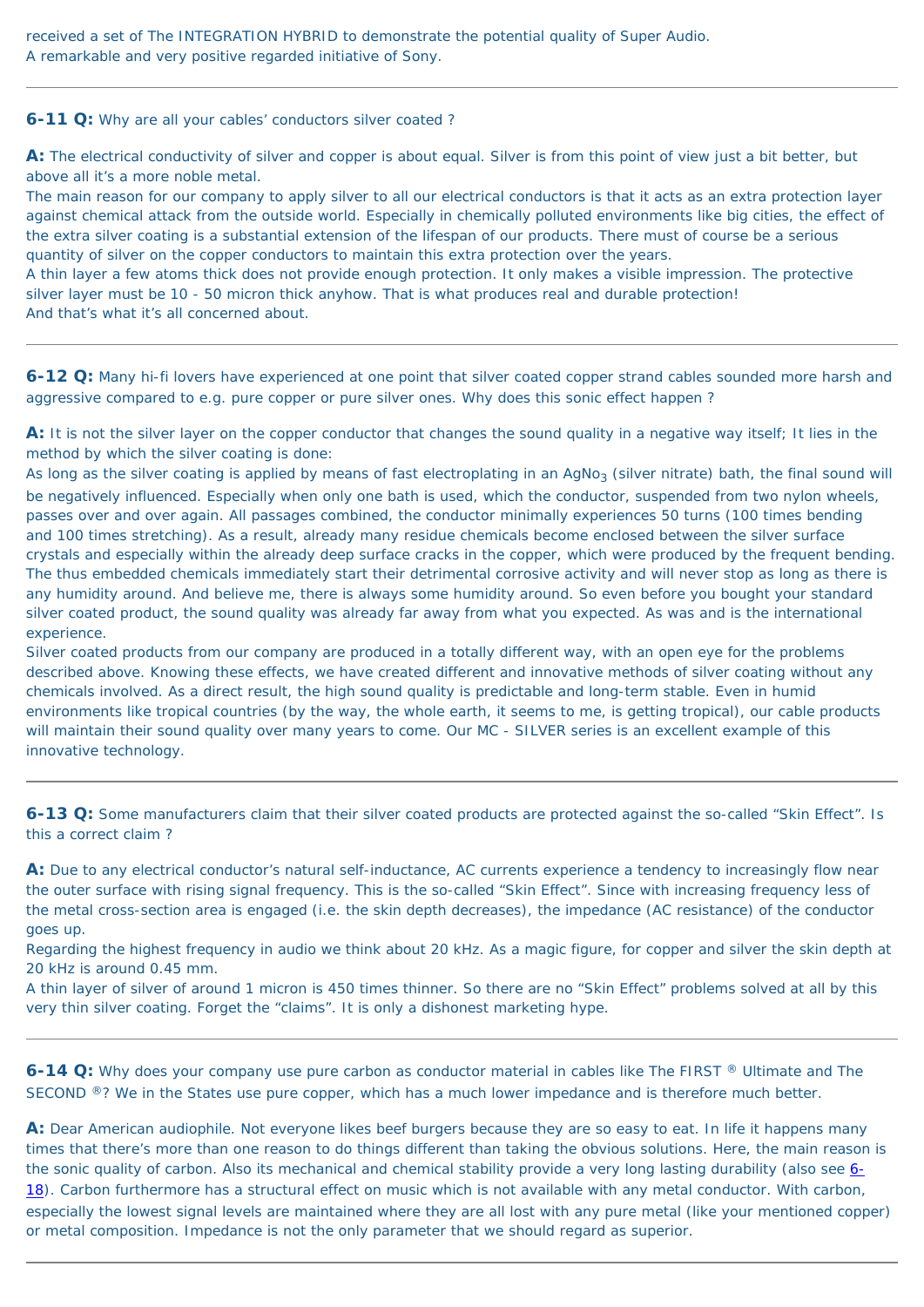**6-15 Q:** No one in the whole hi-fi world uses carbon fibres as a conductor. So people in your company must be very crazy. Why do you still use carbon in and around the cables in your whole product program ?

**A:** Thanks for your sustaining expertise. The reason that we use carbon is the fact that the durability of carbon is endless. Its properties are stable and forever. With the application of our special kind of carbon (Linear Structured Carbon  $\mathcal{R}$  (LSC)) the usual deterioration of any metal conductor is dramatically reduced. This means that the durability of any conductor made of LSC with our standardly applied HULLIFLEX ® jacket as outer insulation is endless (as long as your pet does not use e.g. our appetizing looking The FIRST ® Ultimate as dessert).

Also, our extra carbon layer of LSC acts as a HF absorbing medium (also see [6-17](#page-44-1)). So the risk of interference by BBC World Service, Radio Vatican or The Voice of America is much less than with regular products like e.g. flat cables.

- 1. The carbon layer improves surface conductivity in case of minor damages.
- 2. The carbon layer reduces the penetration of high frequency interference to the metal conductors.
- 3. The carbon layer forms an extra protection against penetration of corrosive chemicals.
- 4. Carbon also helps to reduce microphony (see  $7-8$ ).

<span id="page-44-0"></span>**6-18 Q:** What are the special properties of Linear Structured Carbon ®?

**6-16 Q:** What does the word "HYBRID" that is always printed on your cables mean ?

**A:** "HYBRID" stands for the combination of metals and non-metals, together acting as the conductors in our cable products. For our conductors we always use many dense silver coated copper strands. As the non-metal coating over these groups we apply a special carbon composition, called: Linear Structured Carbon ® (LSC). Sometimes this LSC is extruded, sometimes we apply LSC as a film.

<span id="page-44-1"></span>**6-17 Q:** Why does your company apply carbon in its "HYBRID" named cable products? I think that copper is much better because all other manufacturers also use copper.

With LSC temperature effects that start deterioration are unknown (at any rate up to 2000 degrees Celsius (~3600 °F)). Furthermore, interaction with chemical elements and compounds is not possible.

**A:** We apply carbon for mainly four reasons:

As a test, out of pure interest, I have put a piece of The THIRD  $\Omega$  in battery acid for more than one year: Not any change in material properties was noticed.

**A:** Linear Structured Carbon ® (LSC) physically is a 5.5 micron carbon fibre with a 0.25 micron thick insulation around it. Even all of the 3.5 million fibres in The THIRD ® (our pure carbon loudspeaker cable) are individually insulated. Each fibre is composed of 100% pure carbon. No other atoms of any kind are incorporated.

A: It is not too difficult to produce carbon fibers with a higher conductivity. Just enlarge the number of atoms per volume and the number of free electrons also gets bigger. But.., as a result the fibre also gets more brittle, what means: Less

LSC fibres conduct electricity by means of their atomic structure's available free electrons. The total number of free electrons in LSC however is less compared to regular metals. The electrical resistance is therefore higher, but not to an unusable point. The remaining electrons are engaged in binding the carbon atoms together, and in LSC the amount of these binding electrons is higher compared to the regular metals like copper, silver or gold. This high amount of available binding electrons renders the LSC fibres mechanically extremely strong and exceptionally inert to external chemical and/ or thermal influences.

You cannot run such an experiment with any metal conductor besides pure gold or pure platinum. But the cost of those two metals is much higher than the price of the LSC we charge with our cables.

The ageing/break down effects and their resulting degradation in sound quality commonly found with metal conductors are unknown to LSC. Our interconnect and loudspeaker cables made of LSC therefore have an everlasting sonic quality. And as an extra free award, all our cables with LSC exhibit an extremely low sensitivity to microphony (= electrical noise caused by mechanical movements).

LSC is exclusively applied by our company thanks to several patents we have applied for this special material..

**6-19 Q:** In your carbon interconnects, you use pure carbon with a medium conductivity. I have read that there are carbon fibers with a much higher conductivity. Why do you not use one of those types ?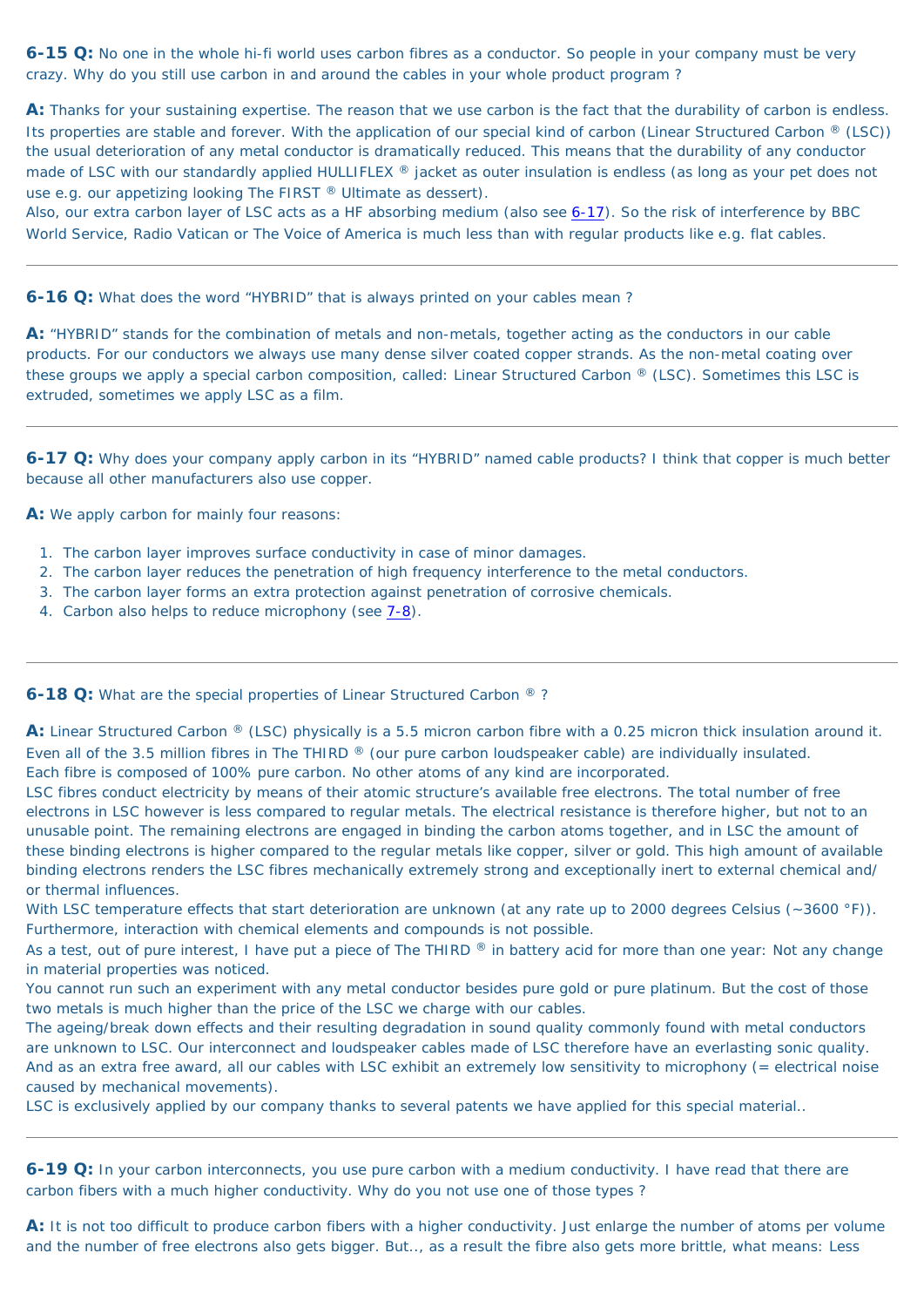consumer friendly. I.e. the fibres can easily break when bent or twisted. The other method is doping with e.g. halogens like Chlorine. But then our products are not halogen free anymore and also these chlorides are not stable. They disappear again sooner or sometimes even later. And as a result, in the end you have about the same product again as before the doping. So the final choice was simple: Reduced carbon saturation and no halogens.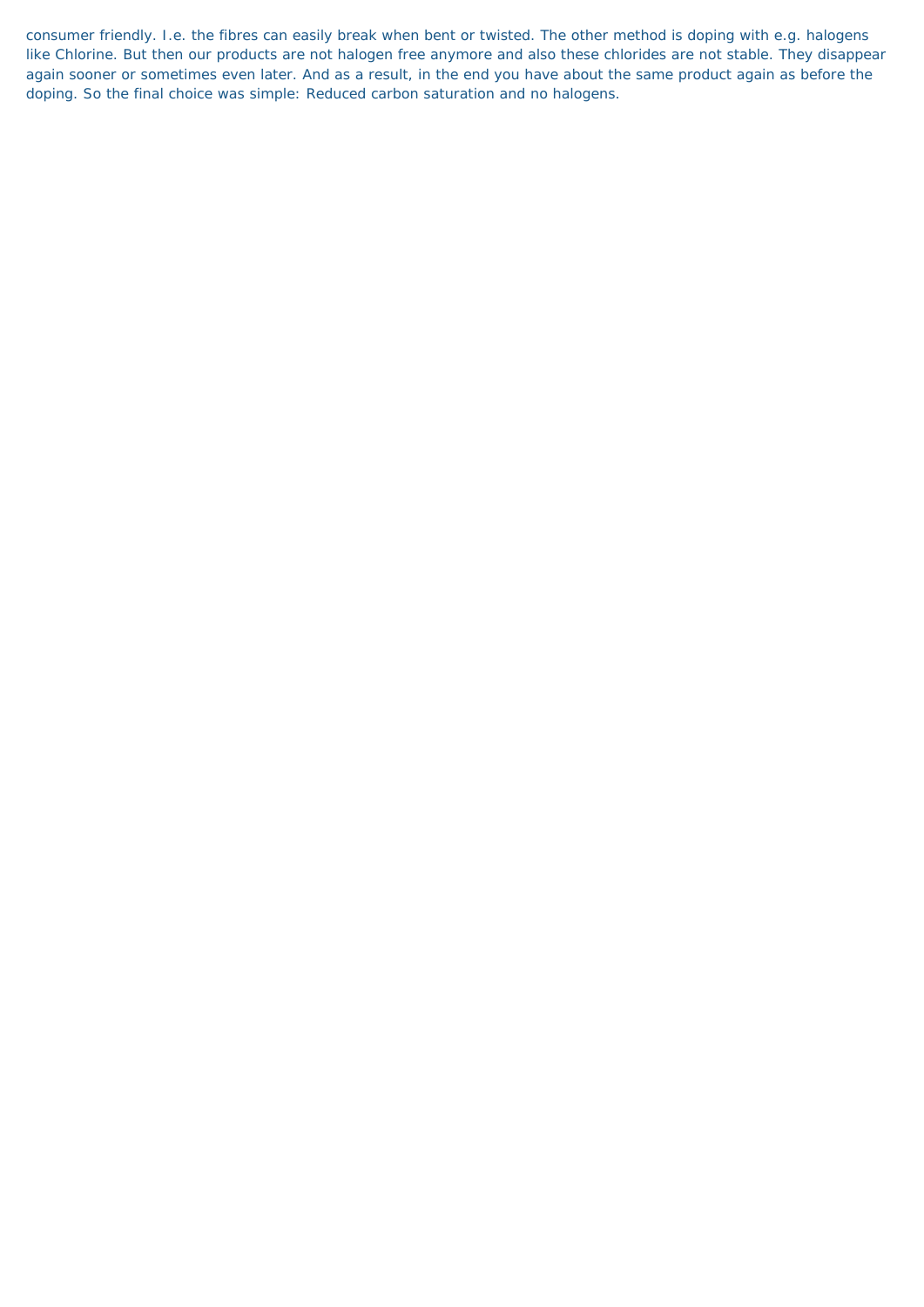# **Section 7: Cables: Insulation Materials:**

<span id="page-46-1"></span>**7-1 Q:** What is the difference between PVC and your HULLIFLEX ® insulation material?

**A:** From a practical point almost all cable manufacturers apply PVC (PolyVinyl Chloride) as their main insulation material. In our opinion this is the wrong choice. PVC is a basically a hard material. By adding a plasticizer, the composition obtains its soft properties and then is easy to be extruded as an external insulator around any kind of electrical conductor. But after a while the regular used plasticizers disappear to some extent, especially when the temperature is high (e.g. due to exposure to long wave infrared light of the sun). As a result, bending gets more difficult and puts extra mechanical stress on the internal conductor groups. This has its effect on the structural quality of the conductors. The disappearing plasticizers contain very environmental unfriendly chemicals including heavy metals.

Our HULLIFLEX ® insulation material is in many ways better. It does not contain any plasticizers: This simply means that the flexibility remains equal in the long term and in any temperature zone. It is chemically completely inert and does not contain chlorine or any other halogens, so any kind of decay is impossible.

As a side effect, PVC is not gas and liquid tight, it is a chemically non-closed structure which allows external pollution to penetrate and start chemical reaction with the internal conductors: Just watch the printing on a transparent PVC jacket. After a while the sharp printing will disappear and fade to coloured spots. The printing ink is absorbed by the PVC. Other chemicals will undergo the same effect.

In contrast to PVC, HULLIFLEX ® furthermore is completely gas and liquid tight: Any chemical in contact with HULLIFLEX ® is unable to penetrate and reach the internal metal conductors. This has environmental as well as product protection reasons. HULLIFLEX ®'s hermetic properties safeguard the cable's conductors against corrosive chemical activity and extend cable lifespan. In the long run this means that your cable will provide the same sonic quality as on the day you bought the product. A more safe investment in your sound and in the future of your family... I think.

And last but not least, PVC contains free chlorine that is able to react with the internal conductors (corrosion). As a result, black and even green copper conductors embedded in a more or less transparent or brown tanned insulation can be regularly seen. Reason enough for hi-fi freaks to buy another PVC insulated cable with the same disaster again after a year.

A: Our HULLIFLEX ® cable jacket material doesn't contain any plasticizers so there is no breaking down over time. Furthermore there are no toxic ingredients involved (which is also very pleasant for your pets when munching on your cables). And HULLIFLEX ® is chemically completely closed, so no chemicals can penetrate the insulation and develop chemical activities at the internal conductors like e.g. the first screen. With HULLIFLEX ® as insulation material - even in the hot summers of Kalimantan - your cables will remain sounding like new even after many years. Trust your dealer this time...

And in the incinerator your old PVC insulated cable will produce toxic dioxins, see [7-3](#page-46-0). So think twice before you continue to buy PVC insulated cable or wire.

**7-2 Q:** I live in Kalimantan where the summers are very hot and humid. Does your HULLIFLEX ® provide enough product protection ?

#### <span id="page-46-0"></span>**7-3 Q:** What are the negative effects of PVC as insulation material ?

**A:** PVC as cable insulation material finally ends up as waste. And the disposal of this PVC in an incinerator with an open chimney always produces toxic dioxins. The dramatic negative effects of dioxins are not well known among the public. Therefore some extra explanations:

Dioxins are one of the most toxic manmade substances. Absorption - even in very small quantities - causes cancer, reduces sperm counts and female fertility. Dioxins also harm the liver and impair the immune system. Dioxin is just a name for several hundreds of chemical compounds with similar characteristics and structures.

Incineration of PVC produces Chlorinated Dibenzo-p-Dioxins (CDDs), Chlorinated DibenzoFurans (CDFs) and certain PolyChlorinated Biphenyls (PCBs). The most toxic dioxin of all is 2,3,7,8-TetraChloroDibezo-p-Dioxin (TCDD), the World Health Organisation (WHO) said in 1998. Especially TCDD has been shown to cause dermatological problems, notably chloracne, a chronic and disfiguring skin disease. "The principal controllable sources of dioxin production are waste incinerators", the WHO said. Its scientists agreed on a tolerable daily intake range of 1 to 4 picogrammes per kilogram body weight. One picogramme equals one millionth of a millionth of a gram. Ideally, the WHO recommends that every effort should be made to reduce (human) exposure to the lowest possible level.

Agent Orange, a defoliant used by American forces in Vietnam to defoliate the jungle, remains in Vietnam's food chain. A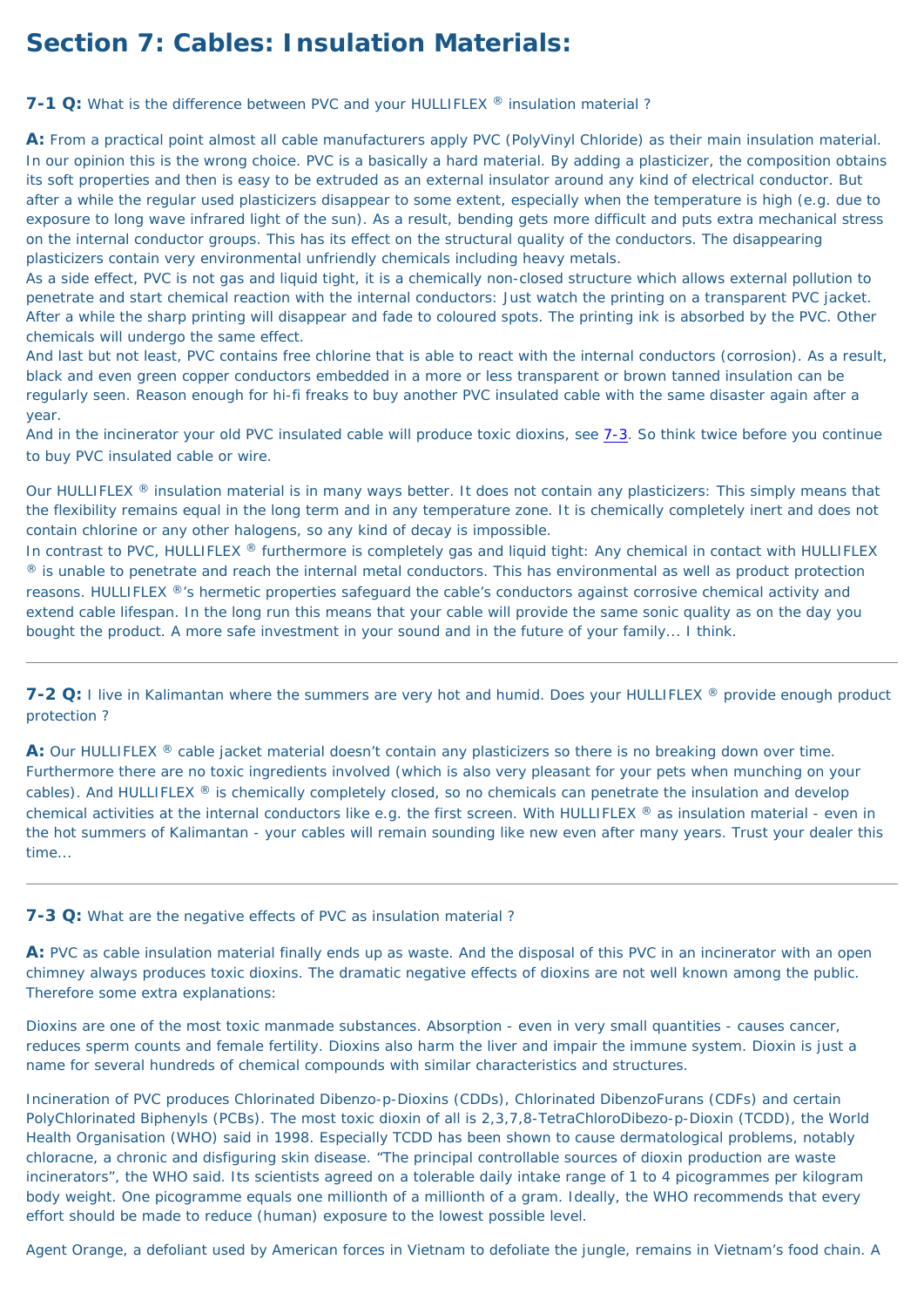study done in 2002 by the Journal of Occupational and Environmental Medicine publicised in July 2003 reported that in Bien Hoa, north of Ho Chi Minh City, 95 per cent of the tested blood samples "were found to have elevated TCDD levels", while "highly elevated" levels were found in 16 food samples including chicken and pork taken in the market, a lake and former Agent Orange dump. Ninety five per cent of the harm caused by dioxins comes from eating contaminated food and not by breathing it in. The dioxin contaminated food is the result of fallout of the incineration of dioxin-based chemicals like PVC. And these dioxin fallouts can travel far. Cattle and fatty fish are the main dioxin sources for humans. The body can not decompose or get away from dioxins and stores mainly in the body fat where it will remain till you need your fat after a serious decease to recover. You get sick again from your own toxins.

Although the spraying of Agent Orange ended already over three decades ago, in certain area's of Vietnam food is still clearly an all day present route of intake of dioxin from Agent Orange.

**A:** A solid insulation provides a better protection but also produces a higher electrical capacitance in parallel with the cable (also see  $7-6$ ).

Actually a better way to clean is a non-incineration method that basically turns the material into a liquid. The site of the 2000 Olympic Games in Sydney, Australia's largest city, was a former industrial site until the 1970's, housing a former abattoir, armaments depot and brick works. The Homebush Bay site held about 9 million cubic metres of landfill containing heavy metals, waste oil products, asbestos, pesticides and among other things also serious quantities of TCDD. The New South Wales Environmental Protection Agency decided to clean up the sites before the Olympic Games by containing it and not transferring it to another site "where it could become someone else's problem", as it said in a 1977 report. The Agency used two processes, indirect thermal desorption to concentrate chlorinated benzene's and dioxins, then modified base-catalysed desorption to destroy the chlorinated compounds. Thermal desorption is an internationally accepted technology for cleaning up dioxin contaminated soil. Just burning the whole soil in standard incinerators will not remove the dioxins. The fallout will produce another and bigger area with heavy toxic contamination. Actually there are complete new incinerator designs, costing a fortune, which are about 100% able to clean up dioxin

contaminated soil. Their working temperature is much higher and there are very sophisticated electrostatic and water filters to clean the air output. But the output contains a higher level of  $CO<sub>2</sub>$  which contributes again to the greenhouse effect. So we pay now or we pay later...

Standard incinerators have a working temperature of around 800 - 1000 degrees Celsius (1472 - 1832 °F) and can't clean well. Their original dioxin fallout including the just formed new dioxins by incinerating the PVC in the waste can come down even at 50 - 100 km distance.

<span id="page-47-1"></span>**7-4 Q:** What works better: A solid insulation around the inner strands of an interconnect or a foam ?

A foam insulation provides less protection but produces a lower capacitance. So when you like to use the cable outdoors, take a product with solid internal insulation. When you stay indoors and do the mounting once and forever, use a foam insulated product. Though regarding video cables also see [4-30.](#page-33-0)

**A:** There are both advantages and disadvantages of Teflon compared to PVC.

The advantages are:

- 1. Teflon is a better, more stable and more durable insulator.
- 2. The lifespan of Teflon is in principle endless.
- 3. The insulation resistance is much higher compared to PVC.
- 4. Teflon has better dielectric properties. Its dielectric loss factor is much lower than that of PVC.
- 5. Compared to PVC, Teflon contains no chemical additives (softeners) that can migrate out of the material.

The disadvantages are:

- 1. The temperature to produce the stable Teflon is much higher compared to PVC. Therefore the possibility of deterioration of the enclosed conductor by the higher temperature is also higher.
- 2. Teflon is a stiffer material so the mechanical "load" on the conductor is also higher at bending and twisting.
- 3. The basic material costs much more compared to PVC.

<span id="page-47-0"></span>**7-6 Q:** What is a dielectric (material/medium) ?

**A:** In a cable the dielectric is formed by the insulation material applied around and between the electrical signal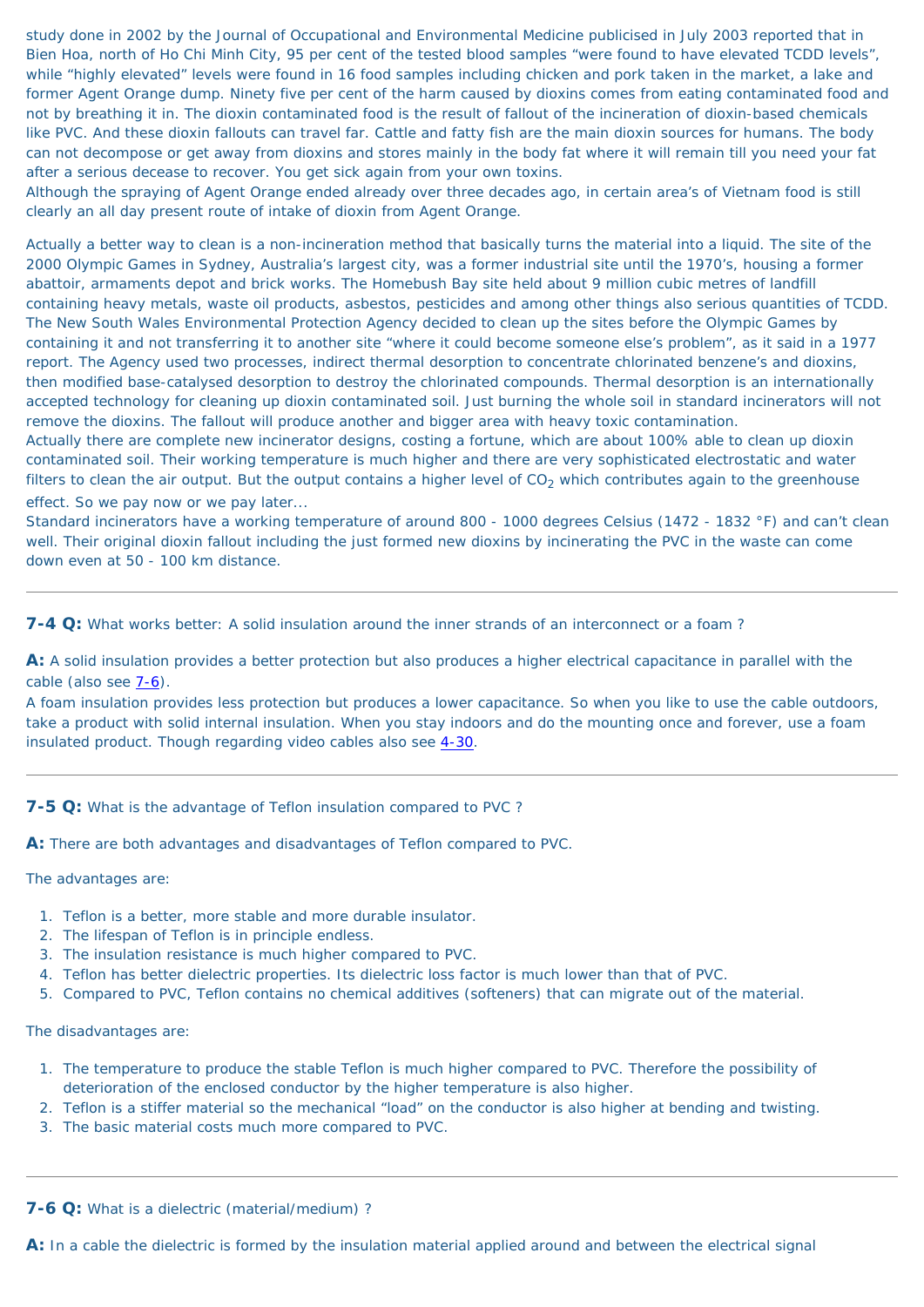conductors. A dielectric present between two conductors influences the value of the electrical capacitance between them. The amount of this influence is given by the so-called relative dielectric constant (ε**r**) of the insulation material. Air is the best insulator and has an ε**r** of one. Any other insulation material has a higher value ε**r**.

An insulation material's value of ε**r** acts as a capacitance multiplier:

Insulators which mainly contain air as insulator, like Teflon tape (our MC - SILVER series) or polyethylene foam (like our D - 102 III HYBRID) have an advantage over other products with a solid insulator around the electrical conductors (also see  $7-4)$ .

When in a cable the capacitance between the inside conductor and the shield is 100 pF in case we would use air as an insulator, then by using an insulation material with an ε**r** of 2.4 (still a very low value) instead, the capacitive load of the same cable to your (say) tube pre-amplifier's output would be 240 pF. A low value of ε**r** helps to maintain the integrity of the high frequencies in your sound system: The musical signal source's output resistance combined with the cable's capacitance forms a filter for high frequencies. Its high frequency roll-off point may become audible when either or both the output resistance and cable capacitance are too high.

**Formula:** Roll-off frequency = -3 dB frequency  $\approx$  1 / (6.28 x R<sub>out</sub> x C<sub>cable</sub>)

Assuming: Frequency in Hz, R<sub>out</sub> in Ohm, C<sub>cable</sub> in Farad and the input resistance of the load (generally  $\approx$  50 kOhm) being much larger than  $R_{\text{out}}$ Example:  $R_{out} = 1$  kOhm and  $C_{cable} = 1$  nF  $\rightarrow$  -3 dB frequency  $\approx$  159 kHz

<span id="page-48-1"></span>**7-7 Q:** Why do some manufacturers produce cables filled with sand or even very special water ?

As a matter of quality, thanks to several technical innovations our cables equipped with Linear Structured Carbon ® layers (these cables all carry the word "HYBRID" in their name) have very low microphony.

**A:** Both components are cheap and provide the product extra weight. This extra weight makes the usually charged high to very high price more acceptable for the innocent customer. The sand will add some mechanical stability to the product and will help to reduce the effect of mechanical vibrations in and around the cable. This insofar as it generates extra electrical signals as a result of cable microphony (see  $7-8$ ). The use of special water (i.e. deuterium oxide = heavy water) in some cables does not add benefits compared to plain water since the dielectric properties of both are almost identical. Next to the added weight, water with its large ε**r** (relative dielectric constant) increases the parasitic electrical cable capacitance which realises an earlier high frequency roll-off in the signal transfer. Sounds cleaner but also less accurate.

#### <span id="page-48-0"></span>**7-8 Q:** What is cable microphony ?

**A:** This unwanted effect comes from electrical charging and discharging due to mechanical movements of the cable: These movements cause internal friction which, depending on the insulation materials used, can give rise to static electrical charges. These charges are transferred to the cable's conductors, thus becoming audible. The lower the signal level transferred through a cable, the higher the signal is amplified afterwards and thus the higher the sensitivity to microphony will be. Cables with strong static effects are mostly sold to amateurs and hardly in the professional world. A good test for product evaluation is to connect the cable under scrutiny (about 1 meter will already work well) to the 10 - 100 MegaOhm input of an oscilloscope. Knock the cable with e.g. a screwdriver and watch for a pulse on the scope. The higher the pulse on the scope screen, the more critical the product under test is with respect to microphony. (Always produce the same intensity of mechanical pulse at the same spot to draw conclusions).

This is one of the pleasant reasons for professionals to use our products in critical applications.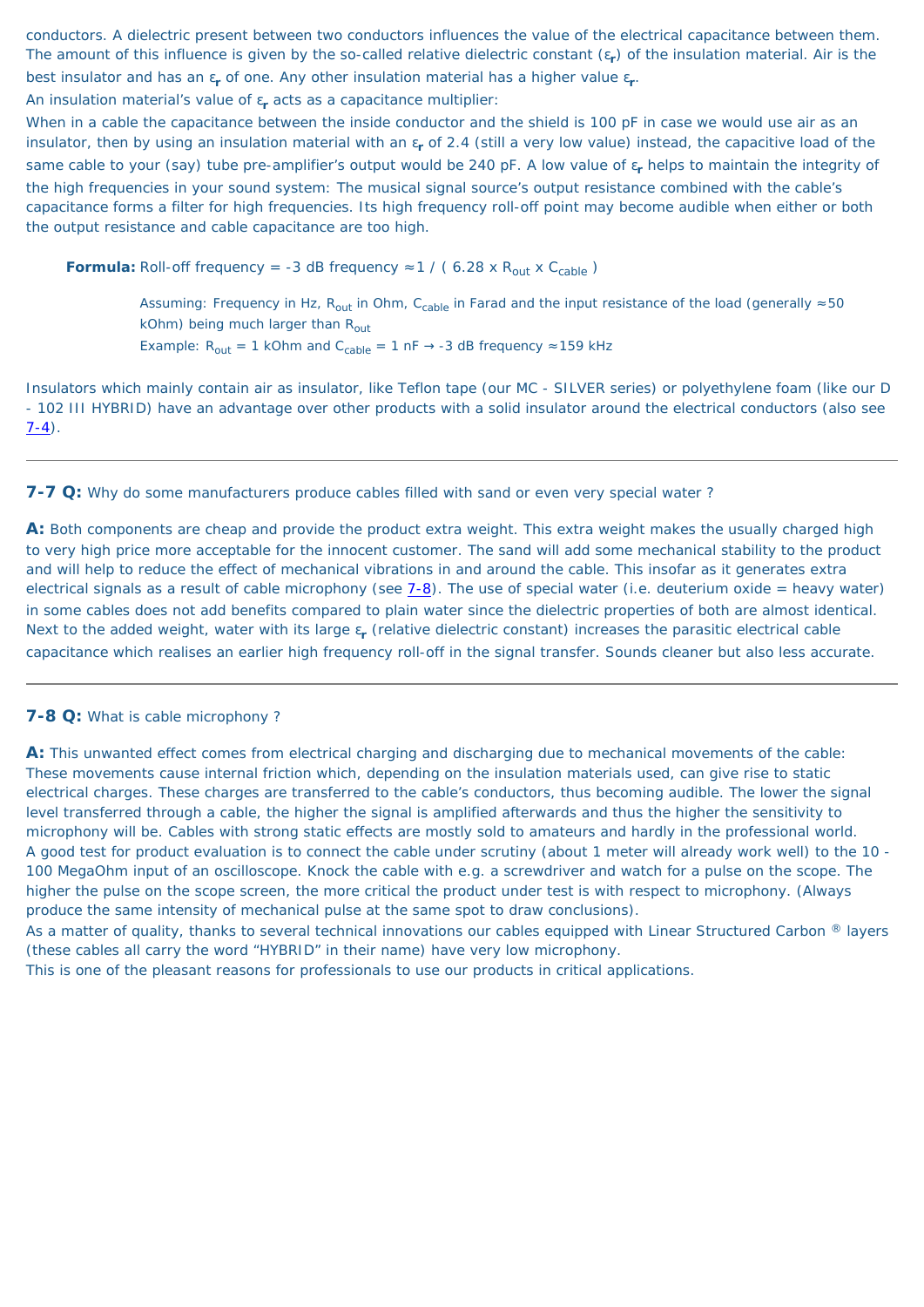# **Section 8: Cables: Corrosion, Decline, Lifespan and Time Stability Factors:**

<span id="page-49-0"></span>**8-1 Q:** How does a cable maintain its sound quality?

**A:** Hardly any cable can maintain its sound quality. Any metal is subject to degradation of structure. It already starts at the production factory and it will continue even after you have disposed of it. This is a fact of life with any metal. With non metallic cables, the story can be different. And with our Linear Structured Carbon ® (LSC), this story does have a happy end. LSC like used in our The FIRST ®, The SECOND ® & The THIRD ® series does not degrade at all. Only the connectors after many years. So, without any degradation, also the sound quality remains exactly the same over all these years. Therefore the conclusion: It is more the material and how it is used than anything else which determine and maintain the sound quality, (also see [13-8\)](#page-62-0).

**A:** The same way in which you also age: The wrong movements, too many tropical years, the wrong food, too much stress and the wrong environment (friends). Cables don't behave so different from men. Also see [3-1](#page-19-1) and [3-8](#page-20-0).

**8-2 Q:** How does the ageing effect of cables take place ?

**8-3 Q:** How can I extend the lifespan of my expensive interconnects and loudspeaker cables ?

A: Yes. And when you like your music very much, you should also like your relation. So, tell her to stop the very regular cleaning of your music room and life will be even more peaceful together with your loudspeaker cables, the vacuum cleaner and your wife. Also see [3-8](#page-20-0).

**A:** Treat them as gems, so no big temperature changes, frequent movements or other experiments. In case you are able to open the connectors, inject some of our The SOLUTION protection fluid with a syringe between the strands at both sides of the cable. This coats the conductors' strands and seals the internal world of the cable off from the exterior world: Due to each day's temperature variations, air namely tends to flow in and out of cables and with it all kinds of corrosive atmospheric pollutants.

This trick is also very effective with multi-stranded loudspeaker cables. Hang them vertically (before you go and see your mother-in-law over the weekend) and at the top side inject them with The SOLUTION fluid. After your return on Sunday evening and have connected your cables again, the weekend will still turn positive.

**8-4 Q:** My wife insists on cleaning my listening room with the vacuum cleaner every day. She always moves and lifts my loudspeaker cables. I am afraid that, despite the very clean room, the lifespan of my speaker cables now is very limited. Am I right ?

<span id="page-49-1"></span>**8-5 Q:** My loudspeaker cables first turned black and now they have even turned green. What other colours can I expect, because we are at the point to change the carpet in my listening room and I am now looking for a good colour match ?

**A:** It somewhat depends on the level of pollution as to which other Van Gogh impressionistic art you can expect. But, despite the fine art on the floor, this should not happen at all.

Change your speaker cables for a type which doesn't have cheap PVC insulation, because the main reason for all these fantastic colours is simply the PVC caused pollution and chemical instability in and around the conductors. From now on buy loudspeaker cables with a PVC-free jacket to avoid all these problems. All our speaker cables employ

halogen-free insulation, which is even a step ahead of PVC-free materials.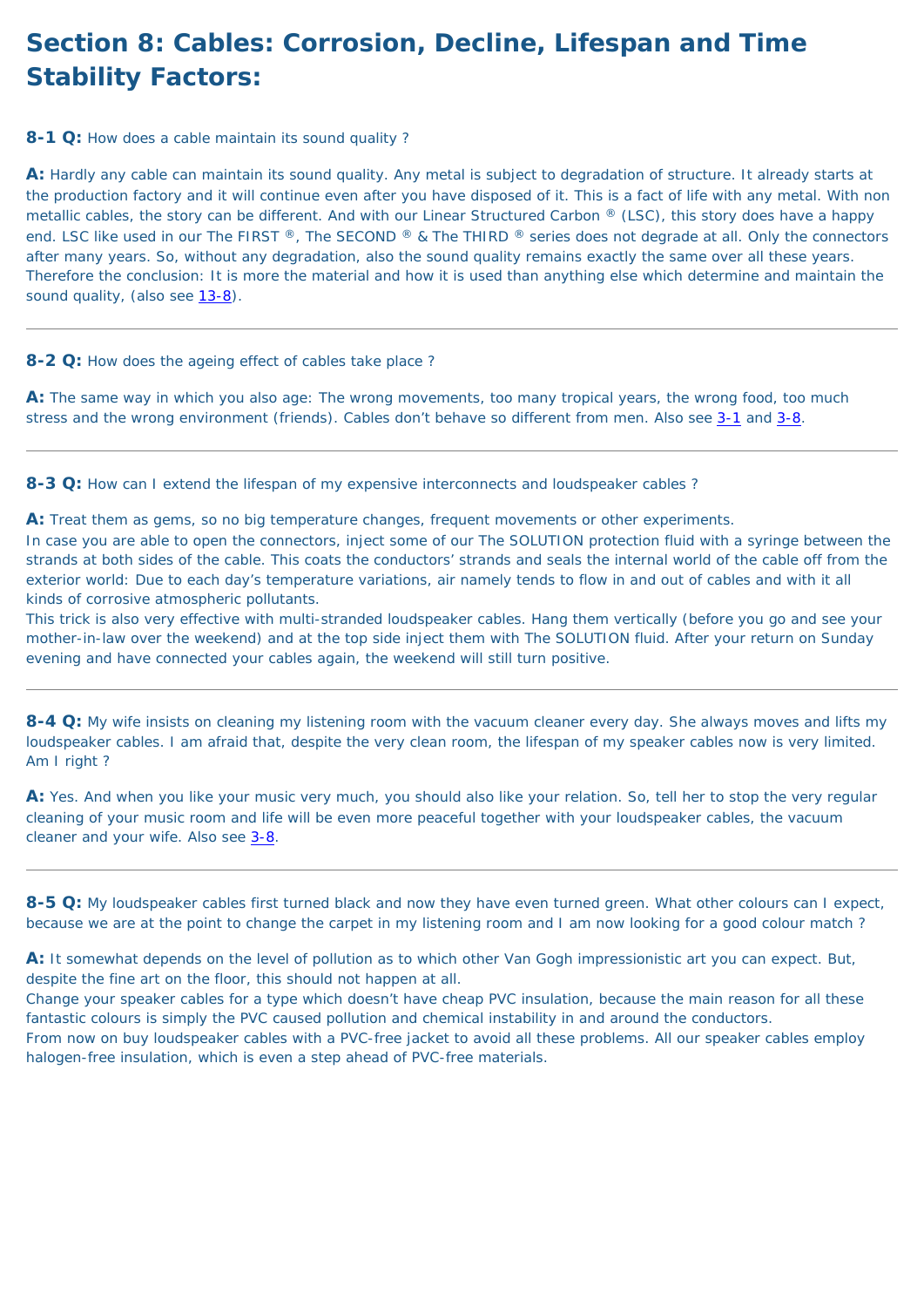# **Section 9: Cables: Technical Parameters:**

**9-1 Q:** Do you have a chart with AWG numbers and related technical parameters?

**A:** See the AWG to METRIC conversion chart on our website which provides much information.

<span id="page-50-0"></span>**9-2 Q:** Is there a relationship between the technical specifications of a cable and its sonic effects ?

**A:** Cable specifications are just pure technical and sonic effects are, for sure, mainly emotional. But with some better understanding about what the technical aspects specifically relate to, you can for instance already predict some of what a cable's sonic behaviour will be after one year of use.

Like e.g. the insulation material: When it's made of PVC (also see [7-1\)](#page-46-1), your sound gets harsh after a while. Especially when you use your product in a humid, chemically polluted and high temperature environment. PVC contains a plasticizer which slowly disappears in time so the insulation will change in properties and get stiffer. From a chemical viewpoint the plasticizer poses a very open window. All kinds of undesired chemicals can penetrate the PVC-jacket and start chemical reactions with the underlying conductors. This works out in colour-changes of the conductors in the first place. Somewhat later the sonic qualities are changing.

Even when the cable's electrical conductors are made of the highest grade copper ever man-made - nine-nines 99.9999999% pure - but are further kept unprotected (e.g. no high quality silver coating) they are prone to break down by chemical activity, first at the metal surface and later also deeper inside. Again your sound will slowly become harsh. Another technical aspect is the quality of the cable shield: When the braiding of the outer shield contains gaps and is visual partially transparent, a lot of high frequency interference can enter and will mix with your clean audio signal. So, this is another reason to have a critical look at the technical specifications.

How the product is made is also very important. By visual inspection this tells you what you can expect after a while. Not all parameters obtained by measurements will give this fast result. So, a critical inspection of the product in the shop can tell you more than a long story from the sales person.

Furthermore, with a coaxial/unbalanced audio interconnect, it is very important that the capacitance between the shield and the centre conductor is very low. Around 75 pF/meter is a nice value. Lower is even better; We have some very low capacitance interconnects in our program.

With a balanced interconnect, not only the capacitance between the two centre conductors should be low, but the capacitance between either one of the centre conductors and the shield should also be equal. The lower these last value are, the more spatial the sound quality.

**9-3 Q:** Does a wide frequency range with coaxial audio interconnects also tell me something positive about the sound aspects ?

**A:** Not directly. The sonic quality in the first place depends on the quality of the applied materials in all aspects. A high frequency range is an indication of a high production standard and stable product manufacturing - which is positive - but it doesn't say much about the copper quality, and the audio quality therefore can still be very limited. Despite the cable's high frequency range, its susceptibility to high frequency interference also still can be high. So don't automatically combine all properties into being good when one of them is ok. The other properties may just be very limited in performance.

**9-4 Q:** In your program I have seen an interconnect cable, the MC - SILVER IT 65 G, with a frequency span of 65 GHz. I don't see any advantage of such a high value for audio connections. Can you explain me why you aim at such a useless high figure ?

**A:** It is not our first aim to produce cables with such a high roll-off frequency.

The frequency range of an interconnect cable is the result of many technical efforts. The better all production technology is under control, the better the result. One of the critical parameters is e.g. the frequency range. Any variation of the diameter of the inner conductor or its insulation will immediately result in a limitation of the maximum frequency span. Also the quality and dimensions of the shielding are very critical. In particular there should not be any variation in conductor dimension, braiding angle, overlap of the silver foil, variation in the thickness of the dense silver-coating, the dielectric parameters (very critical in this aspect) and many more specific parameters. When all fits very well, there is the joy of the extended frequency range. So with the MC - SILVER IT 65 G, when measured, it was 65 GHz. Therefore the name: MC - SILVER IT 65 G. For you, it is reason enough to trust this product and your sound quality. Conclusion: The higher the frequency range of a cable, the higher the production standard and the more stable the final product. Especially when first-rate basic materials are used for the conductors and insulation, this adds to the sound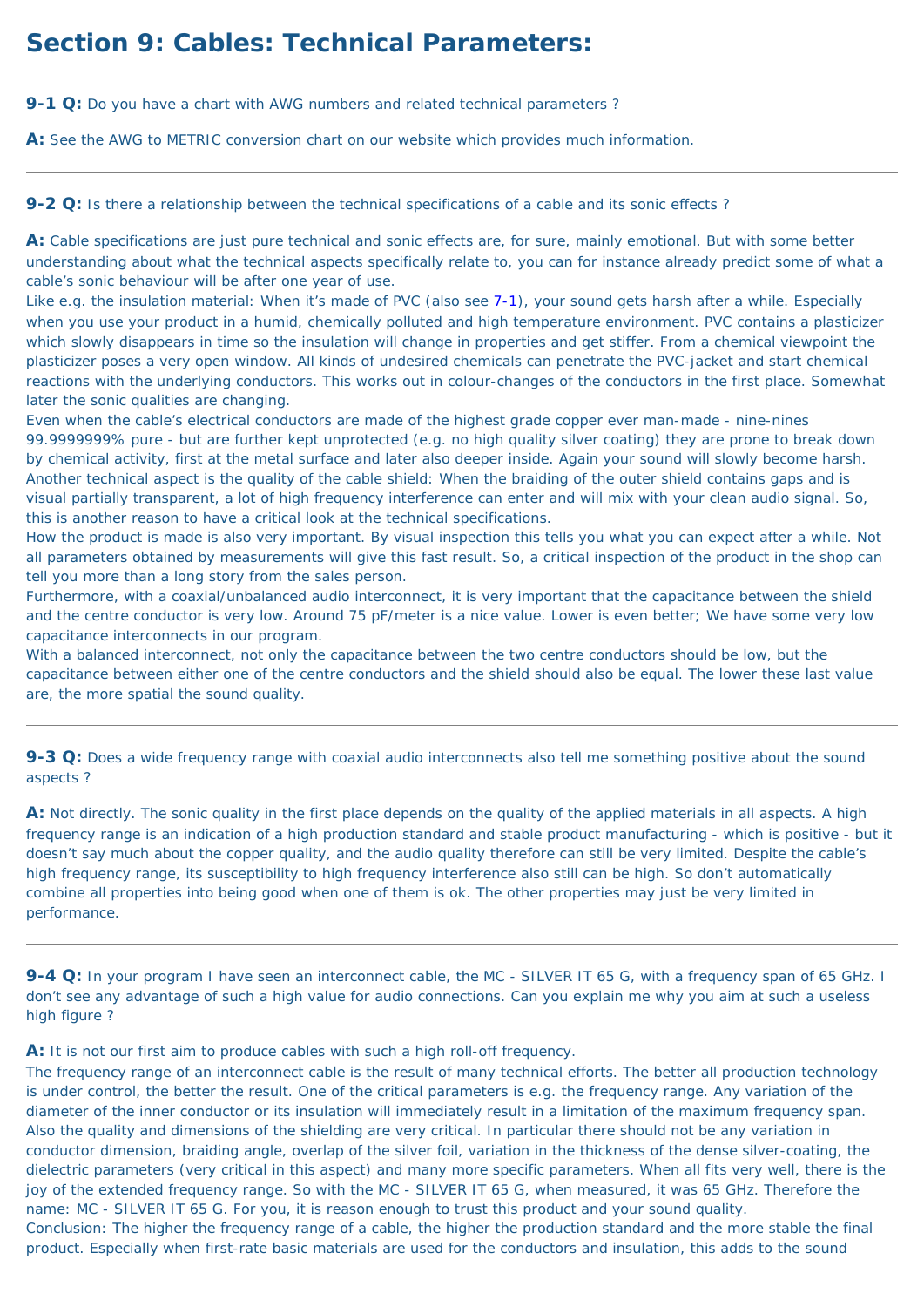**9-5 Q:** Does "Skin Effect" exist with audio cables? And when the answer is yes, what methods are there to overcome the problems caused by this effect ?

**A:** Skin effects exist also in audio cables.

The skin effect is the physical phenomenon that with increasing frequencies the alternating electric current in a conductor starts to distribute itself more and more near the surface of the conductor. Since with increasing frequency less of the metal cross-section area is engaged (i.e. the skin depth decreases), the impedance (AC resistance) of the conductor goes up. The problem this may cause in audio cables is an increase in signal loss as the frequency rises. The amount of this high frequency signal attenuation and, with it, its possible audibility mainly depends on the manufacturer's chosen cable's design (e.g. conductor dimensions, stranding and materials used).

The only effective way to minimize the influence of the skin effect is to maximize the effective surface area of the conductor(s), given a certain outer diameter. This can be done by using an as large as possible amount of individually insulated separate strands and braiding them. One such approach is called "litz wire", which employs multiple tens of insulated strands. Our audio cables in which our Linear Structured Carbon ® technology is applied employ multiple thousands of strands...

**9-6 Q:** Why do many USA cable manufacturers use compensation circuits in their cables? I never see any in European products. There must be a serious reason for this.

**A:** The serious reason is that once you start with such a circuit, your story does not allow you to dismiss later, because it then shows that the truth has two faces. The background of such compensation circuits is that a longer time ago, an early cable designer made the discovery of his life when he found out that the impedance of a cable was rising at higher frequencies. We talk here about 10 MHz and higher. To create a controlled impedance, a compensation network was necessary (also see  $9-7$ ). And having licensed his knowledge to other manufacturers, all involved were (and still are) using the same idea. In Europe and also in other parts of the world, we don't follow a cable leader but manufacturers rely on their own findings and knowledge. A steak in the USA (especially in Texas) also tastes different and steak eaters there like it very much.

So, accept the differences and understand that everyone is happy with his own habits. This makes live even more interesting.

<span id="page-51-0"></span>**9-7 Q:** What is the secret circuit in the big metal or carbon boxes at the end of several USA made loudspeaker cables ?

**A:** By incorporating a special circuit, these loudspeaker cables have a constant impedance at higher frequencies (something around 1 MHz - 10 MHz). This is intended to avoid a roll-off at these frequencies, caused by the generally higher series inductance of speaker cables at again 1 MHz - 10 MHz. You may ask yourself what the effect is on frequencies at the top of the audible range around 10 kHz - 20 kHz. But that is another story.

Following our own design philosophies, our company will not introduce any product with this impedance correction circuit in any of our products.

**9-8 Q:** A lot of video and digital cables have an impedance of 75 Ohm. What does this mean ?

**A:** The 75 Ohm impedance is a world-wide accepted value for all kinds of coaxial high frequency signal connections. Impedance is another word for the value of electrical resistance for alternating current: An alternating voltage applied at one cable end results into an alternating current flowing into the cable. The voltage to current ratio is the impedance. When you measure a coaxial 75 Ohm cable between its shield and core with an Ohm meter you will however measure an open circuit and not 75 Ohm. This because your meter measures using direct current, i.e. measures DC resistance, not AC resistance.

A coaxial cable's AC resistance (= impedance) value arises from the electrical capacitance between the centre conductor and screen as well as from the electrical series inductance of the centre conductor and screen. This capacitance and inductance are distributed along the entire cable length and at higher frequencies their interaction allows for the electrical signal energy to travel along the cable in the form of an electromagnetic wave - just like radio waves or waves in a pond, but very effectively channelled within the cable. The cable's capacitance and inductance values per meter constitute the typical construction parameters of a coaxial cable. This capacitance and inductance must exhibit low electrical losses and be very stable along the entire cable length to achieve a good 75 Ohm impedance cable which allows maximum signal energy transfer over a wide frequency spectrum. This maximum energy transfer is much like with an amplifier and speakers: Your power amplifier for instance produces the highest output power (voltage x current) at 8 Ohm.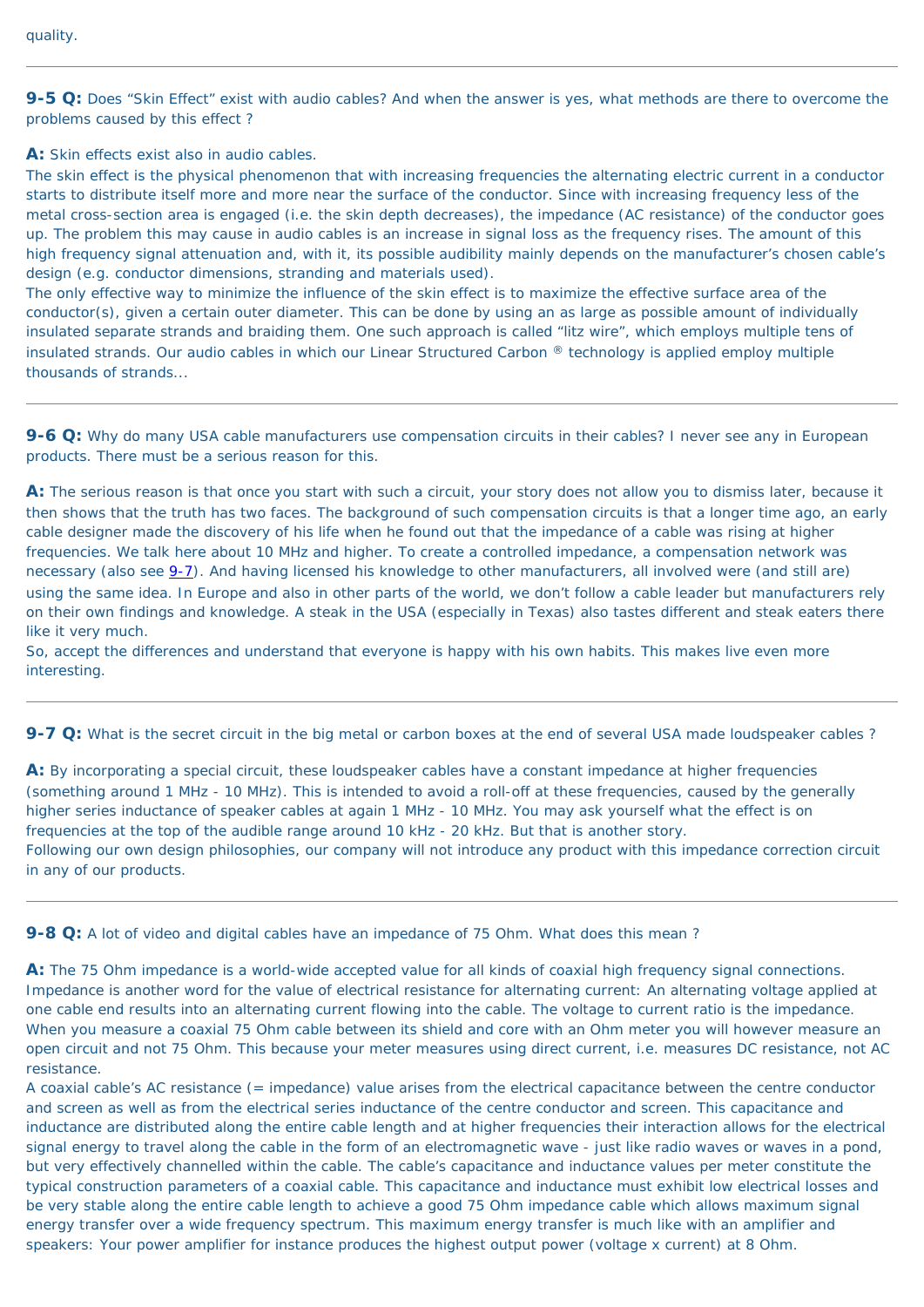### **9-9 Q:** Are balanced cables also 75 Ohm ?

**A:** Regular balanced cables have a higher impedance, like the standard 110 Ohm AES/EBU type for professional digital audio transfer. In special applications balanced 75 Ohm cables can be applied, but the layout of the design is different and the capacitance between the two conductors is somewhat higher.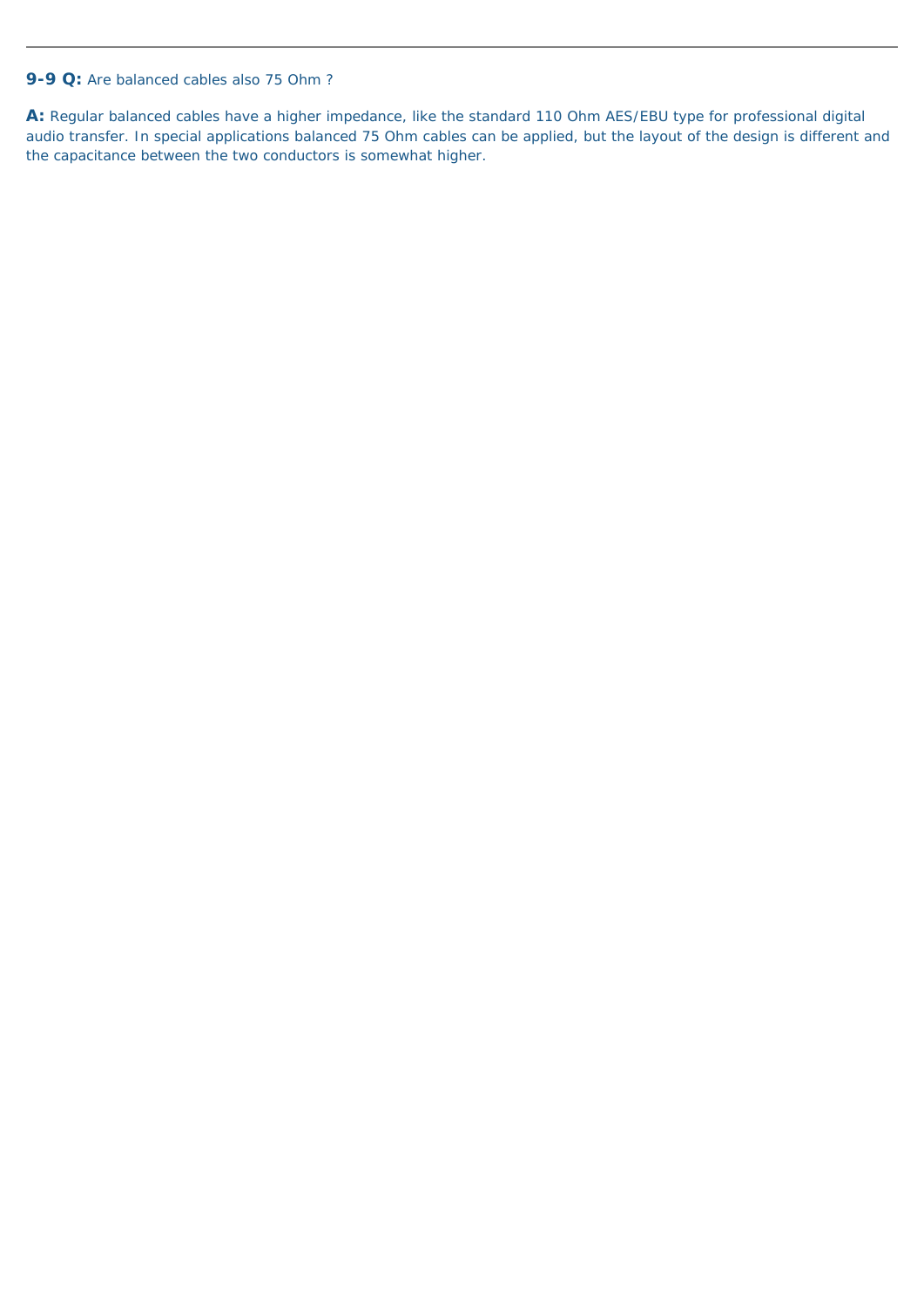# **Section 10: Cables: Connections and Connectors:**

<span id="page-53-0"></span>**10-1 Q:** How do I keep all the electrical contacts in and on my hi-fi set clean?

A: Inside is somewhat more difficult, but most electrical contacts are situated within rotating, linear or toggle switches. By very regularly rotating, pushing or tumbling, you keep them reasonably clean. By the extra application of our special contact fluid "The SOLUTION" you protect all metal parts against oxidation when they are not contacting each other inside the switches. In addition they are lubricated, thus reducing wear.

The same solution works for all external contacts like the female phono connectors on the rear of all amplifiers: Take a well-made male phono connector and push this male connector in the female connector that is under treatment. Rotate this male connector several times to clean the contact surfaces and then apply a drop of our The SOLUTION on the inside and on the shell of the female connector. Having done all of them, reconnect your male phono connectors at the rear of your equipment, also rotating them several times. When you give your equipment this treatment (once in every two or three months), you have the best possible result without any high cost.

Without this treatment, all sound quality will slowly come down and will make you unhappy after a while. So, at that moment you decide that you have to buy another pre-amplifier (again). Save the expense and just buy a bottle of The SOLUTION. You will be as happy as before again.

The SOLUTION is supplied in a small bottle with an application brush incorporated in its screw lid. Containing 25 cc. of fluid, this amount will serve you for many years.

Applied on metal contact surfaces The SOLUTION forms a thin protective layer which prevents pollution, humidity and dirt particles from causing harm to the precious audio signals being transferred. Also with sliding contact surfaces (like in rotating switches and when inserting/subtracting connectors) the wear becomes much less because The SOLUTION acts as a contact lubricant. The gold coating will not wear off so fast anymore.

And... your loudspeaker connections will not oxidise when you also apply The SOLUTION at your power amplifier's and loudspeaker's binding posts.

And... when the electrical contacts inside your loudspeakers are just made by push-on connectors, solder them or apply The SOLUTION. This will maintain the sound quality without you having any sleepless nights on what to do to improve your audio system again and again. You already did it.

A: It is not always what you see that makes the difference. Especially with connectors it is very important which materials are used and how the different layers are chemically structured, (also see [10-5](#page-54-0)). Especially the application of nickel in audio connectors is a disaster. Better to stay simple and find other solutions. A scratch over the flimsy thin gold coating in many cases shows you the nickel underneath.

### **10-2 Q:** How does contact liquid work ?

**A:** Contact liquid is non-conductive; it is a pure insulator and it coats metal surfaces where it is applied. Afterwards, only direct metal-to-metal contact is still conductive, especially when both the metal surfaces are very clean. So, clean first before applying.

The first function of contact liquid is to provide a protective barrier against airborne dirt, chemicals and humidity, thereby blocking corrosion of the contact surfaces. The second function is to provide contact lubrication: reducing subtraction and insertion wear on the connector's precious metals. Both functions strongly combine to maintain the purity and integrity of the connectors' contact surfaces (which often are coated with a vulnerably thin gold layer), thus ensuring both a good, undisturbed signal transmission as well as extending connector lifespan. And keep in mind that what works well for the

**10-3 Q:** Why do fresh connectors sound many times more pure compared to the "oldies"?

**A:** Mechanically and chemically aged connectors have been exposed to serious surface wear, deposit of environmental products and even some corrosion. The metal contact surfaces, despite perhaps still being shiny, have become contaminated and are altered compared to what you bought at the moment they were fresh. So, the signal transmission has also changed and this especially has a devastating effect on the low signal levels. As a result, the resolution in the sound is replaced by harshness. This is a negative sonic effect which many hi-fi freaks suffer from. Till you visit a life concert in a concert hall without public address system, like e.g. a good opera or a jazz cafe. You will then realise that you have got the extras (unwanted harshness) at home - which you thought was the real thing, but in real life it wasn't.

**10-4 Q:** Why are there always big sonic differences with equal looking connectors ?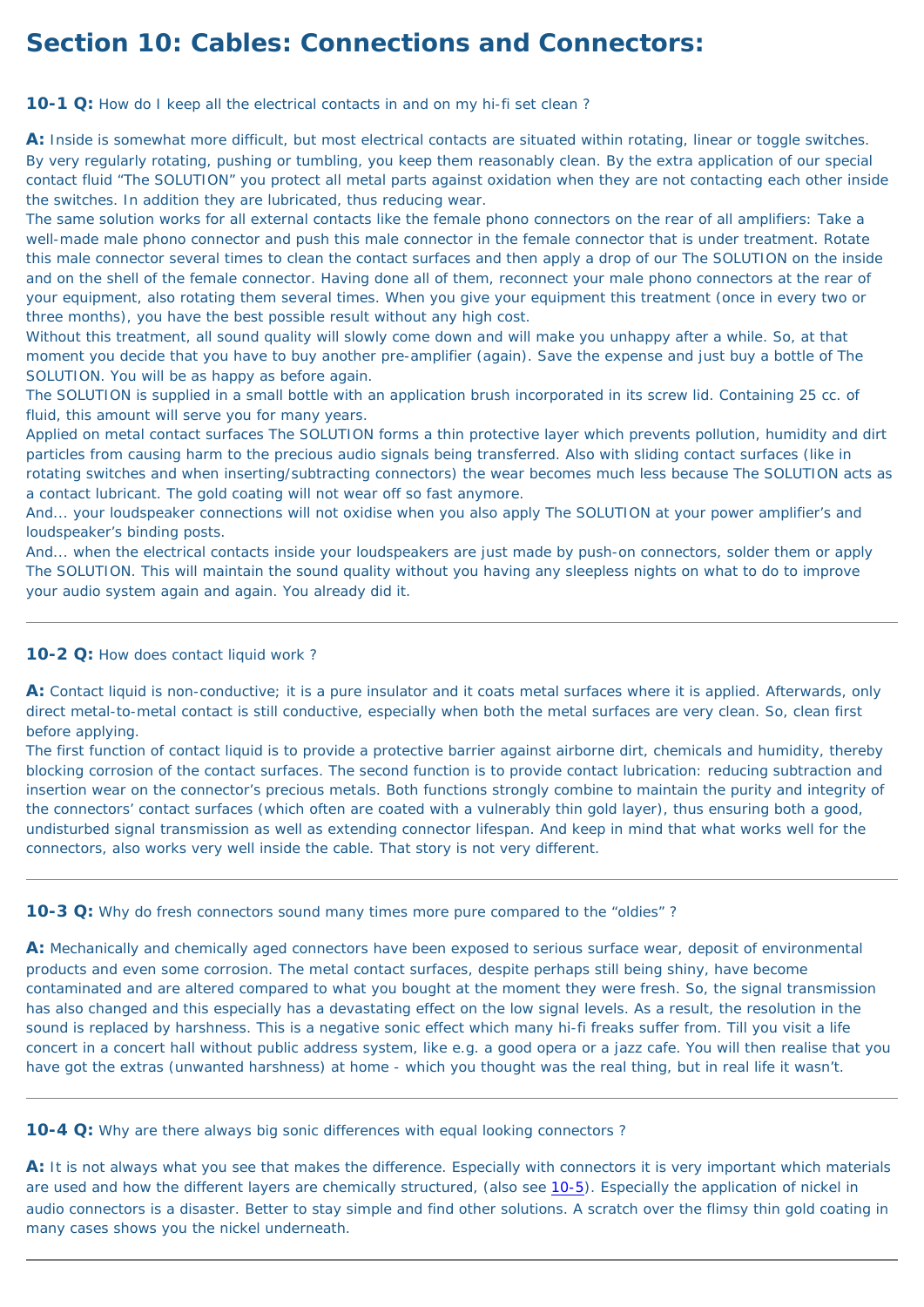<span id="page-54-0"></span>**10-5 Q:** A while ago I have bought very expensive gold plated phono connectors and the gold now actually falls off. I am afraid that the quality is not what I paid for. What to do ?

**A:** First go to your dealer and ask for assistance to solve this problem. But keep in mind that he is also a human being with a family.

Despite the fact that there is a protective gold plating on top, when the metal layer underneath the gold plating is not clean and chemical residues have not been washed away very well, the chemical activities that remain always cause the plating to come off after a while.

Many (cheap) connectors furthermore have a nickel layer underneath their gold plating. The nickel acts as a chemical barrier for the gold electroplating bath's acids. But nickel has a big sonic disadvantage: The sound gets harsh and its image looses depth. So avoid connectors with nickel. To solve your problem, ask your dealer to mount a proper quality. By the way, gold that falls of is not always pure gold but in many cases a look-alike.

<span id="page-54-1"></span>**10-6 Q:** What is better: Soldering cable to a connector or mechanical clamping?

**A:** On short term both methods produce a good electrical contact between the cable and the connector. Soldering however is a better way to assure a long-lasting quality, since it allows to block entrance of air and with it the entrance of corrosive humidity and pollution. Crimping/clamping does not give you full warranty that there is no air penetration possible between the strands: With temperature changes, the air inside the cable will contract or expand and thus move in and out between the crimped conductors' strands. This air movement means transport of impurities and humidity. As a result, your crimped connection becomes the weakest link in a perfect cable terminated with an even better connector. (Even worse is that some manufacturers simply use screws to fix the bundles of speaker cable strands. A very bad method with a very fast and negative impact on the sound quality).

<span id="page-54-2"></span>**10-8 Q:** I have a thick loudspeaker cable. How do I connect this sturdy product to my amplifier having the binding posts at the traditional 19 mm distance from each other ?

A: By experience the answer is: No. Besides that, look-alikes are not allowed to be sold. All designs are registered and it is not allowed to copy them. Especially in - what we in Europe call - the Far East, it is common to produce look-alikes. The production cost is much lower so the retail price is also more fun. But you buy a copy: A look-alike and not a sound-alike.

**10-10 Q:** How do I connect a balanced interconnect to a so-called XLR connector?

We exclusively advise soldering. Soldering with a thermally activated flux cleans all strands, and both the partial melting of the insulation and the absorption of the solder's flux will seal the conductor's end. So, always solder to be 100% sure about this part of your electrical connections. Soldering simply means that they are tight forever. And that is what you expect from good connections.

**10-7 Q:** Do I need loudspeaker cable connectors to connect my cables to the binding posts of my power amplifier and speakers, or can I just twist the strands together and fix them by tightening the nuts firmly ?

**A:** Twisting the strands together or soldering connectors does not make much difference on short term. But in the long run soldering is better (also compared to clamping), because all strands are engaged in conduction and make good contact (also see [10-6\)](#page-54-1). By soldering you also keep the air away from the strands. This avoids oxidation and helps to maintain a better sound quality.

It is furthermore useful to clean all contacts every 2 to 3 months and coat them with a drop of our "The SOLUTION".

**A:** In our program we have the so-called "Bus Connector". A universal connection system employing a barrel with two separate openings. One end is AWG standardised and is used for solder connection of a single or multi-strand loudspeaker cable. The other end is threaded and takes a matching spade or banana connector. The barrel is available in various opening diameters for cables ranging from AWG 00 (2/0) to AWG 14. So a perfect fit for practically any cable.

**10-9 Q:** I regularly see look-alike connectors equal to WBT designs. Is the sound quality the same?

**A:** XLR stands for: Shield, Life and Return (so actually "SLR" instead of "XLR"). XLR connectors have three pins, each of them marked by a number. The easiest way to look at the order of soldering is to take the male XLR and look at the connections from the rear (=solder) side. Here the pin order is 1, 3 and 2 (clockwise):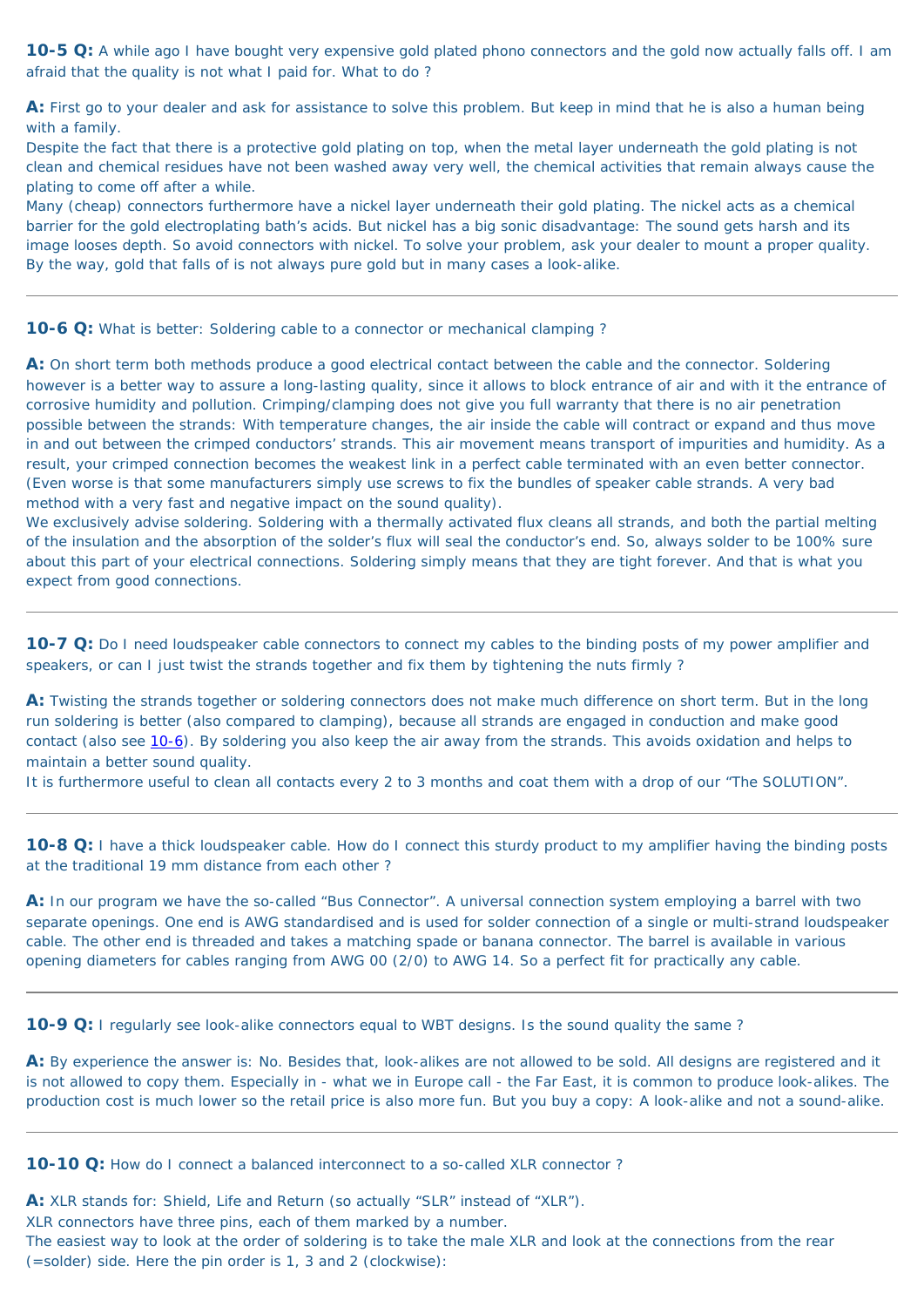Pin 1 connects to the cable shield. Pin 3 (the connection in the middle) connects to the return audio signal (– / antiphase) and pin 2 connects to the hot or life signal (+ / phase). The female XLR connector has the same pin numbers at opposite positions, thus maintaining pin-signal designation.

A rule of thumb regarding XLR plugs, helping you to learn its pin designations by head is: **XLR** = **S**hield, **L**ife, **R**eturn = **1**, **2**, **3**. All good XLR connectors have numbers printed next to the pins, so a mistake is hardly possible.

Also see the "Audio and Video Cable/Connector WIRING DIAGRAMS for DIY purposes" available on our website.

For quality reasons we exclusively apply Neutrik XLR connectors to all our balanced cables.

**10-11 Q:** My pre-amplifier has balanced outputs and my power amplifier is unbalanced. How to connect them without too much quality losses ?

**A:** Please refer to the "Audio and Video Cable/Connector WIRING DIAGRAMS for DIY purposes" available on our website. For those wishing to make standard or special cable/connector configurations themselves, this extensive section provides cable wiring diagrams, connector pin designations and much more useful related information.

**10-12 Q:** Is there a technical difference between Phono, RCA, Cinch, Tulip or Coaxial plugs ?

**A:** No, they are all names for the same type of functional design. The brands and the cosmetics are, of course, always different.

A: There are several reasons for stopping with these products. One is the low channel separation in the plug itself. Also the generally poor manufacturing quality of the connection pins was a problem. Strong oxidation after a while was very common. The locking, or more precise, the non-locking was a problem. Also, all the internal wires were too close together to produce a stable cable-to-connector quality. And don't forget the confusion about which pin had to be connected to which wire, because at the time there was a difference in configuration between the input pins and the output pins. (Also see the audio cable / DIN connector wiring page in the "Audio and Video Cable/Connector WIRING DIAGRAMS for DIY

**10-13 Q:** When I use a regular phono connector on the end of a video cable, is the total impedance still 75 Ohm ?

**A:** No, because each regular phono connector has its own typical high frequency impedance and depending on its design any value is possible. The risk that this impedance is not 75 Ohm is much higher than it having the correct value of 75 Ohm. Due to impedance mismatch between the 75 Ohm cable and non 75 Ohm connectors, signal reflections occur which blur the image in video applications or introduce jitter distortion (see [12-4\)](#page-59-0) in digital audio applications. Our phono/RCA type connectors are designed to optimally support 75 Ohm applications.

**10-14 Q:** Why is the 5 pin DIN type connector not used on cables anymore? Some English brands still have connections of this type on the rear panel.

purposes" document on our website).

The only place where the DIN type connector (though differently shaped) keeps a firm position is at the bottom of your tone arm. For such purpose we also have this type of connector in our program: The TAC (which stands for Tone Arm Connector). A 270 degree 5 pin configuration.

**10-15 Q:** I am very happy with my Acapella loudspeakers from Germany. The tweeter is an ion/plasma driver flat to 50 kHz. How do I connect this tweeter ?

**A:** The input of the modulator is RCA female. A very high quality interconnect must be used for this purpose like e.g. our MC - SILVER IT Mk II Coaxial. This product gives you a very superior sound quality. And because of the double shielding, the influence of high frequency spurious signals is also very low.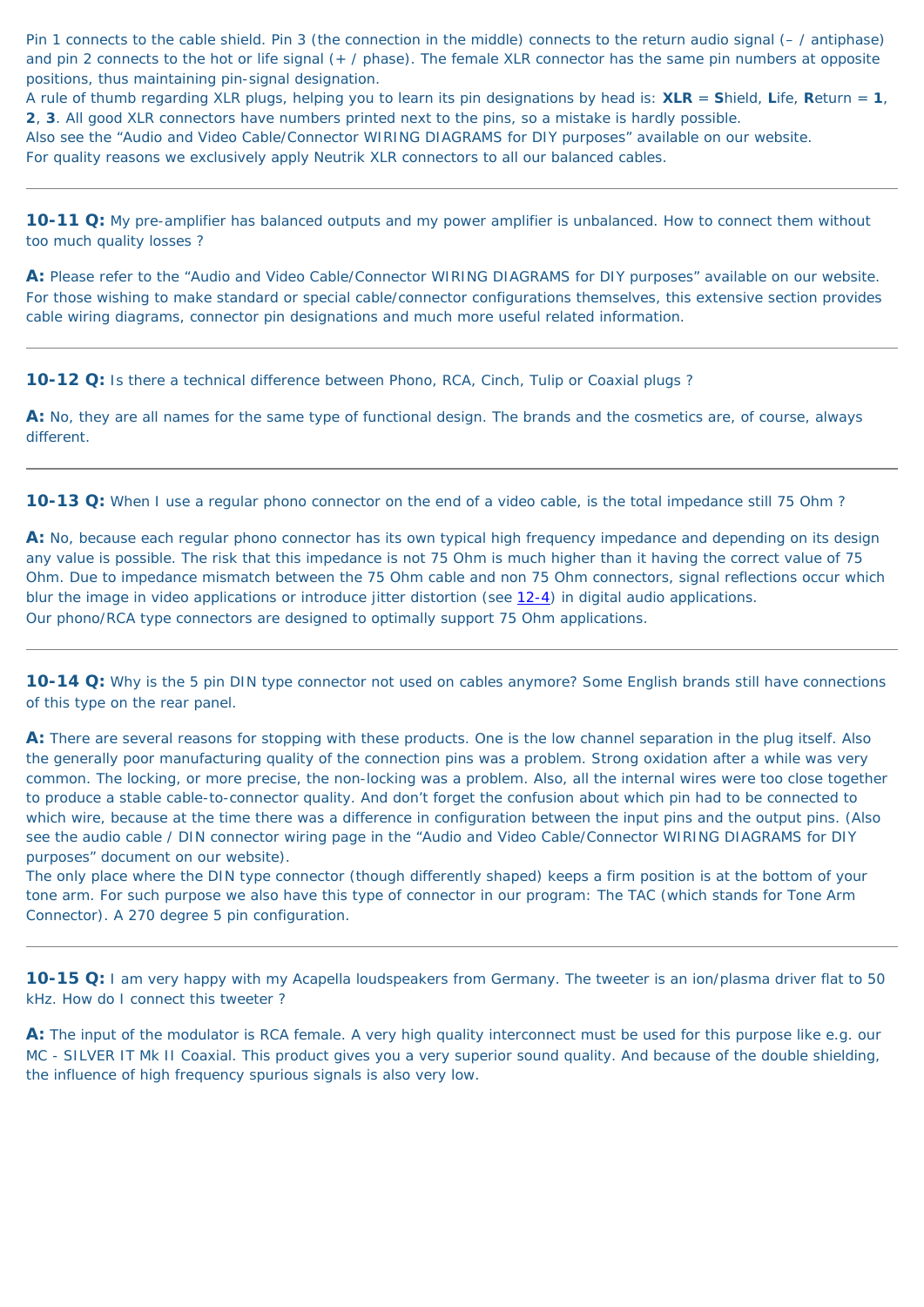# **Section 11: Cables: Termination and Soldering:**

### **11-1 Q:** How to de-insulate a cable or wire ?

**A:** De-insulation is also called stripping. The best way is not to use any mechanical force. Therefore, use thermal methods as much as possible. Stripping the insulation from a loudspeaker cable for instance works very easy when you use the tip of your soldering tool. Just move the hot tip around the conductors and remove the insulation. Afterwards clean your solder tip, otherwise the soldering of the connector gets more difficult.

This stripping method also works very well with interconnects. However, when the insulation is made of Teflon or Polyurethane you have to apply a cutting tool since these materials don't melt. Always avoid cheap mechanical strippers because they damage the outer layer of the strands, especially when the adjustment of the stripper is too tight. And be very careful when the strands are silver coated. Never scratch the silver away by careless stripping.

**11-2 Q:** Do I need a solder type with some silver content when I make my own high quality connections and should I also use silver solder with Van den Hul cables ?

A: When you want to produce more stable connections with a reduced sensitivity for oxidation and other corrosion you need silver containing solder. Although the extra silver in the solder brings about a higher melting point, when solidified, the silver content at the surface of the solder joint is higher compared to the content on the inside; The silver first solidifies in a higher concentration at the outside of the solder joint. This higher silver content surface provides an extra chemical shelter against corrosion and recrystallisation of the solder in the long run. It also makes the solder joint's surface somewhat harder. The silver furthermore builds links between both parts in a web-like (dendritic) structure, and, due to its silver content, the conductivity of the solder is also slightly improved, but not at a big advantage. When you apply silver containing solder (commercially available Tin/Lead/Silver (Sn/Pb/Ag) types with a 2 to 5.8 % silver content or our lead-free silver solder) be very careful not to move your cable and/or connector for minimally 10 seconds after the solder tool's tip has been removed: During solidification the silver builds a kind of silver tree inside the solder drop and when you move the cable and/or connector earlier, you may break this silver tree. The contact's sound quality then will be somewhat less.

A: Yes, this is very easy. Replace the tip of your soldering tool by a solid silver one. Everything you solder afterwards automatically contains silver.

In case you can not afford to buy silver solder, make a silver tip on your soldering tool. This tip will always dissolve some silver in the plain solder and provide the same result.

Another good message is that in case you use one of our Van den Hul cable or wire types, you don't necessarily need silver solder since part of the extra silver layer at the outside of all strands will partly dissolve in the liquid solder and directly creates a good silver content in the joint. This combination works best and also costs less.

### **11-3 Q:** Is it possible to make silver containing solder myself ?

#### **11-4 Q:** What is the optimal soldering temperature ?

**A:** I regard 275 degrees Celsius (527 °F) a good temperature for use with standard Sn60/Pb40 (60% Tin / 40% Lead) electronic solder. At higher temperatures the solder surface gets burned (oxidised) faster with bad contacts as a direct result. Lower temperatures don't provide enough heat to maintain the solder liquid when the connector and the strands are brought together. Here, risk of creating a so-called cold (i.e. brittle) joint exists.

When interconnects are concerned, use a 20 to 30 Watt tool. A higher power soldering tool becomes necessary when you have to connect conductors of AWG 16 (1.3 mm Ø) and thicker: For AWG 16 you need around 40 Watts. For AWG 12 (2 mm Ø): 80 Watts minimal. Any AWG step down of 4 units (i.e. about 1.6 times thicker, also see the AWG to METRIC conversion chart available on our website) requires an extra power of 40 Watts to ensure fast work and high quality, but always keep the regulated temperature at 275 degrees Celsius.

In case you solder very thick cables like AWG 6, AWG 4 or even AWG 2, we advise to apply a propane or butane gas burner, otherwise it takes too much time to heat up and all the heat will disappear in the cable. This produces a lower sound quality in the end. Fast working and no movements at all are you best friends.

**11-5 Q:** How do I mount connectors to my loudspeaker cables ?

**A:** Always make a strong mechanical connection. One method is e.g. the WBT approach with a thin walled round tube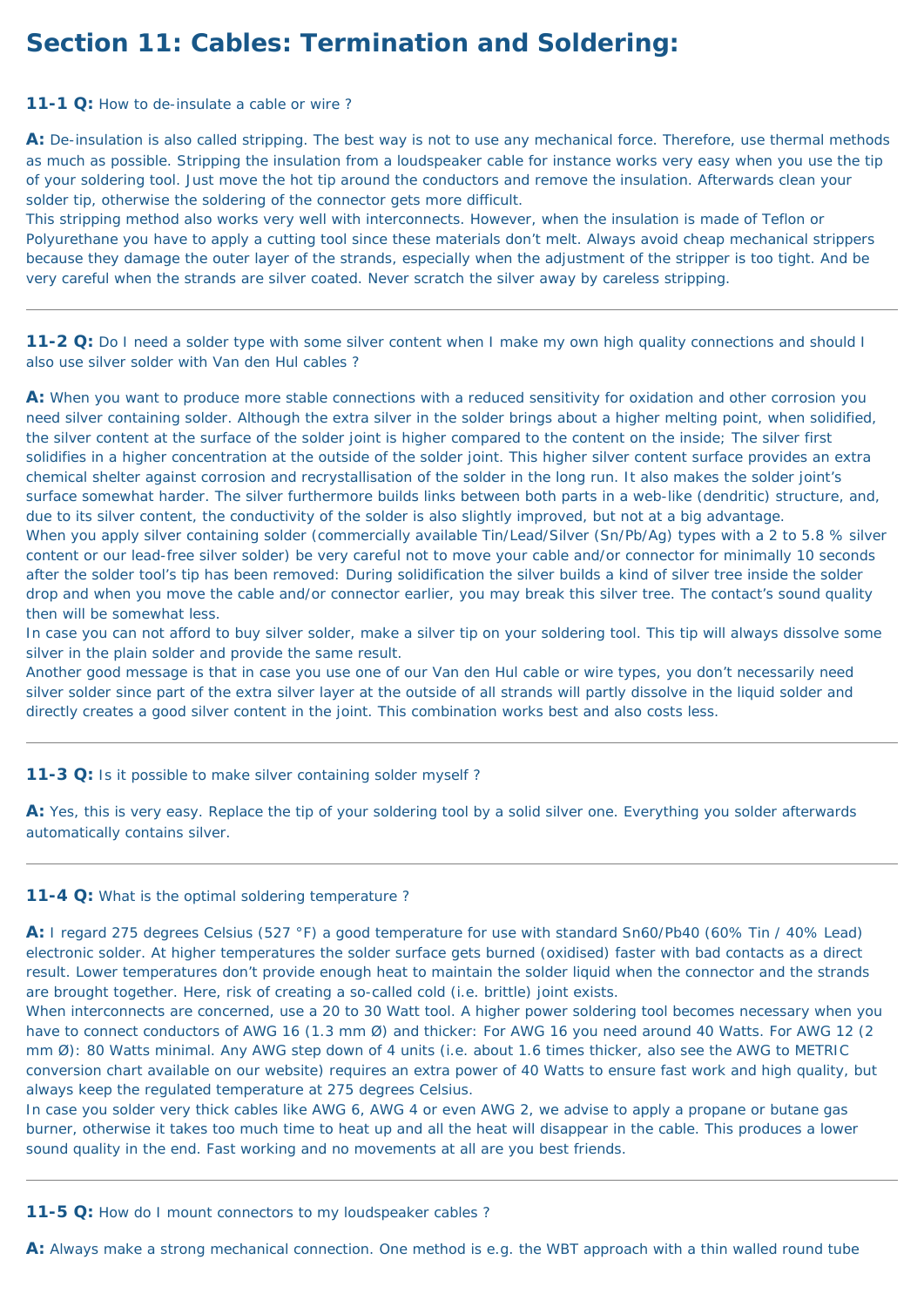around the group of stands. The round tube with all strands is hexagonally squeezed with a special crimp tool. Result: all strands are very tight together and the hexagonal tube can be fixed in another connector or straight underneath a binding post.

In our company we standardly use the so-called "Bus Connector": A bus type universal speaker connector consisting of a tube with an entrance made for various AWG numbers at one end and a screw thread at the other end.

The loudspeaker cable is soldered into the bucket, and at the other end a banana or a spade connector is screwed on. The soldering secures all strands and definitively keeps the air out, an advantage in the long run. The possibility to change between spade or banana furthermore makes this a very flexible configuration.

Please note: For fast and easy mounting our program also carries solderless spade and banana DIY Screw-On Speaker Connectors, which high pressure clamp function creates a low loss electrical connection to all cable strands.

#### How to solder this bus connector?

Screw on the spade or banana part and fix this end facing down in a sturdy heat resistant clamp.

Take a small gas torch and warm up the connector's solder bucket (the cable entrance side is facing up). Add solder and maximally fill up to two thirds with liquid solder. Continue to heat and SLOWLY insert the cable end's twisted strands fully into the solder bucket. Stop heating and, without moving, keep the cable in a vertical position for about 10 seconds. Then cool down by dipping the bus connector with the cable in Propanone = Acetone or distilled water (also works and is safer). Always take care of a good strain relief between the connector and the insulated cable. A heat-shrinkable insulation sleeve works good when during heat-shrinking the sleeve and the insulation mould together. With our cables' standardly applied HULLIFLEX ® jacket this works well.

A: You can always try, but by experience we know that in many cases the sonic result is inferior to our own mounting quality. This has directly to do with the special tools we use and the applied forces. Both have a big impact on the final result. And beside that, there are people in our company which have collected plenty of experience from precise mounting work dating back to 1992 when our first Linear Structured Carbon ® interconnect The FIRST ® was brought out. And that helps for sure.

<span id="page-57-0"></span>**11-8 Q:** How does your company mount connectors on The THIRD ® all carbon loudspeaker cable ?

The strain relief will aid in keeping all the conductor's strands together and will relieve bending stresses. And this is important, since strong and frequent bending at a specific spot of the cable (generally taking place near the connectors) will age the cable (metal fatigue) and will therefore negatively influence the sound quality of the whole cable.

**11-6 Q:** I have seen that there are two ways to wire an XLR connector. Which method is the best?

A: The carbon to metal connection at each end of The THIRD ® is realised by multiple, thin silver coated copper wires of 120 micron diameter. We build a horizontal and vertical grid of these thin conductors and these wire groups traverse the whole bundle of 3.5 million Linear Structured Carbon ® fibres several times. The total impedance of this metal grid construction is only 0.001 Ohm. After all this braiding work is done, we solder our bus connector (see [10-8](#page-54-2)) at the end of this multiple stranded metal conductor group.

It takes the people in our company more than one hour to fix one connector. So with four pieces of The THIRD ® making up a stereo set, it takes more than 8 hours of labour to fix all 8 connectors. We however don't charge even one penny for this time consuming job, because this product is so outrageously good that we like to support everyone who wants to listen with it.

**11-9 Q:** Why does your company use such a complicated connection method for The THIRD ®? I think that a clamped

**A:** Dating back from the time when no standard on XLR connector pin designations was agreed upon, there has been a confusion as to whether the XLR connector's pin 2 should be wired hot and pin 3 cold or the other way around. The nowadays uniformly used EIA RS297a wiring standard for XLR connectors is: Pin  $2 =$  signal +/hot/in-phase, pin  $3 =$ signal –/cold/out-of-phase and pin 1 = ground. (For wiring diagrams please refer to the "Audio and Video Cable/Connector WIRING DIAGRAMS for DIY purposes" available on our website).

Especially older audio equipment sometimes uses the reversed pin 2,3 signal designation, and when connected to modern XLR input devices the signal is phase inverted. When in doubt: The equipment's manual often mentions the XLR pin configuration used. To get around such signal phase inversions you can either change the equipment's internal XLR wiring or make a pin 2,3 crosswise wired XLR cable or change the polarity of your loudspeaker connections.

### **11-7 Q:** Is it possible to mount my own connectors on a Linear Structured Carbon <sup>®</sup> product?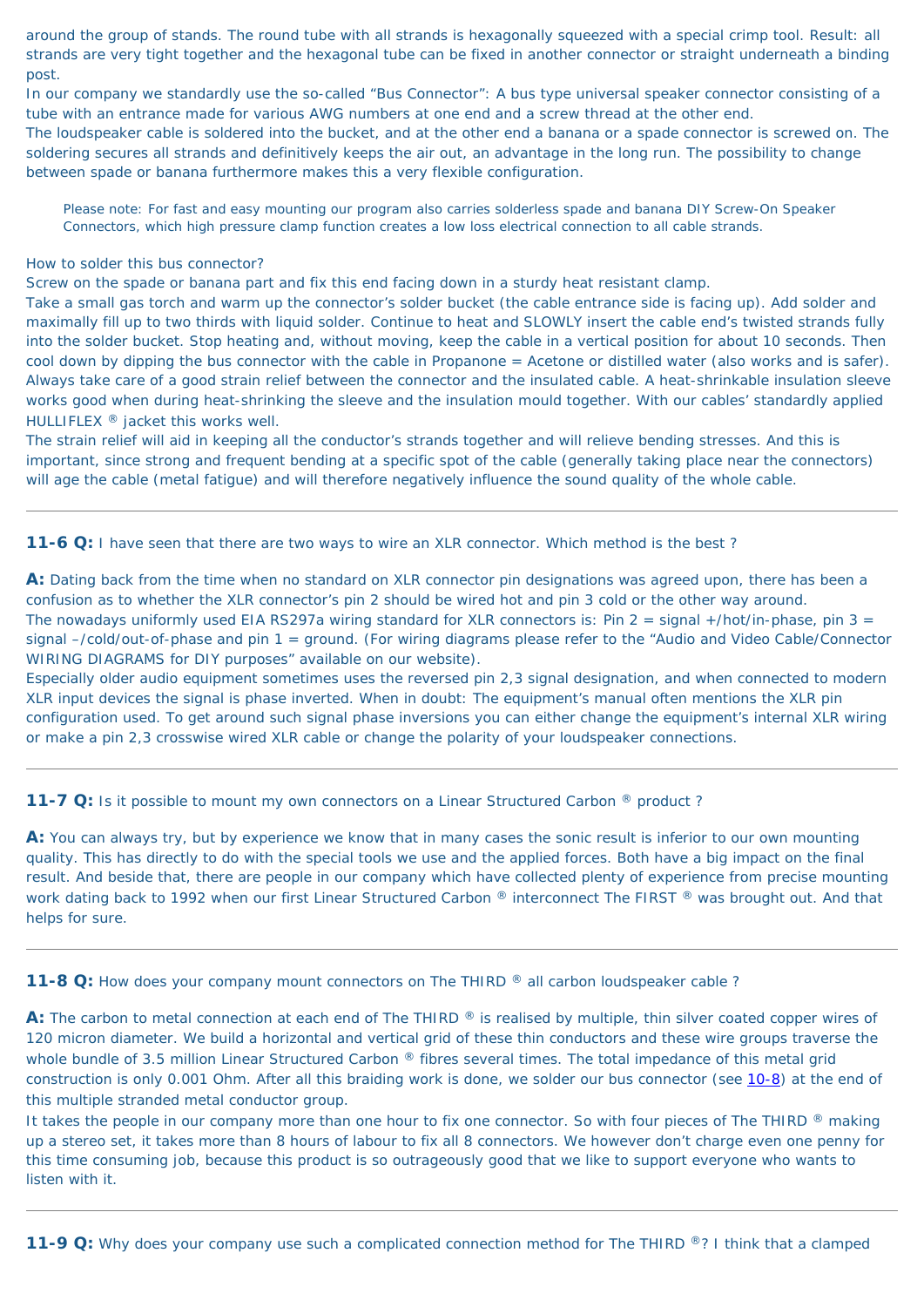bus around all the fibres will also work.

A: For those of you who are not familiar with our product program, The THIRD ® is a 3.5 million carbon fibre containing loudspeaker cable. All fibres are individually insulated. To mount connectors, we weave a grid of many thin wires at the cable ends. After several runs trough the total fibre bundle, a connector bus is soldered to the end of all metal wires (also see  $11-8$ ).

Your suggestion to do it faster and more simple is welcome, but it does not work in any other way. When we would use a bus over the whole fibre group and apply crimping, the impedance would raise dramatically just at that spot. So all the work done before to realise the lowest impedance gets lost: We tried it, and the nice low value of 0.07 Ohm/meter turned into 0.6 Ohm/meter. Besides this unacceptable high value, many fibres were broken. So, just extra problems and no serious solution.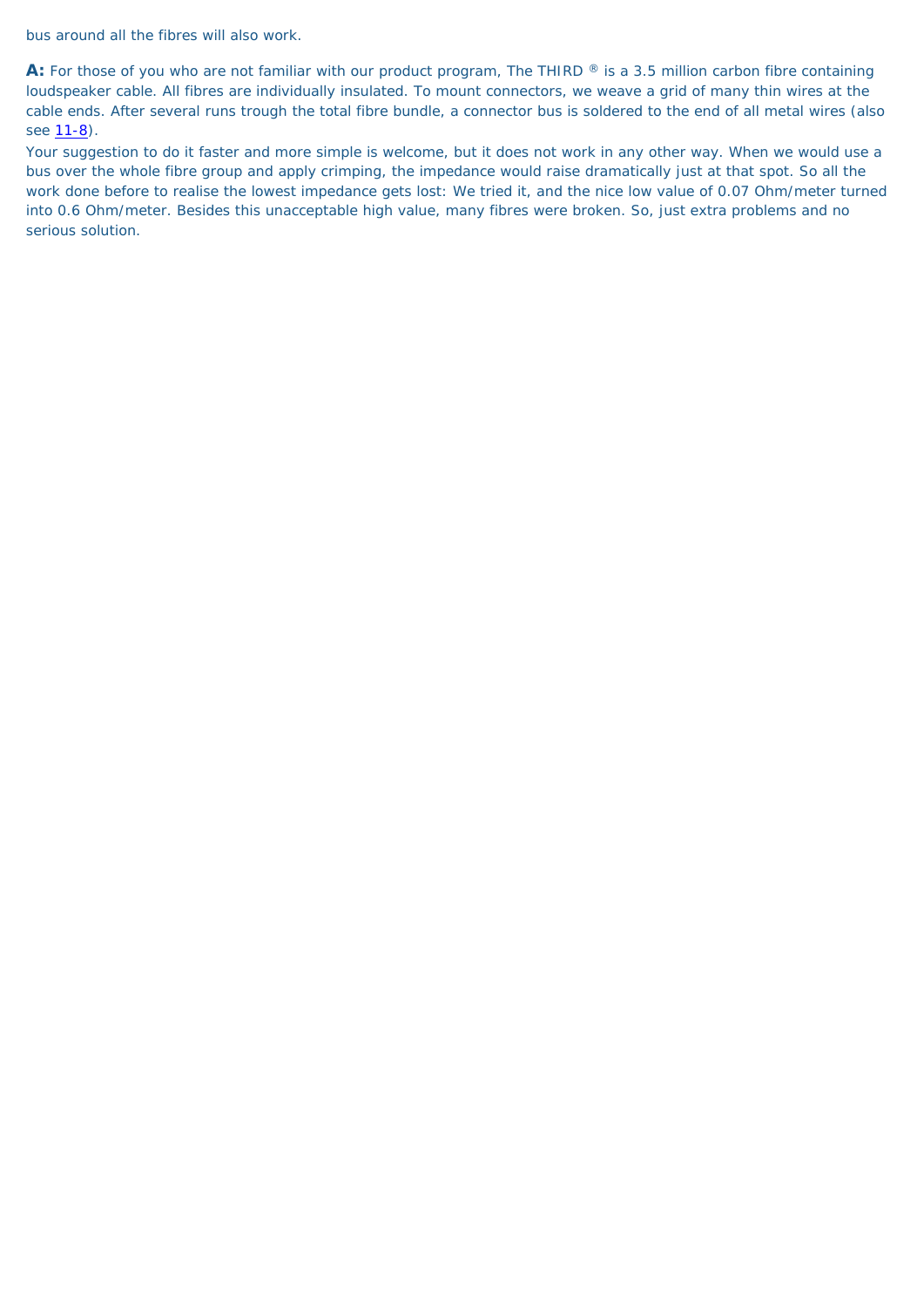# **Section 12: Cables: Digital Audio:**

**12-1 Q:** I need a long digital connection in my system: about 23 meters. Should I use an optical or an electric cable connection ?

**A:** At such distances, using electrical cable generally is the best option.

With coaxial 75 Ohm SPDIF (consumer) or 110 Ohm balanced AES/EBU (professional) digital audio cabling at large cable lengths, the precision of the cable impedance (jitter at direct replay), the cable's noise immunity (shielding) as well as its bandwidth and attenuation become increasingly important (also see [12-2\)](#page-59-1).

With standard optical cabling (Toslink) the noise immunity and bandwidth are excellent, however, at large lengths the cable's attenuation and so-called modal dispersion (the time difference of travel between the light rays traversing the fiber at various angles) become increasingly important (also see [12-2\)](#page-59-1). A consumer-grade Toslink optical connection therefore has a shorter distance limit (depends on quality, but roughly 10 m) than electrical cabling.

With digital audio, the general practice is to use high quality electrical cabling for distances up to hundreds of meters. Here, our coaxial 75 Ohm SPDIF types The DIGI-COUPLER 75 Ohm and The TRIAXIAL Professional 75 Ohm or our 110 Ohm balanced type AES-EBU 110 Ohm Professional are excellently suited. They are also regarded highly by the professionals.

When extremely large distances are to be covered, where the bandwidth and attenuation requirements render electrical cabling impracticable and/or noise immunity becomes a problem, special professional quality single-mode or multimode fiber optic cables are employed.

<span id="page-59-1"></span>**12-2 Q:** I can use an optical cable or a good 75 Ohm digital interconnect between my CD player and DA converter. Which sounds better ?

**A:** Although fiber optic cable exhibits a very high bandwidth and near perfect noise immunity by itself, keep in mind that two extra signal conversion steps are involved here: One in the player to convert the electrical information into light pulses and another one in the DA converter to convert these light pulses back to an electrical signal again. The frequency bandwidth limitation caused by the extra involved optical transmitter and receiver parts in effect increases the amount of jitter distortion experienced at your D/A converter's input.

A: For audio signal transmission a low impedance is the best, especially for loudspeaker cables. But digital information is not typical audio anymore. The frequency span can extend up to 500 MHz, meaning that quite different laws rule here. One of them is that optimal signal transfer is only possible when the output impedance of the source (your CD player), the impedance of the cable and the input impedance of the load (your DA converter) are the same. And many years ago, for technical reasons, the 75 Ohm impedance value was taken as a standard value.

<span id="page-59-0"></span>**12-4 Q:** Why can your audio interconnect The FIRST ® Ultimate also be used as a digital interconnect?

Other sources of jitter are light reflections between the two ends of the fiber as well as the time difference of travel between the light rays traversing the fiber at various angles (so-called modal dispersion). Various points in the total optical signal path also present signal attenuation, yet another performance limiting factor.

With the 75 Ohm cable, you can expect other quality issues:

First, the output impedance of the CD player, the interconnect's impedance and the DA converter's input impedance not always are a precise 75 Ohm over the whole frequency range (up to 500 MHz). Such impedance mismatches are a main source of jitter at your DA's input.

Furthermore, when the cable isn't adequately shielded, its susceptibility to external interference is another performance limiting factor. With good equipment and a good 75 Ohm digital interconnect, latter points however are adequately dealt with and no optical signal conversion steps are involved. Coaxial SPDIF transfer therefore is preferable if low jitter distortion replay is aimed at.

(A more detailed discussion of all effects mentioned above can be found on our The DIGI-COUPLER 75 Ohm's product information page).

By the way: In case you cannot get away from persistent ground loops (between the CD player and the converter), insert a high quality broadband pulse transformer or revert to optical cable...

**12-3 Q:** Why do coaxial digital cables always have a funny impedance of 75 Ohm, where I understood that the lowest impedance is always the best ?

**A:** The FIRST ® Ultimate is a pure Linear Structured Carbon ® interconnect cable with a natural and even distributed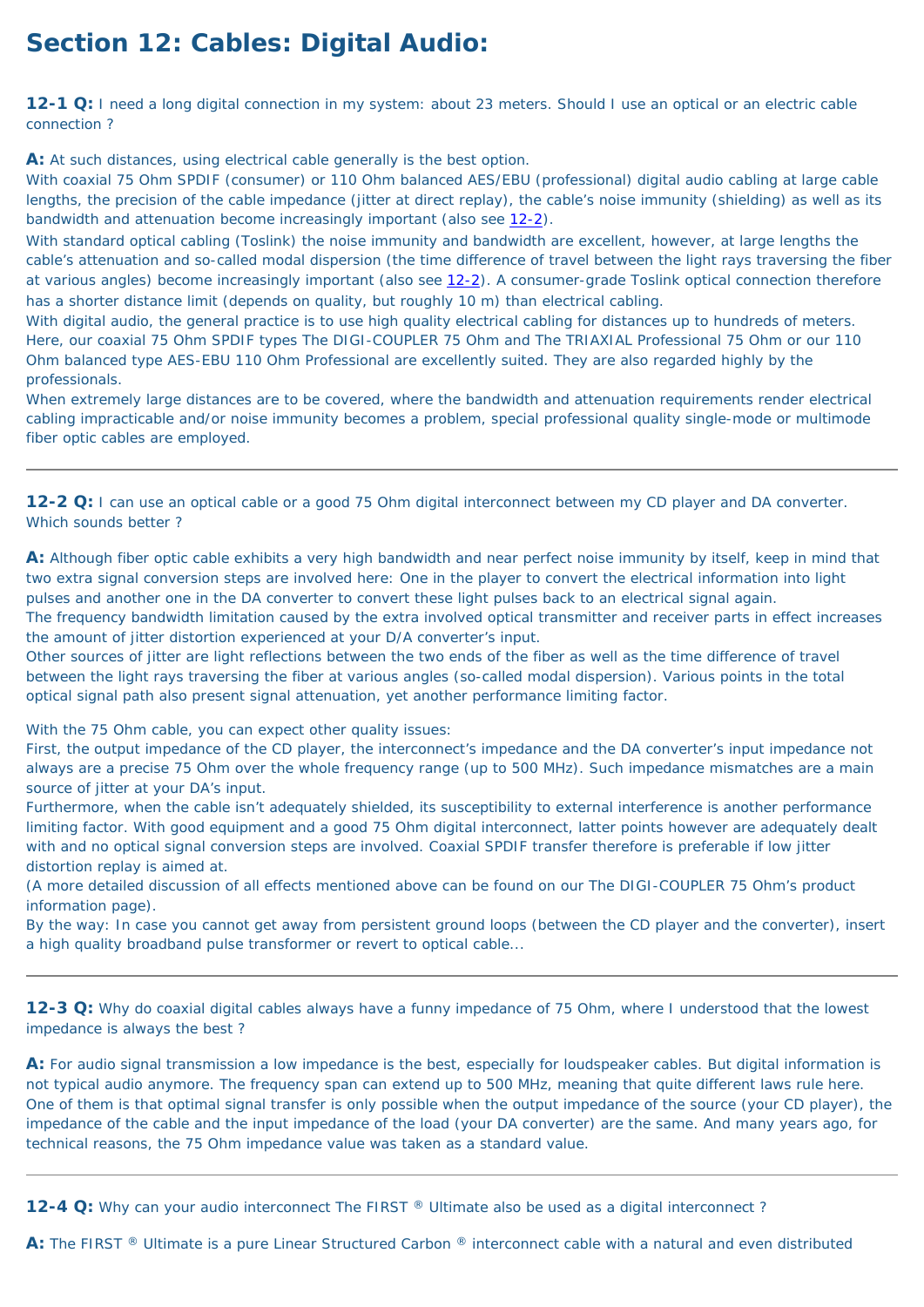conductor resistance along the whole length.

When, with cable transfer of digital audio (SPDIF), the output impedance of the player and/or the input impedance of the DA converter and/or the cable's impedance deviate from the required 75 Ohm, so-called standing waves occur in the connecting cable between the two pieces of equipment due to signal reflections at the impedance mismatching side(s). These standing waves will upset the DA converter's audio signal clock retrieval circuitry in its very precise timing and thereby cause so-called "jitter" (i.e. fluctuations in the timing interval between the audio signal's samples). This jitter generates extra audible distortion which we can describe with a harsh and aggressive sound as well as reduced resolution and imaging.

The closer all impedances involved in the digital signal transfer are situated around 75 Ohm, the better. Assuming that your player's output impedance is not exactly 75 Ohm across the whole digital frequency range and also guessing that the input impedance of your DA converter has some minor fluctuations, the connecting cable for sure will develop standing waves. Especially in such situations it is very helpful to have a well defined resistive interconnect in between, which is able to damp the signal reflections and thus provides a clean signal to the DA converter. We performed measurements on The FIRST ® Ultimate as a digital interconnect using digital pulses (square waves) and a 50% termination impedance mismatch: Just two reflections remained before the signal echo dropped below -60 dB. In practice this means that by using The FIRST ® Ultimate as a digital interconnect, the cable and equipment interface sources of jitter distortion are eliminated. Cable signal reflections will not degrade the sound quality of your player/converter combination anymore.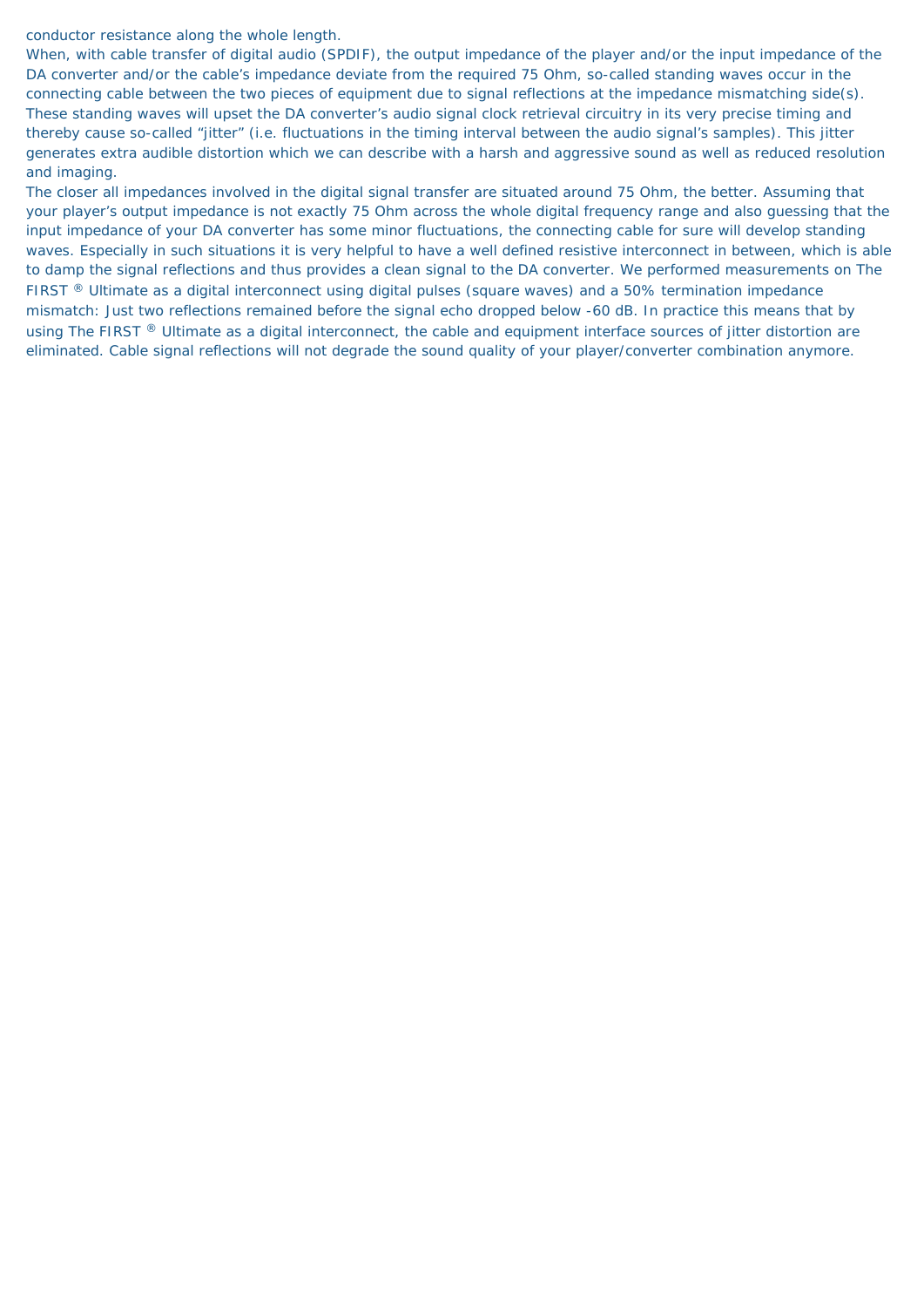# **Section 13: Cables: Buying:**

**13-1 Q:** What is important for me to know when this time I want to buy a good interconnect cable?

A: Don't think that a higher price is always related to a better product. Mostly it is related to a better brand marketing department or, to a greedier manufacturer or retailer.

Think about long-term stability - this related to smart application of conductor technology and insulation materials (also see [13-8](#page-62-0) and [8-1\)](#page-49-0).

First borrow and try your friends best products to find out what works well in your set.

Listen to a dealer you trust because in the past he has also given you good advice.

The quality is not easy to find out because you have never been at the company's factory. But the colour of the pure copper or silver coated copper conductors can already tell you a part of the story. They must be as shiny as possible. When PVC is used as insulation material, the metal surfaces will not be shiny anymore after a while, (also see [8-5](#page-49-1) and [6-](#page-40-1)  $1$ ).

Read brochures and find out what attracts you in various manufacturers' technologies.

And have in mind that impressive packing does not sound better compared to low cost paperwork.

**13-2 Q:** What is important for me to know when I want to buy a new loudspeaker cable?

**A:** The conductor quality and quantity.

A cable with single-strand leads is more critical with regard to frequent movement (e.g. due to household activities) compared to a multi-strand product. Furthermore, speaker cables which have more strands and a larger conductor crosssection area (lower AWG number) are also better products regarding sound.

Having thin AWG 20 conductors will make sound but not always yield quality. The minimum AWG number you should look for is AWG 14 or lower. And when the distance between the power amplifier and your loudspeakers is more than 2 meter, the minimum advised AWG number is 12 or lower.

**13-3 Q:** Can you give some hints to keep in mind when I want to buy better cables?

**A:** Do some listening with cables of your friends who claim to have the best of the world. Listening to their cables in their hi-fi set will produce a different sound impression compared to your having their cables in your set. So listen at home first before you copy their choice. When it is a sonic improvement, keep this in mind, but also keep in mind that their choice is not necessarily the ultimate for your set.

So, also get advice from your dealer and read magazine tests; Especially the reviews from writers who are really experts in this minefield.

When you intend to improve the whole set, it is valuable to take better products with an eye on the future.

Before buying anything, always specify for yourself what you like to have or hear better. Just better is too simple. Is it e. g. the dynamic or the spatial aspect you like to improve? Is your actual sound too harsh or just too soft? The better you specify your intended improvements, the lower the risk to come back home with the wrong product. When your dealer is willing to let you compare your current products with new ones, he is a great person and worth to respect. When he isn't, find another.

Take a test CD with you which you really know very well. The CD preferably should be recorded with just two omnidirectional microphones (sometimes also called spherical) and also should have a very low content of mono information per channel.

Available on our website is an article I have written about this subject, titled: "A simple hearing method for audio quality evaluation".

**13-4 Q:** Do I need to buy all cables from the same manufacturer ?

A: You don't need to. Each manufacturer has its own weak and strong products.

There is just one remark to be made: When a specific cable technology dramatically contributes to sound improvement, take the rest of the program in serious consideration. Because with this specific technology also other very good products are created in the same program.

**13-5 Q:** My dealer suddenly offers very nice looking cables produced in, what we call, the Far East. How high can my sonic expectations be ?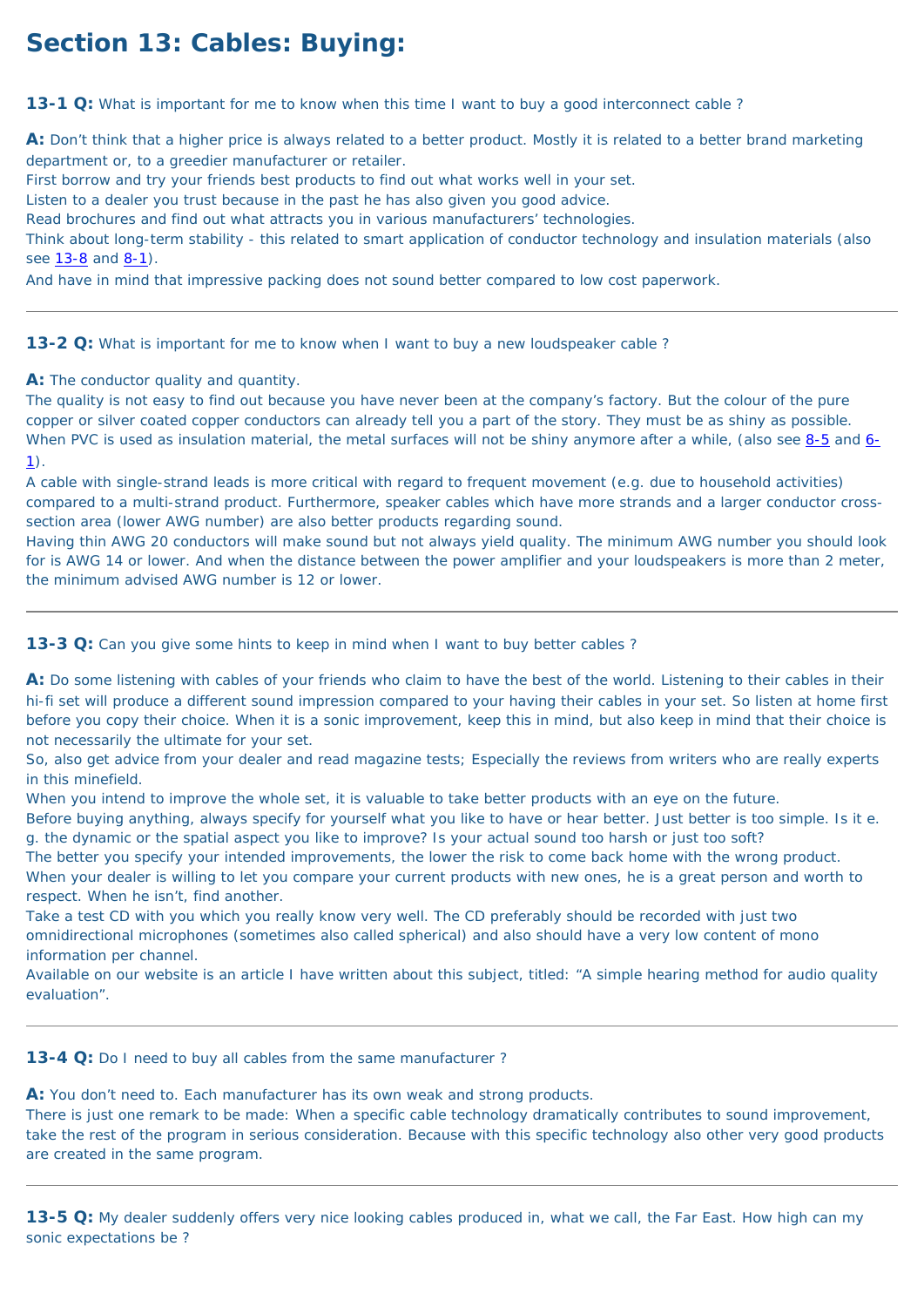**A:** I assume that the pricing is lower than what you are used to pay. This is partly the result of lower wages and lower machine costs. Many products from the Far East have a very attractive cosmetical appearance. My personal doubt more concerns the quality of the insulation materials (like PVC) and conductors involved. At the low pricing of your dealer's cables, including his own profit, it is hardly possible to apply high technology. So, when you like the product, buy it and don't come back later with arguments about whatever it may be. And keep in mind that in the meantime many well known manufacturers have their full program produced in the Far East. You will not see a big difference in their pricing, but that is what we call high end. Our company has all its cable products produced in Europe and we will continue to do so.

**13-6 Q:** I live in a tropical country. What should I pay attention to when I want to buy new cables?

In case you use our Linear Structured Carbon ® cables, the replacement time in the first mentioned situation is 100 years or even longer. Regarding the second mentioned situation I must give you the same answer: 100 years or even longer. This very extended lifespan is based on all kinds of tough durability tests and on plenty of feedback from very happy product owners world-wide.

**A:** Find cables without any PVC in their jacket. Or even better: Avoid all products with halogen containing cable jackets. Also avoid all non protected (e.g. not silver plated) and plain open copper stranded products. They degenerate very fast as a result of the extra high humidity and high temperatures.

**13-7 Q:** How long can I use my interconnects before there is the need for a product replacement?

**A:** I assume you buy interconnects which have a low protection factor against decline due to chemical processes. So, next time focus on a better metal protection by e.g. a proper silver coating (see [6-12\)](#page-43-0) and, what we do, also a carbon coating (see [6-17](#page-44-1)). Also pay attention to the insulation and cable jacket material(s) used. They should not contain any active chemicals. Such chemicals will constantly deteriorate your signal conductors, whether you are listening to music or not. (Also see  $9-2$ ,  $6-1$  and  $7-1$ ).

**A:** To speak out about other manufacturers is difficult for me, so I just advice you about our products: With our regular products built from silver coated copper and insulated with HULLIFLEX ®, when used in a moderate climate and a clean environment and assuming the interconnect is not moved every day, the answer is at least 15 years. In tropical conditions and a polluted environment: 10 to 15 years.

In case you use a regular copper product from another manufacturer with PVC as insulation jacket, the lifespan in situation one generally is about 2 years and in situation two maximally one year.

<span id="page-62-0"></span>**13-8 Q:** Why do I need to buy new interconnects on regular basis? The sound deterioration is such that I am forced to do so to maintain my sound quality.

**13-9 Q:** My dealer regularly gives me cables for test listening at home. But I found that my conclusions on them are different from my audio friends' which have the same. Theirs are always better? What great miracle happens here ?

**A:** I am about sure that the test products you get from your dealer are exchange cables from customers who bought something better. So you listen to used (and mostly abused) products. The same product but fresh will sound better. So ask your dealer to lend you some new ones. He should be kind to you because you positively advertise him. Otherwise, you miss the message he wants to give you: Buy some products and don't every time claim others for free. Try to find the truth of life, not only about interconnects.

**13-10 Q:** Why do I regularly have pay to so much for cheap looking cables?

**A:** Cheap and expensive are relative terms. But your findings are correct. For dealers, cables are a goldmine. That is why you often have to pay more, even for regular products.

**13-11 Q:** Many cables are just made of regular copper and simple insulators. Despite this, there is a big difference in pricing. Why ?

**A:** You don't just pay for the product quality but also for the image of the product on the market. Image building with e.g. luxurious advertisements today cost plenty of money because many hi-fi magazines can only survive with high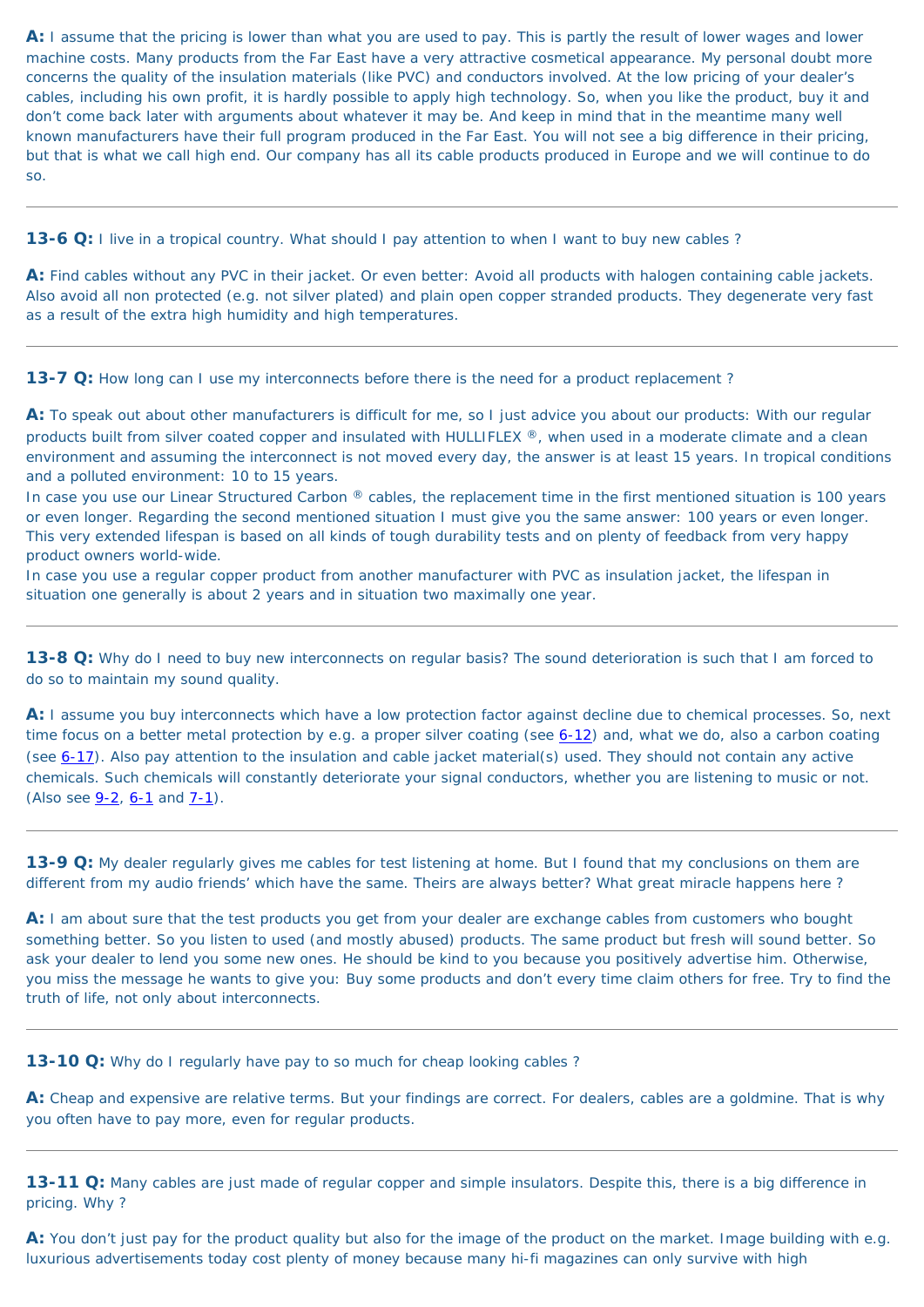advertisement prices. So what you regularly see advertised in magazines is not particularly or necessarily the best product. The fact that you pay more is also based on extra costs involved to make you buy this product. So, you also pay a part of the money used to convince you to buy this product. Sounds a little bit stupid doesn't it?

**13-12 Q:** Is there a direct relation between the sales price for an interconnect and its sonic quality?

**A:** A very cheap interconnect does not produce enough profit to pay for advanced technology. Also, many cable manufacturers claim applied technologies in their products without having any serious impact on the sound quality, but exclusively on the manufacturer's recommended retail price. Those claimed technologies are just there as a justification for a very unrealistic sales price. So, the art of buying is to find out which claimed applied technology is substantially contributing to the sonic quality and not just to a too serious price. The choice is yours.

13-13 Q: When I can not afford your Linear Structured Carbon ® products, what technology comes close?

**A:** That is our Fusion Technology with e.g. The INTEGRATION HYBRID and The INSPIRATION HYBRID. The INTEGRATION HYBRID is a star quad interconnect while The INSPIRATION HYBRID is a star quad loudspeaker cable. Especially The INSPIRATION HYBRID is definitely cheaper compared to our Linear Structured Carbon ® The THIRD ® speaker cable. Soundwise they are close, with for me a personal preference for The THIRD ®. But for many freaks, The INSPIRATION HYBRID is "THE" choice.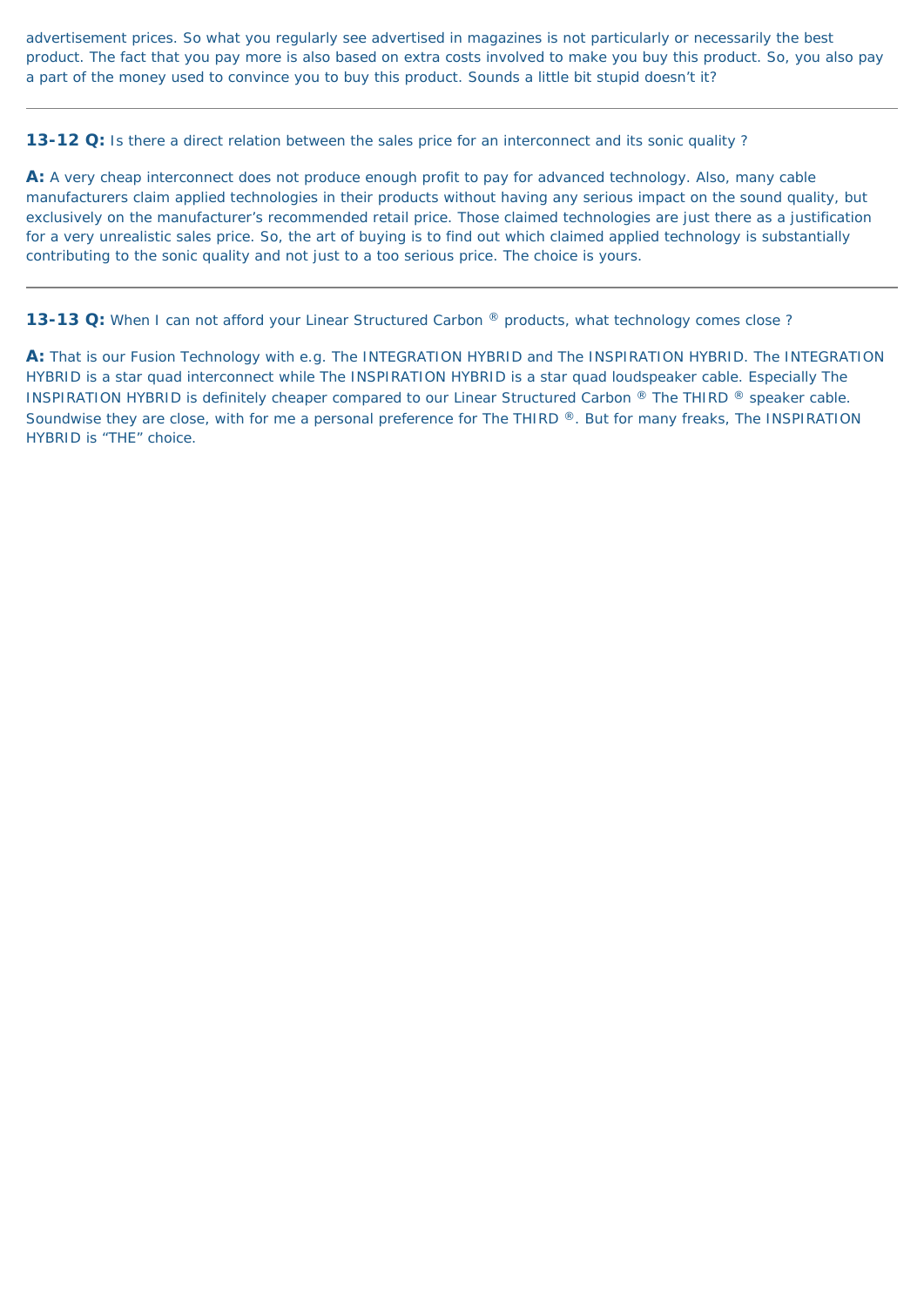# **Section 14: Speaker Cables: General:**

<span id="page-64-0"></span>**14-1 Q:** What is bi-wiring and how to implement it ?

**A:** Bi-wiring (i.e. double wiring) is so far only used for connections between the power amplifier and the loudspeakers. The connections are made like this:

For each loudspeaker you'll need two twin-lead (\*) speaker cables. At the loudspeaker they are connected separately: One to the bass section's terminals and the other to the mid-range/tweeter section's terminals. Both speaker cables come together (are connected in parallel) at the corresponding amplifier channel's + and – binding post. So two combined connections at the rear of your power amplifier are separately connected to the four binding posts at your loudspeaker. Mind correct polarity. And also mind that each loudspeaker's two shunt strips, which served to interconnect the bass and mid-range/tweeter section for non bi-wired operation, are removed. Otherwise, instead of bi-wiring, you have in effect just put two twin-leads in parallel, still an advantage but the sonic effect is less.

At the amplifier there generally is just a regular single set of binding posts (+/– left and +/– right). To enable bi-wiring, the loudspeaker should have two sets of terminals, one for the bass section and a separate set for the mid-range/tweeter section. So, with four different binding posts at the loudspeaker and only two per channel at your amplifier, the basic question is how to connect them.

\*: You can use two separate twin-lead cables for each speaker to be bi-wired. In our program we however also have special quadruple lead loudspeaker bi-wiring cables available.

### <span id="page-64-1"></span>**14-2 Q:** Is there an advantage in bi-wiring ?

**A:** The advantage is that the higher currents for driving the woofer and their influences are kept away from the lower, more delicate currents driving the other section(s) of your speaker. Electrical feedback from the woofer crossover section is not interfering with the mid-range and tweeter crossover section. Less interference keeps the total sound quality intact. The less both signals have in common, the better the final result. Also the total cable impedance is reduced by 50%.

<span id="page-64-2"></span>**14-3 Q:** What is better: bi-wiring or bi-amping ?

**A:** Bi-amping (i.e. two amplifiers per speaker) is always better.

In addition to separating each speaker's low and mid-range/tweeter sections drive currents by using dedicated wiring (as in bi-wiring), bi-amping also involves using separate amplifiers (or amplifier channels) for driving each speaker section. One advantage of bi-amping is that the workload placed on each single amplifier and cable is divided. Also, when the woofer's amplifier would clip, this distortion will not reach the tweeter, can't damage it and be less audible. Another advantage is that amplifiers and cables better capable of handling the power and current required for low frequency

reproduction can be chosen and deployed separately from those that are better suited for handling the delicate mid-range and high frequency information. These advantages match with the loudspeakers, which themselves have their own separate drivers optimized for each frequency range.

The simplest implementation of bi-amping would be to use two stereo amplifiers, for instance one for each speaker. In that case, one half of each power amplifier is used for driving the woofer section and the other half of the same amplifier is connected to the mid-range/tweeter section. Both inputs of stereo power amplifier A (which drives the left speaker in biwired mode) are connected to the music signal source's left channel. Likewise for amplifier B and the right channel. The audio power separation is made in the two non-interconnected passive crossover circuits inside the loudspeakers. I.e. while each amplifier and cable is driven full frequency range, a connected crossover's mid-range/tweeter section for instance only demands mid and high frequency energy from one amplifier (section) through its dedicated cable, thus dividing the workload.

**14-4 Q:** When I buy interconnects, I always care about the capacitance per meter. Should I also do so for loudspeaker cables ?

**A:** You can do, but the current delivered by power amplifiers is so high that any extra small capacitive load will not matter as long as the value is not higher than 100 pF per meter. In the beginning of the high end cable era there was a famous cable produced in Japan with a total capacitive load of more than 7000 pF. I still have a sample at home. This cable caused a lot of problems for power amplifiers. After having been connected to this loudspeaker cable, many were acting as a power oscillator. And they were not made for this purpose, so a lot of broken amplifiers and blown tweeters. All starts are difficult...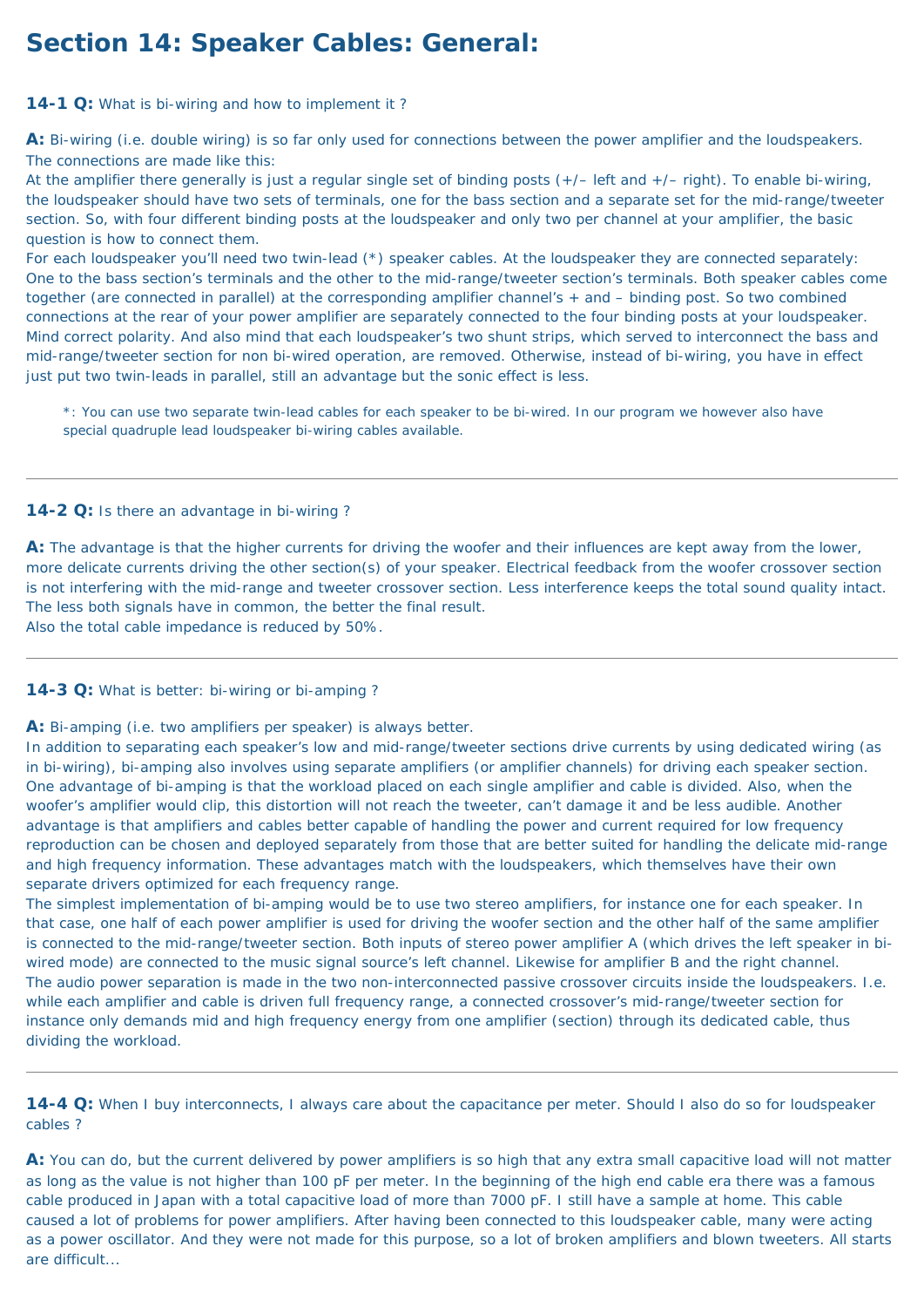**14-5 Q:** Is there mutual support or just the opposite when two conductors run parallel and close together ?

**A:** Assuming that one of the conductors runs to the "plus" of your loudspeaker and the other is connected to the "minus", the direction of current in each conductor is always opposite. Two parallel wires which carry current in the opposite direction repel each other, whereas they attract each other when their currents are in the same direction. When, as with a loudspeaker cable, both currents are in the opposite direction, their individual magnetic fields will cancel each other out at some distance.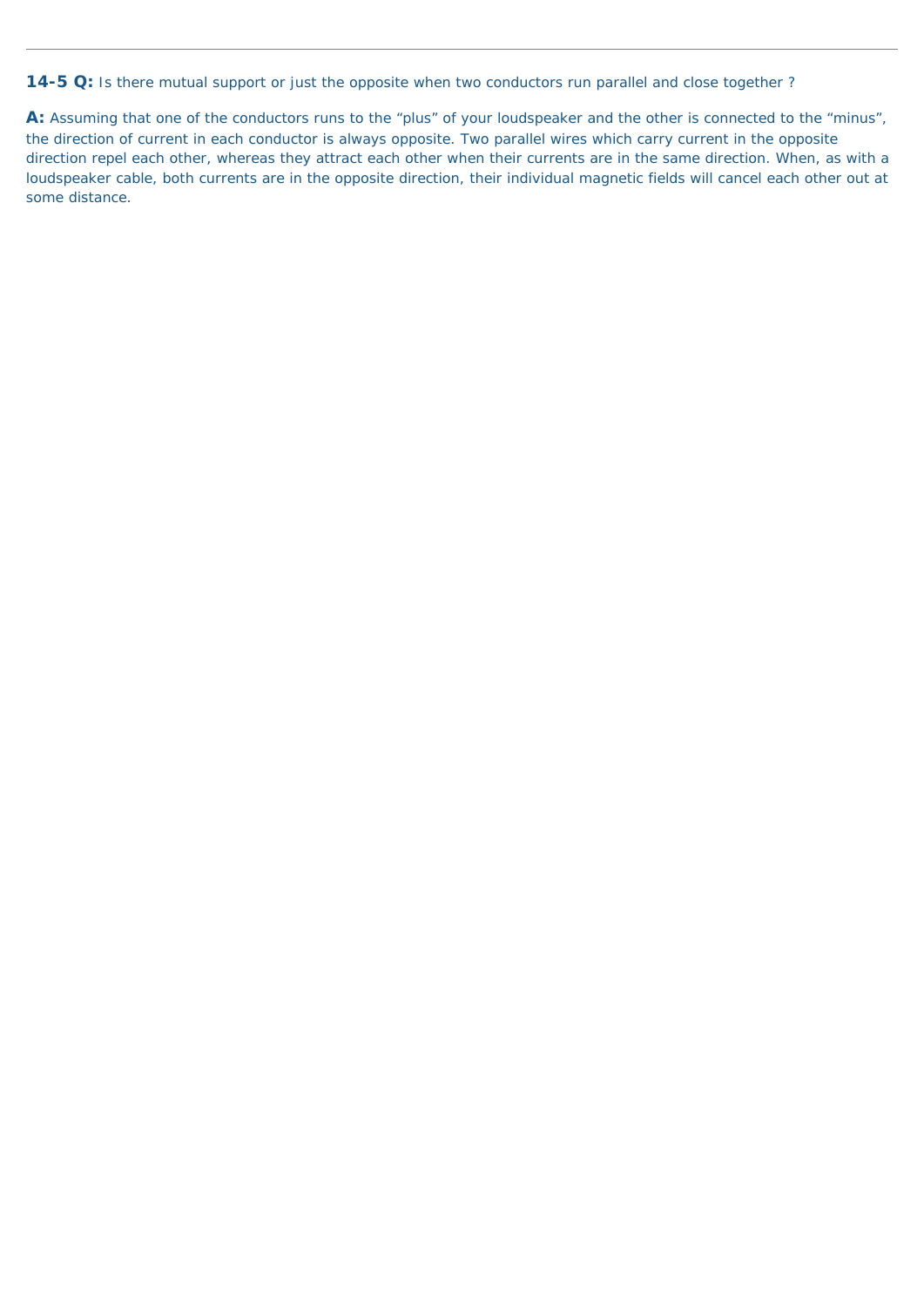# **Section 15: Speaker Cables: Sound:**

**15-1 Q:** When I put several loudspeaker cables in parallel, will the sound quality improve?

**A:** The bass response will be more controlled due to the lower impedance between the power amplifier and the loudspeakers, and the sound will be more dynamic compared to the quality of your best cable. All paralleled cables will contribute to the final quality and I think that you will like the result. The sound quality however will never get better than that of your best cable. Also the rendering of detail will not be at top quality, because the sound harshness of all cables will take part in the detailedness of the final sound result. With harshness, the details you will hear are fundamentally Cross Crystal Distortion, (see [5-1\)](#page-35-0).

<span id="page-66-0"></span>**15-2 Q:** What comes after plain twin-lead speaker wiring in order to improve the sound quality ?

### **A:**

- A. First you start with bi-wiring: For each loudspeaker you'll need two twin-lead speaker cables. At the loudspeaker they are connected separately: One to the bass section's terminals and the other to the mid-range/tweeter section's terminals. Both speaker cables come together (are connected in parallel) at the corresponding amplifier channel's + and – binding post. So, two combined connections at the rear of your power amplifier are separately connected to the four binding posts at your loudspeaker, (also see [14-1](#page-64-0) and [14-2\)](#page-64-1). When there is some difference in the diameters of the twin-leads you have, it is best to have the thickest running to the woofer section, because the audio current for bass is always the highest.
- B. When working with a three-way loudspeaker system, tri-wiring is a step better. The principle is essentially the same as with bi-wiring: With tri-wiring each speaker's woofer, mid-range and tweeter section now each have their own twin-lead connection to the corresponding amplifier channel's + and – binding post. Again, if there is a difference in the diameters of the twin-leads you have, run the thickest to the woofer section, the second thickest to the midrange section and the thinnest to the tweeter section.
- C. Bi-amping is the next step, (also see [14-3](#page-64-2)). In addition to separating each speaker's low and mid-range/tweeter sections' drive currents by using dedicated wiring (as in bi-wiring), bi-amping also involves using separate amplifiers for driving each speaker section: E.g. one stereo amplifier for the left channel and one stereo amplifier for the right channel. The stereo power amplifier used for the left channel has both inputs combined: Both its left and right channel input receive left. One of this amplifier's speaker outputs is connected to the bass section of your left loudspeaker and the other power output is connected to the mid-range/tweeter section. The same is done for the right channel with the other amplifier-speaker combination. The four leads per loudspeaker can run next to each other. If they are single-leads, twist the pairs running to each speaker section to minimise pick-up of high frequency interference, (also see [5-7](#page-36-0)). When you use lower AWG number (thicker) wiring for your bass section and higher AWG (thinner) wiring for your mid-range/tweeter section there is no risk of quality loss. Keep in mind that a part of your success is resulting from the quality of your loudspeaker cables. Instead of two stereo amplifiers you can also use four mono amplifiers. This provides an even better quality, since, by using separate amplifiers, the electrical separation in driving all speaker sections is higher.
- D. Tri-amping is even a step ahead again. Especially when you work with six mono amplifiers. Keep in mind that in such a complex situation also good mains cables are important. Advise: Try e.g. our The MAINSSTREAM HYBRID.
- E. Instead of making use of the passive crossover circuits built inside your loudspeakers (as is done with the four above mentioned points), bi-amping and tri-amping can work even better when making use of an active crossover filter unit. This concerns another black box with one input per channel and 2 or 3 filtered outputs per channel. With an active three-way crossover, the crossover frequencies between the bass and mid-range output as well as between the mid-range and tweeter output are adjustable. Also adjustable are the filter slope and the output levels. The many adjustments to be made require some experience, but with a good active crossover unit you can reach a very high quality sound reproduction. Some units even have "Q" adjustments to match different driver requirements. Each of the three adjusted outputs per side (channel) must be connected to a separate power amplifier. So six interconnects leave your active crossover.
- F. Another aspect beside the above five points is that additional quality improvements are often possible when also taking the loudspeakers' internal wiring, electrical contacts and crossover filter components into consideration, see [15-3](#page-67-0).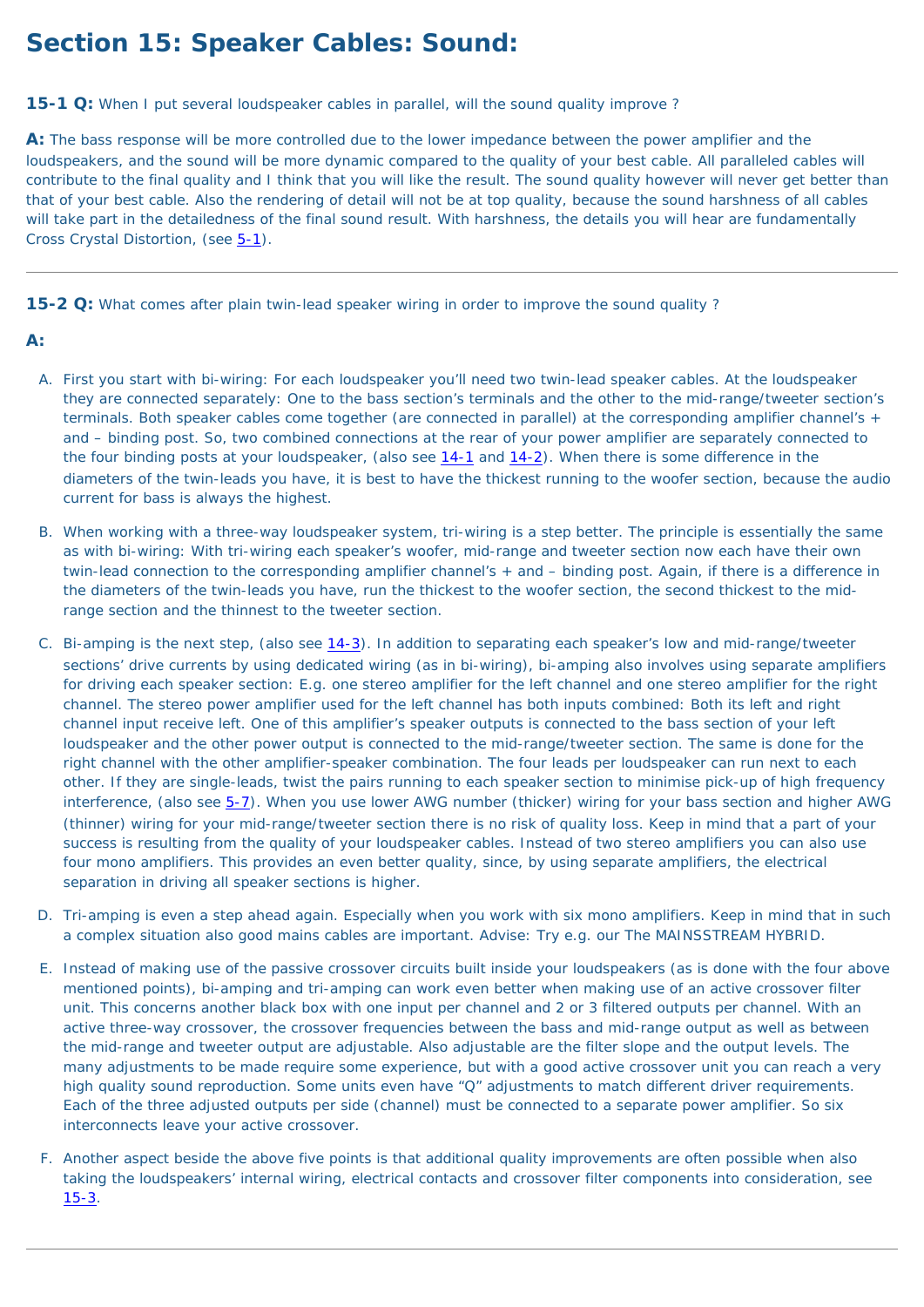### <span id="page-67-0"></span>**15-3 Q:** How do I improve my loudspeakers ?

**A:** In several steps:

1. First make a bi-wiring configuration (also see [14-1](#page-64-0) and [14-2\)](#page-64-1) by electrically separating/disconnecting the bass section from the rest of the filter (i.e. the mid-range/tweeter section) on the crossover's printed circuit board. See example figure below. Get help from a more experienced friend or your hi-fi dealer if you're not sure how to do this.

- 2. Loudspeaker manufacturers quite often apply thinner and/or lower quality than necessary internal wiring. Replace all internal wiring by our CS - 12 HF (a good starter), our SCS - 12 (to do it well), our The WIND Mk II HYBRID or The BREEZE HYBRID (latter two to do it very well). All four products are sold on a very regular basis to well-known loudspeaker manufacturers who take their profession very serious.
- 3. The often flimsy thin tracks of the crossover filter's printed circuit board can be upgraded by soldering the same higher quality conductors (as used for replacing the other internal wiring) on top of them.
- 4. Avoid all mechanical contacts like clip-ons. Many manufacturers just use clip-ons to save time (and therefore money). Such - often cheap material based - clip-on wiring contacts can (sometimes dramatically) reduce the sound quality of your speakers by corrosion in the long run. This especially in tropical countries with high humidity and higher temperatures. It's always good practice to minimize mechanical contacts wherever possible. Direct soldering of all connections (even at input) is the best option, else at least apply some of our "The SOLUTION" contact protection fluid.
- 5. Have a critical look at the crossover filter's electrical components. Replacing all electrolytic capacitors by film capacitors may cost you some extra money, but the result is worth it. Avoid all coils with ferrite or iron cores. Replacing ferrite, iron or any thin wired air core coils by air chokes made of a thicker copper wire or even copper foil yields further improvements.
- 6. Also keep in mind that a part of the reproduction quality concerns all mechanical vibrations and resonances of the
	- loudspeaker box itself. So don't just focus only on the electrical properties. There are also mechanical improvements possible.
- 7. Further quality improvements are possible when next to bi-wiring (discussed at the first point above) also bi-amping (or even tri-wiring, tri-amping and using active crossover filters) are applied, see [15-2](#page-66-0).



A: A while ago it was a sales hype, but after the time that everyone who objectively or subjectively heard a difference (which not always is an improvement) had bought them, this profitable section of the audio business stopped again. It is like with many hypes: There are waves of introduction and waves of farewell. But, try for yourself and find out whether you like it or not. Especially keep an ear on spatial improvements.

When the design is ok and all has been done well, the sonic result will be a dramatic dynamic improvement with plenty of extra detail. And the common harshness you were used to is gone. Not a bad result for a rainy Saturday afternoon when the kids were boy scouting and your wife was shopping.

**15-4 Q:** Are speaker cable supports of great help in my listening room ?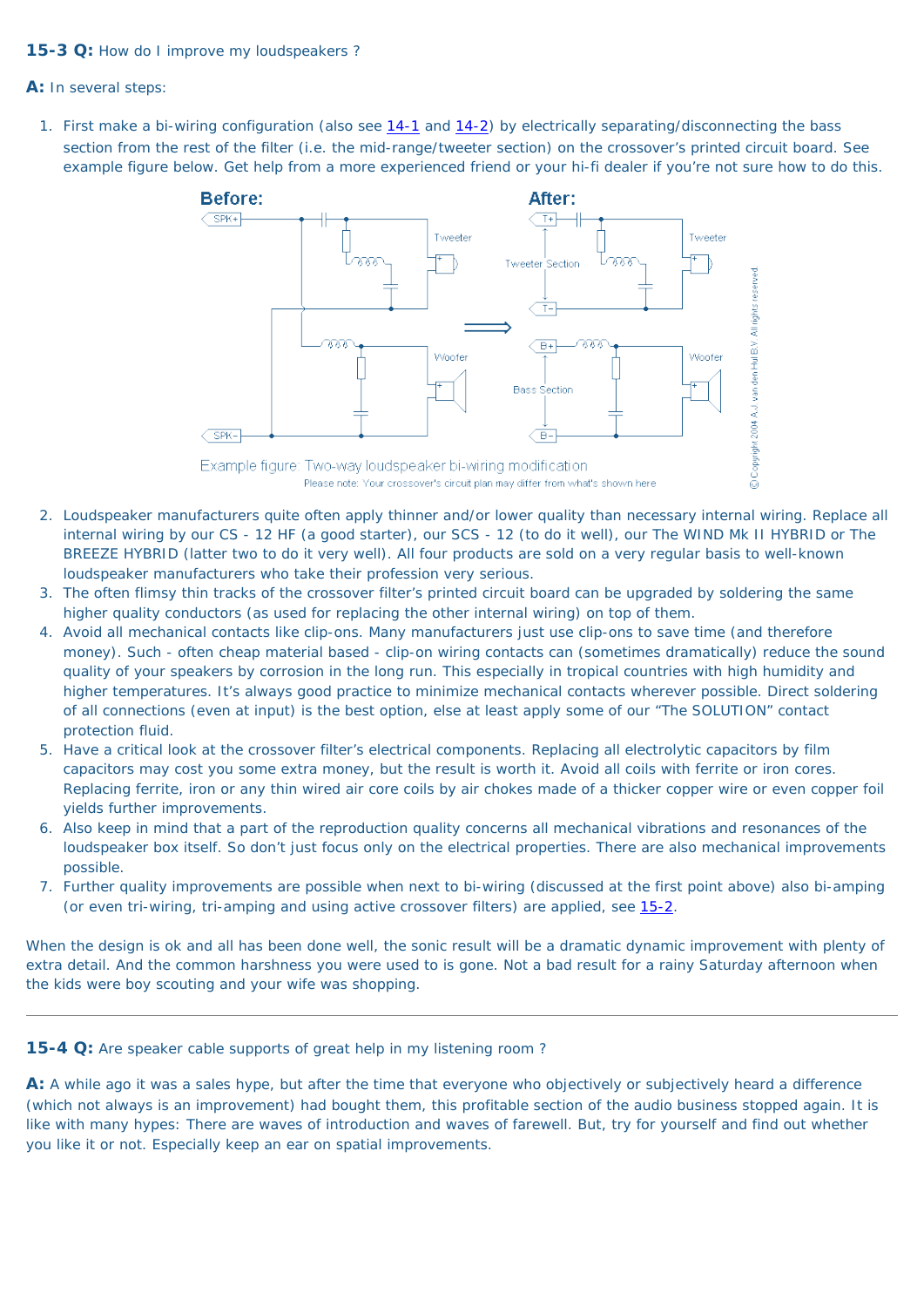# **Section 16: Speaker Cables: Size:**

<span id="page-68-1"></span>**16-1 Q:** Why do some loudspeaker cables have such enormous diameters? Do they therefore sound better ?

**A:** No, there doesn't exist a direct relation between the outer diameter and the quality of the electrical signal transfer. Manufacturers of real thick loudspeaker cables think and believe especially themselves that they can charge a higher price for a thicker cable. Helps in their business but not so much in your system. You mostly buy plenty of cheap fibres and some metal. But... a thick cable always looks impressive - when this is the effect you need for your friends.

**16-2 Q:** Why do so many expensive loudspeaker cables contain lots of internal filler fibers? Do they sound better or is there another reason why there is plenty of this relatively cheap material used inside ?

**A:** Thick cables always cost more than thin ones. So a part of the story is money. Another part is the separation of the plus & minus leads. When both leads share the same outer insulation, some separation is necessary to reduce the capacitance between the two conductors. When you work with four leads (i.e. bi-wiring cable), the capacitance reduction is not the real story.

What really counts is the quality and quantity of conductor material and not so much the quantity of insulating material / filler fibers. So, before buying, check the internal construction and draw your conclusion.

The heavy loudspeaker cables containing more than normal filling are a standard high end sales item in the USA. European products focus more on conductor quantity.

<span id="page-68-0"></span>**16-3 Q:** Why do I need a (relatively) thick cable to connect my speakers to the power amplifier while the total diameter of the voice coil wire is just 300 micron (0.3 mm) ?

**A:** Just to save money; Despite being in the profession, many manufacturers don't care about the sonic advantages of applying better quality internal wiring. So, here is a great opportunity for you to replace - the sometimes bicycle lighting quality - by a serious audiophile cable. It will produce a different and much better sounding loudspeaker, see [15-3](#page-67-0).

**A:** The thin wire is a must for technical reasons, like a low dynamic weight of the voice coil and a strong magnetic field in the magnetic gap. (Driver efficiency among other things is related to moving mass and magnetic field strength. Strong fields furthermore require a small gap). A 1 mm thick wire for instance would simply be too heavy and would require too much space.

**16-5 Q:** Your company always works with "AWG" numbers, like the CS - 122 HYBRID - which is a twin-lead AWG 12 loudspeaker cable. What is the purpose of these AWG numbers ?

Being stuck with the thin voice coil wire requirement, the voice coil's connection to the power amplifier output must have the lowest electrical resistance possible. This to allow the amplifier defeat the back-EMF (counter Electro Motive Force) of the loudspeaker (i.e. to dampen its voluntary movements). So, a thicker loudspeaker cable is an electrical must to maintain maximum control over the movements of the loudspeaker cone which is directly connected to the voice coil. Any extra (thin wire) impedance in between means more coloration in the sound. And that is something you don't want. The application of a thick loudspeaker cable does not always mean good sound quality however. In addition to having a low electrical resistance, the technical quality of the loudspeaker cable is essential to obtain or even maintain good sound. Sometimes a thinner cable will sound better when it has better conductor technology. And what is sold as "thick" does not always contain a lot of metal and have a low resistance. In many cases there are plenty filling fibres involved to impress you with the cable's size at first sight. Those fibres are insulators, whereas you thought to have bought a good (and thick) conductor.

So be suspicious when the product you intend to buy does hardly have any weight, but despite this is very impressive in size. High weight can also be misleading, so also check if you're buying sand or water contained. This is cheaper at home than in your hi-fi shop (also see [7-7](#page-48-1)).

**16-4 Q:** Why do loudspeaker manufacturers very often apply thinner than necessary internal wiring ?

**A:** AWG stands for American Wire Gauge. This is a world-wide accepted standard in wire dimensions. From 1980 our company has used this AWG table as a dimension reference for all conductors. A low AWG number like e.g. AWG 2 stands for a conductor with a metal cross-section area of 33.6 mm<sup>2</sup>. When we use copper this automatically defines the DC impedance (electrical resistance) of the product: 0.513 Ohm/km.

Another example: AWG 12 concerns a conductor with a metal cross-section area of 3.31 mm<sup>2</sup> and a DC impedance of: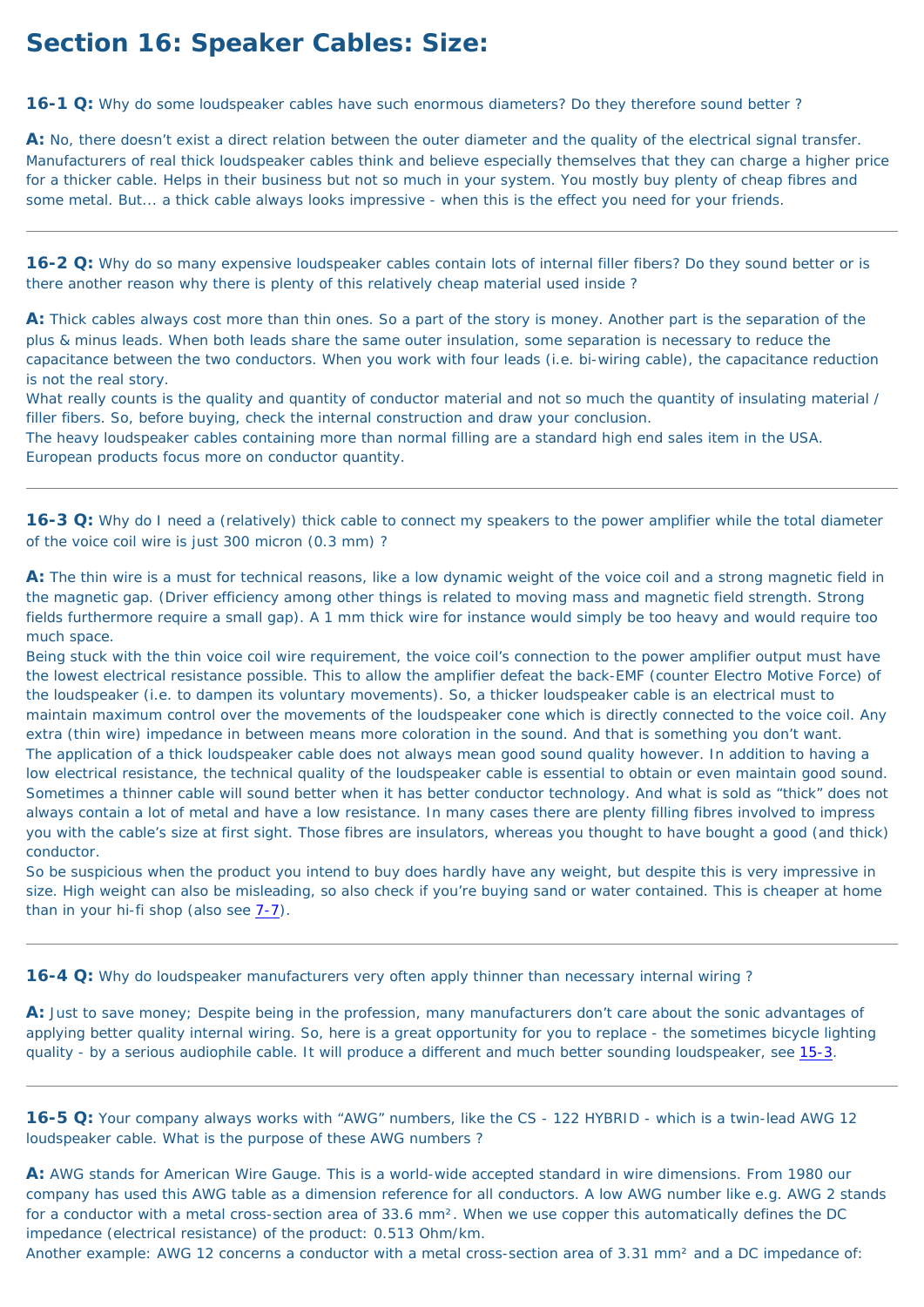#### 5.21 Ohm/km

The higher the AWG number, the thinner the conductor and the higher the DC impedance of the product (also see the AWG to METRIC conversion chart available on our website).

We do not advice loudspeaker cables with an AWG number higher than 14 (i.e. with a typical metal cross-section smaller than 2.08 mm² and a DC impedance higher than 8.29 Ohm/km).

Loudspeaker cables normally run from AWG 8 (our The MAGNUM HYBRID) to AWG 14 (like our The CLEARWATER, The GOLDWATER and The SNOWLINE).

As a general rule: A reduction of the metal cross-section area of 50% is equal to 3 steps up on the AWG scale; Like AWG 4 equals to a conductor cross-section of 21.1 mm². So AWG 7 equals to a conductor cross-section of 10.5 mm². At the same time the resistance is multiplied by a factor 2.

Another rule is that when the diameter of the conductor is reduced by 50%, the AWG step is 6 up. At the same time the resistance increases by a factor 4.

For home theater installations AWG numbers like 16 - 20 are applied. This is for easy mounting because it concerns thin wires. However, it also results in a lower sound quality and is in itself another reason for dynamic compression of the sound.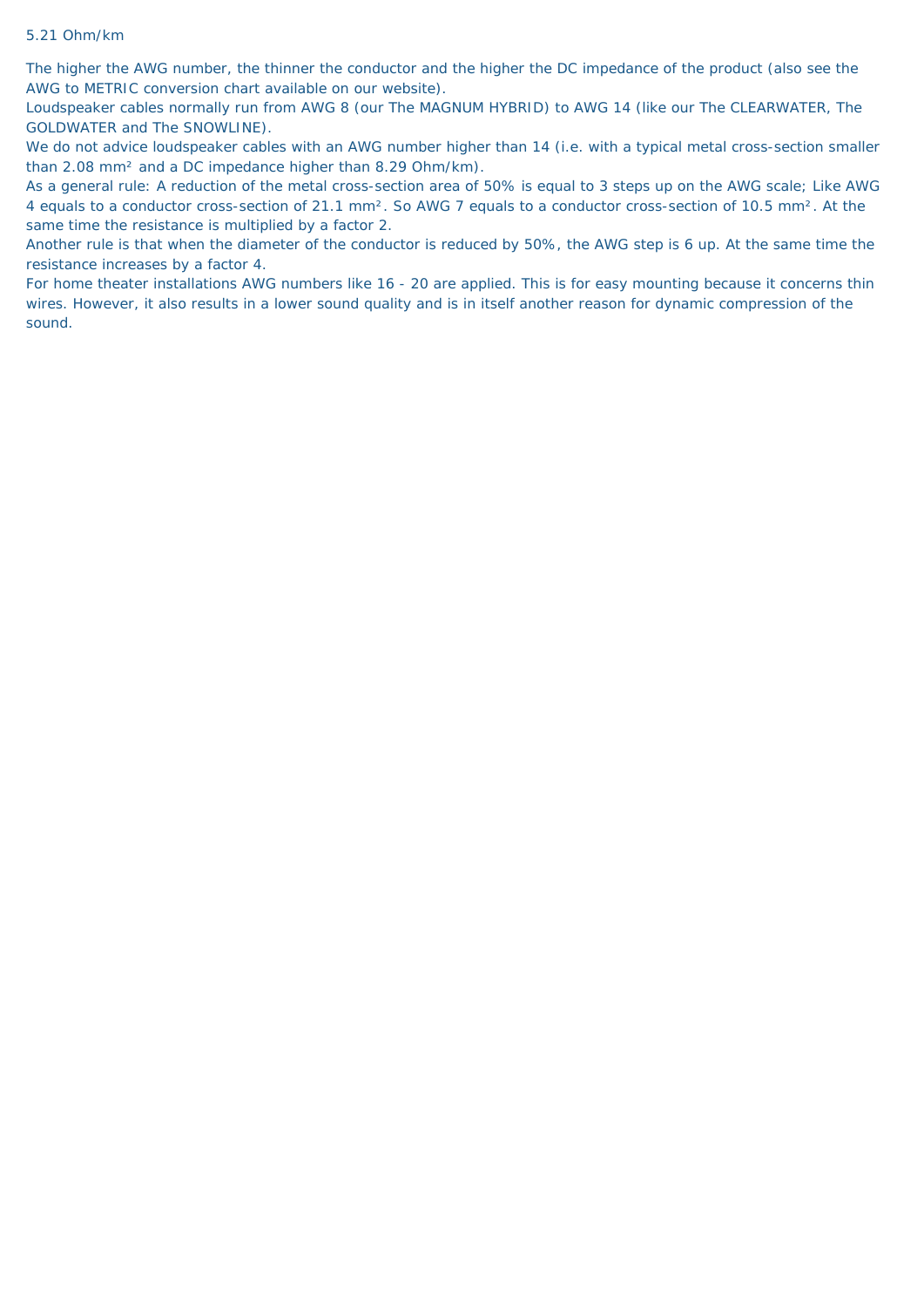# **Section 17: AC Power Cables:**

<span id="page-70-1"></span>**17-1 Q:** How can a mains power cable have any impact on the sound quality of my equipment?

**A:** A mains power cable is the connection between the noise polluted mains and your equipment which processes clean audio signals. A good separation is important: Depending on their design and quality, via your equipment's internal power supplies spurious signals can penetrate into your audio signal path and (sometimes seriously) degrade sound quality. All it takes is one entrance path. And... what gets in also gets out.

A good mains cable therefore should act as a very effective noise filter. Meaning that it should realise a fast roll-off for higher frequencies. And higher frequencies are not those above 1 MHz, but already start at 10 kHz. Our The MAINSSTREAM HYBRID power cable acts as such a high frequency filter. This cable's innovative design includes several very effective filter elements, (also see [17-2\)](#page-70-0). Our company even got an official VDE approval for The MAINSSTREAM HYBRID.

The sonic result is a very clean sound and a virtual dark space behind the loudspeakers.

<span id="page-70-0"></span>**17-2 Q:** What makes your The MAINSSTREAM HYBRID AC power cable so unique to other products and how does it filter all mains noise so well ?

**A:** Our AC power cable The MAINSSTREAM HYBRID is in the first place a high current product. It is easily able to handle 100 ampere surges when necessary and available. But at the power consumption of the connected load, The MAINSSTREAM HYBRID immediately and very efficiently starts a powerline noise cleaning process, brought about by a carefully designed set of electrical properties.

The MAINSSTREAM HYBRID is a complicated construction which exhibits a maximum damping effect on higher-frequency noise polluted mains. The MAINSSTREAM HYBRID's filter function is not influenced by the mains voltage but by the cable length. The longer, the better the result.

The filtering is accomplished by the combined parallel capacitance and series inductance of the conductors. The Linear Structured Carbon ® layer applied around all conductors furthermore very effectively adds to the filter function. Moreover, the heavy shield surrounding The MAINSSTREAM HYBRID avoids emission of lost high frequency energy and screens the internal leads from external electromagnetic interference. In addition, the cable incorporates a very efficient magnetic compensation arrangement which prevents the cable from radiating magnetic field noise or picking up such. And last but not least, in The MAINSSTREAM HYBRID the traditionally negative considered aspects of the skin effect have just been turned around and are applied as an additional positive effect on its noise filtering efficiency.

As a result, The MAINSSTREAM HYBRID keeps your audio system's noise floor very clean. Mains pollution (noise) is very efficiently filtered away and with it its negative effects. Sound harshness and lack of spatiality and imaging are turned into smoothness and an enlarged acoustical space with better instrument location.

Keep in mind that the application of our Linear Structured Carbon ® is essential for an effective and high quality result. Just using black PVC, as I have seen in cheap copies, is fraud. It is only incorporated for visual effects.

Summarizing The MAINSSTREAM HYBRID's features:

- 1. A very high continuous current capacity and a maximum transparency with regards to instantaneously drawn current surges.
- 2. The capacitance between its 6 current leads and the ground lead in the centre as well as the ground connected cable screen is very high. This acts as a 6 dB/octave filter.
- 3. The inductance of the 6 spiral wound internal current leads acts as a common-mode choke coil. This aspect of the cable forms yet another 6 dB/octave filter.
- 4. The Hybrid layer around the conductors especially absorbs high frequencies travelling on the outside of the conductors.
- 5. The conductors are a very high grade. So, thinking audiophile, no contribution to any harshness. All power conducting wires are coated with a dense layer of silver.
- 6. The heavy cable shield, also made of dense silver coated copper, avoids absorption or emission of spurious signals. Latter also keeps the electrical environment of your equipment very clean.
- 7. The cable's construction also avoids magnetic field emission by letting the current running to the equipment magnetically cancel the higher frequencies returning from the equipment connected.
- 8. The high capacitance of the six conductors to their ground connected cable environment (shield and central ground lead) combined with their big series inductance, produces a very healthy roll-off for higher harmonics imposed on the mains. The Hybrid configuration again helps to fasten this roll-off.
- 9. The embedded powerline noise suppression filter's more than 12 dB/octave roll-off starts at a lower frequency when the cable length is larger. The minimum length I advise is 2.0 meter. Produces immediate sonic results.
- 10. The above mentioned noise filtering features work equally effectively in both directions: I.e. the cable not only filters mains noise going towards the equipment, but also filters equipment borne (mainly power supply generated) noise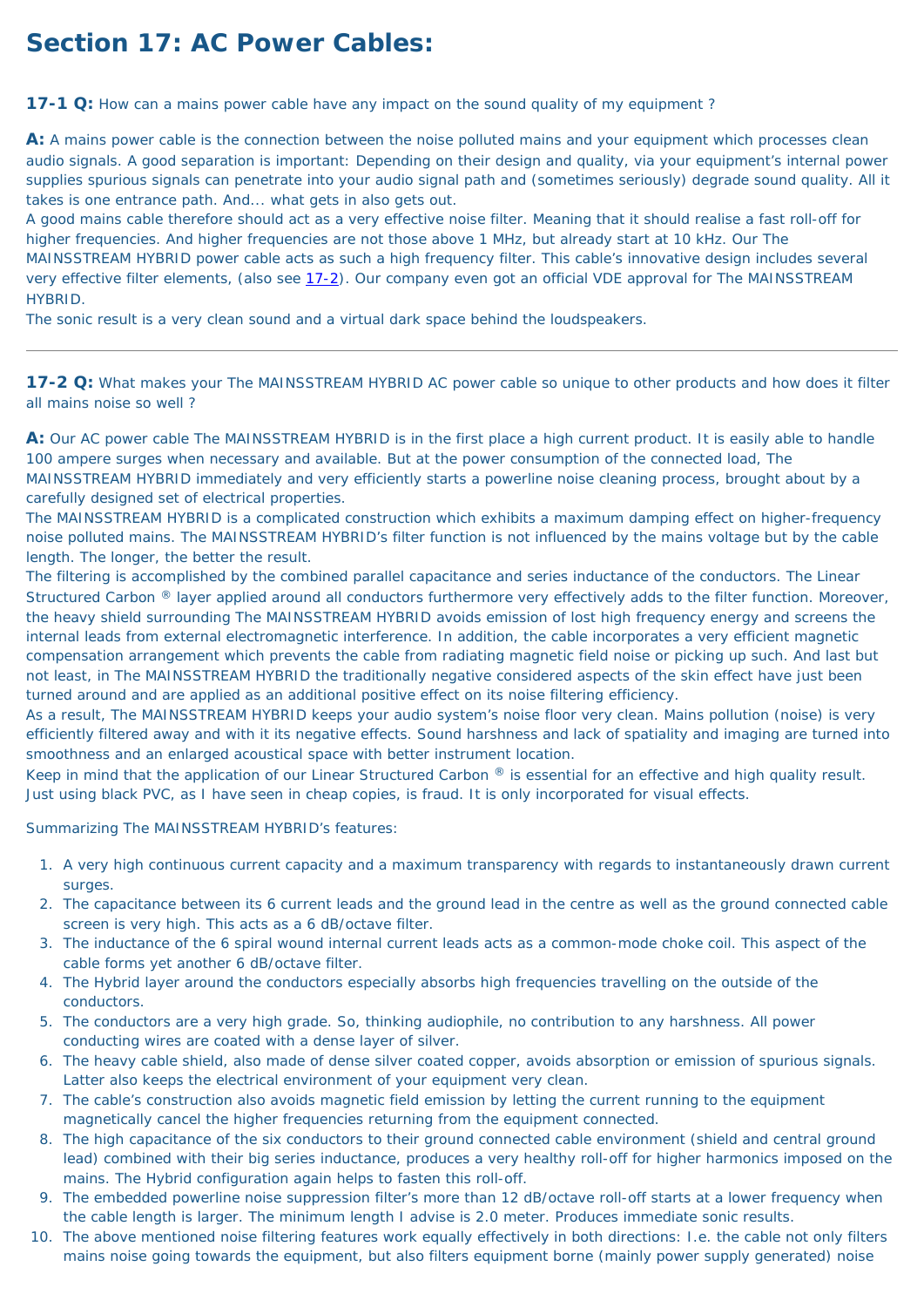going back towards the mains.

11. The MAINSSTREAM HYBRID is VDE approved with approval nr.: 40006257. Hardly any mains product in the audio world has an official approval. For security reasons we have spent the money to have this AC power cable approved. And with success.

### **17-3 Q:** Is your power cable The MAINSSTREAM HYBRID a save product?

**A:** It is even a very save product because we passed the heavy German DIN VDE 0282-10 test. This test covers a multiple bending test and afterwards a high voltage test. And from now on at any new production run of The MAINSSTREAM HYBRID, staff of the VDE institute have to examine the production to check the quality. This to warrant the continuation of the certificate of conformity. The safety can only be maintained with proper mounting of the connectors at both ends of The MAINSSTREAM HYBRID: The mains plug and the IEC equipment side connector. There are about 16 different types of mains power connectors around the world and there is just one IEC plug up to 15 amperes. When we produce The MAINSSTREAM HYBRID, for Europe we apply the Schuco type (continental Europe) and the United Kingdom BS (British Standard) type mains plug. For the USA we mount the Wattgate power connector. For other configurations we require connectors from our local distributor that fit the 12.5 mm diameter (BS) or 15 mm wide (regular) version of The MAINSSTREAM HYBRID.

### **17-4 Q:** Can I use your The MAINSSTREAM HYBRID also as a three phase power cable?

A: Yes, it works well. But keep in mind that two groups (Lead and Neutral) of three parallel internal wires each - as used for regular mains connections - is different to three groups (R, S and T), each of two parallel wires, as you like to use in your three phase configuration: The cable contains three blue (Neutral) and three brown (Lead) conductors, which wiring for three phase power can easily lead to errors. So be very careful with all the connections you make (\*). Please check and measure them all with an Ohm meter.

A: By personal experience our THUNDERLINE HYBRID works very well (\*1). However, due to its special design for power transfer, The MAINSSTREAM HYBRID sounds and performs better. Moreover, our similar type, The MAINSSERVER HYBRID

\*: → [Please read our disclaimer.](#page-72-0)

**17-5 Q:** Why is your MAINSSTREAM BS power cable thinner than the regular MAINSSTREAM?

**A:** In the United Kingdom it is common to use the British Standard (BS) mains plug. The entrance opening of this plug allows cables with a diameter of maximally 12.5 mm. So we had to reduce The MAINSSTREAM HYBRID's cable diameter from 15 mm to 12.5 mm. And therefore the name is also different (The MAINSSTREAM **BS** HYBRID) to indicate the region which this product is made for. The technical function is the same. Also the price.

**17-6 Q:** What is the difference between your The MAINSSTREAM HYBRID and your new The MAINSSERVER HYBRID ?

**A:** The MAINSSERVER HYBRID is the lower power (6 Ampere) version of our 16 Ampere types The MAINSSTREAM HYBRID and The MAINSSTREAM BS HYBRID. Its 6 Ampere rating at 230 V AC mains is equivalent to a maximum power capacity of 1.4 kilowatt. Normal use would be to feed equipment with a power consumption up to 250 Watt (at 120 Volt mains) or up to 500 Watt (at 230 Volt mains). The MAINSSERVER HYBRID is VDE approved with approval nr.: 40010559. Also this mains cable cleans all spurious signals from the mains to keep the sound quality of your equipment in top condition.

**17-7 Q:** Are your AC power cables The MAINSSTREAM HYBRID and/or The MAINSSERVER HYBRID just for tube equipment or can I also use these cables for semiconductor amplifiers ?

**A:** The frequency range of semiconductor equipment is normally higher compared to what is specified for tube equipment. Therefore, the sonic benefits (see [17-1](#page-70-1)) of the technology (see [17-2](#page-70-0)) applied in our AC power cables stand out more when used in combination with semiconductor amplifiers.

**17-8 Q:** Can I use your THUNDERLINE HYBRID as a mains cable in combination with my low power pre-amplifier?